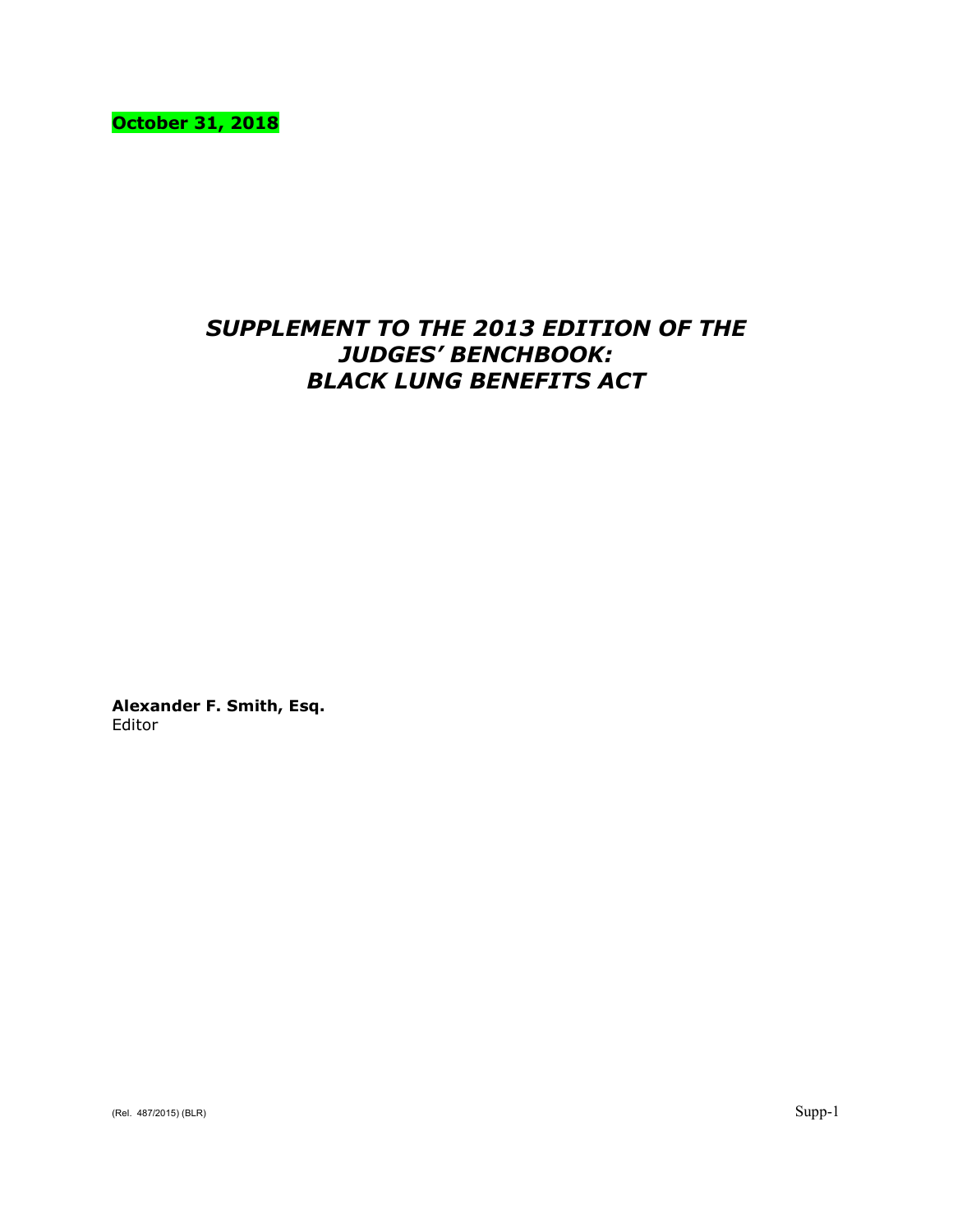## **TABLE OF CONTENTS**

## *Chapter 1: Introduction to the Claims Process and Research Tools*

- II. The request for a formal hearing
	- B. An Administrative Law Judge must be properly appointed [new]
	- D. Party qualified to pursue the claim

## *Chapter 2: Introduction to the Medical Evidence*

- III. The pulmonary function (ventilator) study
- E. The use of bronchodilators
- IV. The blood gas studies

## *Chapter 3: General Principles of Weighing Medical Evidence*

- II. Rules of general application
	- B. The "later evidence" rule
		- 3. Ventilatory studies
			- 5. Medical opinions
	- C. Numerical superiority
		- 1. Chest x-rays
			- b. Mechanical application, held improper
- III. Chest x-ray evidence
	- B. Format of the x-ray report
		- 2. Use of the official ILO form, generally
- IV. Pulmonary function (ventilatory) studies
	- A. Resolving height discrepancies
	- D. Miners over 71 years of age
- VI. Medical reports

B. Undocumented and unreasoned opinion, little or no probative value

- 9. Legal pneumoconiosis, smoking versus coal dust exposure must be explained
- C. Physicians' qualifications
	- 4. Conviction or lapse of licensure, effect of
- I. A physician's views regarding the nature of pneumoconiosis are important

6. Pneumoconiosis does not progress after exposure to dust ceases

- J. The preamble to the amended regulations
	- 1. Benefits Review Board
	- 2. Third Circuit
	- 3. Fourth Circuit
	- 4. Sixth Circuit
	- 6. Ninth Circuit [new]
	- 7. Tenth Circuit [new]
- K. Citation to medical literature
	- 1. Generally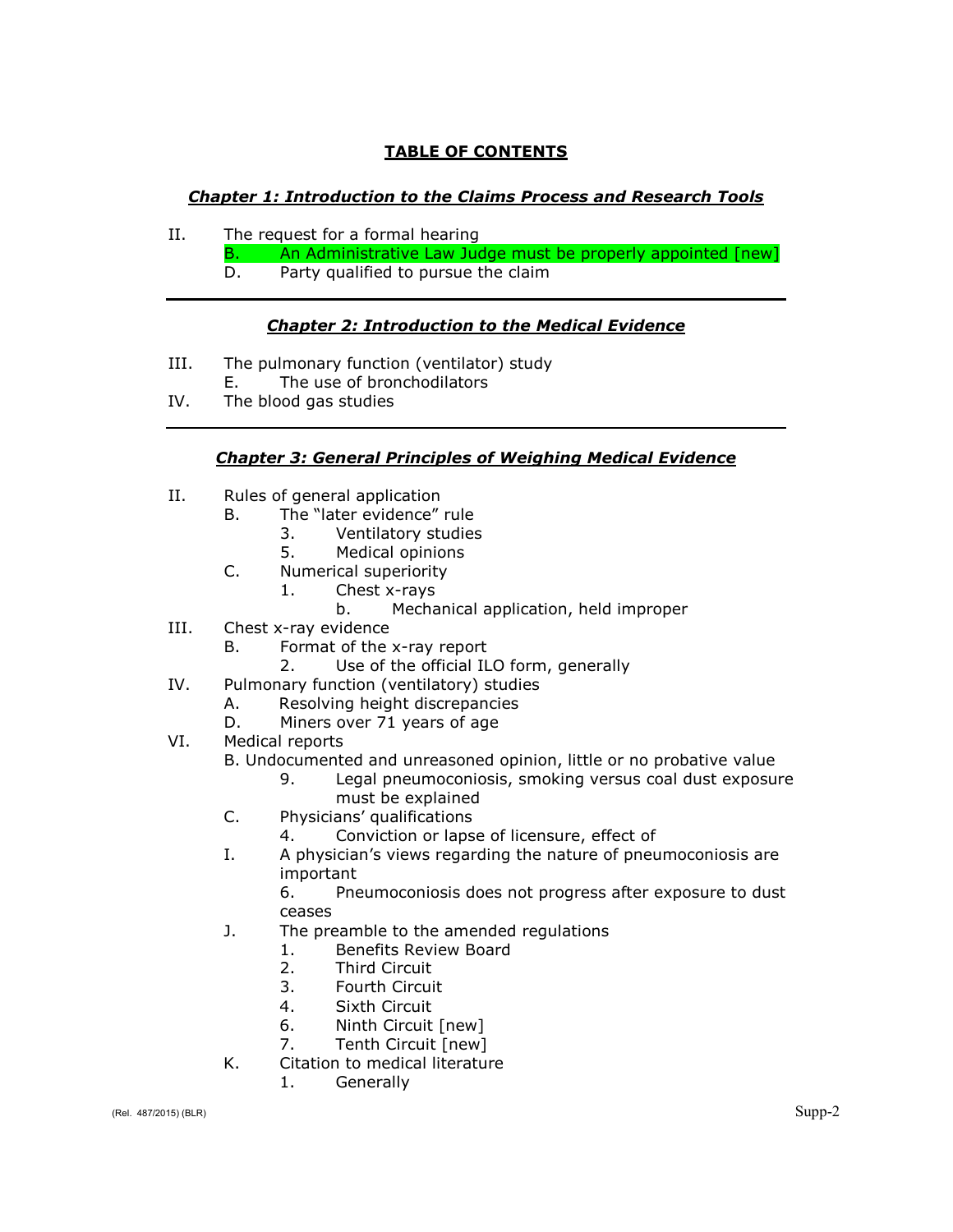- Q. Weighing "Other evidence" under 20 C.F.R. § 718.107
	- 2. Digital x-rays, not weighted under 20 C.F.R.
		- § 718.202(a)(1) or 20 C.F.R. § 718.304(a)

#### *Chapter 4: Limitations on Admission of Evidence and the "Good Cause" Standard in Black Lung Claims*

- I. Limitation of documentary medical evidence
	- B. Evidence rulings must be made *prior* to issuance of decision on the merits
	- C. An original claim or a claim filed pursuant to 20 C.F.R. § 725.309 2. In support of responsible operator's or Trust Fund's position
	- F. "Other evidence" under 20 C.F.R. § 718.107
		- 2. Limitations on admission of
			- a. Limited to one case-in-chief report for each scan, study, or procedure
	- I. "Good Cause" standard for admitting evidence over limitations
		- 1. The regulatory amendments
			- d. Applying "good cause" under 20 C.F.R. § 725.456(b)(1), an overview

## *Chapter 5: What is the Applicable Law?*

III. Department of Labor jurisdiction

## *Chapter 6: Definition of Coal Miner and Length of Coal Mine Employment*

- II. Coal miner defined under 20 C.F.R. Parts 718 and 727
	- B. The three-prong test
		- 2. Merger of "status" and "function" prongs in some circuits
			- c. Sixth and Seventh Circuits
		- 4. Function of the miner
			- f. Mine inspector
			- j. Security guard
		- 5. Situs of the work performed
- III. Length of coal mine employment
	- C. For claims filed after January 19, 2001
		- 1. The regulatory requirements
		- 2. Use of Exhibit 609 of the Coal Mine Black Lung Benefits Act Procedure Manual (titled "Wage Base History") not a reasonable method for computing length of coal mine employment [amended]

3. Bureau of Labor Statistics table: Exhibit 610 [new]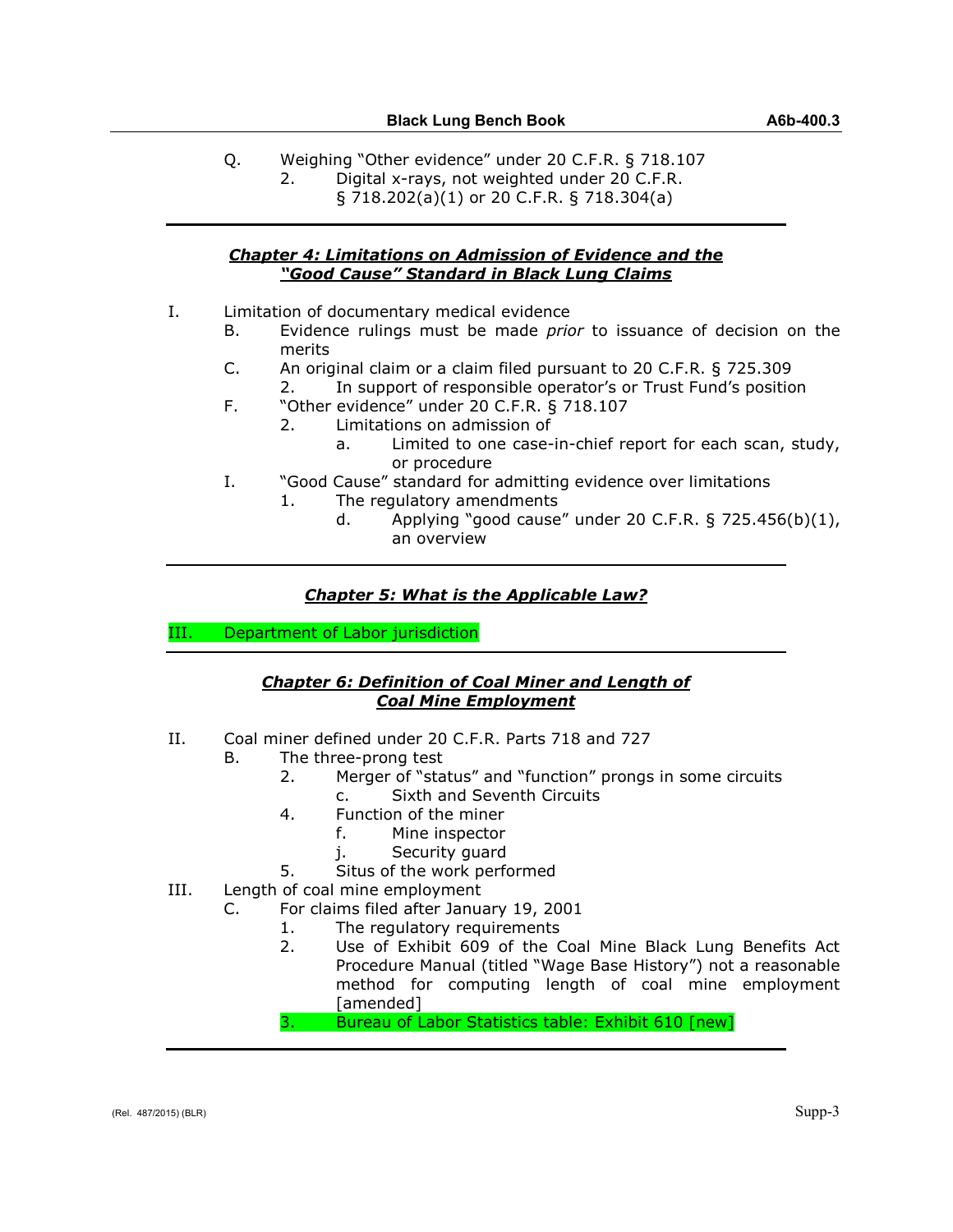#### **A6b-400.4 Black Lung Reporter**

#### *Chapter 7: Designation of Responsible Operator*

- IV. Identifying the proper operator; burden of production/persuasion
	- A. Director's burden to investigate and assess liability
		- 2. For claims filed after January 19, 2001
	- C. Re-litigation of issue in a subsequent claim
- V. Requirements for responsible operator designation
	- A. Powers of supervision and control
		- 6. Successor liability
			- b. For claims filed after January 19, 2001
	- G. Ability to pay
		- 2. For claims filed after January 19, 2001
			- a. Generally
	- H. Insurance carrier as a named party
		- 2. Insolvent carrier, liability of guaranty association
	- J. Due process rights of the employer violated;
		- Trust Fund held liable for payment of benefits
			- 2. Delay in notice of claim
			- 3. Employer neglected to exercise its rights under the Department of Labor's regulations [new]

## *Chapter 8: Living Miner's Claims: Entitlement under Part 410*

## *Chapter 9: Living Miner's Claims: Entitlement under Section 410.490*

## *Chapter 10: Living Miner's Claims: Entitlement under Part 727*

#### *Chapter 11: Living Miners' Claims: Entitlement Under Part 718, Judicial Notice, Stipulations, and the Statute of Limitations at 20 C.F.R. § 725.308*

- II. Official notice and stipulations
	- A. Official notice
		- 3. Examples of official notice
			- f. Investigative reporting [new]
- IV. The existence of pneumoconiosis
	- A. "Pneumoconiosis" defined
		- 3. "Legal" coal workers' pneumoconiosis
			- b. Not established
	- D. Fifteen-year presumption at 20 C.F.R. § 718.305
		- 4. Method of calculating length of coal mine employment
		- 5. Underground mine versus surface mine,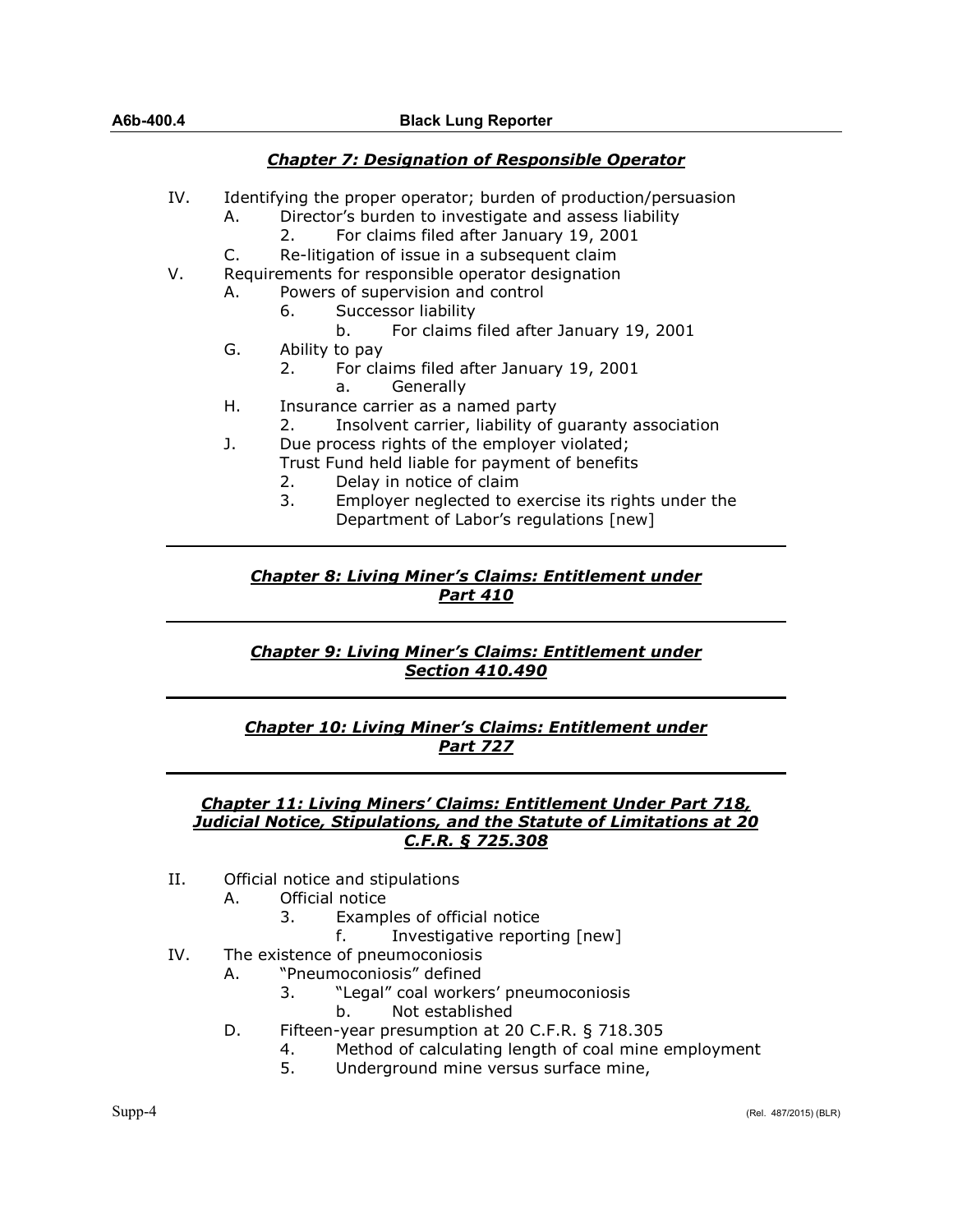an important distinction

- a. Generally
- 6. Rebuttal a. Apply rebuttal standards at 20 C.F.R.
	- $\S$  727.203(b)(3) and (b)(4)
	- b. Applicability of rebuttal to employer
- 7. Use of lay testimony to establish totally disabling respiratory impairment under 20 C.F.R.
	- $\S$  718.305(b)(4) [new]
- VI. Establishing total disability
	- B. Methods of demonstrating total disability<br>5. Reasonable medical opinions
		- Reasonable medical opinions
			- a. Burden of proof
- VII. Etiology of total disability
	- A. "Contributing cause" standard
		- 2. For claims filed after January 19, 2001
			- a. The regulation
			- c. Sixth Circuit [new]
		- B. Blood gas and ventilatory studies not determinative
- IX. Applicability of 20 C.F.R. § 718.308, statute of limitations for filing a miner's claim
	- D. Applicability to subsequent claim under 20 C.F.R. § 725.309
		- 2. Medical opinions from prior claim; deemed premature or misdiagnosis
			- b. Third Circuit
	- F. Commencement of the three-year period
		- 2. Nature of medical opinion required

#### *Chapter 12: Introduction to Survivor's Claims*

- B. Child
	- 3. Disabled child, special issues
		- d. Marriage or remarriage of disabled child, effect of
		- e. How is "disability" determined?

#### *Chapter 13: Survivors' Claims: Entitlement Under Part 410*

#### *Chapter 14: Survivors' Claims: Entitlement Under § 410.490*

## *Chapter 15: Survivors' Claims: Entitlement Under Part 727*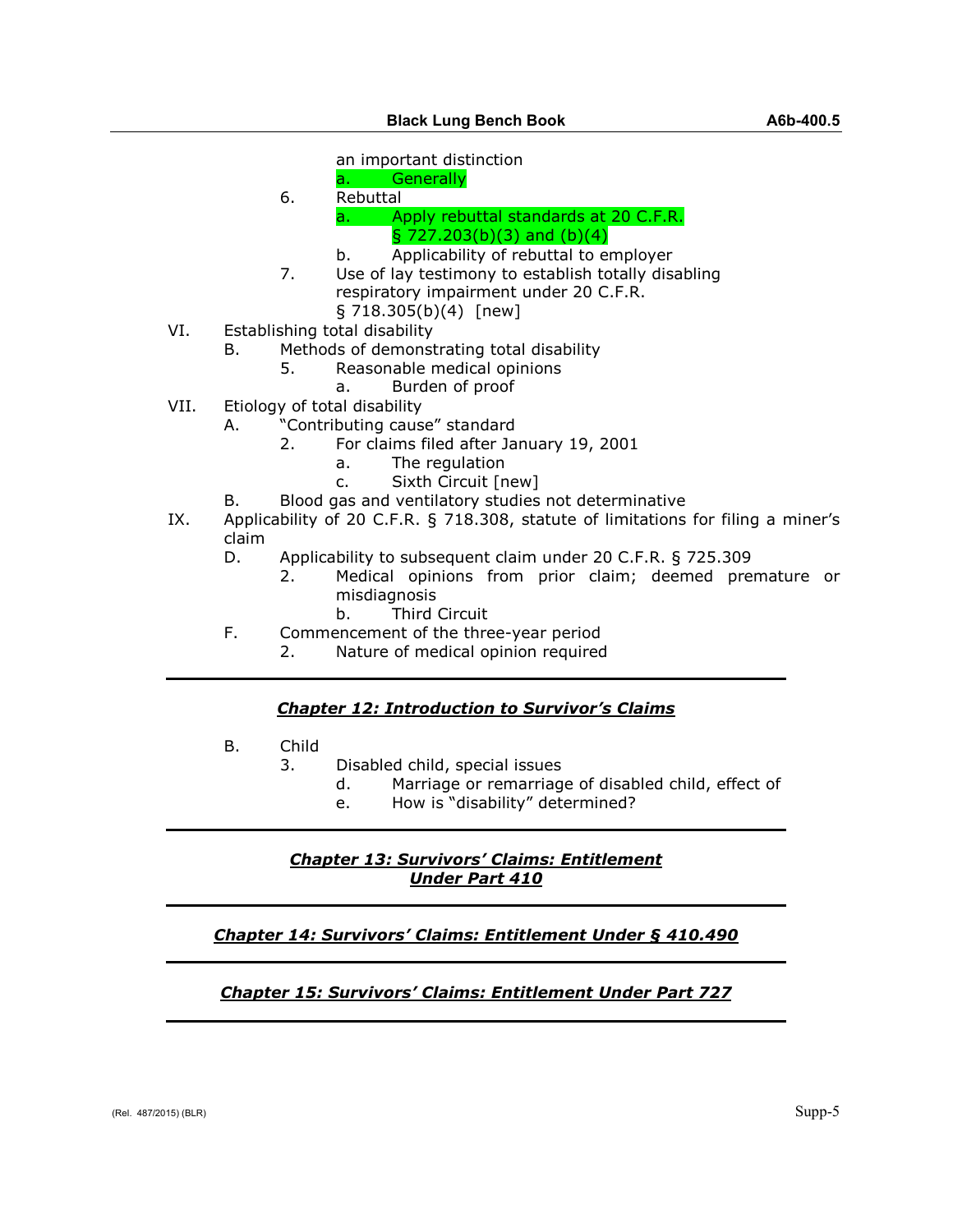## *Chapter 16: Survivors' Claims: Entitlement Under Part 718*

- II. Standards of entitlement
	- D. Survivors' claims filed on or after January 1, 1982 where there is no miner's claim or miner not found entitled to benefits as a result of claim filed prior to January 1, 1982
		- 2. "Hastening death" standard
			- a. For claims filed on or before January 19, 2001
	- E. The survivor's claim is filed after January 1, 2005, and is pending on or after March 23, 2010, and the miner was finally awarded benefits in his or her lifetime claim
		- 2. Applicability of automatic entitlement
			- a. Threshold criteria
			- b. Date of filing survivor's claim controls
			- d. No hearing required; automatic entitlement

#### *Chapter 17: Onset, Augmentation, Termination, and Interest*

II. Augmentation of benefits

B. Date of commencement

#### *Chapter 18: Overpayment, Waiver, and Recovery*

#### *Chapter 19: Medical Benefits Only (BMO) and Black Lung Part B Claims (BLB)*

#### *Chapter 20: Medical Treatment Dispute (BTD)*

*Chapter 21: Interest on Past-Due Medical Bills (BMI) and Penalties*

II. Jurisdiction

C. Sixth Circuit

## *Chapter 22: Transfer of Liability to the Trust Fund*

#### *Chapter 23: Petitions for Modification Under 20 C.F.R. § 725.310*

I. Generally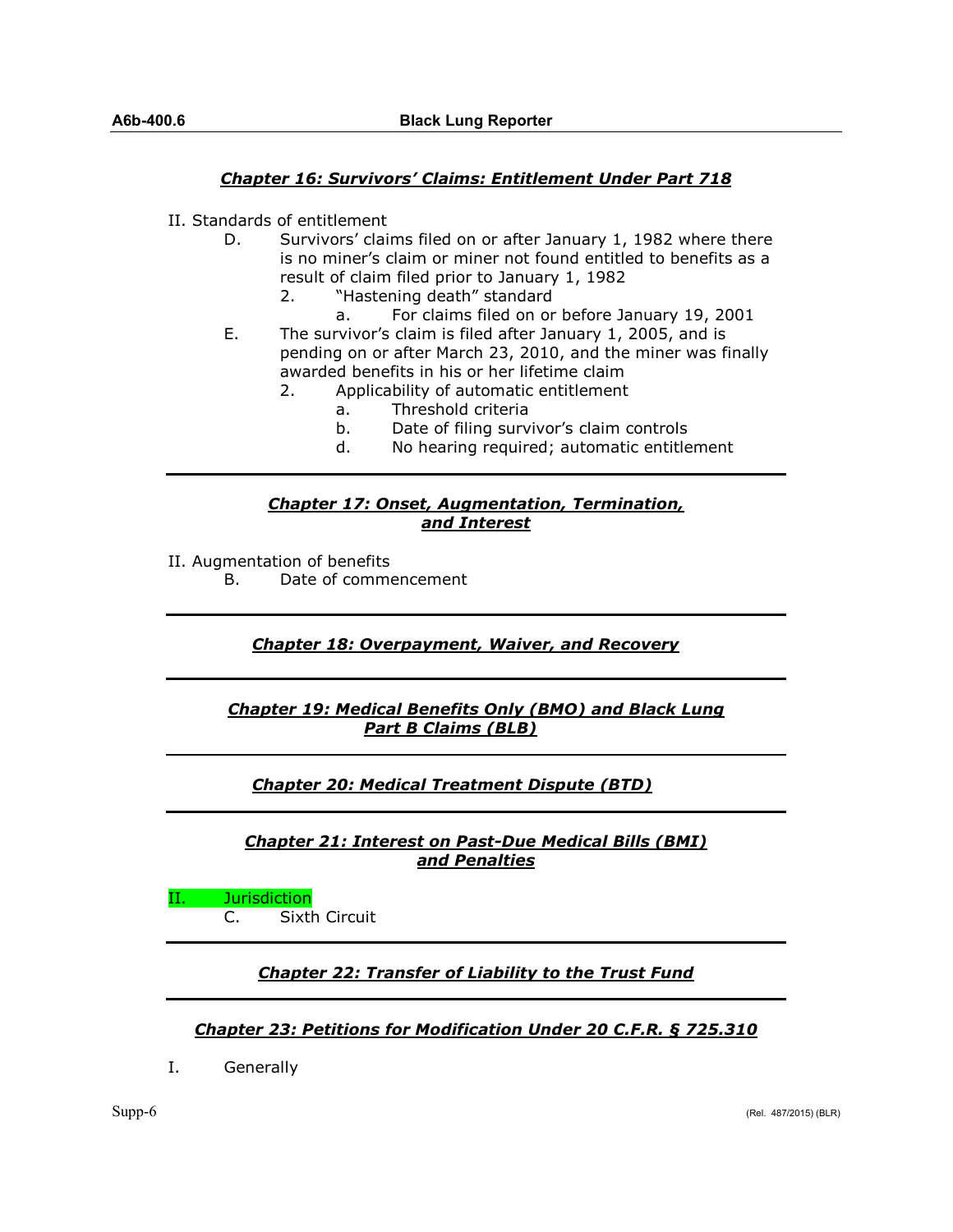- 1. Benefits Review Board
- 5. Office of Administrative Law Judges [new]
- IV. Review by the Administrative Law Judge
	- B. Entitlement to a hearing
	- 2. For claims filed after January 19, 2001
- V. Onset date for the payment of benefits
	- B. For claims filed after January 19, 2001

## *Chapter 24: Multiple Claims Under 20 C.F.R. § 725.309*

- IV. Proper review of the record
	- B. For claims filed after January 19, 2001
		- 1. Establishing an element of entitlement previously denied
			- e. Application of the 15-year presumption; used to demonstrate element of entitlement
		- 2. Responsible operator designation

## *Chapter 25: Principles of Finality*

- I. Generally
	- B. Mistake (or change) of law, not a basis for modification 1. Generally
	- E. Two-level inquiry
		- 1. Benefits Review Board
- III. Res judicata
	- B. Subsequent claims under 20 C.F.R. § 725.309 Designation of the responsible operator

## *Chapter 26: Motions*

- IX. Submission of post-hearing evidence and leaving the record open
	- A. Curing a violation of the 20-day rule

## *Chapter 27: Representative's Fees and Representation Issues*

- I. Entitlement to fees
	- G. Preparation of the fee petition; litigation of the fee petition
- II. Fee Petitions
- B. Limiting time to file fee petition
- III. Amount of the fee award
	- C. "Necessary work" defined
		- 2. Examples
			- c. Preparing and litigating fee petition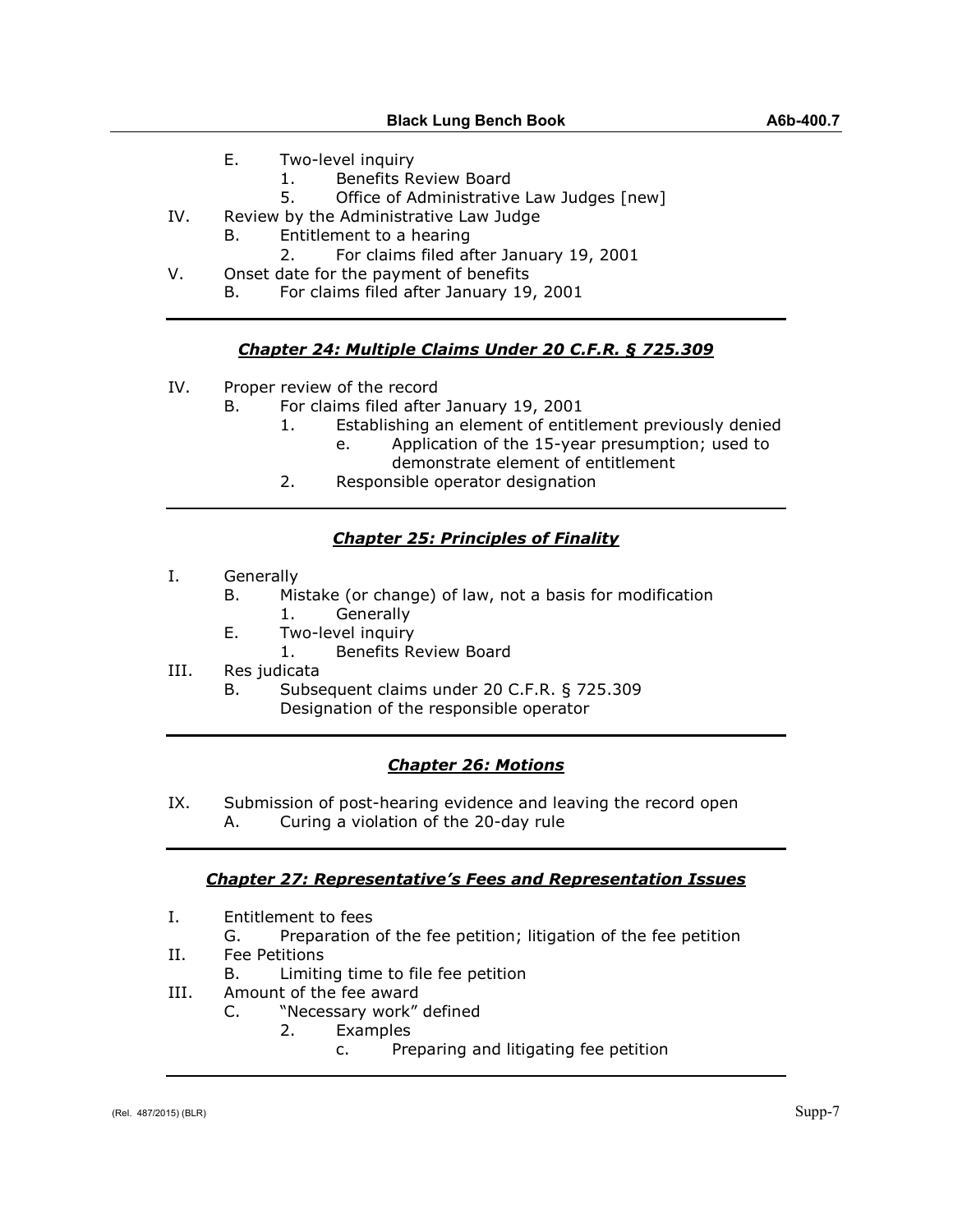#### *Chapter 28: Rules of Evidence and Procedure*

- I. Applicability of the Federal Rules of Civil Procedure H. "Fraud on the court," FRCP 60(d)(3) applies
- V. Decision of the Administrative Law Judge<br>A. Compliance with APA's requiremen
	- Compliance with APA's requirements
- XVII. Subpoenas
	- B. Party's due process right limited to requesting subpoena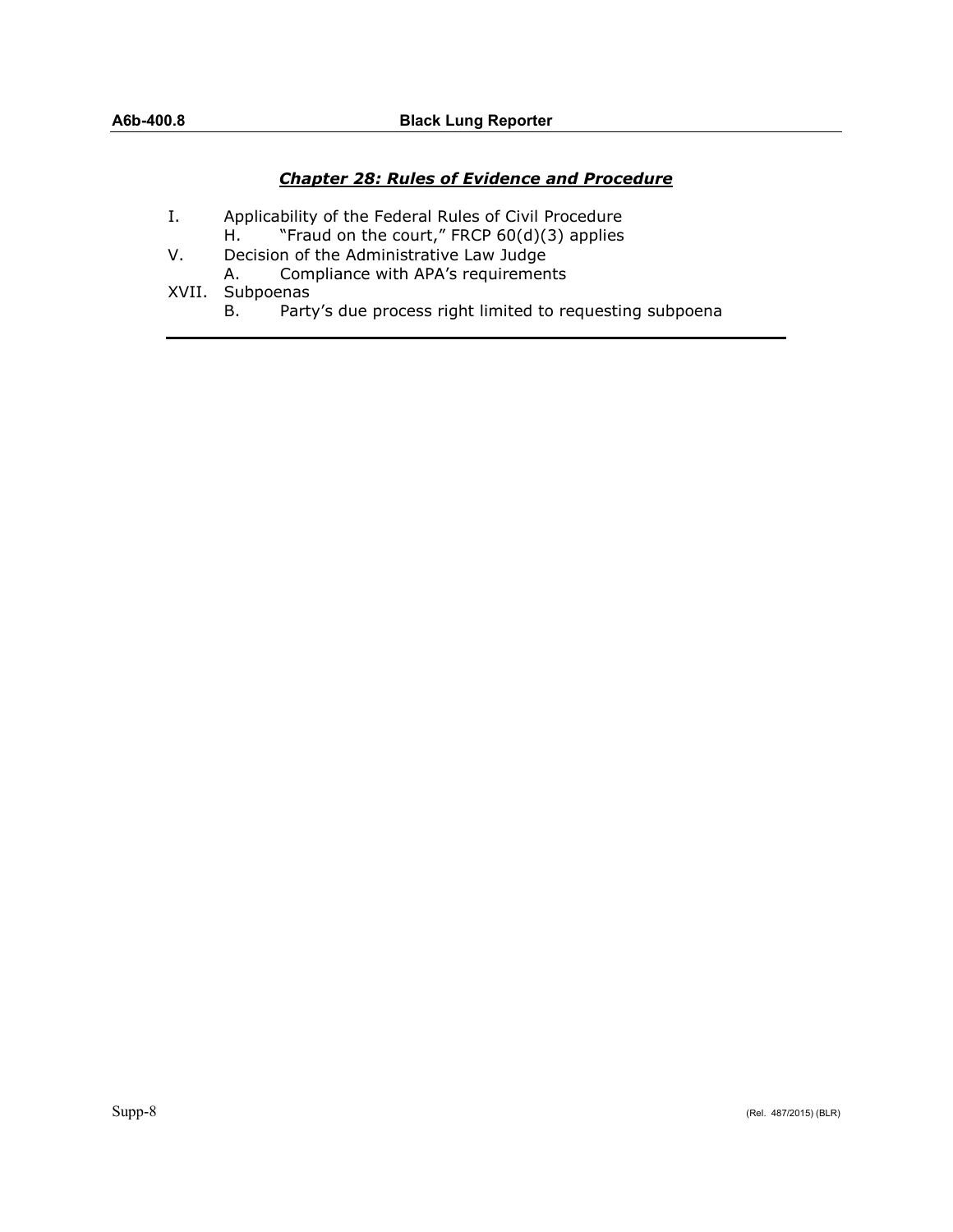## *Chapter 1* **Introduction to the Claims Process and Research Tools**

## **II. The request for a formal hearing**

#### **B. An Administrative Law Judge must be properly appointed [new]**

In *Miller v. Pine Branch Coal Sales, Inc.*, \_\_\_ BLR \_\_\_, BRB No. 18-0323 BLA (Oct. 22, 2018), the Benefits Review Board ("Board") addressed the issue of Department of Labor Administrative Law Judges' appointments. The *Miller* case was before the Board for the second time. In its initial appeal of a June 27, 2017 Decision and Order awarding benefits in this subsequent claim, Employer challenged – based on the Appointments Clause of the U.S. Constitution<sup>[1](#page-8-0)</sup> – the Administrative Law Judge's ability to hear and decide the case. The Director, Office of Workers' Compensation Programs ("Director"), responded by asking the Board to vacate the award and remand the case to the Administrative Law Judge to reconsider his decision and those prior actions taken, and to ratify them if appropriate. The Board granted the Director's request to remand, and thus it remanded the case to him to reconsider his prior actions and to then issue a decision.

On remand, the Administrative Law Judge reviewed the actions he had taken previously, ratified them, and issued a new Decision and Order on Remand awarding benefits on March 29, 2018.

Employer appealed, once again arguing that the Administrative Law Judge was without authority to hear and decide the case and that the case must therefore be remanded for reassignment to a new Administrative Law Judge. The Director agreed that, in light of *Lucia v. SEC*, 585 U.S. \_\_\_ , 138 S.Ct. 2044 (2018), the case should be remanded to the Office of Administrative Law Judges for reassignment to a new, properly appointed, Administrative Law Judge.

The Board concluded that "*Lucia* dictates that when a case is remanded because the administrative law judge was not constitutionally appointed, the parties are entitled to a new hearing before a new, constitutionally appointed administrative law judge." Slip op. at 4. However, the Board declined to address, as premature, Employer's contentions that the Secretary of Labor's [December 21, 2017 ratification letters of appointment](https://www.oalj.dol.gov/PUBLIC/FOIA/Frequently_Requested_Records/ALJ_Appointments/Secretarys_Ratification_of_ALJ_Appointments_12_21_2017.pdf) are constitutionally

#### <span id="page-8-0"></span>Article II, Section 2, of the U.S. Constitution states in part:

[The President] shall have power, by and with the advice and consent of the Senate, to make treaties, provided two thirds of the Senators present concur; and he shall nominate, and by and with the advice and consent of the Senate, shall appoint ambassadors, other public ministers and consuls, judges of the Supreme Court, and all other officers of the United States, whose appointments are not herein otherwise provided for, and which shall be established by law: *but the Congress may by law vest the appointment of such inferior officers, as they think proper, in the President alone, in the courts of law, or in the heads of departments.*

#### U.S. Const. art. II, §2 (emphasis added).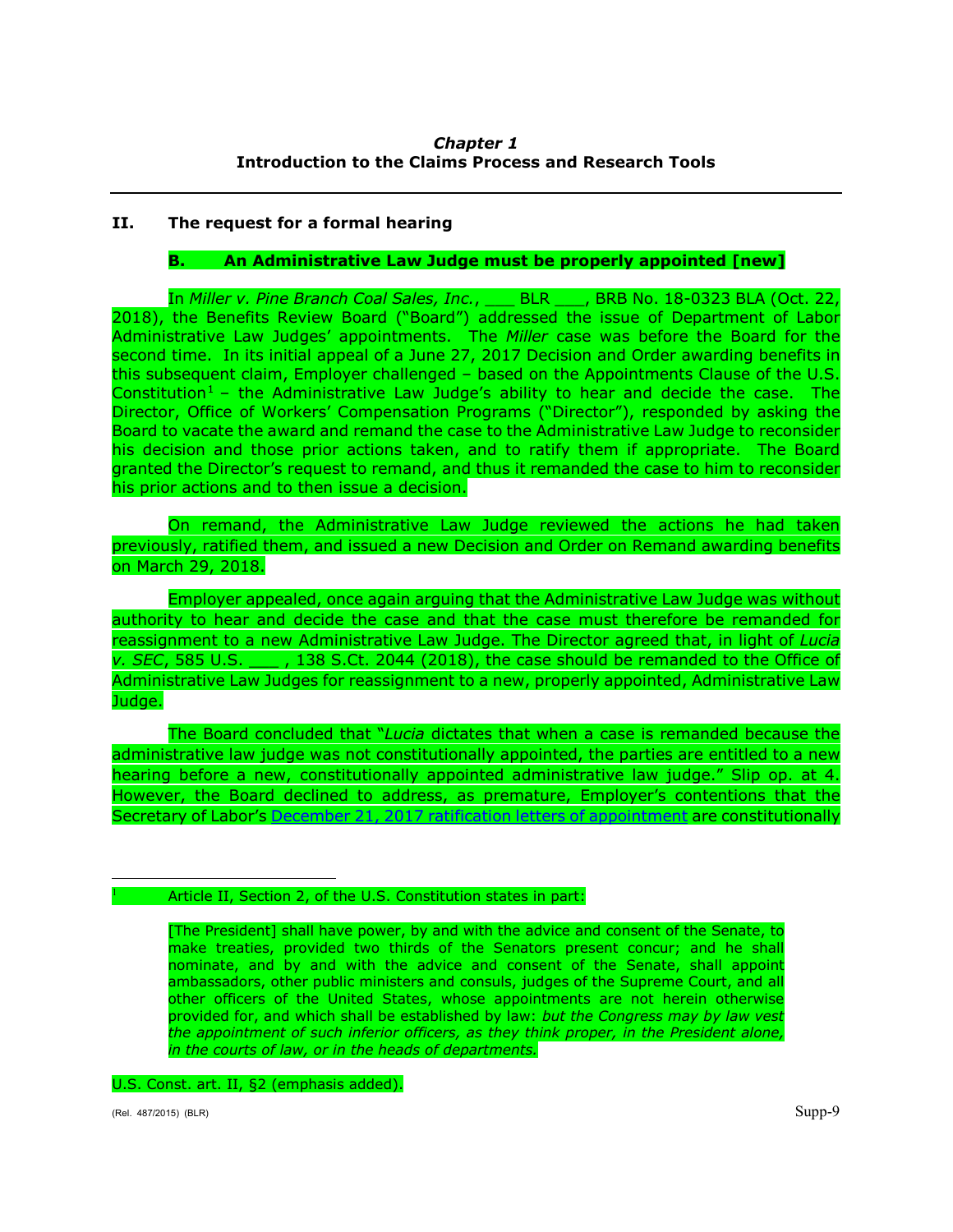deficient or that any removal protections afforded to Administrative Law Judges are unconstitutional. *Id.*

In light of the above, the Board vacated the Decision and Order on Remand and remanded "this case to the Office of Administrative Law Judges for reassignment to a new administrative law judge . . . ." *Id.* at 5.

#### **D. Party qualified to pursue the claim**

In *Dalton v. Director, OWCP and Frontier-Kemper*, 738 F.3d 779 (7<sup>th</sup> Cir. 2013), the court held the children of a deceased miner had constitutional standing to sue, as they "have a concrete, financial interest in the outcome of this case, and it is fully redressable by the court." The court rejected Frontier's argument that the children were "not real parties in interest," and could not pursue the miner's claim for benefits. Citing to 20 C.F.R. § 725.360(b), the court held the rights of the children "may be prejudiced by a decision of an adjudication officer" and, as a result, they could pursue an award of benefits:

. . . even if Mr. Dalton had received all payments to which he was entitled, save for a 20% penalty to which his estate is still entitled . . ., Frontier's request for modification made it necessary for the Children to defend the award Mr. Dalton already had received. As of then, there was a risk that the resulting modification could result in a reversal of the existing award. (citations omitted). The Children were and are entitled to benefits as Mr. Dalton's surviving relatives.

738 F.3d at 783; *see Baird v. Westmoreland Coal Co.*, BRB Nos. 16-0532 BLA & 16-0533 BLA, slip op. at 5-6 (July 19, 2017) (unpub.) (rejecting Employer's argument that no justiciable controversy existed because of Claimant's death "and the absence of any substitution" and noting that "[t]he adversity between the Trust Fund and employer is sufficient to maintain the justiciability of these appeals").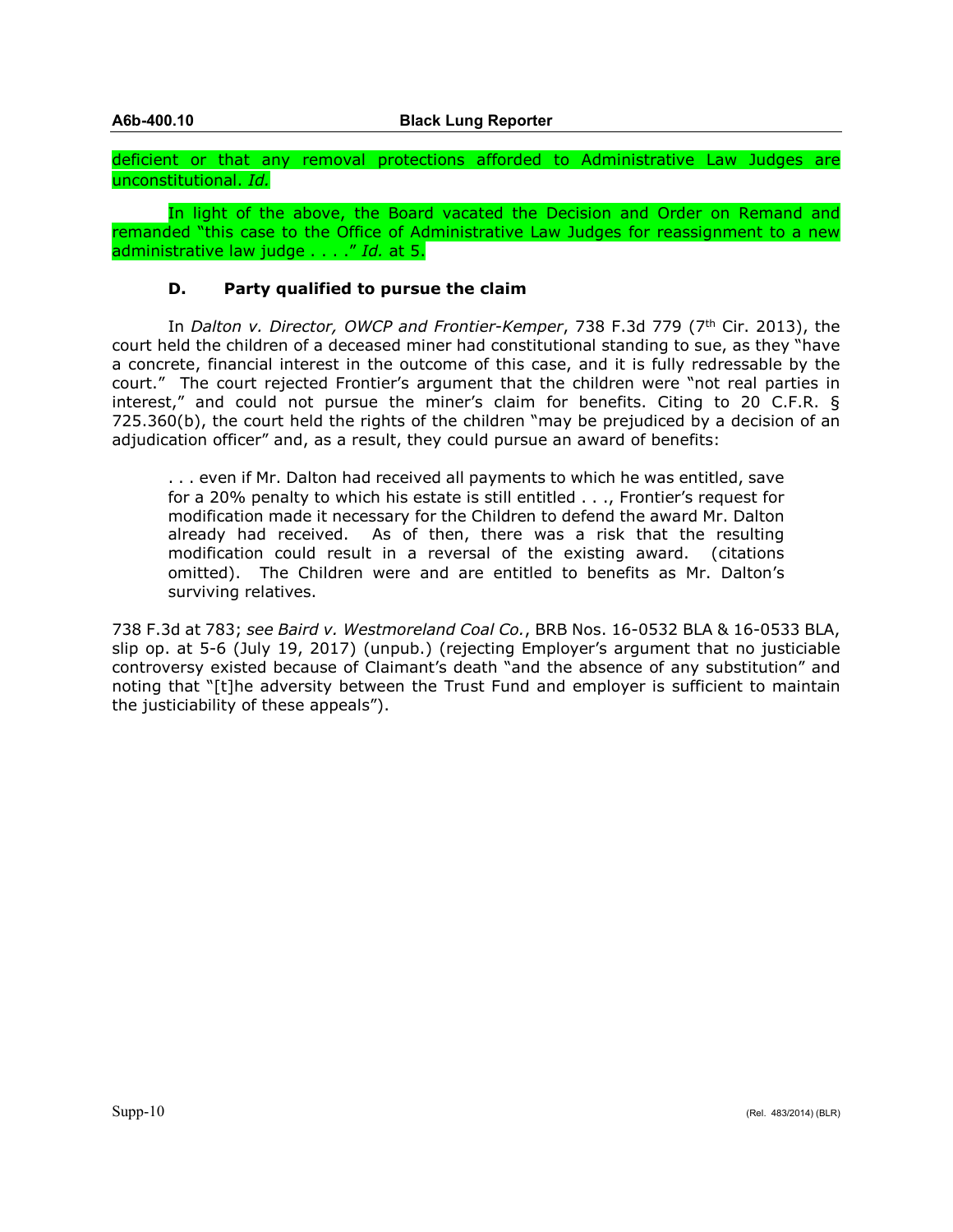#### *Chapter 2* **Introduction to the Medical Evidence**

#### **III. The pulmonary function (ventilatory) study**

#### **E. The use of bronchodilators**

*But see Gower v. Eastern Associated Coal Co.*, BRB No. 13-0586 BLA (July 29, 2014) (unpub.) (noting that the Administrative Law Judge acted within his discretion in crediting the claimant's pre-bronchodilator results over those obtained after the administration of a bronchodilator).

#### **IV. The blood gas studies**

In *Jackson v. Drummond Co., Inc.*, BRB No. 16-0250 BLA (Feb. 27, 2017) (unpub.), the Board addressed questions surrounding those values that must be obtained during an arterial blood gas test in order for the test to be deemed qualifying. In one of the blood gas studies at issue, the PCO2 value was exactly 50, while the PO2 value was 55.1. According to the table at 20 C.F.R. Part 718, Appendix C(1), a PO2 value "equal to or less than" 60 will be deemed qualifying for a PCO2 value ranging from 40-49. Any PO2 value will be deemed qualifying for a PCO2 value "Above 50." The Board rejected Employer's argument that the results of this test were not qualifying because the table simply fails to contemplate a PCO2 value of exactly 50:

Employer is technically correct that, as written, the tables in Appendix C do not account for a PCO2 value of exactly 50. Employer's position, however, would effectively preclude any study that produced such a value from ever being qualifying regardless of the PO2 value produced, or from being considered at all, even as studies with PCO2 values below and above 50 could be qualifying. It defies logic to think that the Department of Labor (DOL) would write the tables to account for any PCO2 value from "25 or below" to "Above 50," but deliberately exclude a value of exactly 50. Employer offers no reason why the tables should be read that way, and we will not interpret the regulations to produce such an absurd result.

Slip op. at 6 (internal citation omitted). Furthermore, the Board noted that "there is evidence that when DOL introduced the current blood gas tables in Appendix C, it intended for any blood gas studies that produce PCO2 values of 50 or above  $-$  not "Above 50"  $-$  to be automatically qualifying." *Id*. at 6-7, citing 45 Fed. Reg. 13,678, 13,711 (Feb. 29, 1980) ("The Department has thus decided to adopt a value of 50 mmHg pCO2 in order to establish disability independent of the pO2.") (emphasis in original). Therefore, the Board held "that a valid arterial blood gas study with a PCO2 value of 50 and any PO2 value is qualifying based on the tables at 20 C.F.R. Part 718, Appendix C" and affirmed the ALJ's finding that the test was qualifying.

The Board next addressed Claimant's contention that the Administrative Law Judge erred in finding a different arterial blood gas study non-qualifying. In this study, at rest,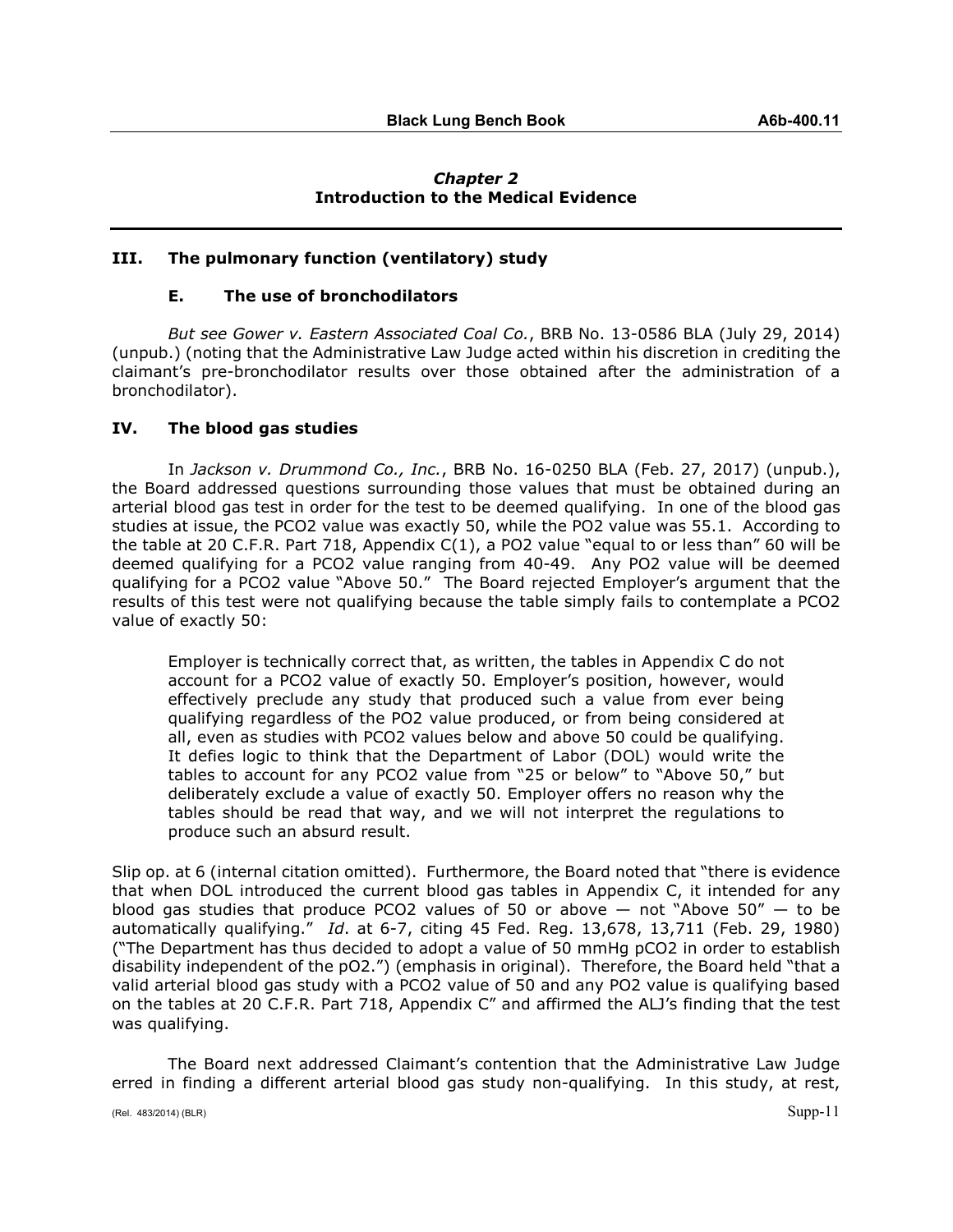#### **A6b-400.12 Black Lung Reporter**

Claimant's PCO2 value was 49.1, while his PO2 value was 67.7. At exercise, his PC02 value was 50.3, while his PO2 value was 67.6. The Administrative Law Judge found that both tests were non-qualifying because a PO2 value cannot surpass 60mmHg when the corresponding PACO2 value is over 40. Agreeing with Claimant, the Board held that the results from the resting and exercising studies were qualifying:

A claimant's PCO2 and PO2 values must be "equal to or less than" the values on the table used to evaluate the claimant's values. Therefore, the resting blood gas study . . . is qualifying. Contrary to employer's contention, the study cannot be analyzed using the line on the table for PCO2 values from 40 to 49, because claimant's measured PCO2 value of 49.1 is not "equal to or less than" 49. Thus, the study must be analyzed using the next line, for PCO2 values "Above 50" which, as we held in considering [the earlier] blood gas study, effectively means "50 and above." As the table indicates, any PO2 value would be qualifying, including the 67.7 produced here.

*Slip op.* at 8 (internal citations omitted). Accordingly, the Board concluded that the Administrative Law Judge erred in finding this blood gas study to be non-qualifying.

In light of the above error and other errors committed by the Administrative Law Judge in her consideration of the blood gas study evidence, the Board vacated her finding that the new blood gas study evidence failed to support a finding of total disability. On remand, the Board directed the Administrative Law Judge to, at the outset, reconsider the new blood gas study evidence to determine whether it supports a finding of total disability.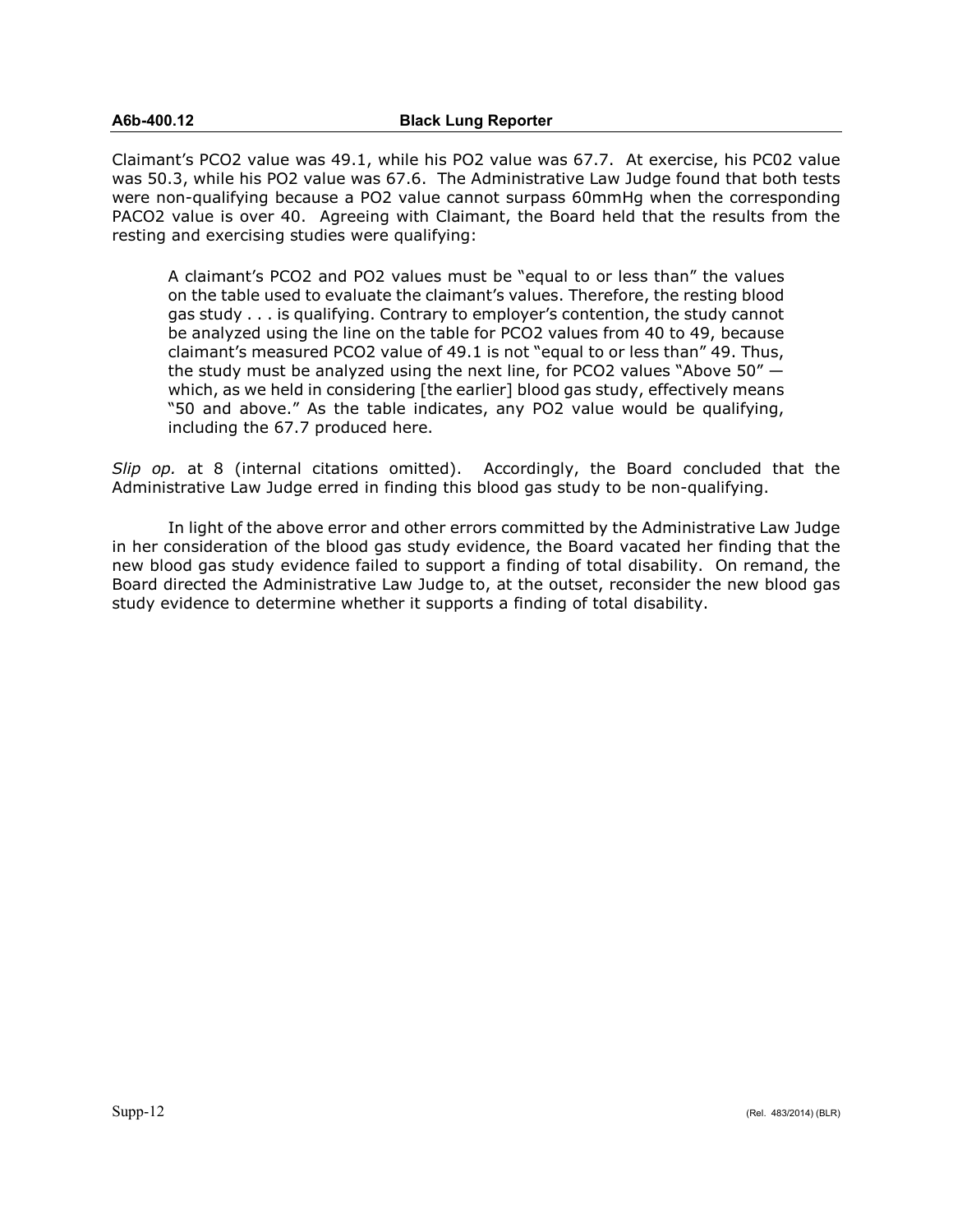## *Chapter 3* **General Principles of Weighing Medical Evidence**

Citation update for this chapter:

*Mullins Coal Co. of Virginia v. Director, OWCP*, 483 U.S. 135, 138 (1987), *reh'g. denied*, 484 U.S. 1047 (1988).

### **II. Rules of general application**

## **B. The "later evidence" rule**

## **3. Ventilatory studies**

[to be included after the *Coleman* citation]; *Miller v. National Mines Corp.*, BRB No. 15-0474 BLA, slip op. at 9 (Aug. 15, 2016) (unpub.) (noting that, "although a later negative x-ray cannot be credited over an earlier positive x-ray based on recency, . . . a later non-qualifying pulmonary function study and an earlier qualifying pulmonary function study may accurately represent the miner's respiratory condition at the time each study was taken"); *but see Spence v. Excel Mining, LLC*, BRB No. 15-0371 BLA, slip op. at 5 (Apr. 27, 2016) (unpub.) (concluding that the Administrative Law Judge "misapplied the later evidence rule" when she credited the three most recent pulmonary function studies, which produced higher values that the three earlier studies, because "a disharmony exists among the . . . studies that cannot be resolved by the later evidence rule").

## **5. Medical opinions**

*Lance Coal Corp./Golden Oak Mining Co, Inc. v. Caudill*, 636 Fed. Appx. 355 (6th Cir. Mar. 22, 2016) (unpub.) (rejecting Employer's argument that an Administrative Law Judge must afford less weight to a medical opinion that fails to account for later-developed evidence or, alternatively, at least explain why the opinion is not entitled to be given diminished weight).

## **C. Numerical superiority**

## **1. Chest x-rays**

#### **b. Mechanical application, held improper**

#### Fourth Circuit

In *Sea "B" Mining Co. v. Addison*, 831 F.3d 244 (4th Cir. 2016), the Fourth Circuit addressed Employer's challenge to the Administrative Law Judge's weighing of the x-ray readings of record, specifically the readings of an x-ray dated May 20, 2011. A B reader and a dually-qualified physician interpreted the x-ray as being positive for pneumoconiosis, and a dually-qualified physician read the x-ray as negative for the disease. The Administrative Law Judge determined that the x-ray was positive for pneumoconiosis. On appeal, the court concluded that it was unable to "decipher from the ALJ's sparse explanation how, or if, he weighed the x-ray readings in light of the readers' qualifications." According to the court, "[w]ithout a more specific record of the ALJ's rationale for reaching his decision as to the May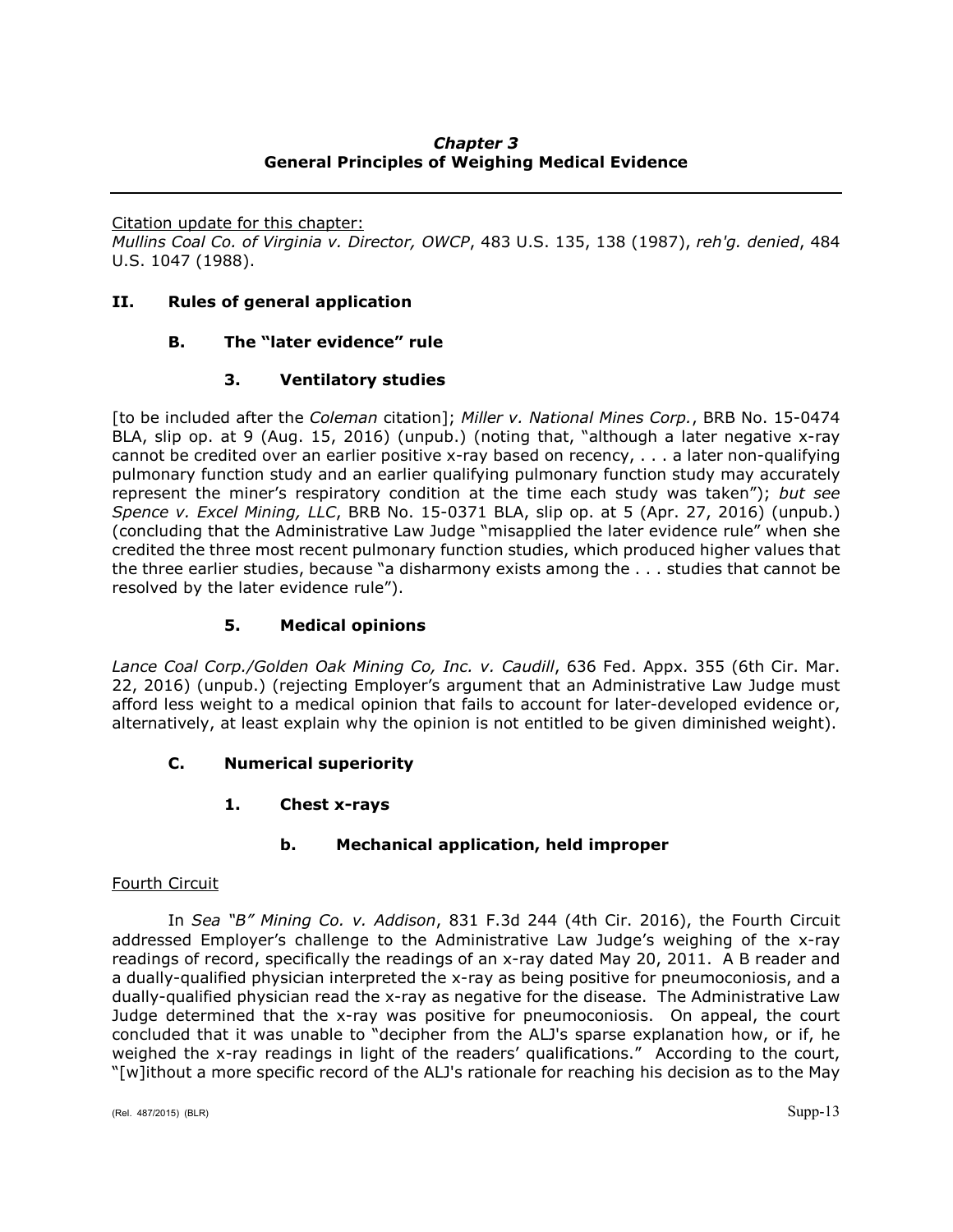#### **A6b-400.14 Black Lung Reporter**

20 x-ray, we are unable to adequately perform our judicial review function to assure that the ALJ's decision is based on a 'reasoned explanation.'" Therefore, the court directed the Administrative Law Judge on remand to "provide an explanation for his decision concerning the May 20 x-ray by explaining how he weighed the evidence 'in light of the readers' qualifications' and whether his conclusion was based on a numerical headcount of experts."

#### Sixth Circuit

*But see Sunny Ridge Mining Co. v. Keathley*, 773 F.3d 734 (6th Cir. 2014) (noting that *Woodward* was "not a *per se* ban on using differences in the quantity of evidence to reach conclusions").

#### Benefits Review Board

In *Parks v. Pinnacle Mining Co.*, BRB No. 14-0131 BLA (Nov. 24, 2014) (unpub.), the Board addressed a pro se appeal of an Administrative Law Judge's decision denying benefits. The Board agreed with the Director that the Administrative Law Judge "erred in 'doing a head count of the x-ray readers' and by failing to perform a qualitative analysis of the x-ray evidence, prior to finding that Claimant does not have complicated pneumoconiosis." The Board noted that, while the doctors agreed that Claimant's x-rays showed large masses in his lungs, the doctors disagreed as to whether these masses were large opacities of complicated pneumoconiosis. For example, the Board pointed out that Dr. Wheeler identified multiple large masses in Claimant's lungs, which the doctor stated were "compatible with conglomerate granulomatous disease: histoplasmosis or mycobacterium avium complex (MAC) more likely than [tuberculosis]." Furthermore, Dr. Hippensteel noted "some type of granulomatous inflammation," and Dr. Scott identified "histoplasmosis, mycobacterium avium complex, tuberculosis, and sarcoidosis, as possible alternative diagnoses for claimant's radiological findings." Finally, while Dr. Forehand diagnosed complicated pneumoconiosis, he "recommended a CT scan to rule out cancer, infection, and granulomatous disease."

In agreeing with the Director, the Board also noted that, while the Administrative Law Judge "specifically observed that 'claimant['s] designated treatment records . . . indicate that he does not have tuberculosis, histoplasmosis, or sarcoidosis,' she did not address the credibility of the x-ray evidence in light of this relevant evidence." Furthermore, the Board pointed out that Dr. Forehand provided remarks, and Dr. Hippensteel provided testimony, "concerning negative test results for tuberculosis and histoplasmosis."

Accordingly, the Board vacated the denial of benefits and remanded the matter for further consideration.

#### **III. Chest x-ray evidence**

#### **B. Format of the x-ray report**

#### **2. Use of the official ILO form, generally**

In *Coastal Coal-WV, LLC v. Director* [*Miller*], 624 Fed. Appx. 824 (4th Cir. Oct. 5, 2015) (unpub.), concerning the merits of Employer's appeal, the court agreed with Employer that the Administrative Law Judge erred in failing to consider the comments its doctors provided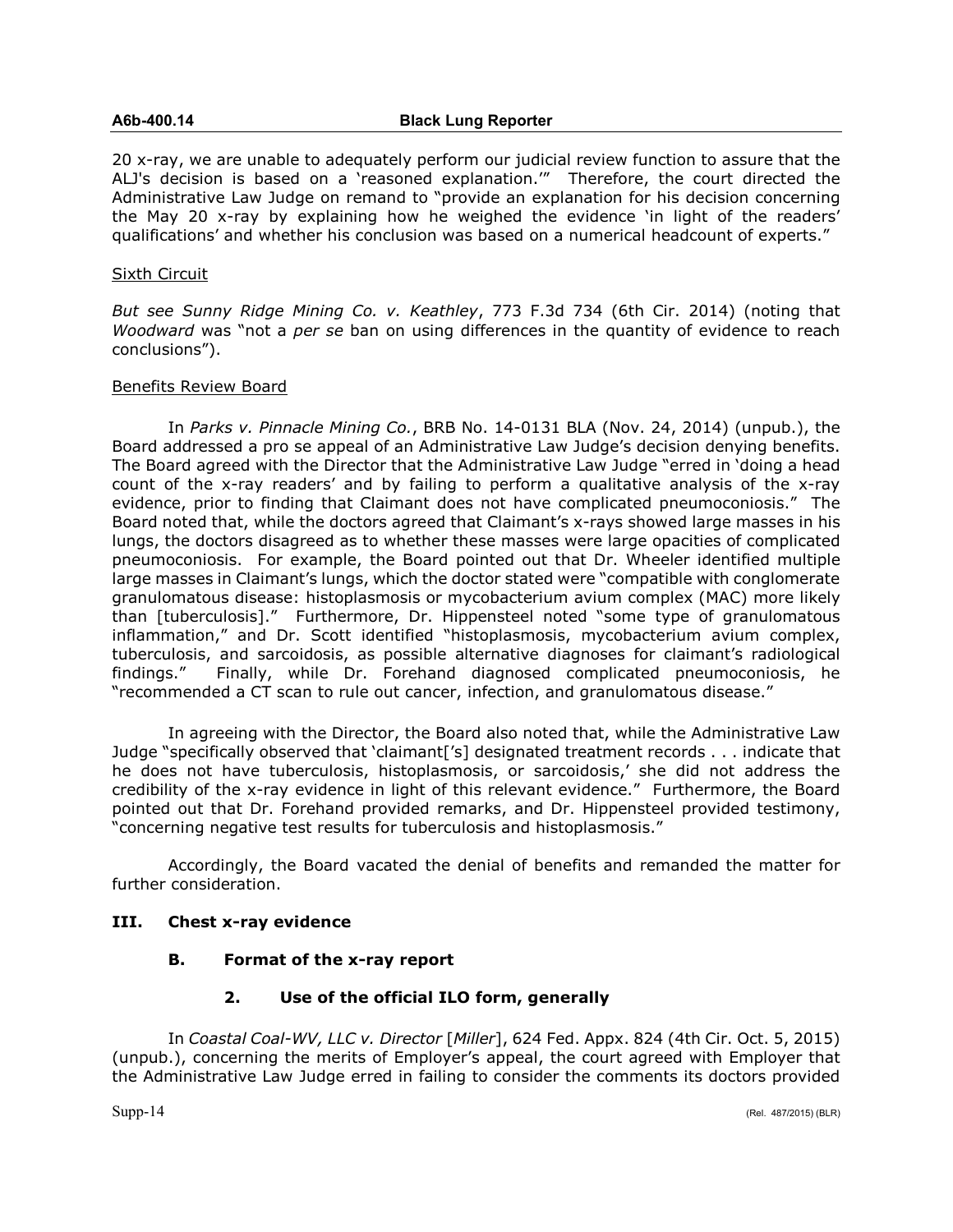on their x-ray interpretations concerning the existence of complicated pneumoconiosis. The court concluded "that the ALJ erred by failing to consider the physicians' comments, as those comments have direct bearing on whether the mass appearing on the x-ray is in fact the manifestation of a chronic dust disease or is the result of some other disease process." Because the Administrative Law Judge primarily relied on the interpretations of these physicians in finding that the irrebuttable presumption of complicated pneumoconiosis was applicable, without also considering the attendant comments and how those comments might affect the credibility of the doctors' readings, the court concluded "that substantial evidence does not support the award of benefits."

In light of the above, the court vacated the award of benefits and remanded the matter to the Administrative Law Judge "for reconsideration of the x-ray evidence of complicated pneumoconiosis." The court noted that, "[i]f the ALJ again finds that the x-ray evidence establishes the existence of complicated pneumoconiosis, he should then weigh all of the evidence to determine whether Employer provided affirmative evidence showing that the opacity does not exist or was caused by another disease process."

#### **IV. Pulmonary function (ventilatory) studies**

## **A. Resolving height discrepancies**

In *Floyd v. E. Assoc. Coal Co.*, BRB No. 14-0365 (June 18, 2015) (unpub.), the Board rejected an Administrative Law Judge's decision to use the shortest measured height of the miner when assessing whether the pulmonary function studies of record were qualifying. In citing to *Protopappas v. Director, OWCP*, 6 B.L.R. 1-221 (1983) ([i]f there are substantial differences in the recorded heights among all the studies, the administrative law judge must make a factual finding to determine claimant's actual height."), the Board concluded that the Administrative Law Judge's rationale for using the shortest measured height was insufficiently explained, flawed, and unsound. Therefore, the Board vacated this finding. The Board further noted that "a general rule that categorically relies on the shortest height measurement will automatically disadvantage a miner."

#### **D. Miners over 71 years of age**

However, in *Owens v. Harman Mining Corp.*, BRB No. 14-0292 BLA (Mar. 24, 2015) (unpub.), Board noted that it had held in *Meade* "that the party opposing entitlement may offer medical evidence to prove that pulmonary function studies that yield qualifying values for age 71 are actually normal or otherwise do not represent a totally disabling pulmonary impairment." In *Owens*, Employer had submitted this type of evidence, as two of its doctors had extrapolated qualifying values for several of the pulmonary function studies using the Knudson equations, and opined that these studies did not reveal a totally disabling pulmonary impairment. The Board agreed with Employer that the Administrative Law Judge erred in rejecting Employer's evidence as an improper attempt to extrapolate qualifying values. Instead, the Board concluded that, while it "has recognized that it is improper for an administrative law judge to, *sua sponte*, select and apply a mathematical formula to extrapolate values for a miner over 71 years old, the Board has recognized that an administrative law judge may properly consider evidence '*like the Knudson equations*' in determining whether pulmonary function studies that yield qualifying values for a 71 year old miner are actually indicative of total disability."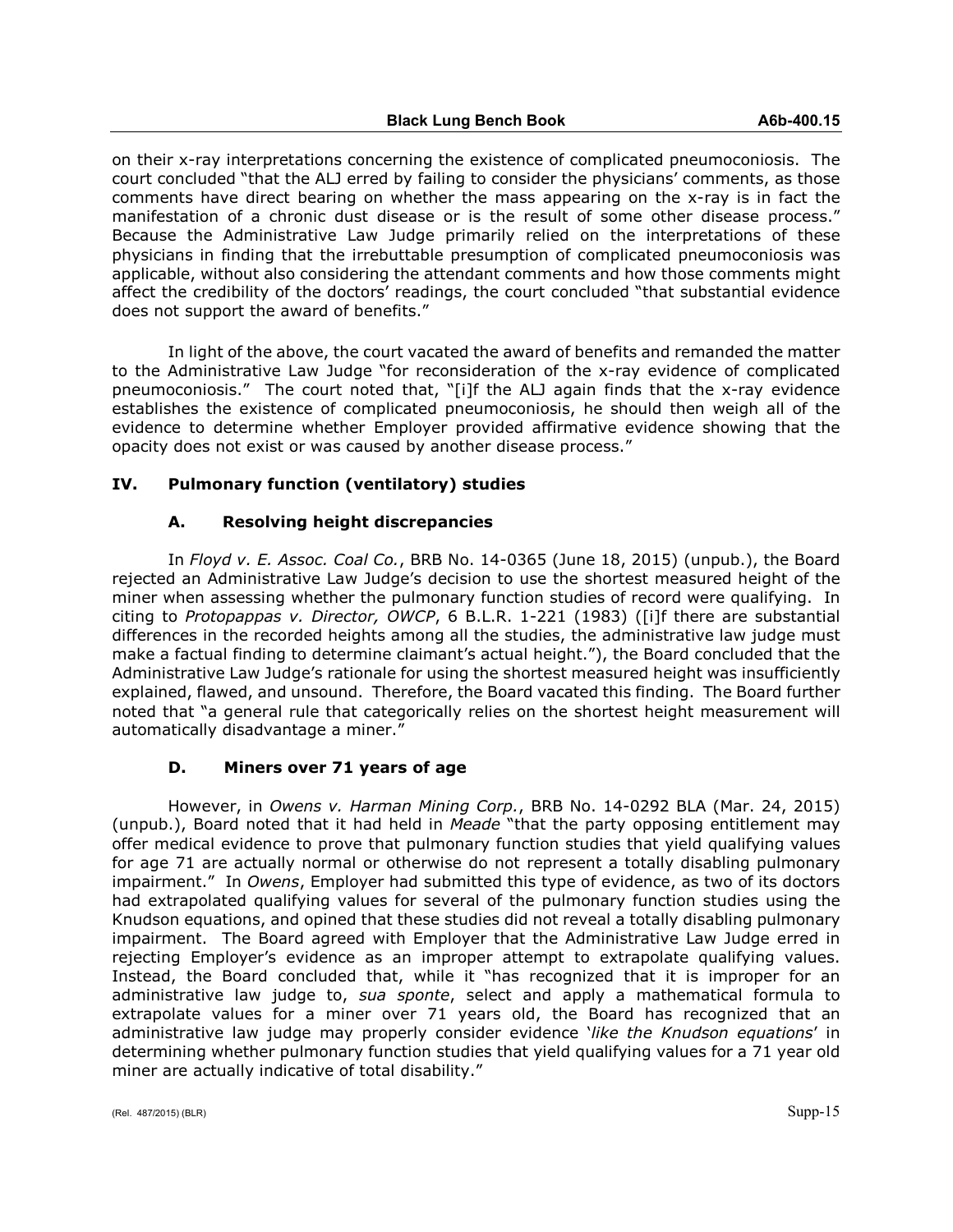#### **VI. Medical reports**

#### **B. Undocumented and unreasoned opinion, little or no probative value**

#### **9. Legal pneumoconiosis, smoking versus coal dust exposure must be explained**

In *Arch on the Green, Inc. v. Groves*, 761 F.3d 594 (6th Cir. 2014), the Administrative Law Judge found that legal pneumoconiosis was established partly by Dr. Rasmussen's opinion that coal dust inhalation "is more than a *de minim[i]s* factor in Claimant's condition." Specifically, Dr. Rasmussen asserted that "[i]t seems quite intuitive that most of [Claimant's] impairment is secondary to cigarette smoking and that coal mine dust contributes to a minor degree." The Board upheld the Administrative Law Judge's finding, explaining that the applicable standard is satisfied if Claimant's coal mine employment contributed "at least in part" to his pneumoconiosis.

The Sixth Circuit held that the Board and the Administrative Law Judge applied the correct standard for concluding that Claimant's COPD arose out of his coal mine employment. The court explained that a claimant is not required to establish what portion of his disease arises out of his coal mine employment and what portion is unrelated to such employment; instead, it is enough that coal mine dust exposure contributed to the disease at least in part. In this case, the court held that substantial evidence supported the Administrative Law Judge's finding that Claimant established the existence of legal pneumoconiosis:

While Dr. Rasmussen said that smoking was the more important cause, "[i]t is sufficient that ... exposure to coal mine employment contributed 'at least in part' to [a claimant's] pneumoconiosis." *Cornett,* 227 F.3d at 576. Dr. Rasmussen's opinion clearly stated that [Claimant's] coal mine employment contributed to [his] disease.

Therefore, the court found that the Administrative Law Judge did not err in finding that Claimant established that he suffered from legal pneumoconiosis.

In *West Virginia CWP Fund v. Mullins*, 623 Fed. Appx. 59 (4th Cir. Sept. 10, 2015) (unpub.), the Administrative Law Judge, in a decision on remand from the Board, awarded benefits based on a finding that Claimant established total disability due to legal pneumoconiosis. The Board subsequently affirmed the award.

On appeal, the Fourth Circuit reversed, concluding that the Administrative Law Judge's decision awarding benefits was not supported by substantial evidence. Specifically, the court concluded "that substantial evidence does not support the ALJ's decision to accord full probative weight to Dr. Gaziano's opinion," which the Administrative Law Judge relied upon in finding that Claimant had legal pneumoconiosis and was totally disabled due to the disease. In support of its conclusion, the court noted the following:

Dr. Gaziano's diagnosis of legal pneumoconiosis was based entirely on [Claimant's] history of coal dust exposure. Dr. Gaziano offered no objective medical evidence to support the conclusion that [Claimant's] [COPD] arose out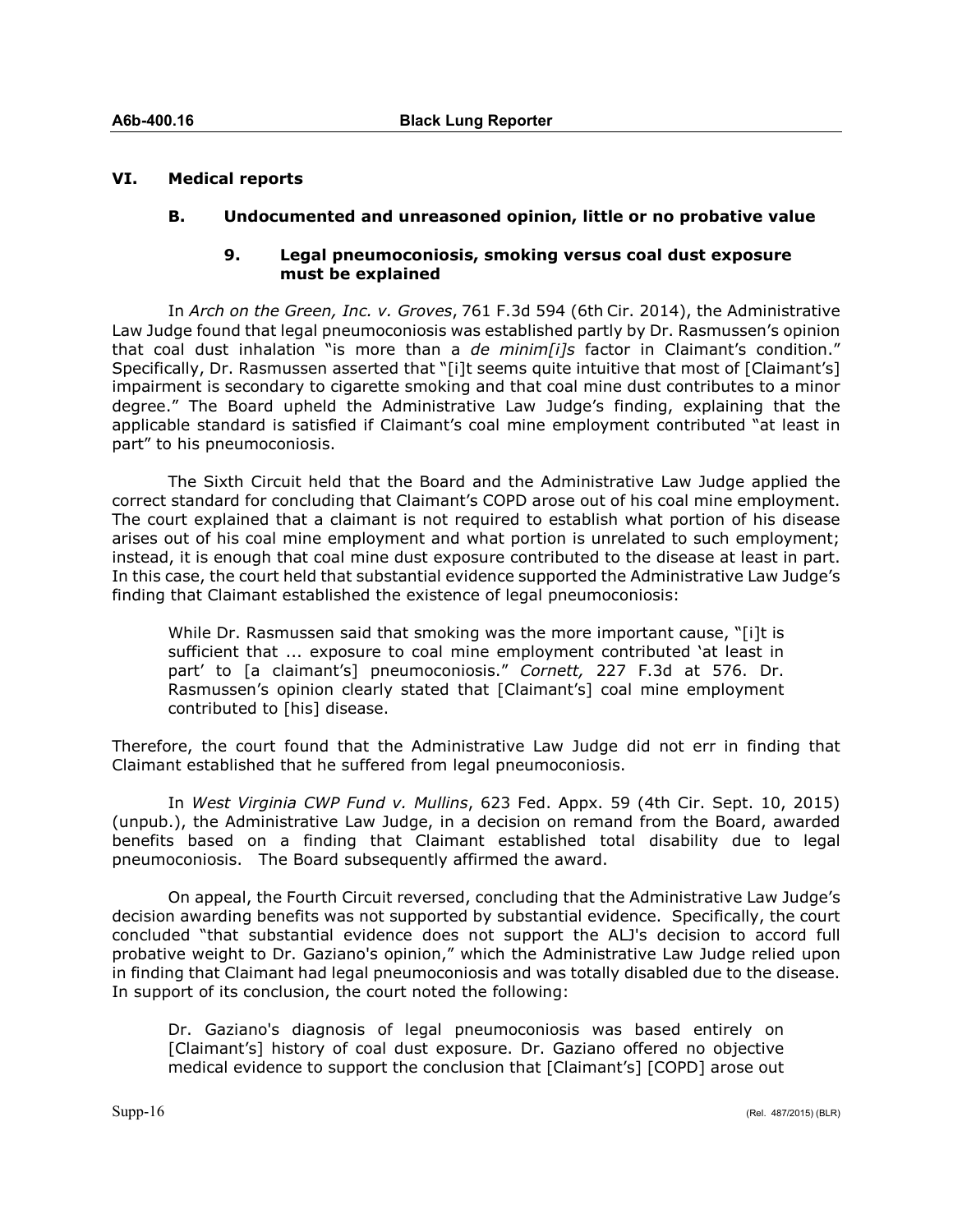of his coal mine employment or was aggravated by coal dust exposure, and Dr. Gaziano confirmed at deposition that [Claimant's] symptoms were not specific to any respiratory disease. Dr. Gaziano also admitted that it was possible that [Claimant's] COPD could have been caused entirely by cigarette smoking, without any aggravation by coal dust. Thus, Dr. Gaziano essentially presented only the possibility that [Claimant's] COPD was caused by coal dust exposure, which we have deemed insufficient to support an award of benefits.

The court further noted that "Dr. Gaziano's reliance on an overestimate of the length of [Claimant's] coal mining career by five years" was problematic, as (1) the Administrative Law Judge failed to explain how this discrepancy did not make a difference in this case, and (2) "[t]his discrepancy [did] not bolster the ALJ's decision to accord full probative weight to Dr. Gaziano's opinion, especially when the sole basis for Dr. Gaziano's diagnosis of legal pneumoconiosis was [Claimant's] exposure to coal dust."

The court concluded that Dr. Gaziano's opinion "is simply insufficient to satisfy [Claimant's] burden of demonstrating his entitlement to benefits." Finding no remaining evidence supporting entitlement, the court reversed the award of benefits.

#### **C. Physicians' qualifications**

#### **4. Conviction or lapse of licensure, effect of**

*See Adkins v. Kentland Elkhorn Coal Co.,* 87 F.3d 1315 (6th Cir. 1996) (table) (unpub.), wherein the court affirmed the Administrative Law Judge's determination that a medical expert's "credibility is at or below zero level":

The ALJ's credibility determination was based on evidence which showed that on January 16, 1986, the State Board of Medical Licensure of the Commonwealth of Kentucky issued an Order of Temporary Restriction against the medical license of Dr. Ameji. The temporary restriction against Dr. Ameji's medical license was based on a complaint against Dr. Ameji which alleged: (1) that he demonstrated gross ignorance, gross incompetence, gross negligence and/or malpractice regarding patients on August 15, 1985, August 25, 1985, and August 26, 1985; and (2) that he prescribed and dispensed Schedule III and Schedule IV controlled substances to eight patients with the intent or knowledge that they were to be used for non-therapeutic purposes.

The court further noted:

Claimant asserts that the ALJ should not have relied on this evidence to discredit Dr. Ameji's opinion because all of the events upon which the temporary restriction of his license were based occurred after he examined claimant and issued his report on claimant's condition. However, as the ALJ stated in his decision and order, Dr. Ameji's "actions cast grave doubt on his medical honesty and sincerity and on the trustworthiness of his medical opinions and diagnoses." J.A. 77. We agree, and conclude that the ALJ did not err in giving little or no weight to Dr. Ameji's opinion.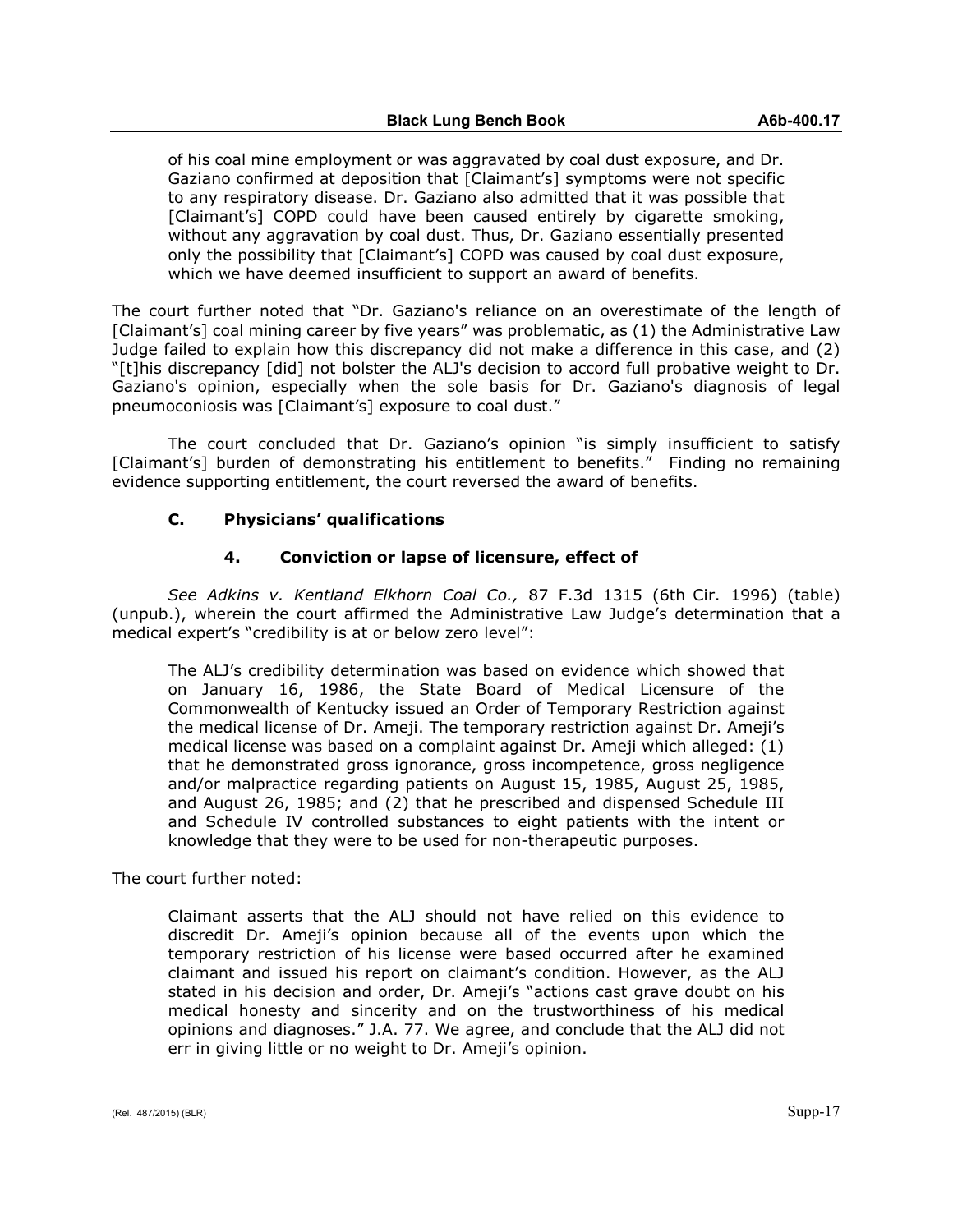#### **A6b-400.18 Black Lung Reporter**

*See also Hatton v. Westmoreland Coal Co.*, BRB No. 13-0219 BLA (Feb. 20, 2014) (unpub.) (if the Administrative Law Judge "admits the evidence regarding Dr. Dennis's surrender of his medical license, she must determine whether it alters the weight to which Dr. Dennis's opinion is entitled"; "it is unclear to the Board whether the administrative law judge would still credit Dr. Dennis's opinion, based on her observation that the . . . misconduct took place after Dr. Dennis performed the miner's autopsy and testified in this case").

#### **I. A physician's views regarding the nature of pneumoconiosis are important**

## **6. Pneumoconiosis does not progress after exposure to dust ceases**

[to be included after *Banks* case citation] *Sunny Ridge Mining Co. v. Keathley*, 773 F.3d 734 (6th Cir. 2014) (Dr. Broudy, in response to a question asking how he ruled out coal mine dust as a cause of the miner's impairment, stated that, "for one thing, the bronchitis associated with coal dust exposure usually ceases with cessation of exposure"; the court concluded that the Administrative Law Judge reasonably found "that Dr. Broudy's medical opinion about legal pneumoconiosis was based on a premise inconsistent with the Act," noting that this premise "was the sole reason Dr. Broudy gave for eliminating coal dust exposure as the cause of [the miner's] chronic bronchitis.").

## **J. The preamble to the amended regulations**

## **1. Benefits Review Board**

[to be included after *Aberry Coal* summary]; *but see Short v. Keystone Coal Mining Corp.*, BRB No. 15-0196 BLA, slip op. at 4-5 (Feb. 24, 2016) (unpub.) (agreeing with Employer that the Administrative Law Judge erred in discrediting its physicians' opinions because, while he discredited their opinions based on a finding that they "were inconsistent with the DOL's recognition that the medical literature supports the theory that 'dust induced emphysema and smoke-induced emphysema occur through similar mechanisms,'" he did not reference any support for his finding that these physicians "actually based their opinions on the principle that dust-induced emphysema and smoke-induced emphysema occur through different mechanisms.").

In *Vance v. Hobet Mining, Inc.*, BRB No. 13-0212 BLA (Feb. 28, 2014) (unpub.), the Board held the following with regard to consideration of physicians' opinions premised on views that are inconsistent with the preamble:

A party may dispute the science credited by the Department of Labor in the preamble to the 2001 amended regulations by laying the appropriate foundation. *See Westmoreland Coal Co. v. Cochran*, 718 F.3d 319 (4th Cir. 2013) (observing that neither of the employer's doctors had 'testified as to scientific innovations that archaized or invalidated the science underlying the preamble'). Otherwise, a party cannot dispute the science incorporated into the regulations. (citations omitted). In this case, the administrative law judge indicated that Dr. Zaldivar relied on medical authority that was developed after the preamble to the 2001 amended regulations (in) support of the opinion of Dr. Zaldivar, as well as the opinion of Dr. Hippensteel, that bullous emphysema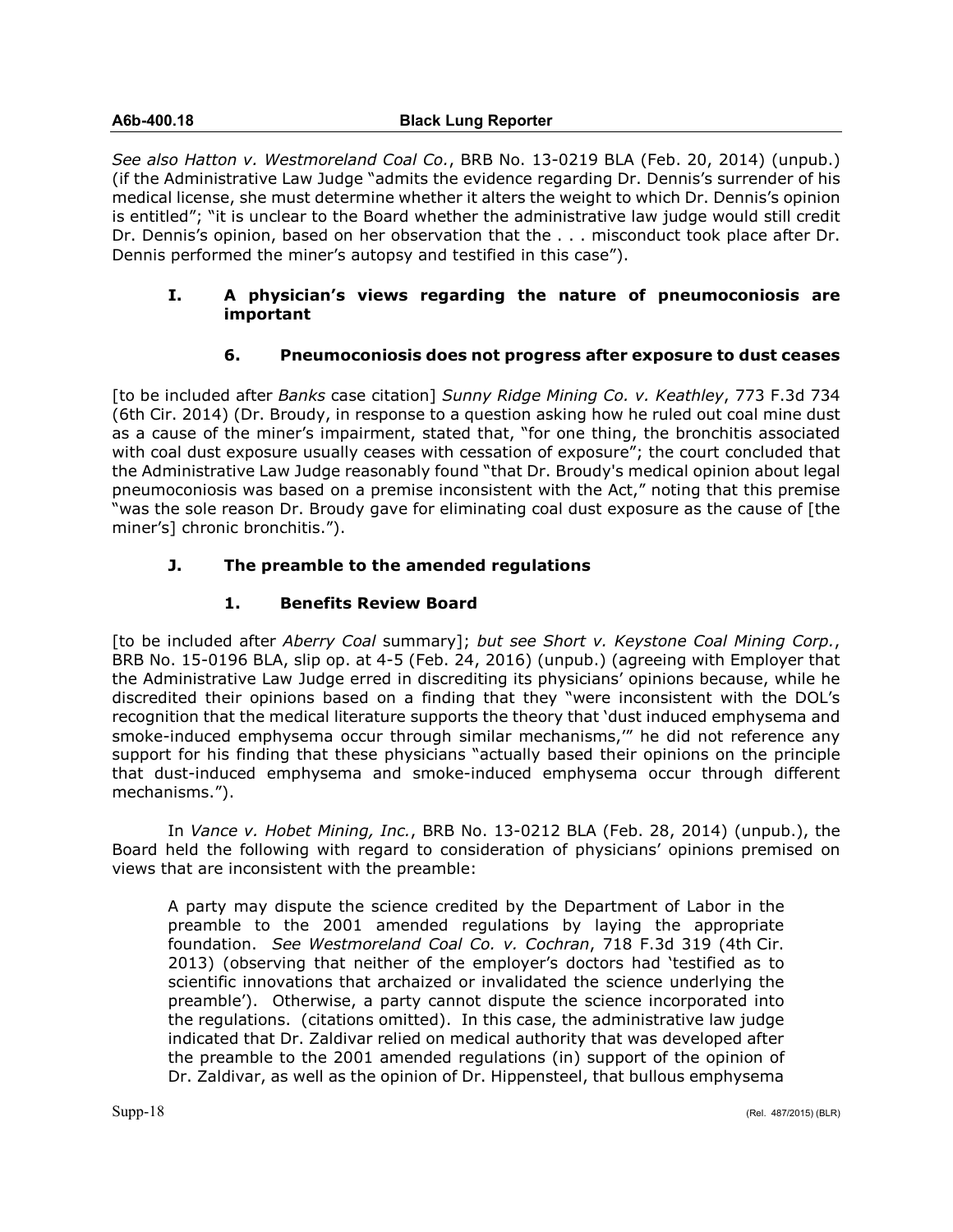is not caused by coal dust exposure. However, as claimant asserts, the administrative law judge did not render a specific determination that the medical literature cited by Dr. Zaldivar was, in fact, developed after the preamble to the 2001 amended regulations. (citation omitted). Moreover, even if the studies cited by Drs. Zaldivar and Hippensteel were developed after the preamble to the 2001 amended regulations, the administrative law judge did not explain, as required by the APA, why the studies cited by Drs. Zaldivar and Hippensteel are more credible than the studies relied on by the Department of Labor.

*Slip op.* at 9. As a result, the claim was remanded for further consideration of the medical opinions.

In *Tobin v. Cumberland Cyprus Resources*, BRB No. 14-0299 BLA (May 29, 2015) (unpub.), the Board addressed Claimant's appeal of an Administrative Law Judge's denial of benefits in a survivor's claim. Below, the Administrative Law Judge found that Claimant had invoked the rebuttable presumption of death due to pneumoconiosis at amended Section  $411(c)(4)$ , but further found that Employer had rebutted the presumption.

On appeal, the Board addressed the Administrative Law Judge's credibility findings on rebuttal, and specifically considered whether the Administrative Law Judge erred in crediting the opinions of Drs. Rosenberg and Zaldivar in finding rebuttal established. Of note, the Board agreed with the Director that the Administrative Law Judge "did not fully assess the documentation underlying Dr. Zaldivar's exclusion of coal dust exposure as a contributing cause of the miner's emphysema." The Board stated that, while the Administrative Law Judge pointed out that Dr. Zaldivar's reference to medical literature post-dating the preamble made his opinion more persuasive, the Administrative Law Judge "did not determine whether this literature actually pertained to differentiating between the effects of smoking and coal dust exposure on the lungs, or solely to the effects of smoking." In addition, in citing to the Fourth Circuit's decision in *Westmoreland Coal Co. v. Cochran*, 718 F.3d 319, 324 (4th Cir. 2013), the Board reiterated that "an expert's reliance on medical science set forth in medical literature more recent than the preamble to the 2001 revised regulations is significant only if the expert 'testified as to scientific innovations that archaized or invalidated the science underlying the [p]reamble.<sup>"[2](#page-18-0)</sup> Therefore, the Board vacated the Administrative Law Judge's crediting of Dr. Zaldivar's opinion that neither coal dust exposure nor pneumoconiosis played any role in the miner's death.

*Slip op.* at 8, n.9.

 $\overline{a}$ 

<span id="page-18-0"></span><sup>2</sup> The Board noted the following in a footnote:

The Director also asserts that Dr. Zaldivar's statement, that no new literature has been published "regarding black lung or silica since the Federal Register stated that smoking and coal dust produced damage in the same fashion in the lungs," is incorrect. [citation omitted]. In support of this argument, the Director states that NIOSH published an Intelligence Bulletin in 2011 in which it reported that "new findings strengthen [the] conclusions and recommendations" set forth in the 1995 NIOSH publication that the DOL cited in the preamble to the 2001 revised regulations. Director's Letter Brief at 5 n.6, *quoting Current Outcomes, A Review of Information Published Since 1995*, NIOSH Intelligence Bulletin 64 (2011) (available at www.cdc.gov/niosh/docs/2011-172).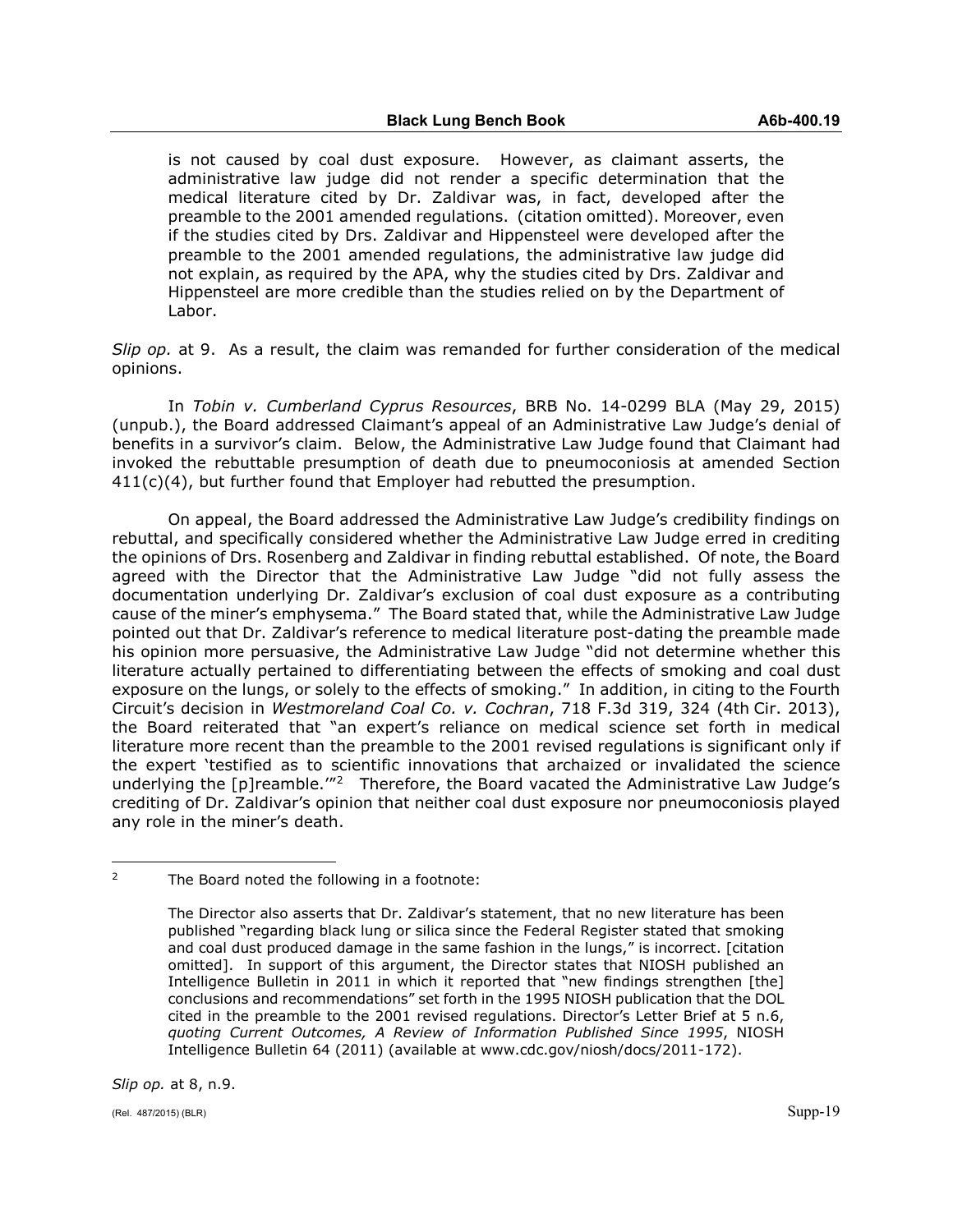#### **2. Third Circuit**

*See also National Mines Corp. v. Director, OWCP* [*Davis*], 553 Fed. Appx. 273 (3rd Cir. Feb. 11, 2014) (unpub.) (reliance on preamble in addition to consideration of the physicians' credentials, the substance of their opinions, support for their opinions, and whether the opinions were "consistent with the regulatory regime that holds that pneumoconiosis may be diagnosed 'notwithstanding a negative X-ray'" was proper).

## **3. Fourth Circuit**

In *Island Creek Coal Co. v. Dykes*, 611 Fed. Appx. 119 (4th Cir. May 21, 2015), Employer alleged that the Administrative Law Judge erred in using the preamble to the 2001 regulations to discredit the opinion of Dr. Fino when considering whether Employer rebutted the 15-year presumption. In analyzing Dr. Fino's opinion, the Administrative Law Judge noted Dr. Fino's opinion that Claimant had only a minimal, non-disabling respiratory obstruction upon leaving the mines in 1994. The Administrative Law Judge then stated that, "[t]o the extent that Dr. Fino may be suggesting that, because Claimant was not disabled after leaving the coal mines, his present disability is unrelated to coal mine employment, his opinion is at odds with [the Department's] findings that pneumoconiosis is a progressive disease that can worsen after cessation of coal mine dust exposure." In addition, the Administrative Law Judge pointed out that the Department, in the preamble, "specifically rejected Dr. Fino's position that pneumoconiosis was not progressive." The court rejected Employer's contention of error:

The ALJ did not explicitly discredit Dr. Fino's opinion based on this conflict with the Preamble. Moreover, in the Preamble, the Department clearly rejected Dr. Fino's opinion that pneumoconiosis is not latent or progressive, and cited medical studies supporting its position. Although the Preamble does not state that pneumoconiosis is always progressive, the Department retained its regulatory provisions specifying that pneumoconiosis is latent and progressive. In his deposition, Dr. Fino explained that he believed pneumoconiosis can be progressive, but only in a small portion of miners, 'maybe 10 to 15 percent at most, but it clearly can be progressive.' [citation omitted]. The ALJ properly evaluated Dr. Fino's opinion.

611 Fed. Appx. at 122.

In *Westmoreland Coal Co. v. Stallard*, 876 F.3d 663 (4th Cir. 2017), Claimant had worked for approximately 30 years in qualifying coal mine employment and had smoked cigarettes at a minimal rate for 39 years. Dating back to the early 1990s, and near the end of his coal mine work, Claimant had received advice from several physicians that he should not return because of his difficulty breathing.

Claimant filed the instant claim in March 2011, nearly 20 years after retiring from his work in the mines. Four physicians – Drs. Klayton, Gallai, Rosenberg, and Zaldivar – provided medical reports in the case. Dr. Klayton diagnosed Claimant as having clinical pneumoconiosis, while Dr. Gallai instead diagnosed legal, and not clinical, pneumoconiosis. Drs. Rosenberg and Zaldivar each opined that Claimant suffered from asthma and/or a smoking-related impairment, not black lung.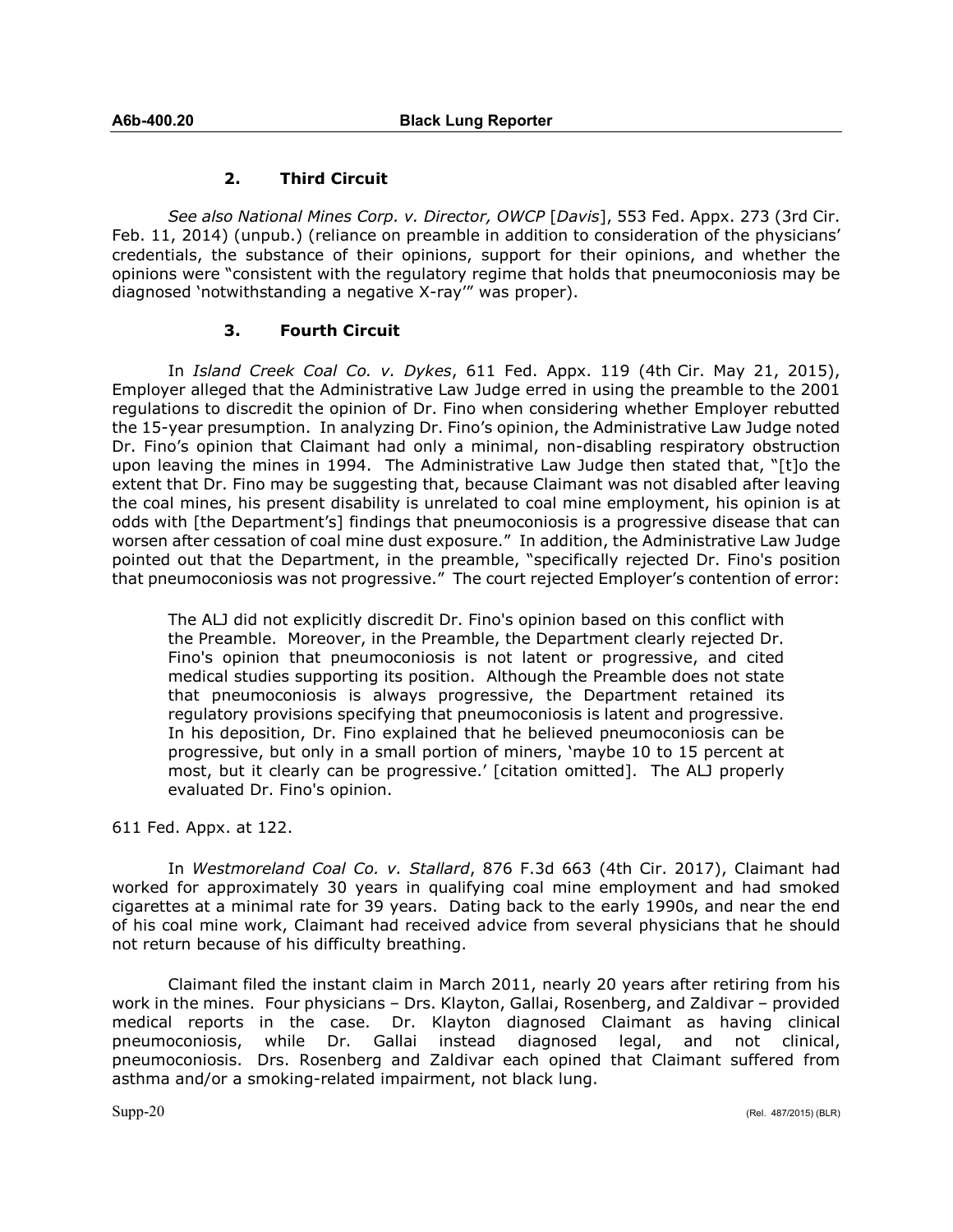In awarding Claimant benefits, the Administrative Law Judge found that Claimant timely filed his claim and suffered from a totally disabling respiratory or pulmonary impairment. In light of Claimant's length of coal mine employment, the Administrative Law Judge found that Claimant invoked the 15-year rebuttable presumption, at Section 718.305, that he was totally disabled due to pneumoconiosis arising out of his coal mine employment. The Administrative Law Judge found that Employer was unable to rebut the presumption and therefore awarded benefits. The Board affirmed the award, and Employer then appealed to the Fourth Circuit.

On appeal, Employer challenged, *inter alia*, the Administrative Law Judge's decision to discount Dr. Rosenberg's opinion (1) based on the preamble to the 2001 regulatory amendments, and (2) in light of that physician's discussion of the FEV1/FVC ratio derived from pulmonary function testing. The court summarized Dr. Rosenberg's opinion in the following way:

In particular, Dr. Rosenberg cited medical articles indicating that FEV1 and FVC measurements together decline in patients suffering from black lung disease such that the corresponding FEV1/FVC ratio ordinarily remains undisturbed. By contrast, because [Claimant's] FEV1/FVC ratio decreased over time, Dr. Rosenberg posited, the medical evidence indicated that Claimant's] history of smoking was the "sole culprit" of his disabling lung disease.

876 F.3d at 671. The court agreed with the Administrative Law Judge's finding, however, that the above "hypothesis regarding FEV1/FVC ratios runs directly contrary to the agency's own conclusions in this regard." *Id.*; *see* 65 Fed. Reg. 79,920-01, 79,943 (Dec. 20, 2000) (noting that COPD related to coal mine dust exposure "may be detected from decrements in certain measures of lung function, especially FEV1 and the ratio of FEV1/FVC"). In addition, the court concluded that Dr. Rosenberg selectively quoted studies that predated the preamble when interpreting them, while the more recent studies he referenced failed to address black lung; therefore, the court determined that they provided little support for Employer's contention that the Administrative Law Judge had improperly discredited Dr. Rosenberg's opinion. Referencing (1) prior decisions in which it and the Sixth Circuit had rejected physicians' reliance on similar evidence to opine that claimants are not entitled to federal black lung benefits, and (2) "an ALJ's general prerogative to discount medical opinions at odds with the conclusions adopted by the agency itself, [the court concluded] that the ALJ did not err in rejecting Dr. Rosenberg's opinion regarding the FEV1/FVC ratio's ability to show particularized causation." 876 F.3d at 672, citing *Cent. Ohio Coal Co. v. Director, OWCP* [*Sterling*], 762 F.3d 483, 491-92 (6th Cir. 2014).

## **4. Sixth Circuit**

In *Central Ohio Coal Co. v. Director, OWCP* [*Sterling*], 762 F.3d 483 (6th Cir. 2014), the Sixth Circuit affirmed the Administrative Law Judge's award of benefits pursuant to the rebuttable presumption of total disability due to pneumoconiosis at Section  $411(c)(4)$ . Before the Sixth Circuit, Employer argued that the Administrative Law Judge erred in discrediting the medical opinions of Employer's doctors, including Dr. Rosenberg. Employer contended that these opinions, if credited, could have established on rebuttal that the miner's COPD was not attributable to his coal mine employment.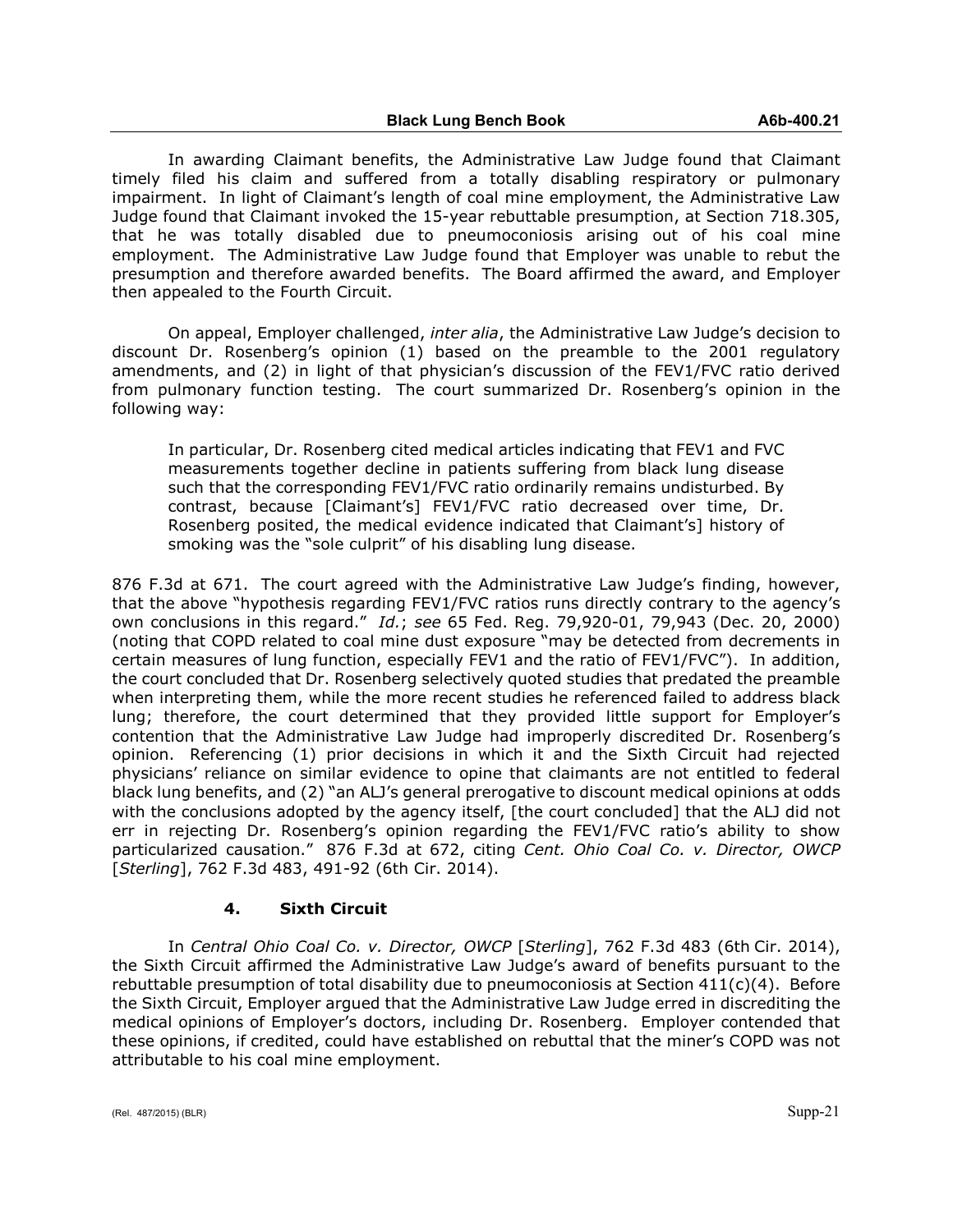Notably, Dr. Rosenberg determined that the miner's COPD was not due to his coal mine employment because the COPD was "characterized by a severe reduction of his FEV1 and FEV1/FVC ratio," which Dr. Rosenberg stated is attributable to a smoking-induced, as opposed to a coal mine-induced, disease. In support of his opinion, Dr. Rosenberg discussed "at great length the effects of both cigarette smoking and coal-dust exposure on the FEV1/FVC ratio," and further explained "that both DOL and the Global Initiative for Chronic Obstructive Lung Disease overbroadly define COPD as a reduction in the FEV1/FVC ratio, whereas 'recent literature (including literature published after [DOL's] revisions to the black lung regulations) establishes the limitation of defining COPD as simply a reduction in FEV1 or FEV1% values.'" The Administrative Law Judge declined to credit Dr. Rosenberg's opinion, however, as he found the opinion to be "inconsistent with the DOL's position that 'coal mine dust exposure may cause COPD, with associated decrements in FEV1/FVC.'"

In rejecting Employer's argument, the court held that the "Administrative Law Judge was entitled to consider the DOL's position and to discredit Dr. Rosenberg's testimony because it was inconsistent with the DOL position set forth in the preamble to the applicable regulation." The court noted that Employer did not challenge the Department's position, as stated in the preamble, that coal mine dust exposure may cause COPD with a reduced FEV1/FVC ratio. If Employer were to make such an argument, the court indicated that it "would need to engage the substance of that scientific dispute," but "only after [Employer] submitted 'the type and quality of medical evidence that would invalidate' the DOL's position in that scientific dispute." The court noted that Employer had submitted no such evidence in the present case and requested that no such determination be made by the court.

In *Quarto Mining Co. v. Marcum*, 604 Fed. Appx. 477 (6th Cir. March 24, 2015), the Sixth Circuit quoted at length from its decision in *Sterling* in affirming the Administrative Law Judge's decision to discredit Dr. Rosenberg's opinion as being inconsistent with the preamble. In *Marcum*, Dr. Rosenberg offered the same reasons for concluding that the claimant did not suffer from an impairment related to coal mine dust exposure that he offered in *Sterlin*g. The court rejected Employer's argument that "the ALJ erred in not assessing the post-preamble studies alluded to in Dr. Rosenberg's report because the [Act] prescribes that all relevant evidence related to black lung claims be considered." Instead, the court concluded that, while *Sterling* "leaves open the possibility that a mining company could muster medical evidence that would invalidate the position taken by the Department in the preamble," the court could "find nothing to distinguish [Dr. Rosenberg's] evidence from the evidence that he relied upon, and that we rejected, in [*Sterling*]." Therefore, the court concluded that the Administrative Law Judge appropriately discounted Dr. Rosenberg's opinion as being at odds with the Department's position in the preamble "without establishing the invalidity of that position."

In *Arch on the Green, Inc. v. Groves* 761 F.3d 594 (6th Cir. 2014), the court held that the Administrative Law Judge did not err when he relied on the preamble to test whether the theories of Employer's doctors were consistent with medical literature. The court noted that there was no indication that the Administrative Law Judge treated the preamble as binding. Moreover, although the Administrative Law Judge used the phrase "regulatory intent," there is no indication that he was invoking a presumption in favor of granting benefits. Rather, "[i]n context, it seems far more likely that the Administrative Law Judge was using regulatory intent to refer to the language that the decision quoted from the preamble, which was not in error."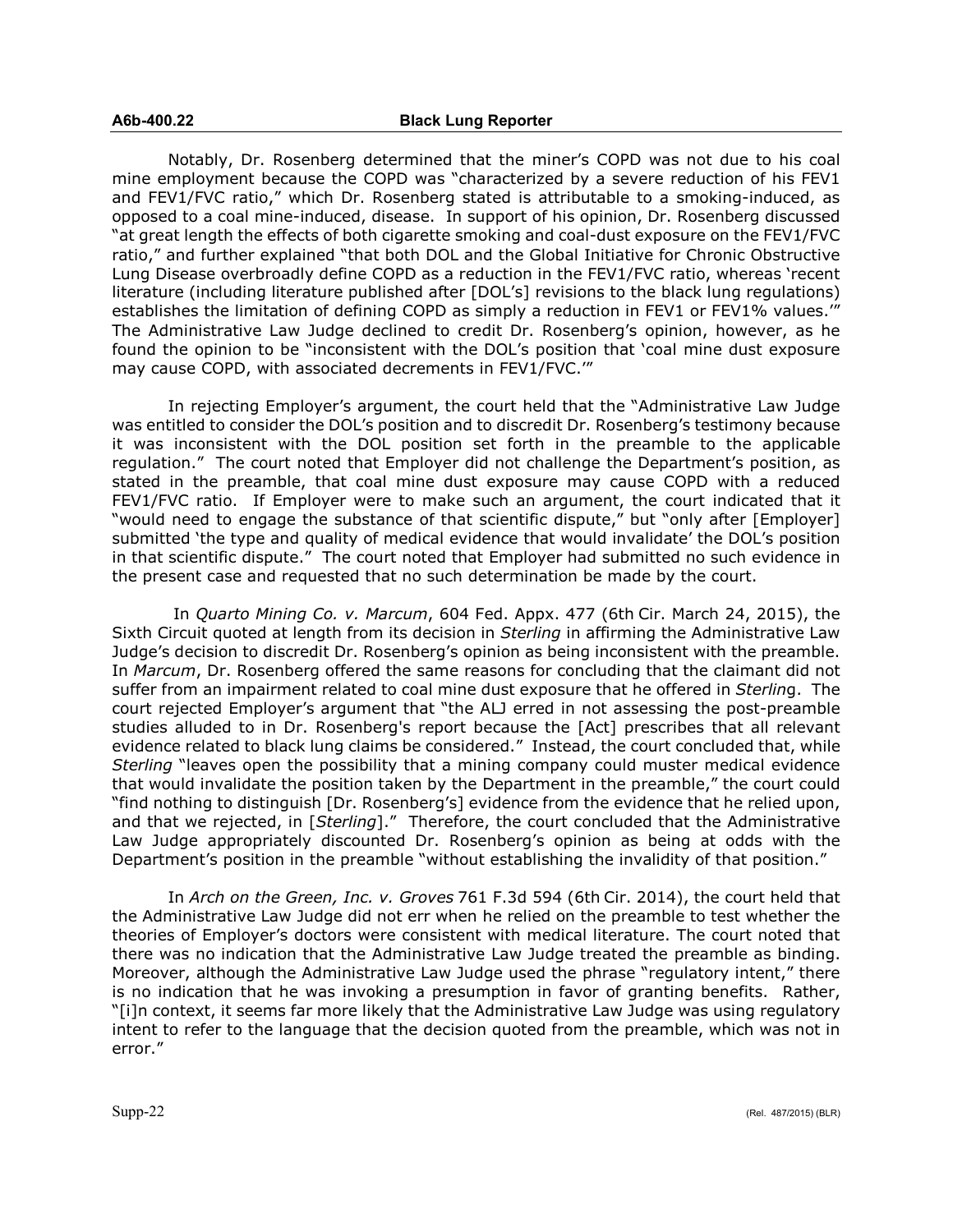#### **6. Ninth Circuit [new]**

In affirming the award of benefits in *Peabody Coal Co. v. Director, OWCP* [*Opp*], 746 F.3d 1119 (9th Cir. 2014), a claim involving nearly 40 years of coal mine employment and over 50 years of smoking cigarettes, the court held "the ALJ simply—and not improperly considered the regulatory preamble to evaluate conflicting expert medical opinions," and it stated:

A preamble may be used to give an ALJ understanding of a scientific or medical issue.

The court concluded the preamble was consistent with the Black Lung Benefits Act and its implementing regulations. With regard to weighing the medical expert opinions, the court found:

The ALJ rationally discounted the testimony of Peabody's medical experts, who based their opinions on the premise that coal dust exposure never, or very rarely, causes COPD. The ALJ permissibly looked to the preamble to determine that Peabody's medical experts proffered only one of several interpretations of the evidence.

. . .

Because 'there is considerable basic scientific data linking coal mine dust to the development of obstructive airways disease,' the ALJ properly discounted the contrary view advanced by Peabody's experts. 65 Fed. Reg. at 79943.

746 F.3d at 1127.

#### **7. Tenth Circuit [new]**

In *Blue Mountain Energy v. Director, OWCP* [*Gunderson*], 805 F.3d 1254, 25 B.L.R. 2- 765 (10th Cir. Nov. 2015), the Administrative Law Judge, on second remand, awarded benefits by finding Claimant established that he was totally disabled due to legal pneumoconiosis. Of note, the Administrative Law Judge found that "the brevity of Dr. Shockey's report [finding legal pneumoconiosis] causes it to be less probative in light of the comprehensiveness of the other medical opinions of record." *Gunderson v. Blue Mountain Energy*, OALJ Case No. 2004-BLA-05323, slip op. at 14-15 (Mar. 18, 2013) (unpub.). Furthermore, the Administrative Law Judge found "Dr. Repsher's opinion that Claimant's COPD is not related to coal dust exposure based predominately, if not totally, on articles Dr. Repsher cites for the proposition that coal dust exposure is significantly less likely to cause COPD than cigarette smoking . . . ." *Id.* at 15. Therefore, the Administrative Law Judge accorded Dr. Repsher's opinion "less weight because it does not focus on Claimant's specific symptoms and conditions, but on statistics." *Id*. The Administrative Law Judge also noted that Dr. Repsher failed to "address whether coal dust exposure and smoking could have been additive causes of Claimant's lung disease, an etiology clearly adopted in the Preamble to the Regulations." *Id.* In sum, the Administrative Law Judge found the opinions of Drs. Cohen and Parker to be most probative because both doctors "more thoroughly evaluated Claimant's specific condition when determining that Claimant's obstructive lung disease was caused by coal mine dust exposure." *Id.* The Administrative Law Judge also pointed out that Dr. Parker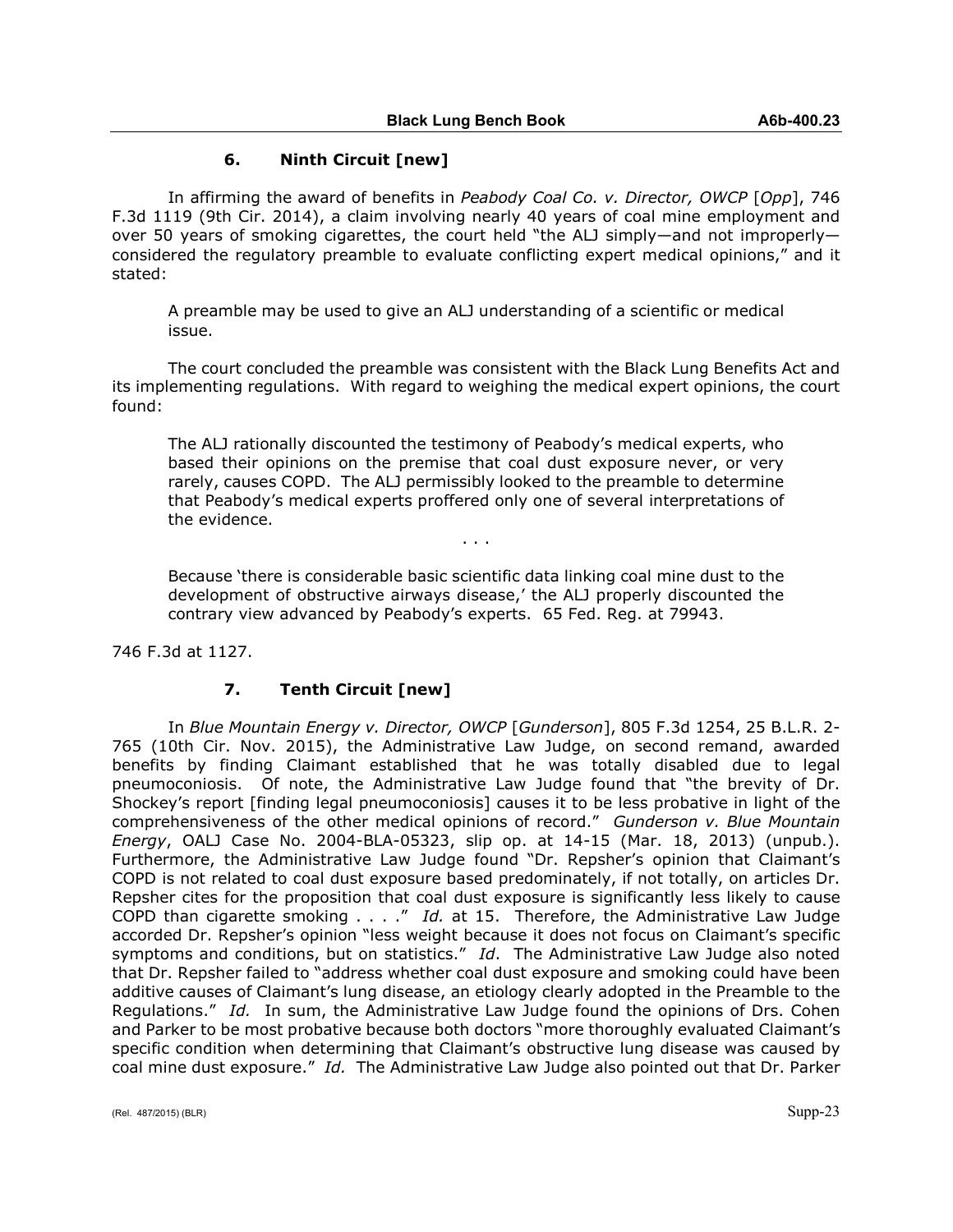had, for example, "specifically linked Claimant's symptoms to the documented effects of coal mine dust exposure and cited to literature that has been approved by the Department in the Preamble." *Id.*

Employer moved for reconsideration, which the Administrative Law Judge denied, except in respect to the onset date for the payment of benefits, which he modified accordingly.

Employer then appealed. The Board concluded that the Administrative Law Judge had "permissibly relied on the preamble to the revised 2001 regulations as a statement of medical principles accepted by the Department of Labor when it revised the definition of pneumoconiosis to include obstructive impairments arising out of coal mine employment." *Gunderson v. Blue Mountain Energy*, BRB No. 13-0412 BLA, slip op. at 6 (May 16, 2014) (unpub.). The Board further noted that "the preamble does not constitute evidence outside the record with respect to which the administrative law judge must give notice and an opportunity to respond." *Id.* Of note, the Board concluded that the Administrative Law Judge "reasonably credited Dr. Parker's diagnosis of legal pneumoconiosis because Dr. Parker linked claimant's impairment to the documented effects of coal mine dust exposure, based on studies that were cited with approval in the preamble to the revised 2001 regulations." *Id.* at 7. Furthermore, the Board stated that the Administrative Law Judge "rationally discounted Dr. Repsher's opinion," as the Administrative Law Judge found the opinion at legal pneumoconiosis insufficiently explained, "considering that the Department of Labor accepted medical literature stating that smoking and coal mine dust exposure are additive in causing COPD." *Id.* Accordingly, the Board affirmed the award of benefits.

Employer petitioned the Tenth Circuit for review. Before the court, Employer argued that the Administrative Law Judge violated the Administrative Procedure Act (APA). Specifically, Employer first contended that the Administrative Law Judge inappropriately relied "on the preamble, thereby giving the preamble the 'force and effect of law.'" *Gunderson*, 805 F.3d at 1259. At the outset, the court noted "the very limited extent to which the ALJ referenced the preamble," as the Administrative Law Judge included the preamble as only one of the tools he used to evaluate the credibility of two medical reports, and referenced the preamble on only two occasions. *Id*. The court also noted that, while such use of the preamble is a matter of first impression in the Tenth Circuit, numerous other circuit courts have affirmed reliance on the preamble. The court disagreed with Employer that the Administrative Law Judge's citation to the preamble "undeniably changed the outcome" of the case, and further noted that the Administrative Law Judge did not solely rely on the preamble in crediting the medical reports. *Id.* at 1260. The court concluded that there was "no indication in the ALJ's final opinion that he was effecting some sort of change in the law or relying on a broadly-applicable rule premised on the preamble." *Id.* at 1261. Instead, the Administrative Law Judge simply "used the preamble's summary of medical and scientific literature as one of his tools in determining whether the experts' medical analyses of [Claimant's] condition were credible." *Id.* The court failed to see how the Administrative Law Judge's use of the preamble transformed "a summary of 'the prevailing view of the medical community' into binding law." *Id*.

The court also rejected Employer's argument predicated upon *Christensen v. Harris County*, 529 U.S. 576 (2000), and the fact that the preamble was not subject to notice and comment. The court distinguished *Christensen* on two grounds: (1) in contrast to the opinion letter in *Christensen*, which offered a legal interpretation of a statute, the preamble "provides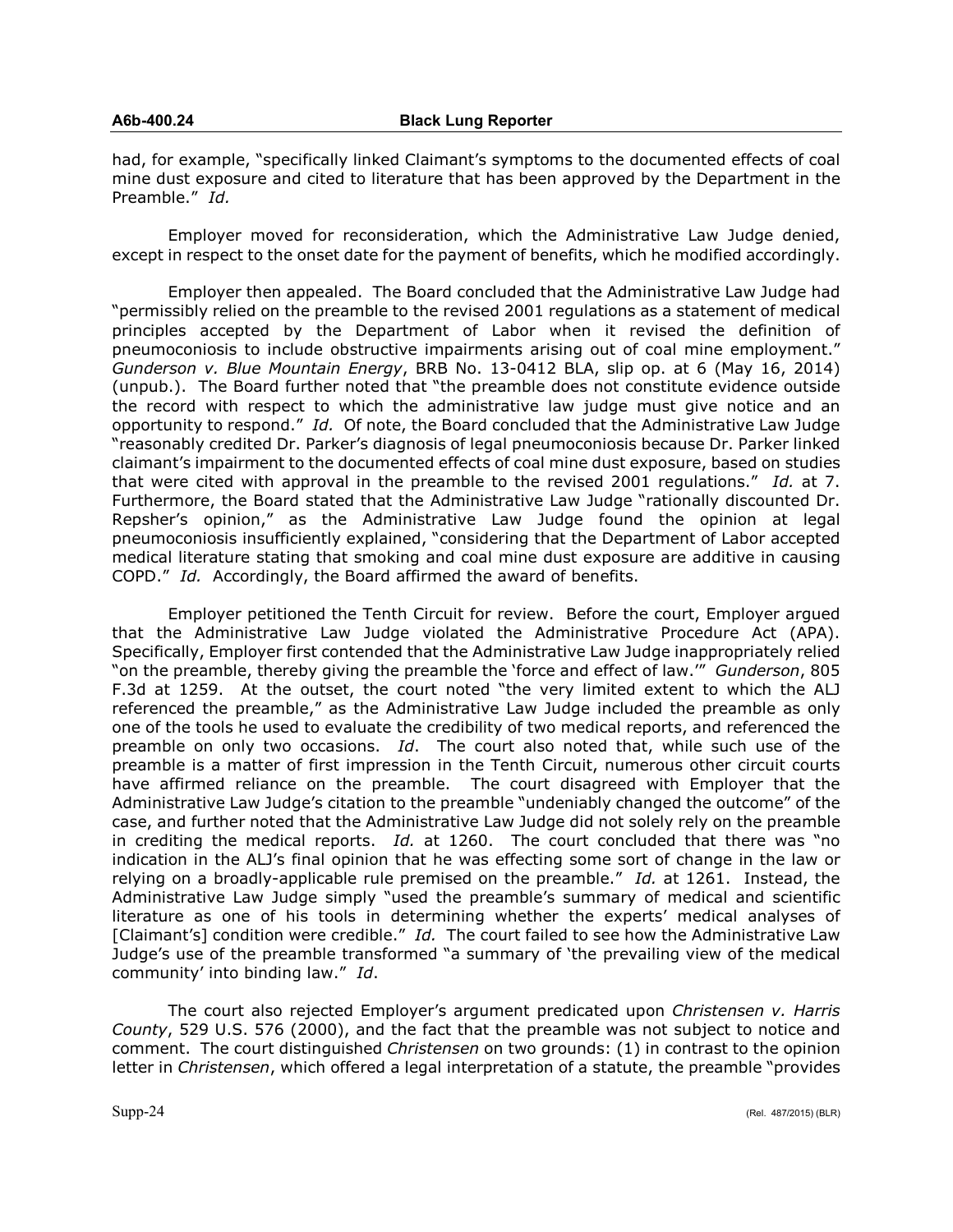a scientific justification for amending a regulation," and (2) the question before the court in *Christenson* was one of *Chevron* deference, while in the present case the issue was whether "the ALJ was entitled to use the preamble as one of his tools in evaluating the scientific credibility of experts." *Id*.

In light of the above, and in rejecting Employer's first argument on appeal, the court concluded that the preamble "seems like a reasonable and useful tool for ALJs to use in evaluating the credibility of the science underlying expert reports that address the cause of pneumoconiosis." *Id*. Accordingly, the court held "that an ALJ may—but need not—rely on the preamble to 20 C.F.R. §718.201 for this purpose." *Id*. at 1262. The court noted that "parties remain free to offer other scientific materials for the ALJ to consider for the same purpose, including but not limited to, materials challenging the continued validity of the science described in the preamble." *Id*.

Second, the court addressed Employer's argument that the preamble constitutes evidence not contained in the record and, therefore, the Administrative Law Judge was required to reopen the record to provide Employer with an opportunity to respond to findings in the preamble. The court rejected this argument, concluding that the Administrative Law Judge did not abuse his discretion in refusing to do so and noting that Employer "was well aware of the preamble's scientific findings . . . and had ample opportunity prior to the close of this record to submit evidence or expert opinions to persuade the Administrative Law Judge that the preamble's findings were no longer valid or were not relevant to the facts of this case." *Id*. Furthermore, Employer's requests to reopen the record largely "did not point to anything in the preamble that [Employer] considered no longer scientifically valid." *Id*.

In *Energy West Mining Co. v. Blackburn*, 857 F.3d 817 (10th Cir. 2017), the Tenth Circuit addressed Employer's appeal in a deceased miner's claim filed on November 5, 2009.

In *Blackburn*, the first Administrative Law Judge assigned to the case denied benefits, but on appeal the Board vacated the denial and remanded the matter to provide the Administrative Law Judge with an opportunity to further explain his weighing of the medical opinion evidence. The case was reassigned on remand, and the new Administrative Law Judge awarded benefits based on the rebuttable 15-year presumption at Section  $411(c)(4)$ . Employer appealed the award, and the Board affirmed. Employer then appealed to the Tenth Circuit.

In its decision, the court denied Employer's petition for review and affirmed the decision awarding benefits on remand. The court initially rejected Employer's contention that the Board erred in vacating the first Administrative Law Judge's decision. It then addressed the following six challenges Employer made to the award on remand: (1) that the second Administrative Law Judge ruled beyond the scope of the Board's remand, (2) that his decision on remand was not supported by substantial evidence, (3) that he interjected his own medical opinions for the opinions of Employer's physicians, (4) that he erred in relying on the preamble to the 2001 amendments to the black lung regulations, (5) that he erred in being "overly generous" when considering the opinion of the physician who believed that the miner's disabling emphysema was caused by the miner's coal mine work, and (6) that he applied the incorrect legal standard in determining whether Employer rebutted the 15-year presumption. The court rejected each challenge in turn and thus denied the petition for review.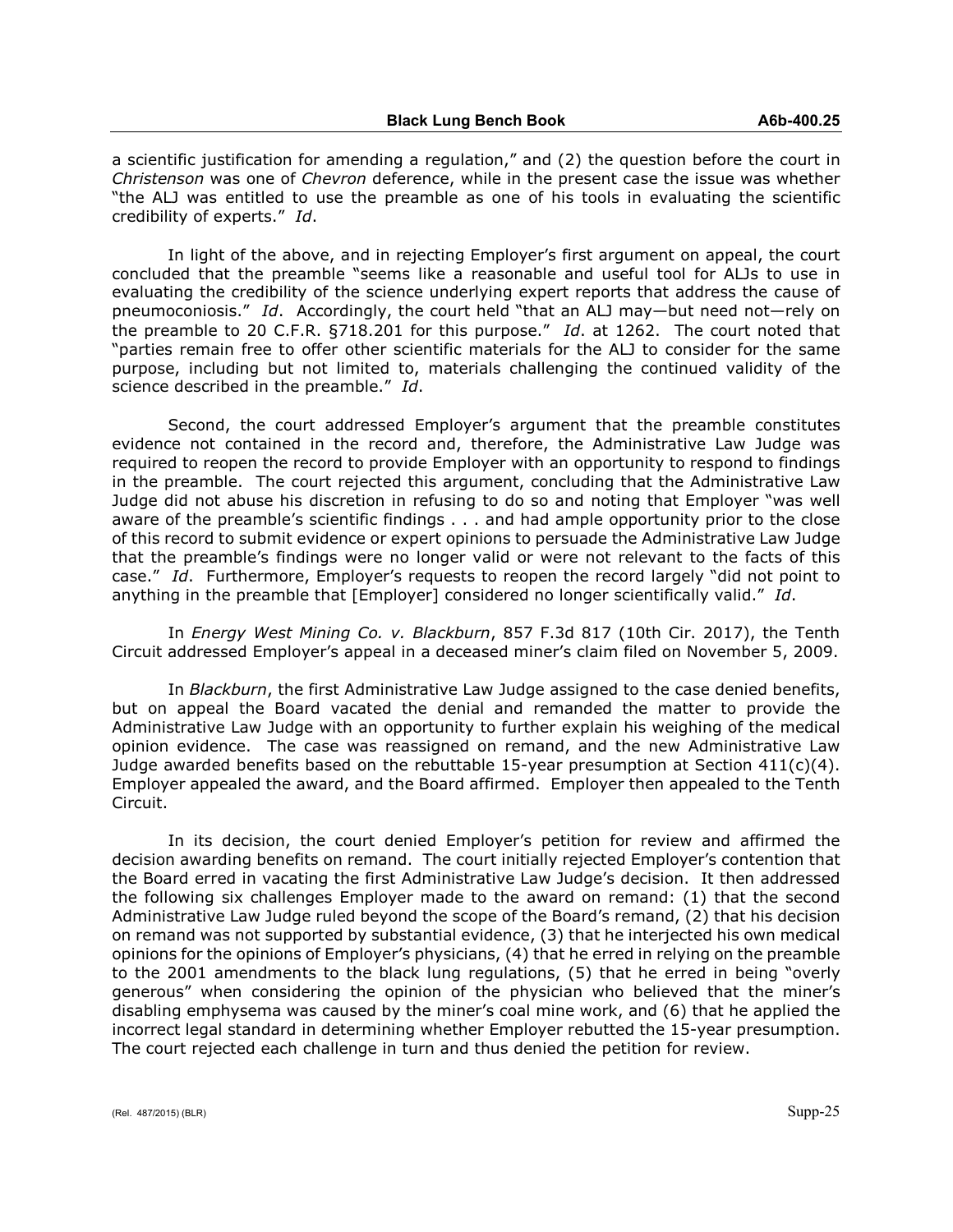### **K. Citation to medical literature**

## **1. Generally**

[To be included following the *J.P. v. Peabody Coal Co.* summary] In *Buckley v. Shrewsbury Coal Co. & Valley Camp Coal Co.*, BRB No. 15-0184 BLA, slip op. at 7 (Feb. 29, 2016) (unpub.), the Board rejected Employer's argument that an Administrative Law Judge may not independently review the medical literature; instead, the Board concluded that "an administrative law judge may review the scientific studies cited by a physician, and may require that they be included in the record, to determine whether the physician's characterization of the studies is accurate." The Board, however, agreed with Employer that the Administrative Law Judge erred in relying on the absence of particular medical studies from the record in giving Employer's physicians' opinions less weight, while also finding that Claimant's physicians' opinions were supported by these same studies.

*Funka v. Consolidation Coal Co.*, BRB No. 16-0184 BLA (Mar. 15, 2017) (unpub.), involved a miner's claim and a survivor's claim that were before the Board for the fourth time. Most recently, the Board had remanded the case for the Administrative Law Judge to determine, *inter alia*, whether the evidence established the existence of pneumoconiosis. On remand, the Administrative Law Judge found that the miner was totally disabled by pneumoconiosis arising out of his coal mine employment. The Administrative Law Judge therefore awarded benefits in the miner's claim and found Claimant automatically entitled to survivor's benefits based on this award, in accordance with Section 422(*l*) of the BLBA.

On appeal, Employer challenged, among other findings made by the Administrative Law Judge, the decision to discredit Dr. Tomashefski's opinion. Notably, Dr. Tomashefski cited to a "McConnochie study as support for his opinion that the miner's fibrosis could not be due to coal dust because the miner had a limited amount of pigment in his lungs." The Administrative Law Judge deemed this interpretation of the study to be "called into question by Dr. Green's explanation that the McConnochie study actually supported the conclusion that miners can have interstitial fibrosis with minimal dust particles in their lungs."[3](#page-25-0) The Board also noted the Administrative Law Judge's finding that Dr. Tomashefski failed to provide an explanation for, or cite to any medical literature that would support, his conclusion that the honeycombing present in the miner's lungs was not associated with fibrosis related to coal dust. In light of the above, the Board affirmed the Administrative Law Judge's decision to give less weight to Dr. Tomashefski's opinion.

*Neal v. Union Carbide Corp.*, BRB Nos. 16-0317 BLA and 16-0317 BLA-A (Apr. 13, 2017) (unpub.), involved Claimant's appeal and Employer's cross-appeal of a decision denying benefits in a miner's subsequent claim. Although the Administrative Law Judge found that the miner suffered from a totally disabling respiratory or pulmonary impairment, and that Claimant thereby demonstrated a change in an applicable condition of entitlement, he further found that the miner suffered from neither clinical nor legal pneumoconiosis. Therefore, the Administrative Law Judge denied benefits.

<span id="page-25-0"></span> $\overline{a}$ <sup>3</sup> The Board concluded that the Administrative Law Judge permissibly accorded Dr. Green's explanation more weight, as she found that he "was the co-author of the study and therefore has a better understanding of the study's conclusion."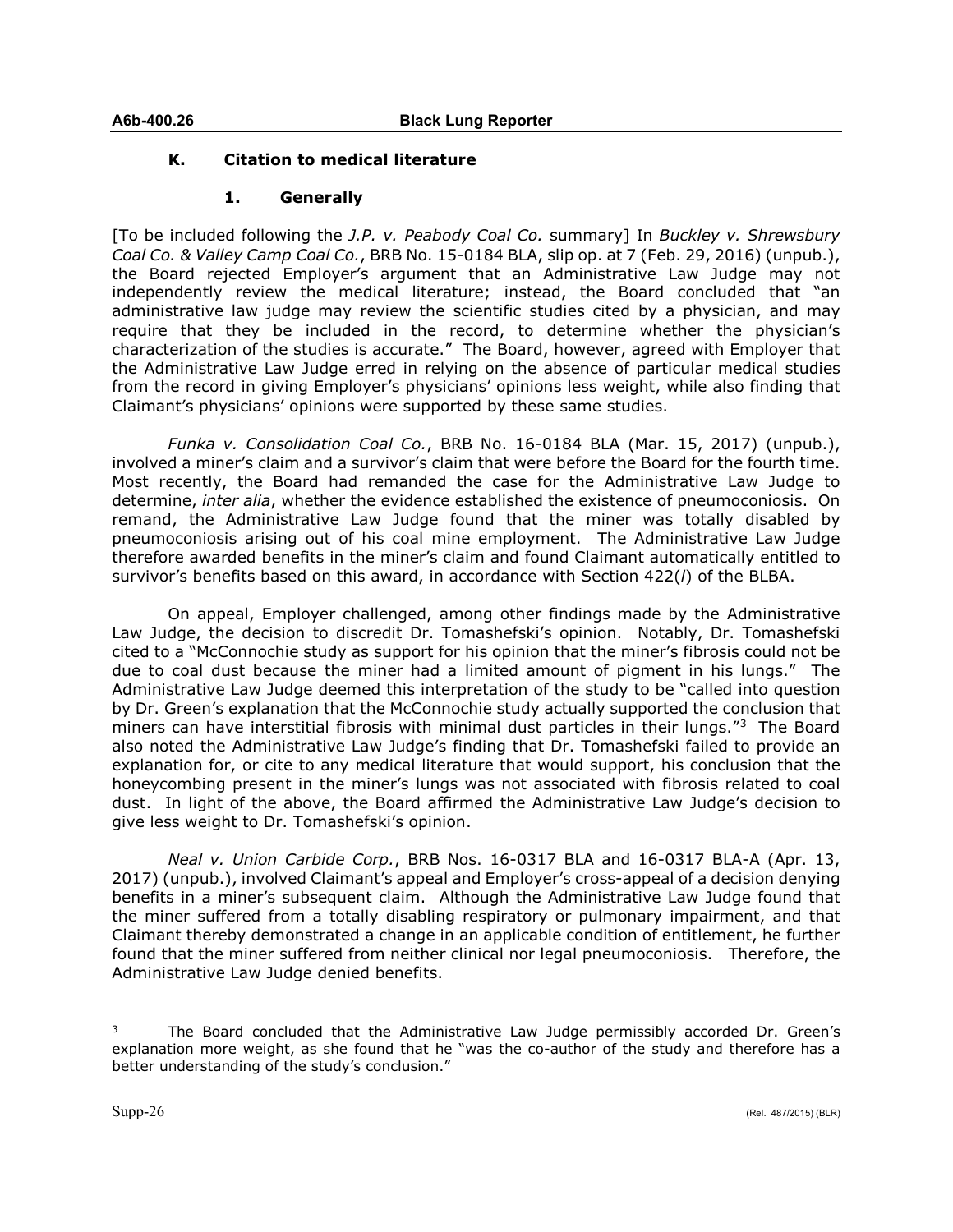On appeal, the Board agreed with Claimant and the Director "that the administrative law judge failed to consider claimant's argument that Dr. Meyer's rationale for excluding clinical pneumoconiosis on x-ray and CT scan testing is undermined by recent medical science." The Board noted that Claimant had argued that a medical study, Laney and Petsonk, *Small pneumoconiotic opacities on U.S. coal workers' surveillance chest radiographs are not predominantly in the upper lung zones*, Am. J. Indus. Med., 55: 793-98 (2012), undercut Dr. Meyer's reasoning and "found that, among coal miners with pneumoconiosis, small opacities were found equally over all lung zones and that 37.9% of opacities were irregular, contrary to Dr. Meyer's rationale." *Slip op.* at 7, citing Claimant's Post-Hearing Brief at 5. According to the Board, Dr. Sood "set forth the results of this study, along with other relevant studies, in his October 19, 2015 medical report in which he diagnosed clinical coal workers' pneumoconiosis." *Id.*, citing Claimant's Exhibit 9 at 11-12, 17-19. The Board concluded that the Administrative Law Judge failed to "address the credibility issue raised below before assigning the most weight to Dr. Meyer's x-ray and CT scan readings and medical opinion," and he therefore "did not adequately explain the weight he accorded the relevant evidence." The Board thus vacated the Administrative Law Judge's clinical pneumoconiosis finding overall, and specifically his findings based on the x-ray, CT scan, and medical opinion evidence.[4](#page-26-0) In light of the above, the Board also vacated the Administrative Law Judge's disability causation finding.

## **Q. Weighing "Other evidence" under 20 C.F.R. § 718.107**

#### **2. Digital x-rays, not weighed under 20 C.F.R. § 718.202(a)(1) or 20 C.F.R. § 718.304(a)[5](#page-26-1)**

On April 17, 2014, the Labor Department published revised regulations at 79 Fed. Reg. 21606 (Apr. 17, 2014). These amendments address quality standards for, and consideration of, digital x-ray interpretations in black lung claims. The effective date of the amendments is May 19, 2014.

Prior to issuance of the amendments, the regulations did not contain quality standards for digital x-rays. As a result, digital x-rays were weighed as "Other evidence" (along with CT-scans) under 20 C.F.R. § 718.107. In determining whether pneumoconiosis was present or absent, only analog x-ray interpretations were weighed under 20 C.F.R. §§ 718.202(a)(1) and 718.304(a); digital x-ray interpretations were weighed under 20 C.F.R. §§ 718.202(a)(4) and 718.304(c). And, as part of its "affirmative" case, each party was limited to one interpretation of each study, scan, or procedure offered under 20 C.F.R. § 718.107. *Webber v. Peabody Coal Co.*, 23 B.L.R. 1-123 (2006) (en banc) (J. Boggs, concurring), *aff'd.*, 23 B.L.R. 1-261 (2007) (en banc on recon.).

Because the April 17, 2014, amendments provide quality standards for digital x-ray interpretations, this type of evidence can no longer be designated and weighed as "Other

<span id="page-26-0"></span> $\overline{a}$ The Board explicitly instructed the Administrative Law Judge to "address claimant's argument that the medical study cited by Dr. Sood undermines Dr. Meyer's rationale for finding no clinical pneumoconiosis on the miner's x-rays and CT scans."

<span id="page-26-1"></span><sup>5</sup> This is the heading as it appears in the October 2013 *Benchbook*. In light of the 2014 regulatory amendments, the heading is amended to read, "Digital x-rays, weighed under 20 C.F.R. § 718.202(a)(1) or 20 C.F.R. § 718.304(a)."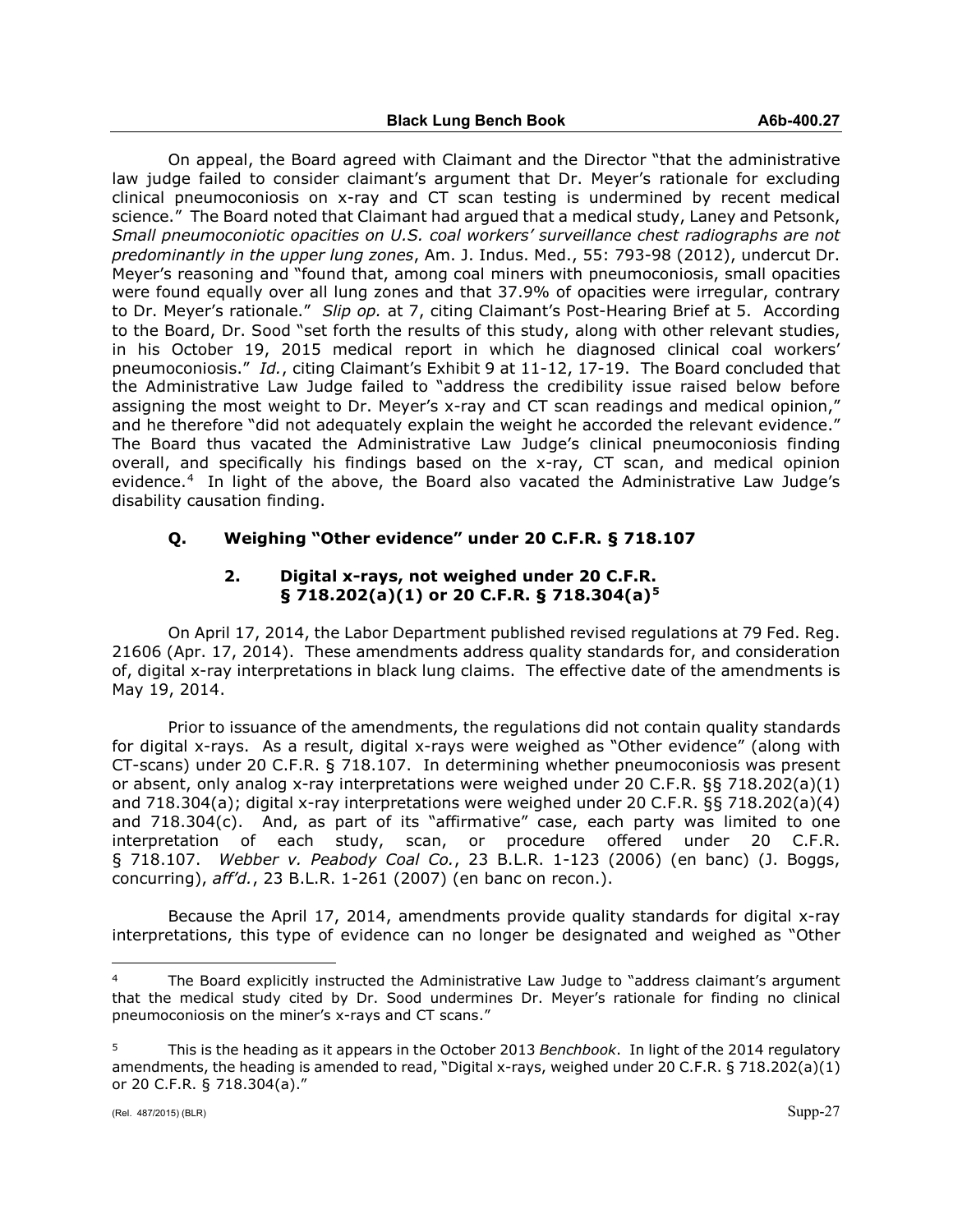evidence" under 20 C.F.R. §§ 718.107, 718.202(a)(4), 718.304(c). Rather, under the amended regulations, a party may elect to proffer digital x-ray interpretations to fill one or both of its affirmative x-ray slots. A party will no longer be permitted to proffer a digital x-ray interpretation under the slot provided for "Other evidence."

In *Green v. Coal River Mining, LLC*, 25 B.L.R. 3-205 (2014), the Administrative Law Judge found that the Department's revised regulations on digital x-rays and quality standards apply only to claims filed on or after May 19, 2014. In finding that the retroactivity event is the date that the claim was filed, the Administrative Law Judge rejected the Director's position that the date of the x-ray reading should control. Finally, as the revised quality standards prohibit converted x-rays, and in light of the Department's concerns about the accuracy of scanned, digitized images obtained from analog x-rays, the Administrative Law Judge concluded that converted digital x-rays offered in claims filed before May 19, 2014, face a very high bar for demonstrating "medical acceptability" under Section 718.107. Revised 20 C.F.R. § 718 Appendix A (d)(16)-(17); 79 Fed. Reg. 21,607-08 (April 17, 2014).

The Board offered the following explanation concerning the recent digital x-ray regulations in a footnote in an unpublished decision:

Effective May 19, 2014, the Department of Labor revised the regulations governing the admission and weighing of chest x-rays to include digital x-ray readings. *In claims, such as this one, that are filed before May 19, 2014, the revised regulations apply to digital x-ray readings performed on or after May 19, 2014. See* Black Lung Benefits Act Bulletin Nos. 14-08, 14-11.

*Parks v. U.S. Steel Mining Co., LLC*, BRB No. 15-0524 BLA, slip op. at 7, n.8 (Sept. 28, 2016) (unpub.) (emphasis added). Because the x-ray at issue was read by each of the physicians after May 19, 2014, the Board concluded that the x-ray should have been considered on the issue of complicated pneumoconiosis at Section 718.304(a), not Section 718.304(c).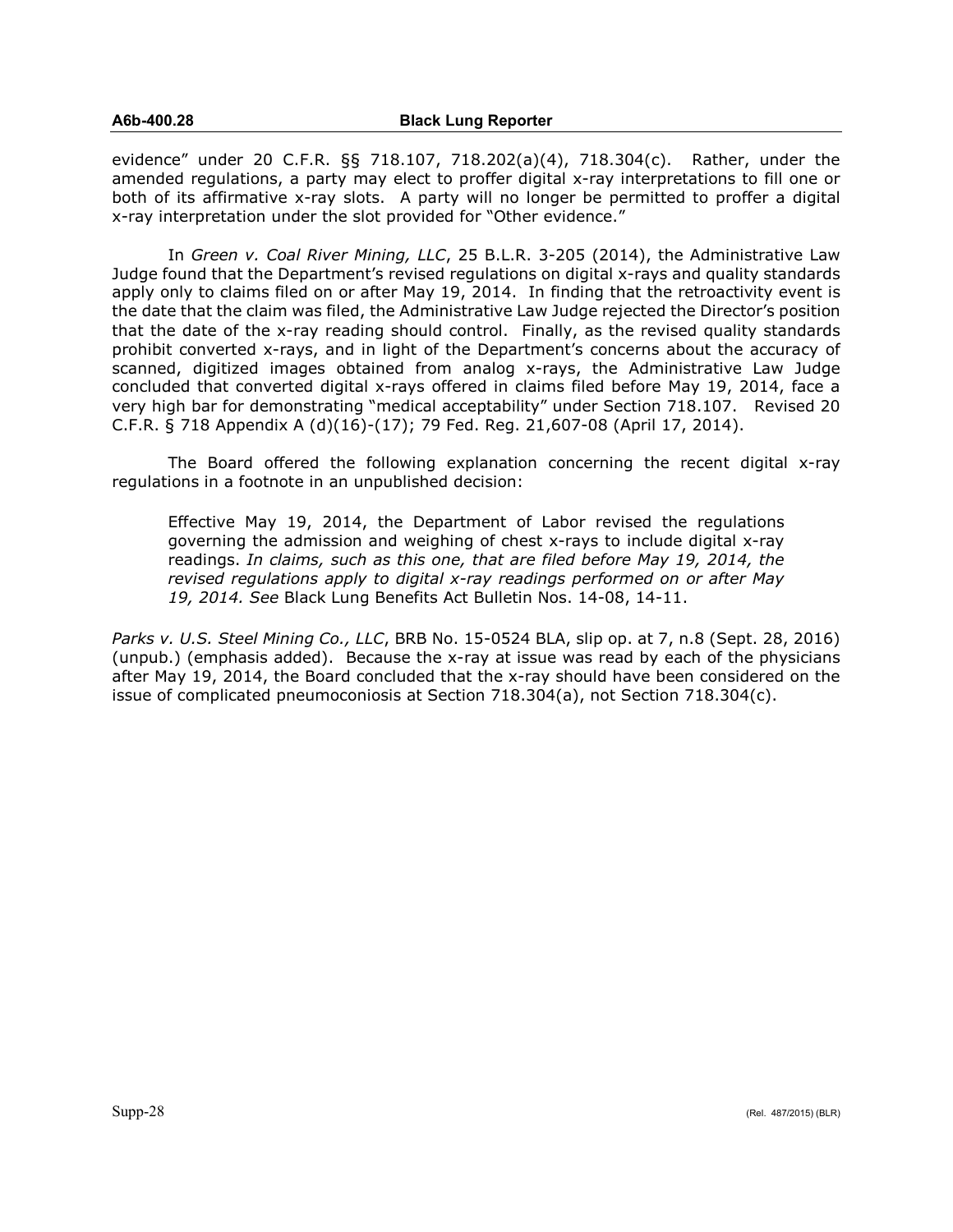#### *Chapter 4* **Limitations on Admission of Evidence and the "Good Cause" Standard in Black Lung Claims**

## **I. Limitation of documentary medical evidence**

### **B. Evidence rulings must be made prior to issuance of decision on the merits**

In *Boyd v. Island Creek Coal Co.*, \_\_\_ BLR \_\_\_, BRB No. 16-0524 BLA (July 28, 2017), the Board concluded that the Administrative Law Judge erred in, *inter alia*, not resolving the admissibility of an untimely submitted supplement report prepared by a DOL-sponsored examining physician prior to issuing her decision. Her failure to do so prevented Employer from having the opportunity to respond to the supplemental report and "from being able to properly address the evidence and the administrative law judge's evidentiary ruling in its posthearing brief, since it neither knew that the evidence was admitted nor the grounds on which it was admitted." Slip op. at 6; *see L.P.* [*Preston*] *v. Amherst Coal Co.*, 24 BLR 1-57 (2008) (en banc).

## **C. An original claim or a claim filed pursuant to 20 C.F.R. § 725.309**

## **2. In support of responsible operator's or Trust Fund's position**

In *McClanahan v. Brem Coal Co., LLC*, 25 B.L.R. 1-165 (2016), the Board addressed an appeal of an Administrative Law Judge's order directing Claimant to attend a third physical examination at Employer's request. In denying the Director's motion for reconsideration, the Administrative Law Judge found that the third examination would serve "the best interests of justice."

Claimant and the Director filed interlocutory appeals with the Board, contending that the Administrative Law Judge erred in granting the motion to compel. At the time of the Administrative Law Judge's order on the motion to compel, Section 725.414 stated that "[t]he responsible operator . . . shall be entitled to obtain and submit, in support of its affirmative case, no more than  $\ldots$  two medical reports." 20 C.F.R. § 725.414(a)(3)(i) (2015). Furthermore, only upon the showing of good cause is medical evidence exceeding the evidentiary limitations to be admitted. *See* 20 C.F.R. § 725.456(b)(1). The Board agreed with the Director that the plain language of the regulation limits Employer to obtaining only two pulmonary evaluations and thereby rejected Employer's contention that the regulation simply limited the evidence to be submitted. The Board also referenced, for additional support, the preamble to the 2001 regulations, which states the following concerning the evidentiary limitations: "The Department recognizes that . . . testing may be difficult for some claimants. In the absence of good cause, the [new rule] limit[s] the maximum total number of tests to five in the vast majority of cases involving a designated operator  $\dots$ . "<sup>6</sup> 65 Fed. Reg. 79,920, 79,992 (Dec. 20, 2000). Upon recognizing the deference owed to the Director's

<span id="page-28-0"></span> $\overline{a}$ The Board noted that these five examinations are the complete pulmonary evaluation offered at the Department's expense, two examinations attributed to a claimant, and two examinations attributed to an employer.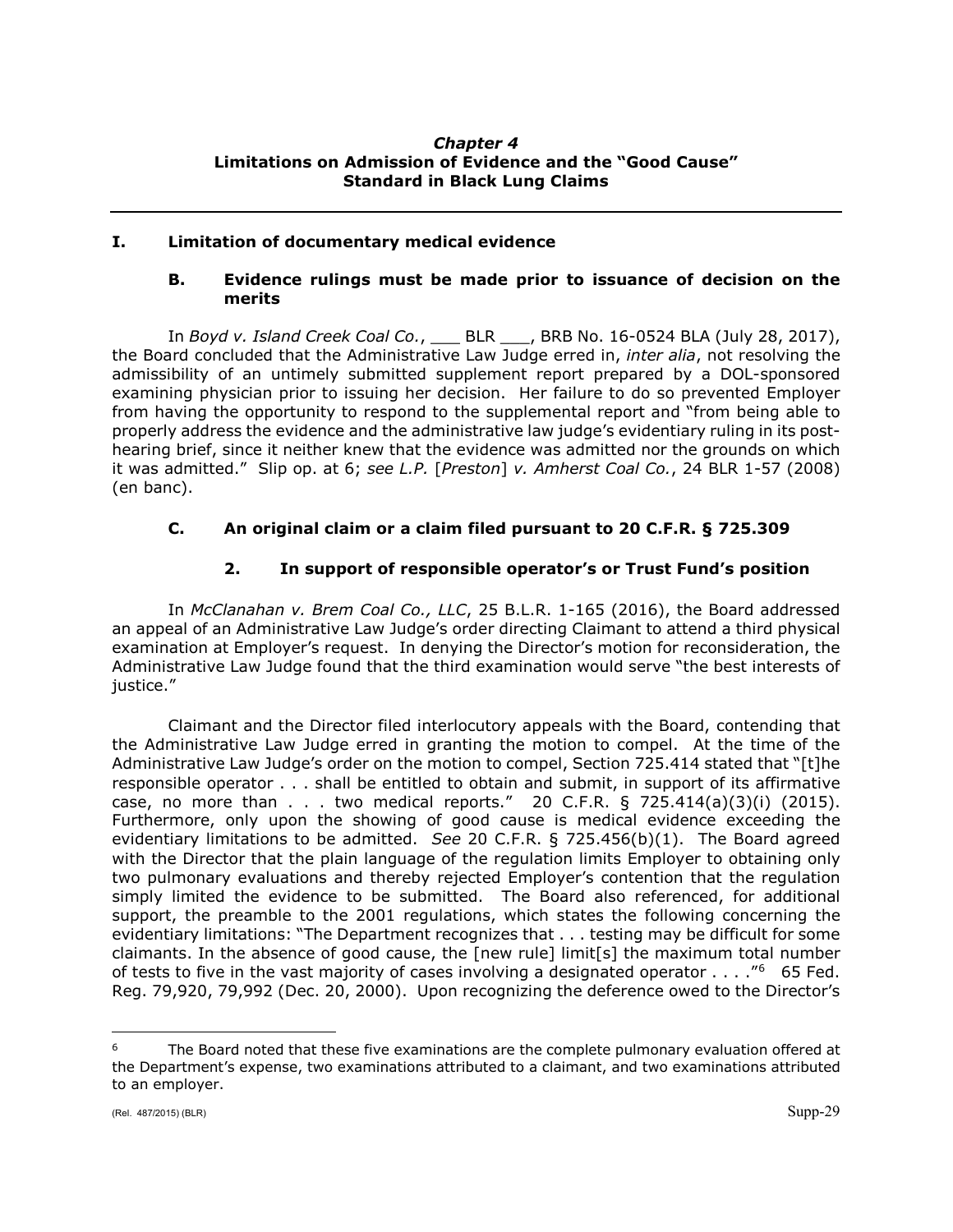interpretation of the regulations, the Board held "that Section 725.414 limits an employer (in the absence of a showing of good cause) to obtaining two pulmonary evaluations."

In the instant case, the Board noted that Employer already had obtained two pulmonary evaluations of Claimant. Furthermore, the Board concluded that Employer's basis for alleging that it had established good cause for obtaining a third evaluation – "because all of the evidence is approximately three years old and a third medical evaluation is needed 'in order to obtain the most accurate evidence and to properly evaluate the merits of the claim'" – was legally insufficient. The Board construed Employer's assertion of good cause to be based simply upon relevance, an assertion which cannot establish good cause to exceed the limitations at Section 725.414. Accordingly, the Board reversed the Administrative Law Judge's orders compelling Claimant to attend a third Employer-sponsored pulmonary evaluation.

In *McCormick v. National Coal Corp.*, BRB No. 16-0083 BLA (Nov. 28, 2016) (unpub.), the Board addressed an Administrative Law Judge's Orders directing Claimant to submit to an employer-requested CT scan. The Board concluded that the Administrative Law Judge applied the incorrect standard in addressing Employer's request to obtain the CT scan, as he considered whether Claimant could demonstrate that the CT scan request was unreasonable, as opposed to whether Employer could establish good cause to compel Claimant to submit to the CT scan. Furthermore, the Board determined that the evidence Employer proffered in the instant case was insufficient for it to establish good cause. The Board noted that Employer failed to demonstrate why a CT scan was needed, as opposed to the typical methods for diagnosing pneumoconiosis as prescribed by law. Characterizing the physician's affidavit that Employer submitted in support of its CT scan request as simply a blanket, unsupported statement, the Board concluded that such a statement fails to "establish the particularized showing required to establish good cause to exceed the evidentiary limitations." The Board held that to require the "claimant to undergo a CT scan based on employer's general statement that it is medically necessary, without more, would . . . eviscerate the evidentiary limitations."

In light of the above, the Board reversed the Administrative Law Judge's Orders.

In *North v. Harlan Cumberland Coal Co., LLC*, BRB No. 16-0200 BLA (Feb. 2, 2017) (Hall, J., concurring and dissenting) (unpub.), which involved a miner's subsequent claim, a majority of the Board addressed Employer's contention that the Administrative Law Judge erred in rejecting its request to compel Claimant to submit to post-bronchodilator pulmonary function testing. At both examinations with Employer-provided physicians, Claimant had refused to submit to post-bronchodilator testing, and on each occasion the physician related that Claimant was refusing based on the advice of his attorney. Following Claimant's refusals to submit to such testing, Employer filed a motion to deny the claim by reason of abandonment or, in the alternative, to compel Claimant to submit to the requested testing. The Administrative Law Judge denied Employer's motion, stating that it had "not demonstrated that Claimant has unreasonably refused to submit to any testing it has requested" and that "the pertinent regulations do not require Claimant to undergo postbronchodilator pulmonary function testing." The Administrative Law Judge subsequently declined to alter her conclusion at the hearing and later rejected Employer's renewed, posthearing objections in her Decision and Order awarding benefits.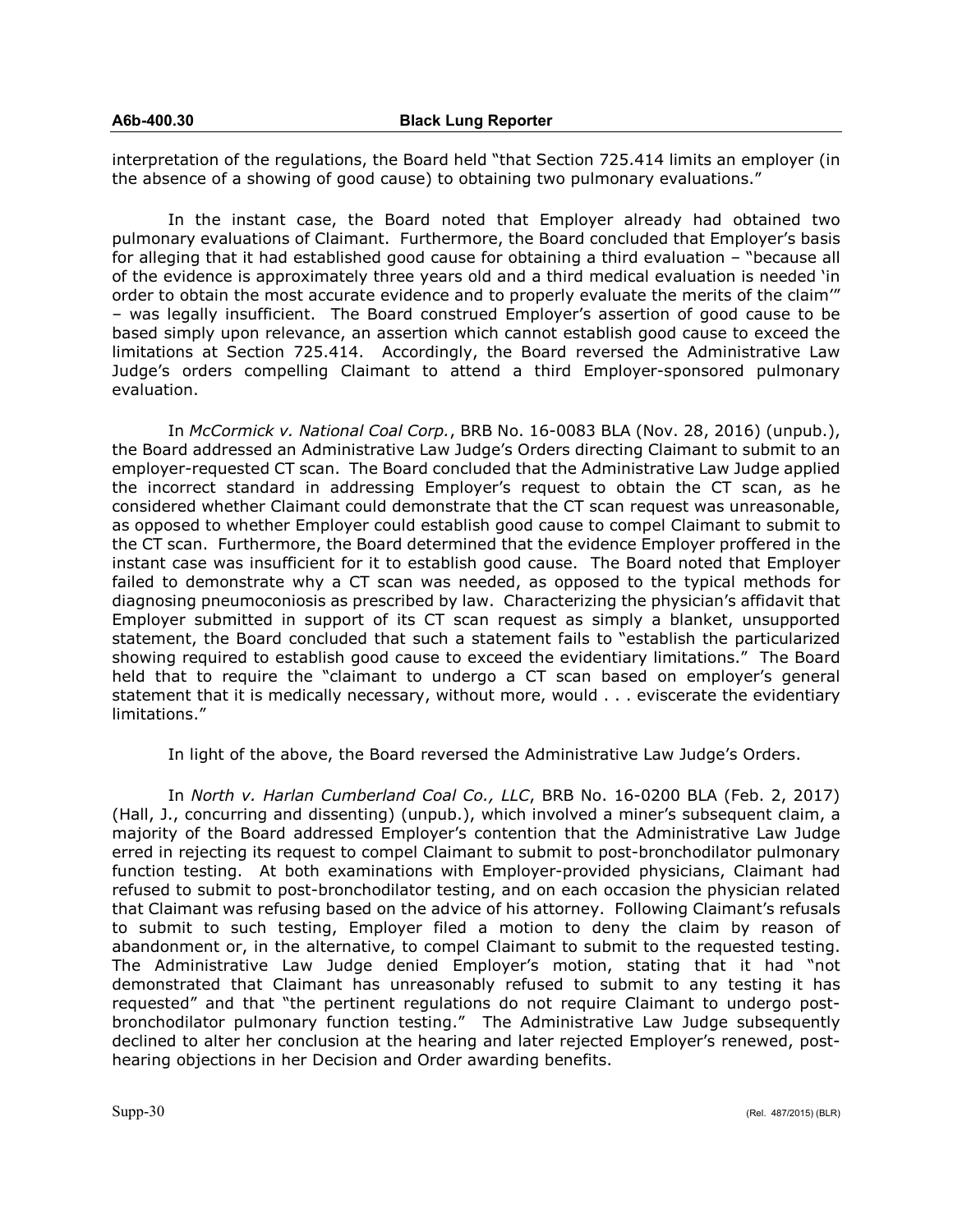On appeal, Employer argued that the Administrative Law Judge abused her discretion in denying its motion because the regulations do not require such post-bronchodilator testing. Employer also posited that simply because the regulations do not require such testing does not mean that they could not be performed if a physician were to conclude that they would be useful in reaching a diagnosis. A majority of the Board concluded that it was unable to discern whether the Administrative Law Judge had abused her discretion in denying Employer's motion; therefore, it vacated her denial and remanded the case to her to further consider Employer's request and to more fully explain her findings:

In her November 1, 2013 order and her December 29, 2015 decision, the administrative law judge only stated basis for denying employer's motion is that post-bronchodilator testing is not required by the regulations. However, as employer asserts, the administrative law judge failed to address its argument that the fact that post-bronchodilator testing is not required by the regulations does not, itself, mean that they may not be performed, or its contention that its due process rights were violated because claimant's refusal to submit to post-bronchodilator pulmonary function testing denied employer evidence that was relevant to its defense of the claim.

#### *Slip op.* at 6.

In a concurring and dissenting opinion, Judge Hall noted her disagreement with "the majority's decision to vacate the administrative law judge's denial of employer's motion to compel claimant to undergo post-bronchodilator pulmonary function testing." Judge Hall wrote that she "would hold that, on the facts presented in this case, employer has not met its burden to show that the administrative law judge abused her discretion in denying employer's motion to require claimant to undergo post-bronchodilator pulmonary function testing." In support, Judge Hall noted the following: (1) the post-bronchodilator portion of the pulmonary function test is not required under the regulations, (2) the Department has acknowledged that the use of a bronchodilator does not sufficiently assess the extent of a miner's disability, (3) the Sixth Circuit "has recognized the limited value of a miner's response to bronchodilators as a method for excluding coal mine dust exposure as a cause of his impairment," and (4) Claimant had attended all Employer-related appointments.

#### **F. "Other evidence" under 20 C.F.R. § 718.107**

On April 17, 2014, the Labor Department published revised regulations at 79 Fed. Reg. 21606 (Apr. 17, 2014). These amendments address quality standards for, and consideration of, digital x-ray interpretations in black lung claims. The effective date of the amendments is May 19, 2014.

Prior to issuance of the amendments, the regulations did not contain quality standards for digital x-rays. As a result, digital x-rays were weighed as "Other evidence" (along with CT-scans) under 20 C.F.R. § 718.107. In determining whether pneumoconiosis was present or absent, only analog x-ray interpretations were weighed under 20 C.F.R. §§ 718.202(a)(1) and 718.304(a); digital x-ray interpretations were weighed under 20 C.F.R. §§ 718.202(a)(4) and 718.304(c). And, as part of its "affirmative" case, each party was limited to one interpretation of each study, scan, or procedure offered under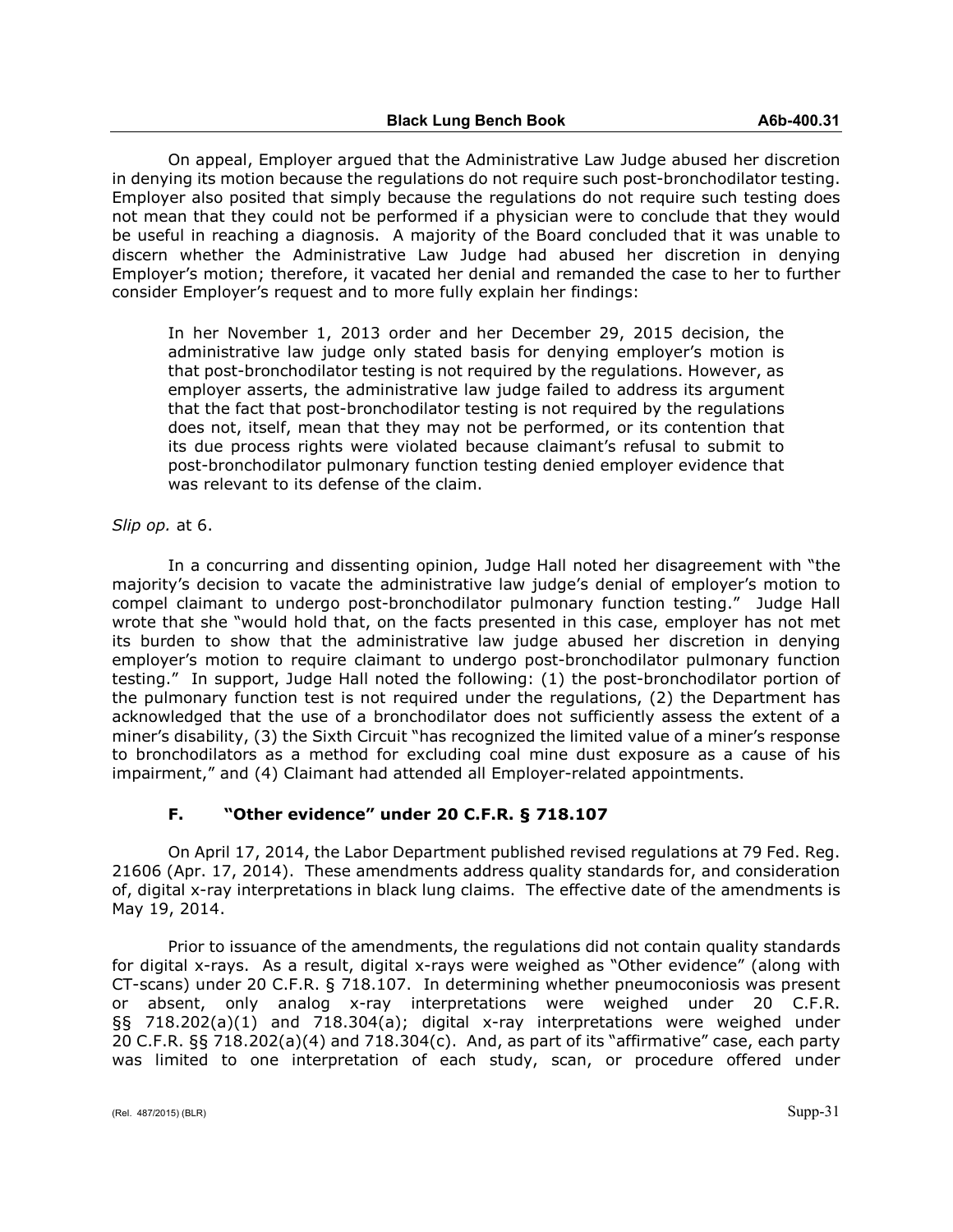20 C.F.R. § 718.107. *Webber v. Peabody Coal Co.*, 23 B.L.R. 1-123 (2006) (en banc) (J. Boggs, concurring), *aff'd.*, 23 B.L.R. 1-261 (2007) (en banc on recon.).

Because the April 17, 2014, amendments provide quality standards for digital x-ray interpretations, this type of evidence can no longer be designated and weighed as "Other evidence" under 20 C.F.R. §§ 718.107, 718.202(a)(4), 718.304(c). Rather, under the amended regulations, a party may elect to proffer digital x-ray interpretations to fill one or both of its affirmative x-ray slots. A party will no longer be permitted to proffer a digital x-ray interpretation under the slot provided for "Other evidence."

#### **2. Limitations on admission of**

## **a. Limited to one case-in-chief report for each scan, study, or procedure**

[to be included before *Harris* citation] *Sea "B" Mining Co. v. Addison*, 831 F.3d 244, 253 (4th Cir. 2016) (concluding that the Administrative Law Judge erred in considering only one of the three CT scans Employer submitted for consideration, as Employer "was entitled to submit, and the ALJ was required to consider, one reading of each CT scan under 20 C.F.R. §718.107").

## **I. "Good Cause" standard for admitting evidence over limitations**

## **1. The regulatory amendments**

## **d. Applying "good cause" under 20 C.F.R. § 725.456(b)(1), an overview**

[to be inserted at FN 30]; *McClanahan v. Brem Coal Co., LLC*, 25 B.L.R. 1-165 (2016) (in holding "that Section 725.414 limits an employer (in the absence of a showing of good cause) to obtaining two pulmonary evaluations," construing Employer's assertion of good cause to be based simply upon relevance and therefore legally insufficient).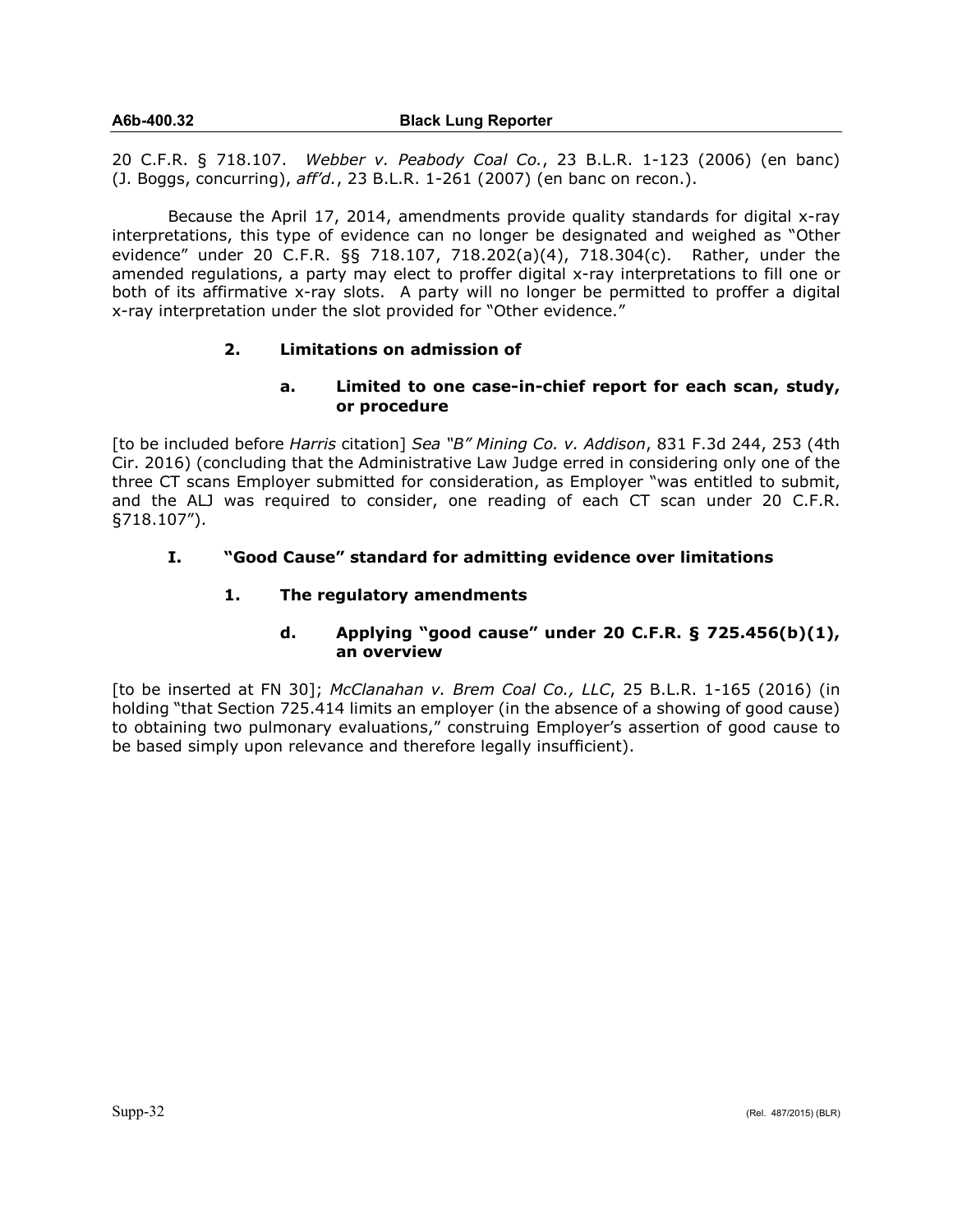#### *Chapter 5* **What is the Applicable Law?**

#### **III. Department of Labor jurisdiction**

On April 27, 2018, the U.S. Court of Appeals for the D.C. Circuit issued its decision in *Arch Coal, Inc. v. Acosta*, 888 F.3d 493 (Apr. 27, 2018), in which it dismissed Arch Coal's complaint. This case concerned Arch Coal's challenge to Bulletin 16-01, which contains Department of Labor guidance sent to OWCP's Division of Coal Mine Workers' Compensation ("DCMWC") staff. This Bulletin provides guidance to DCMWC staff when "adjudicating claims in which the miner's last coal-mine employment of at least one year was with one of the 50 subsidiary companies that have been affected by the Patriot Coal Corporation bankruptcy." Bulletin 16-01 at 1. Specific to Arch Coal, the Bulletin instructs DCMWC staff to send notices of claim to that company in particular circumstances, even though Arch Coal had sold the Black Lung Benefits Act ("BLBA" or "Act") liabilities of certain subsidiaries to Magnum Coal Co., which in turn was later acquired by Patriot Coal. As part of this federal court litigation, Arch Coal sought to enjoin the Department's administrative proceedings.

In March of 2017, the U.S. District Court for the District of Columbia granted the Department's motion to dismiss for lack of subject matter jurisdiction. The District Court concluded "that Arch Coal's challenges to [Bulletin 16-01] are within the scope of [the review structure laid out by the BLBA] because they are ultimately about whether Arch Coal is liable for certain miners' compensation claims—which is the core issue that the agency adjudicates (i.e., who is the responsible operator?) through orders under this review structure." *Arch Coal, Inc. v. Hugler*, 242 F. Supp. 3d 13, 19 (D.D.C. 2017).

Arch Coal appealed this decision to the Court of Appeals. In its decision, the D.C. Circuit first addressed the question of federal court jurisdiction. It initially noted that the BLBA, by its terms, made clear Congress's intent to limit operators to contesting "their liability for benefits payments exclusively through the statutory review scheme." 888 F.3d at 499. The Court of Appeals also concluded that, "[i]n all relevant respects, the BLBA resembles other statutory schemes held to preclude district court jurisdiction." *Id.* For example, operators may challenge proposed decisions and orders before an Administrative Law Judge and seek further review before the Board. "Only after the Board has issued a final order may an adversely affected party obtain judicial review, and that review is available only in a U.S. court of appeals." *Id.* Moreover, the court stressed that in only two limited circumstances not relevant to the present claim does the BLBA expressly authorize district court jurisdiction. See 33 U.S.C. §§ 921(d), 934(b)(4)(A). Accordingly, "operators seeking to contest their liability for black lung benefits claims must exhaust the administrative remedies provided in the statute before seeking review in a U.S. court of appeals." *Id.* at 500.

The Court of Appeals further held that the claims raised by Arch Coal are of the very type that Congress intended to fall within this review scheme. It therefore rejected Arch Coal's contention that *National Mining Association v. Department of Labor*, 292 F.3d 849 (D.C. Cir. 2002) (per curiam), dictated that the company's claims could be heard in federal court because Bulletin 16-01 represented a substantive rule impermissibly issued retroactively and without notice-and-comment. The Court of Appeals noted that it had pointed out in *Nat'l Mining* "that in a case of the sort that Arch seeks to pursue here, 'there [is] no reason to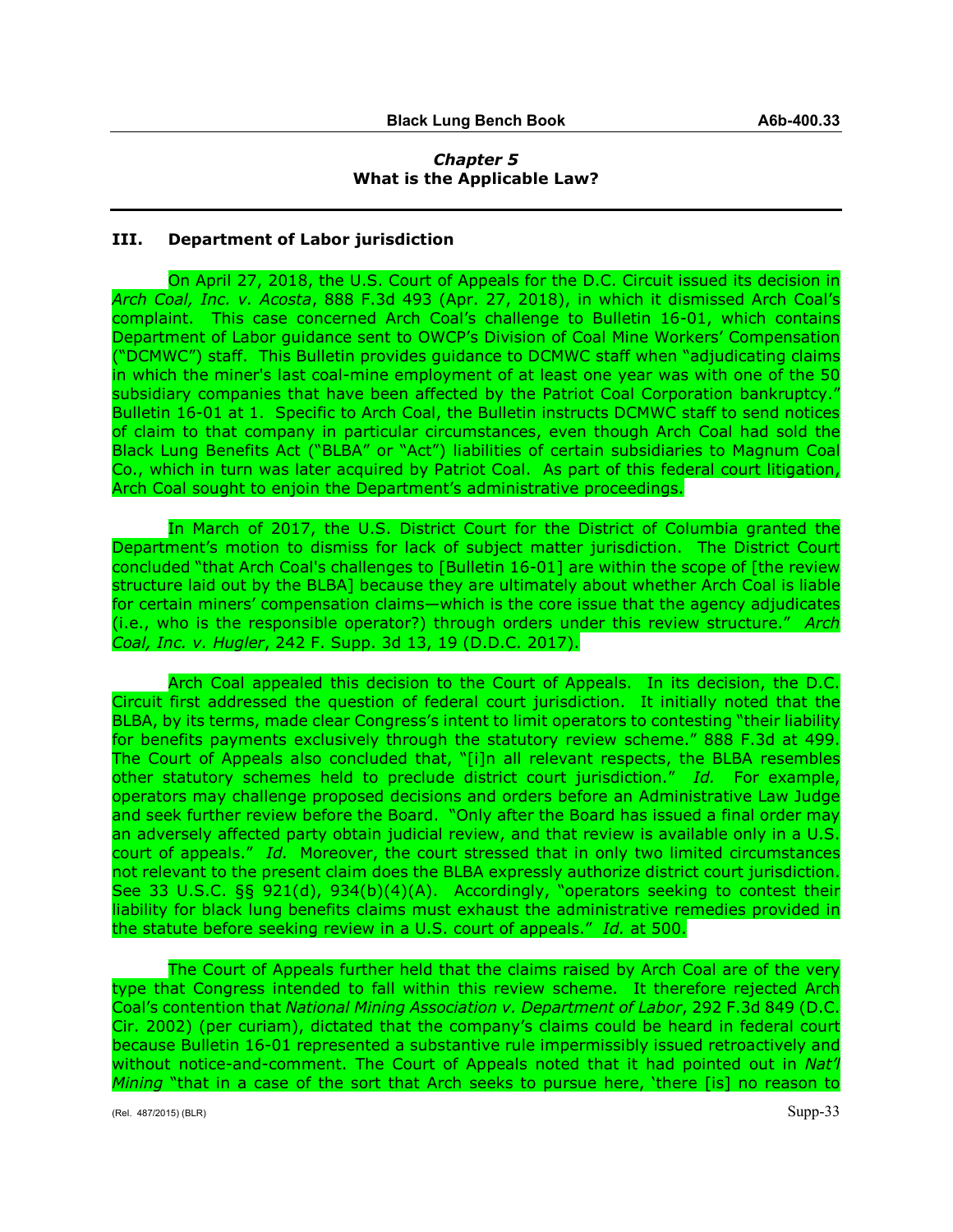believe that [the operator's] legal position, if correct, could not be fully remedied through review in the Court of Appeals.'" *Id.*, quoting *Nat'l Mining*, 292 F.3d at 858. A formal regulation, not a bulletin, was challenged in *Nat'l Mining*, and the court underscored that Bulletin 16-01 neither imposes liability upon Arch Coal nor adjudicates any claim on the merits. The court thus characterized the federal lawsuit as "an attempt by Arch to jump the gun and make an end run around the BLBA's statutory scheme." *Id.* at 501. It also called attention to the concession by Arch Coal's attorney at oral argument that the operator will have the opportunity to raise objections to the Bulletin and any other Department actions during the administrative process; in fact, the D.C. Circuit pointed out that the company had in fact already done so in at least one case. The court also determined that any argument regarding the lack of meaningful judicial review because of inadequate discovery was premature; it further detailed numerous statutory and regulatory discovery safeguards, as well as the possibility of appellate review. *Id.* at 502.

Second, the Court of Appeals rejected Arch Coal's argument that Bulletin 16-01's guidance amounts to a final agency action not otherwise subject to review during the administrative process. In so doing, the Court of Appeals agreed with the Department, which contended that Arch Coal is able to raise its claims throughout the administrative process, these claims will be considered when raised, and Arch Coal has failed to challenge a final agency action in accordance with 5 U.S.C. §704.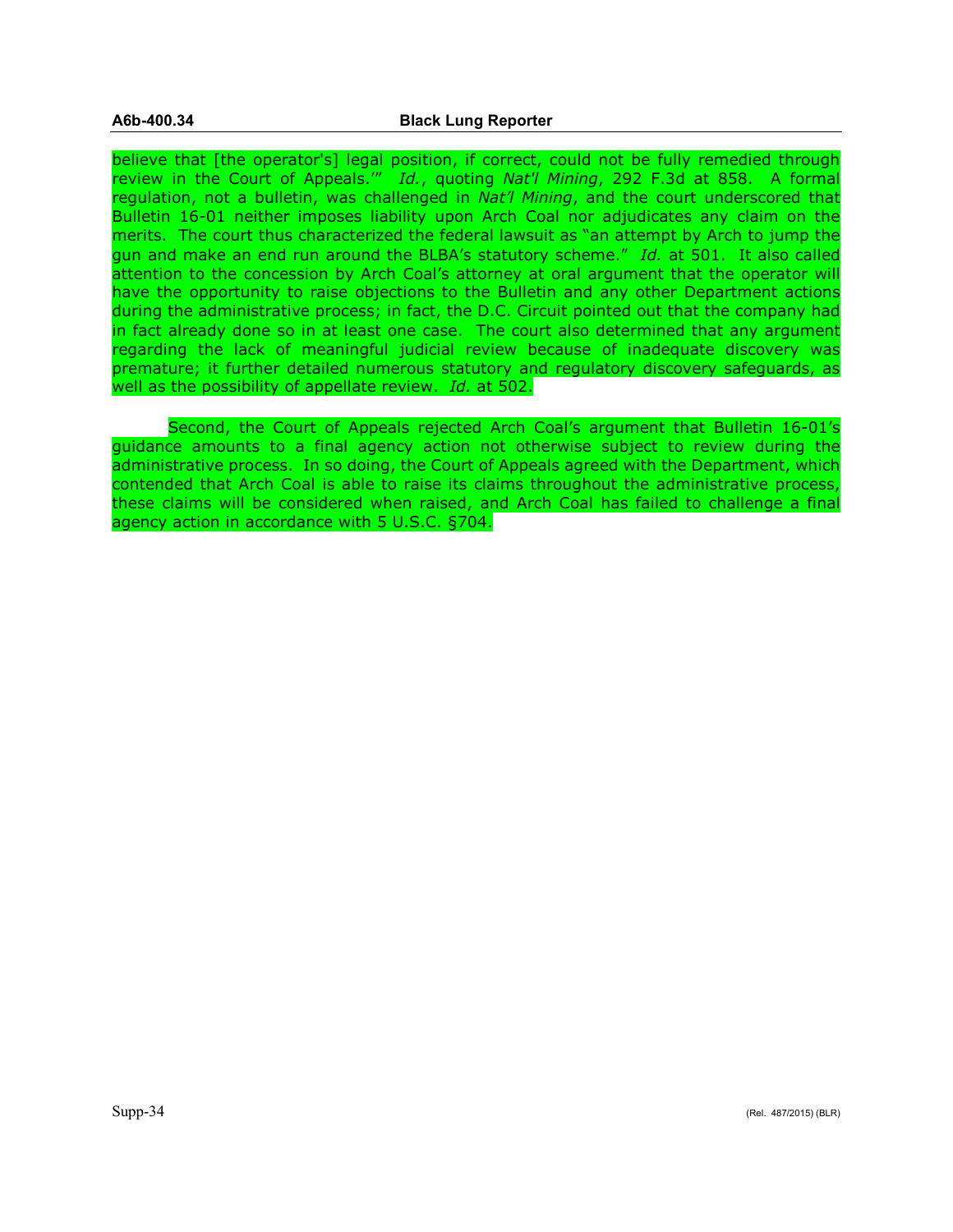## *Chapter 6* **Definition of Coal Miner and Length of Coal Mine Employment**

## **II. Coal miner defined under 20 C.F.R. Parts 718 and 727**

#### **B. The three-prong test**

## **2. Merger of "status" and "function" prongs in some circuits**

#### **c. Sixth and Seventh Circuits**

*Salyers v. KenWest Terminals LLC*, BRB No. 16-0557 BLA, slip op. at 3-5 (July 18, 2017) (unpub.) (affirming the Administrative Law Judge's finding that Claimant's work "at a coal loading dock on a river," which Claimant testified "involved crushing, sizing, and mixing raw coal before loading it onto a barge for shipment," constituted the work of a miner under the Act).

## **4. Function of the miner**

#### **f. Mine inspector**

Furthermore, in *Navistar, Inc. v. Forester*, 767 F.3d 638 (6th Cir. 2014), the Sixth Circuit vacated an Administrative Law Judge's award of benefits, holding that Claimant's employment as a federal mine inspector with the Department's Mine Safety and Health Administration could not be counted as qualifying coal mine employment for purposes of the fifteen-year rebuttable presumption. The court remanded the case to the Administrative Law Judge to determine whether Claimant was entitled to an award of benefits based on his five years of coal mine employment as a miner with a private coal mine company.

The Administrative Law Judge had found that Claimant's five years of private coal mine employment, combined with his sixteen years of employment as a federal mine inspector, rendered him eligible for the rebuttable presumption of total disability due to pneumoconiosis. The Administrative Law Judge relied on the Board's holding in *Moore v. Duquesne Light Co*., 4 B.L.R. 1-40 (1981), *aff'd*, 681 F.2d 805 (3rd Cir. 1982), in which the Board concluded that federal mine inspectors are "miners" for purposes of the Act. According to the Board in *Moore*, a federal mine inspector's work satisfies the "situs" test, as the inspector spends a significant portion of each workday in underground coal mines. Furthermore, a federal mine inspector's work satisfies the "function" test, because the inspector's duties are an integral function of the operation of the coal mines; safety inspections are statutorily required, and mines cannot operate unless health and safety standards are met.

While it was undisputed that Claimant's work as a federal mine inspector satisfies the "situs" test, the Sixth Circuit agreed with the Director that a federal mine inspector's work does not satisfy the "function" test; therefore, the court concluded that such inspectors fall outside the scope of the statutory definition of a miner. In so holding, the Sixth Circuit noted:

A federal coal mine inspector does not work 'in the extraction or preparation of coal,' or 'in coal mine construction or transportation,' as those terms are commonly defined. Nor is a federal mine inspector involved in 'maintenance'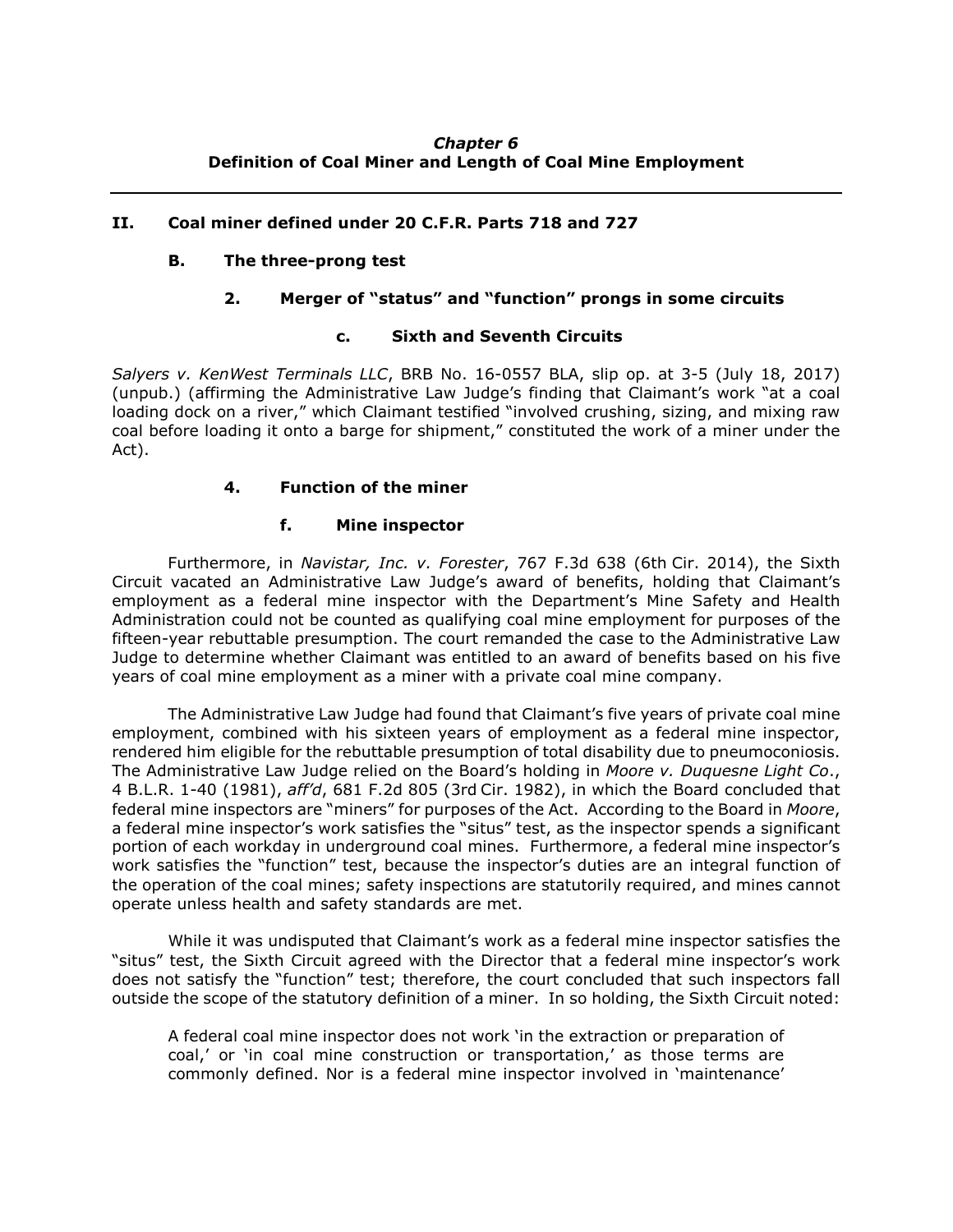tasks at the mine site. Rather, a federal mine inspector's duties are purely regulatory. Although the 'function" test also encompasses 'workers performing duties incidental to the extraction or preparation of coal,' those 'incidental duties must be an 'integral' or 'necessary' part of the coal mining process.'

The Sixth Circuit distinguished the present case from cases in which private coal mine inspectors had been found to be "miners" under the Act. In those cases concerning private coal mine inspectors, the claimants performed other tasks related to the maintenance and daily operation of the mines, in addition to their inspection duties. For example, one claimant was directly involved in the repair and replacement of pipes and pumps, while another was responsible for checking and refilling fire extinguishers and weighing coal cars. In contrast to these claimants, the Sixth Circuit explained:

A federal mine inspector serves a purely regulatory function. He is not involved in the day-to-day overall operation of any particular mine; rather, he inspects each mine several times each year, issuing citations if he finds violations of federal mine health and safety standards. Merely because the federal mine inspector is charged with ensuring compliance with those standards, the violation of which may delay or halt the mining process, these incidental regulatory duties are not an 'integral or necessary part of the coal mining process.' (citation omitted). They therefore fail to satisfy the "function" test.

For these reasons, the Sixth Circuit gave "considerable deference" to the Director's position in concluding that federal mine inspectors are not "miners" for purposes of determining eligibility for federal black lung benefits.

The Board generally followed the Sixth Circuit's *Forester* decision in *Spatafore v. Consolidation Coal Co.*, 25 B.L.R. 1-179 (2016), a case arising out of the Fourth Circuit. In *Spatafore*, the Board first addressed Employer's argument that the Administrative Law Judge erred in finding Claimant worked for at least 15 years in qualifying coal mine employment. Below, the Administrative Law Judge credited Claimant with 17.8 years of coal mine employment, 7 years of which were as an underground miner for Employer and 10.8 years of which were as a West Virginia state mine safety trainer. The Director and Employer alleged that Claimant should not be considered a "miner" for this later coal mine employment and, therefore, the Administrative Law Judge erred in crediting Claimant for this time. As the Board noted, the definition of a "miner" encompasses a situs requirement ("that the claimant worked in or around a coal mine or coal preparation facility") and a function requirement ("that the claimant worked in the extraction or preparation of coal"). The Board stated that the parties did not dispute that Claimant's work as a state mine safety trainer satisfied the situs requirement; instead, the issue was "whether that work also satisfies the function requirement."

In addressing this issue, the Board noted the various descriptions of Claimant's work as a state mine safety trainer contained in the record. In response to Employer's interrogatories, Claimant described his job duties as follows: "Trained mine rescue teams and did safety training for miners underground[.]" A completed Department employment history form described Claimant as "a safety instructor[,] which required him to train mine rescue teams." Claimant indicated that he trained these teams "to build stoppages, shovel[,] and do various mining duties while using the breathing apparatus . . . ." He also led escape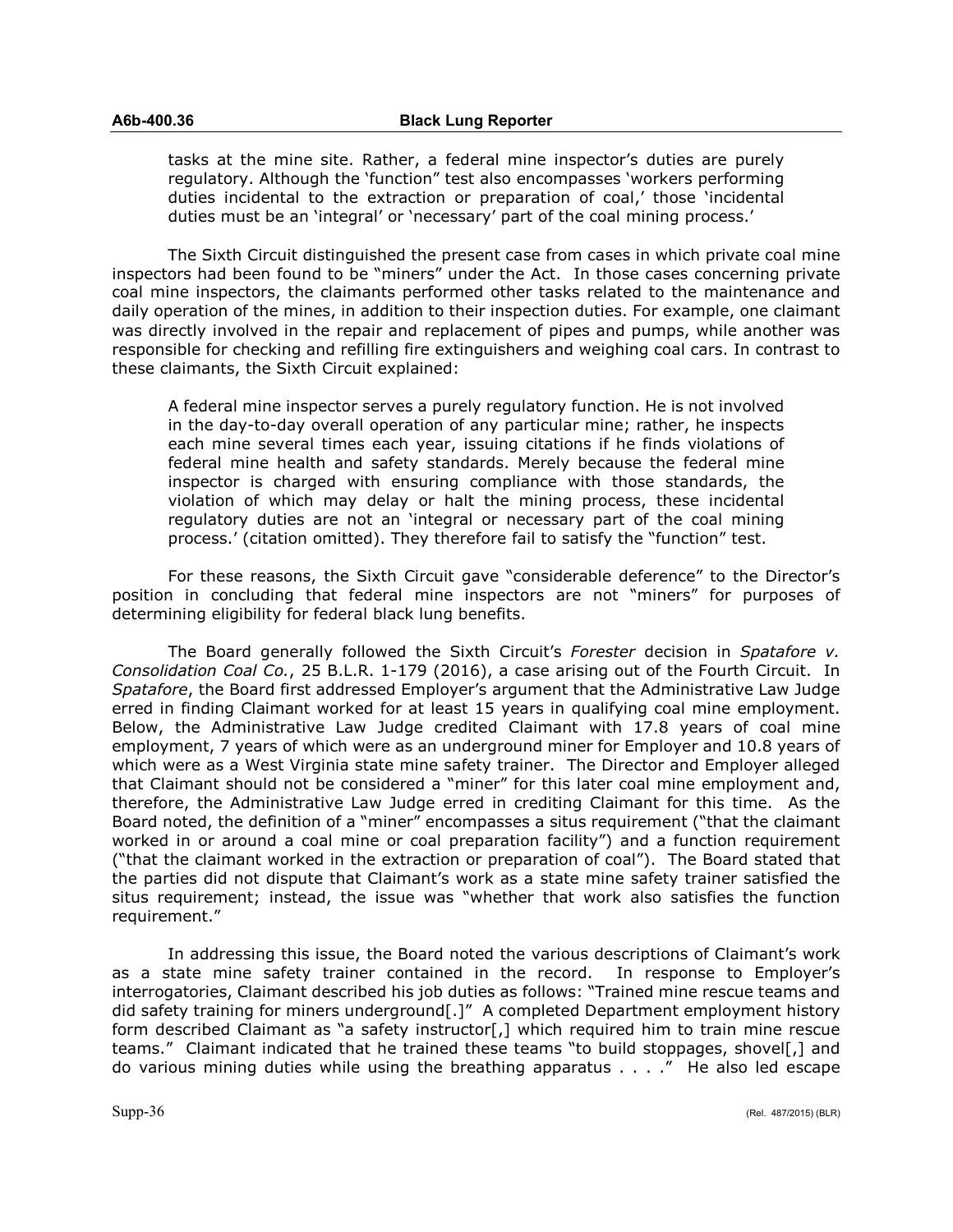studies "to try out the effects of the self[-]rescuer." These trainings were conducted inside and outside the mine, and Claimant indicated he was exposed to "significant amounts" of coal dust and smoke. At the hearing, Claimant testified that during trainings "[w]e'd go underground and work problems" and conduct drills. He and the team he was training would "go up on a section [underground] and talk safety to the guys, watch them mine coal," and "tell them where to stand, where not to stand." Although Claimant stated that he worked 3 days a week underground, for about 5 to 6 hours a day, he did not do work that was related to the production of coal.

The Board concluded that, while "claimant performed important work as a mine safety trainer, claimant's job duties were not integral or necessary to the extraction or preparation of coal." Therefore, the Board further "conclude[d] that claimant was not working as a miner, as defined by the [Black Lung Benefits] Act [("Act")] and its implementing regulations, when he worked for the State of West Virginia as a mine safety trainer." In light of this holding and the Sixth Circuit's holding in *Forester*, that a federal miner inspector is not considered to be a miner, the Board stated the following: "logic compels us to conclude that, as a general rule, government employees, whether federal or state workers, are not miners for purposes of the Act and the regulations." The Board reiterated that, "with the exception of coal mine construction and transportation workers, the Act and its function requirement limit the definition of 'miner' to those individuals who perform work integral or necessary to the extraction or preparation of coal."<sup>[7](#page-36-0)</sup>

In support of its distinguishing between employees of private entities and government agencies, the Board referenced the Sixth Circuit's decision in *Forester* and 20 C.F.R. § 725.491, which clarifies that "[n]either the United States, nor any State, nor any instrumentality or agency of the United States or any State, shall be considered an operator." 20 C.F.R. § 725.491(f); *see Forester*, 767 F.3d at 646 (noting that, when Congress moved enforcement of federal mine safety regulations to the Department, it "intended to separate inspection duties from any nexus to production"). Although the Board emphasized that the instant decision "does not preclude private employees who perform safety-related tasks for operators from being considered miners under the Act," the Board found "it difficult to envision how government employees' work related to regulation could be integral or necessary to coal production."

Pursuant to the above, the Board held "that individuals who work at coal mines on behalf of federal or state agencies not charged with the function of extracting, preparing, or transporting coal, or performing coal mine construction, do not perform work integral or necessary to the extraction or preparation of coal, and therefore do not work as 'miners' under the Act." The Board noted that it follows that such work "is not 'coal mine employment,' 'coal mine work,' or 'employment in a mine or mines' under the Act and regulations." This

 $\overline{a}$ 

<span id="page-36-0"></span><sup>7</sup> The Board recognized its departure, with this holding, from its holding in *Moore v. Duquesne Light Co*., 4 BLR 1-40 (1981), *aff'd*, 681 F.2d 805 (3rd Cir. 1982), that a federal mine inspector is a miner for purposes of the Act. The Board indicated that it was compelled to depart from the reasoning in *Moore* in light of government employees' regulatory function and decisions from the Fourth and Sixth Circuits. *See Forester*, 767 F.3d at 645-47 (holding that a federal mine inspector does not satisfy the Act's definition of a miner for failure to meet the function requirement); *McGraw v. OWCP*, 908 F.2d 967 (Table), 1990 WL 101412 at \*1 (4th Cir. July 10, 1990) (concluding that "[f]ederal mine inspectors do not meet [the] definition [of a miner] for the purposes of establishing eligibility for black lung benefits").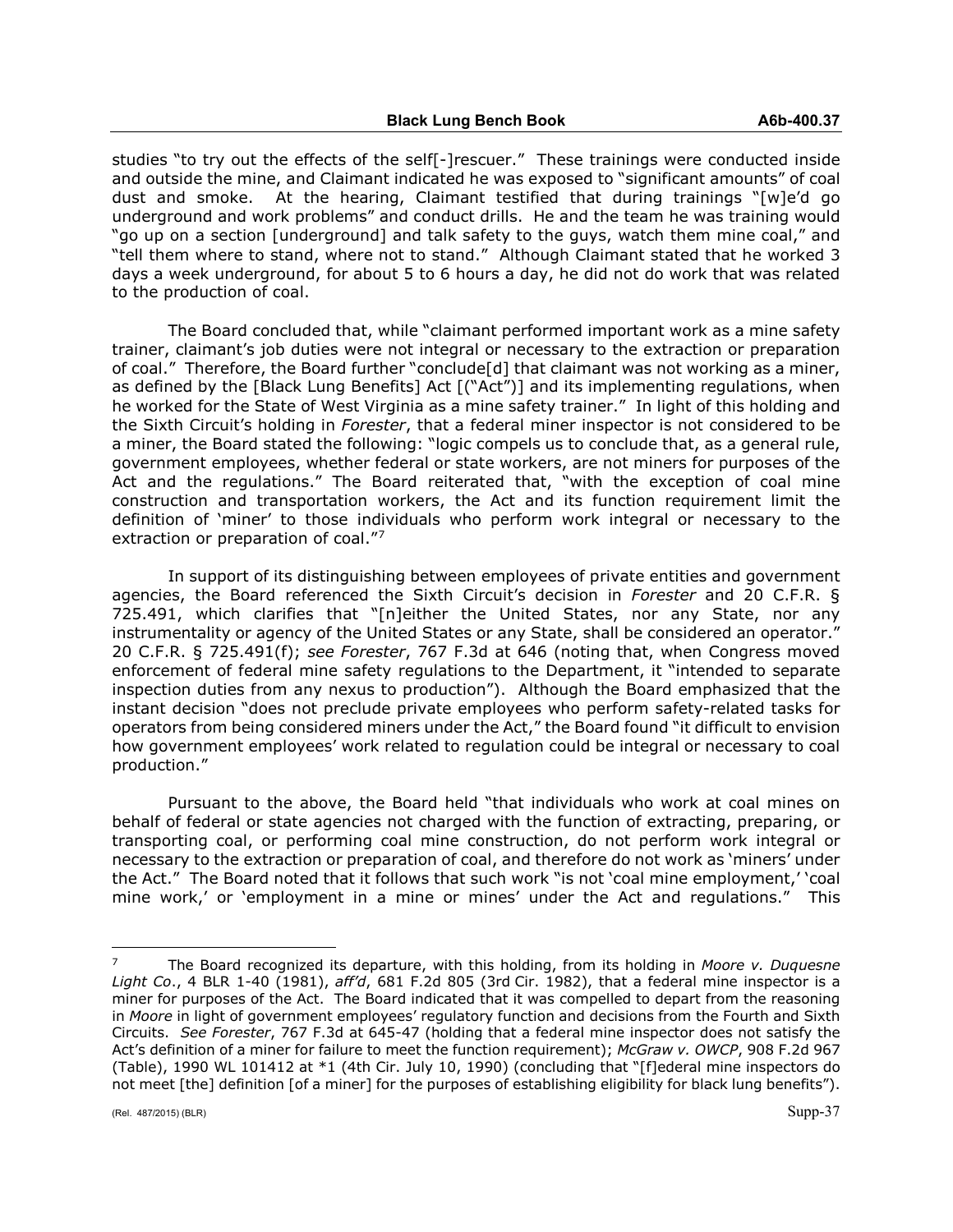## **A6b-400.38 Black Lung Reporter**

conclusion then, impacts not just who is a miner, but also, *inter alia*, the calculation of length of coal mine employment for purposes of the rebuttal presumption.

# **j. Security guard**

Citation update: On appeal, in *The Wackenhut Corp. v. Hansen*, 560 Fed. Appx. 747, 2014 WL 1227552 (10th Cir. Mar. 26, 2014) (unpub.), the court affirmed the Administrative Law Judge's finding that Mr. Hansen's duties while working as a security guard qualified him as a "miner." The court held, to be a miner, the "claimant's function must involve extraction or preparation of coal":

But consistent with the statute's remedial purpose, courts have applied a broad definition to the term 'miner,' including within its meaning workers who perform duties incidental to the extraction or preparation of coal, so long as their work is 'an integral or necessary part of the coal mining process.'

The court held, "Duties necessary to the procurement of coal or keeping the mine operational satisfy the function test, but duties merely convenient or helpful to the operation of a mine do not." Based on a review of Mr. Hansen's duties, which included patrolling mine sites and inspecting coal-conveyor tubes for fire hazards as well as inspecting water pumps to ensure they were operating properly and inspecting mine equipment, the court concluded he was a "miner." *See McCall v. Holbrook Mining Co., Inc.*, BRB No. 17-0033 BLA (Oct. 30, 2017) (unpub.) (affirming the Administrative Law Judge's finding that Claimant had worked as a "miner" when he was a night watchman for Employer from 1993 to 2000).

# **5. Situs of the work performed**

[to be included at the end of the penultimate paragraph] *See Pennington v. Director, OWCP*, Case No. 2012-BLA-05015 (Oct. 19 2015) (unpub.) (finding that the road construction sites Claimant worked at as a driller satisfied the situs prong and, therefore, that these sites met the definition of a coal mine under the BLBA).

# **III. Length of coal mine employment**

# **C. For claims filed after January 19, 2001**

# **1. The regulatory requirements**

In *Crum v. Champion Coal Co., Inc.,* BRB No. 13-0207 BLA (Feb. 27, 2014) (unpub.), the Board affirmed the Administrative Law Judge's determination that the miner worked for 16.21 years in underground coal mine employment.

Initially, for the years 1971 to 1977, the Administrative Law Judge credited Claimant with six years of coal mine employment, after identifying the number of quarters in each of these years in which Claimant's SSA earnings statement indicated that he earned at least \$50.00 from coal mine employment.

The Administrative Law Judge then used a different method for calculating the length of Claimant's coal mine employment for the years 1978 through 1980, 1982, 1983, 1988,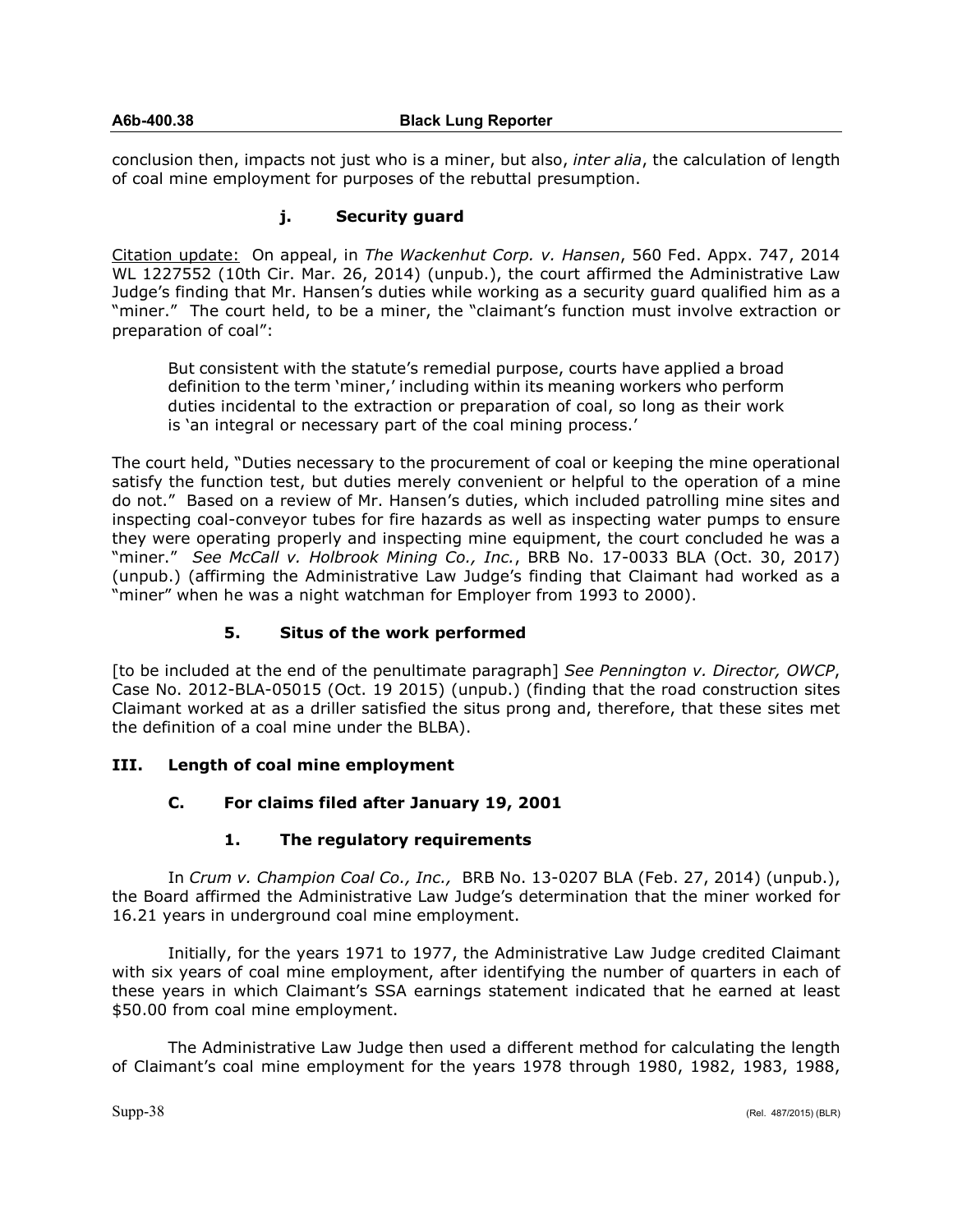and 1990 through 1997, as the evidence was insufficient to establish the beginning and end dates of Claimant's employment with a variety of coal mine companies. For these years, the Administrative Law Judge compared Claimant's total yearly earnings with Exhibit 609, the Department's "Wage Base History" table.<sup>8</sup> The Administrative Law Judge credited Claimant with one year of coal mine employment if his yearly earnings met or exceeded the yearly wage for the relevant year; otherwise, the Administrative Law Judge credited the claimant with a portion of the year by dividing Claimant's earnings by the wage base. Using these calculations, the Administrative Law Judge credited Claimant with 5.29 years of coal mine employment for these years.

Finally, the Administrative Law Judge determined that, for the years 1981, 1984, 1985, 1986, and 1987, Claimant was continuously employed by an employer for a full calendar year. In order to determine whether Claimant worked for 125 days during each of these calendar years, the Administrative Law Judge considered whether Claimant's earnings for each year met or exceeded the average earning figure set out in Exhibit 610, entitled "Average Earnings of Employees in Coal Mining." The Administrative Law Judge credited Claimant with one year of coal mine employment for those years in which Claimant's earnings met or exceeded the industry average earnings, and credited Claimant with a partial year, calculated by dividing Claimant's earnings by the industry average, for those years in which Claimant's earnings were less than the industry average. Based on the above, the Administrative Law Judge credited Claimant with 4.92 years of coal mine employment for the above calendar years.

On appeal, the Board held:

Contrary to employer's argument, the administrative law judge was not required to apply the same method of calculation for years in which the beginning and ending dates of employment cannot be determined, and for those years in which claimant's employment spanned a full calendar year with one employer, consistent with the regulatory definition of a "year" and its calculation. As the administrative law judge employed reasonable methods of computation and sufficiently explained their use, *see Tackett*, 6 B.L.R. at 1- 841, and substantial evidence supports his findings, we affirm his determination of 16.21 years of underground coal mine employment . . . .

*Slip op.* at 8.

In *Barnes v. Cowin & Co., Inc.*, BRB No. 14-0367 BLA (Aug. 25, 2015) (unpub.), the Board again addressed the issue of calculation of length of coal mine employment. In this decision, the Board affirmed the Administrative Law Judge's finding, on remand, that Claimant established 15.13 years of qualifying coal mine employment. Of note was the Administrative Law Judge's decision to credit Claimant with .63 of a year with Graciano Corp. (in 1983 and 1984) and .05 of a year with Gunther-Nash, Inc. (in 1985). In arriving at these figures, the Administrative Law Judge concluded "that the use of the [BLS] data would not result in an accurate accounting of the Claimant's coal mine employment for the years 1983-1986." However, the Administrative Law Judge, in looking to the 125-day table at Exhibit 610, did

 $\overline{a}$ 

<span id="page-38-0"></span><sup>8</sup> In light of *Osborne v. Eagle Coal Co., Inc.*, 25 B.L.R. 1-195 (2016), an Administrative Law Judge's reliance on Exhibit 609 to determine the length of a claimant's coal mine employment is no longer considered to be a reasonable method of calculation.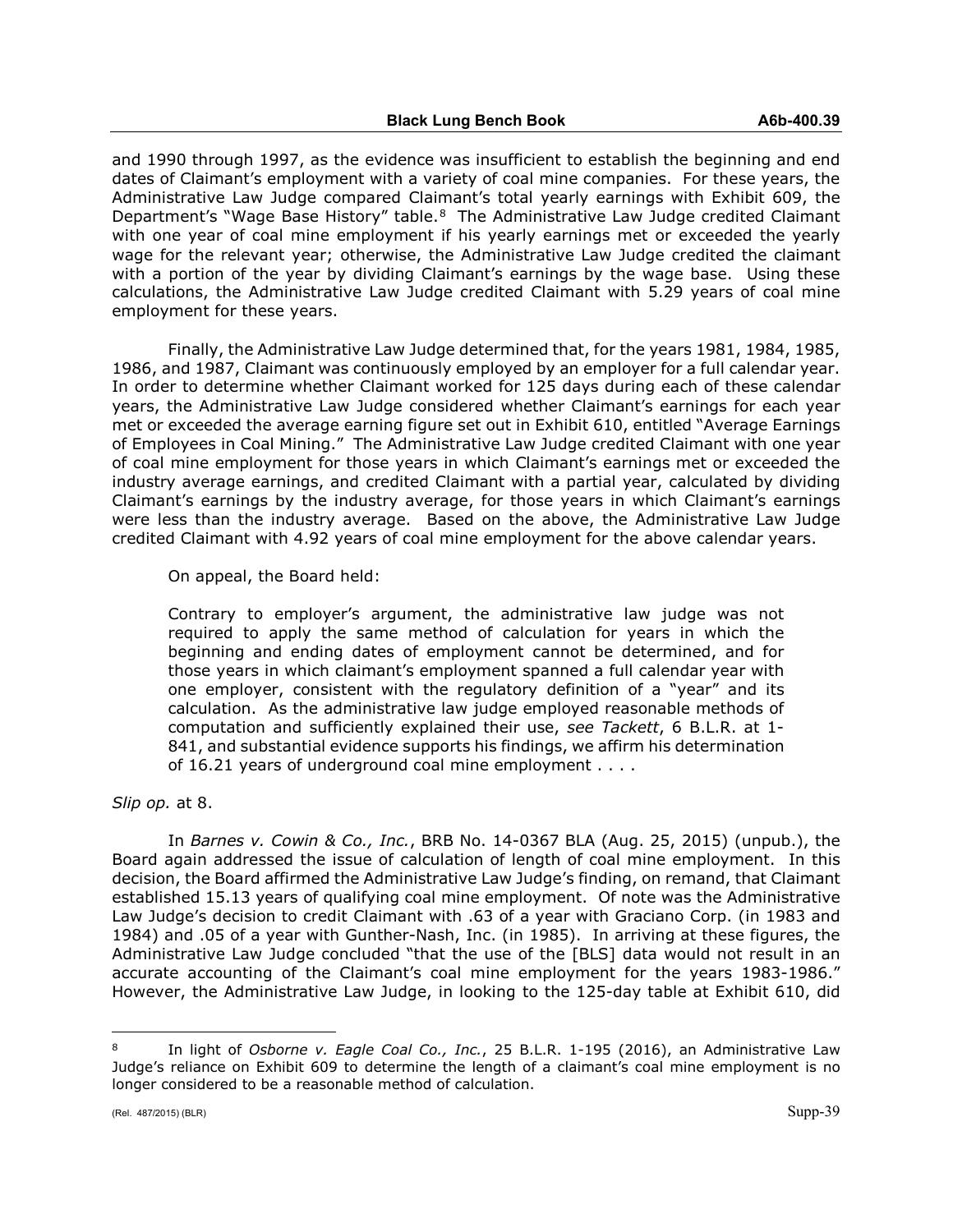note that "Claimant's total income for 1984 through 1986 was above the average wage listed by the [BLS], and that his total income for 1983 was only slightly below the average wage." The Administrative Law Judge assumed that the miner's wage rate would be the same, regardless of the multiple employers Claimant worked for during those years, and decided "to calculate his coal mine employment by crediting him with a partial year, based on the proportion of his coal mine employment income (for Graciano or Gunther-Nash) to his total income for the relevant year." The Administrative Law Judge then arrived at the .63 of a year with Graciano and .05 of a year with Gunther-Nash. In her June 20, 2014 D&O on Remand, the Administrative Law Judge adopted these findings.

Before the Board, Employer alleged, *inter alia*, that the Administrative Law Judge "did not properly analyze claimant's SSA earnings records to calculate the length of claimant's coal mine employment with Graciano and Gunther-Nash." *Barnes*, slip op. at 10. Specifically, Employer contended that it was irrational for the Administrative Law Judge "to assume that, during the years 1983 to 1986, claimant was paid at the same rate and was fully employed each year by the multiple listed coal mine construction employers, when calculating the portion of each year that claimant worked for Graciano or Gunther-Nash." *Id.*

The Board disagreed, noting that, as Claimant's "yearly earnings totals suggest fairly consistent employment, the administrative law judge reasonably calculated claimant's length of coal mine employment with Graciano and Gunther-Nash in the years 1983 to 1985 by dividing the reported earnings with those employers by the total earnings for each year." *Id.* at 10. The Board therefore affirmed the Administrative Law Judge's decision to credit Claimant with .68 of a year of qualifying coal mine employment with Graciano and Gunther-Nash.

# **2. Use of Exhibit 609 of the Coal Mine Black Lung Benefits Act Procedure Manual (titled "Wage Base History") not a reasonable method for computing length of coal mine employment [amended]**

[strike the entirety of this subsection except for the following]

The regulatory provisions at 20 C.F.R. § 725.101(a)(32) refer to a table developed by the Bureau of Labor Statistics. The Department uses two tables, which are identified as Exhibits 609 and 610 of the Coal Mine Black Lung Benefits Procedure Manual. Exhibit 609, titled "Wage Base History," is updated periodically and contains the cap on yearly earnings on which both employees and employers must pay Social Security tax.

In *Osborne v. Eagle Coal Co., Inc.*, 25 B.L.R. 1-195 (2016), the Board addressed the use of Exhibit 609, which the Board described as containing the Social Security Administration's wage base table that "sets forth the maximum amount of yearly earnings on which employers and employees in all occupations are required to pay Social Security tax." The Board noted its agreement with the allegation, raised by Claimant and the Director, that the Administrative Law Judge's "reliance on Exhibit 609 to determine the length of claimant's coal mine employment in 1982 and 1985 does not provide the basis for a reasonable method of computation." For those two years, the Administrative Law Judge had divided the miner's yearly earnings by the yearly figure contained in the Social Security Administration's wage base table listed at Exhibit 609. The Board held "that reliance on Exhibit 609 to determine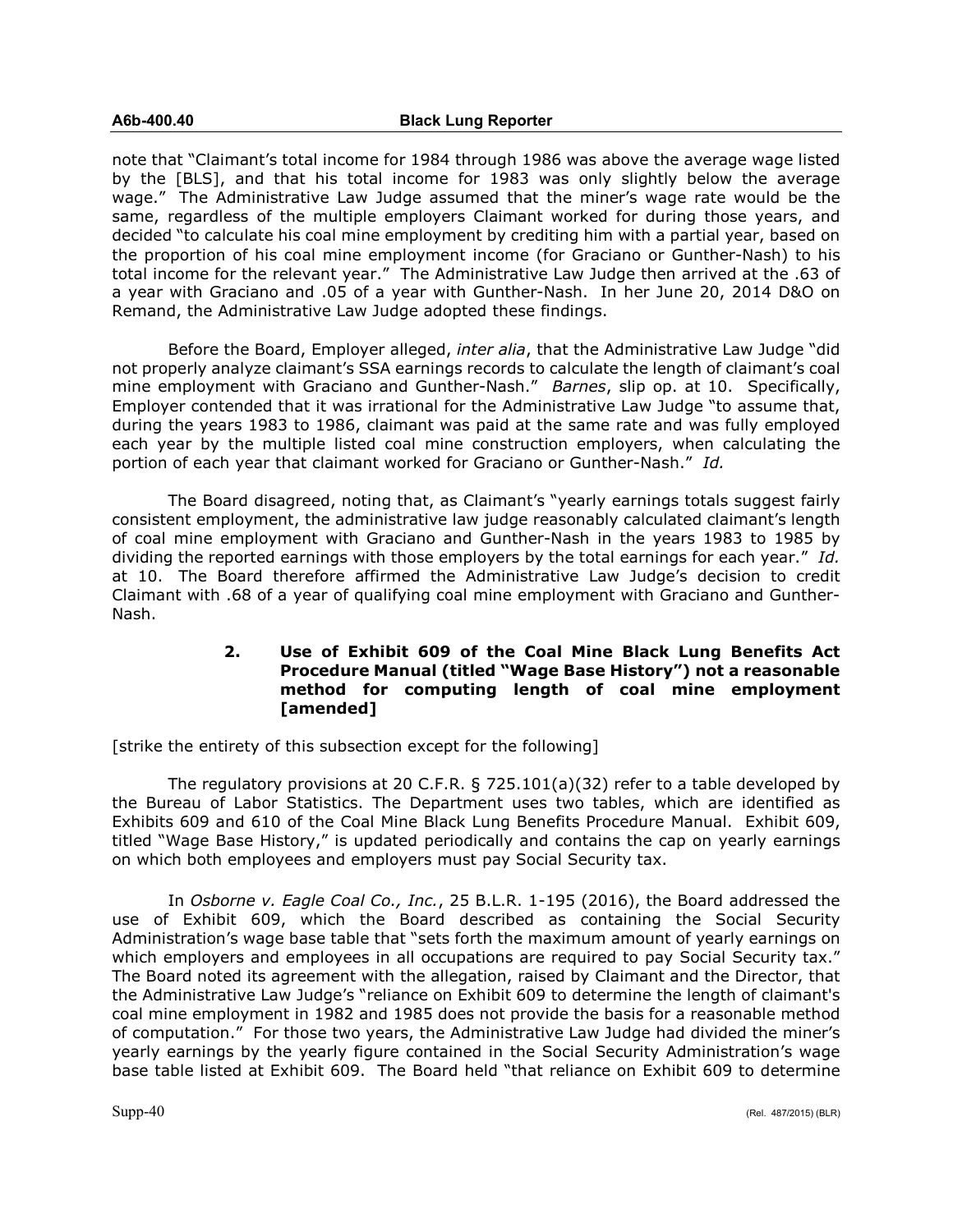the length of a miner's coal mine employment when the formula at 20 C.F.R. §725.101(a)(32)(iii) is applied is not appropriate because it contains a wage base that is not specific to the coal mine industry." Because the Administrative Law Judge applied Exhibit 609 and Section 725.101(a)(32)(iii) in calculating Claimant's length of coal mine employment for the years 1982 and 1985, the Board vacated these findings and the finding that Claimant did not invoke the 15-year rebuttable presumption. The Board therefore remanded the case to the Administrative Law Judge in order to recalculate the length of Claimant's coal mine employment for these two years.

Additionally, the Board emphasized that a coal mine employment finding will be upheld if it is based on substantial evidence and a reasonable method of computation. Furthermore, the Board specifically "decline[d] to instruct the administrative law judge to use a method treating 125 days as the divisor for the purpose of calculating a fractional portion of a year." Agreeing with the Director, the Board pointed out that "direct evidence of claimant's actual coal mine work history exists in the form of the paystubs reflecting his coal mine employment earnings in 1982 and 1985 that can provide the basis for computing the fractional years of that employment." The Board concluded that the preference for use of such "direct evidence" is in accord with Section 725.101(a)(32)(ii), which provides that "[t]he dates and length of employment may be established by any credible evidence including (but not limited to) company records, pension records, earnings statements, coworker affidavits, and sworn testimony."

# **3. Bureau of Labor Statistics table: Exhibit 610 [new]**

In *Sanders v. T C Bell Mining, Inc.*, BRB No. 15-0151, slip op. at 4-5 BLA (Jan. 13, 2016) (unpub.), the Administrative Law Judge stated that Claimant could not "recount the specific beginning and ending timeframes of his employment with various companies, and often could only recall a general year date of employment." Furthermore, the Administrative Law Judge found the evidence was "unclear as to when claimant's employment started and ended with each company," and that there were "many periods in which claimant worked for less than one year with a specific employer." The Administrative Law Judge therefore accorded great weight to Claimant's SSA earnings statement and W-2 forms. In utilizing these income records to calculate the length of Claimant's coal mine employment, the Administrative Law Judge used the following method, as summarized by the Board:

The administrative law judge noted that, "where the evidence is 'insufficient to establish the beginning and ending dates of the miner's coal mine employment, or the miner's employment lasted less than a calendar year,' it is permissible to use the formula provided by [20 C.F.R.] §725.101(a)(32)(iii)." Decision and Order at 9; *see* 20 C.F.R. §725.101(a)(32)(iii). The administrative law judge listed claimant's employers from 1979 through 1995, totaled claimant's yearly income, and then divided the yearly income by the coal mine industry's yearly average for 125 days set forth in Exhibit 610 to the *Office of Workers' Compensation Programs Coal Mine* (*BLBA*) *Procedure Manual*, to credit claimant with 8.06 years in underground coal mine employment.

*Slip op.* at 5 (footnote indicating that Exhibit 610 also contains a daily earnings average by year omitted).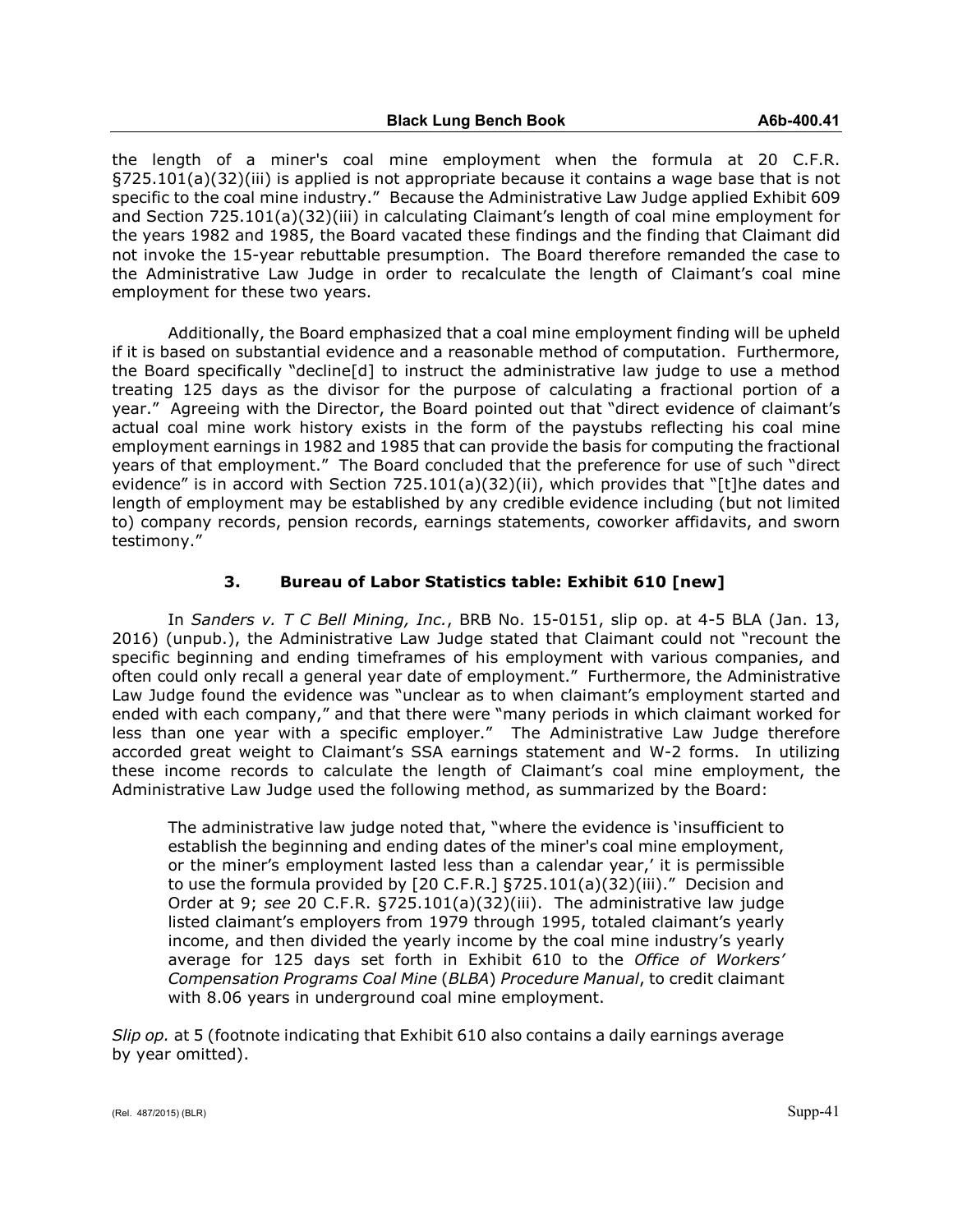After reviewing Section 725.101(a)(32), the Board noted, without elaboration, that the Administrative Law Judge "used the average *annual* earnings by year for miners who spent an actual 125 days at a mine site, rather than the *daily* average earnings by year, to credit claimant with 365 days of employment if his income exceeded the industry standard for just 125 days of work." *Id.* (emphasis in original), citing *Croucher v. Director, OWCP*, 20 B.L.R. 1-67, 1-72-3 (1996) (en banc) (McGranery, J., concurring and dissenting). The Board included the following explanatory parenthetical for the *Croucher* decision: "a mere showing of 125 working days does not establish one year of coal mine employment." Despite the above, the Board affirmed the ALJ's finding that Claimant was unable to invoke the 15-year presumption "because the evidence of record is insufficient to establish the requisite fifteen years of qualifying coal mine employment . . . ."

In *Cottrell v. Deby Coal Co., Inc*., BRB No. 17-0592 BLA (Sept. 28, 2018) (unpub.), the Board addressed an appeal of a denial of benefits in a miner's claim. The Administrative Law Judge found that Claimant failed to establish that the miner (1) worked for at least 15 years in qualifying coal mine employment, or (2) suffered from a totally disabling respiratory or pulmonary impairment prior to his death. Accordingly, she concluded Claimant failed to both invoke the 15-year rebuttable presumption and establish a necessary element of entitlement. She accordingly denied benefits.

In the appeal, which was filed by the unrepresented Claimant, the Board first addressed the Administrative Law Judge's finding that Claimant failed to establish that the miner worked for at least 15 years in qualifying coal mine employment. Below, the Administrative Law Judge determined that the miner's income-based records, in the form of Social Security statements, represented the most reliable employment evidence. For employment post-1977, and because the beginning and ending dates of the miner's coal mine employment were unclear, the Administrative Law Judge applied the following formula: dividing the miner's income for each year by the daily earnings rate for miners as listed in Exhibit 610. *See* 20 C.F.R. §725.101(a)(32)(iii).<sup>[9](#page-41-0)</sup> For each year, the Administrative Law Judge then divided the result by 250, as she found nothing in the record to contradict her using "a standard five[-]day work week with two weeks of vacation to calculate a 250 day work year . . . ." Decision and Order at 6. She thus "credited the miner with portions of the years worked" using this method. Decision and Order at 6. Applying this method of calculation, as well as another method for pre-1978 employment, the Administrative Law Judge concluded that the miner worked for 8.83 years in coal mine employment. The Board concluded that the finding that Claimant established less than 15 years of coal mine employment was supported by substantial evidence. It therefore affirmed her finding that Claimant failed to invoke the 15-year rebuttable presumption of total disability due to pneumoconiosis.

 $\overline{a}$ 

<span id="page-41-0"></span>The regulation specifically states that when, *inter alia*, "the evidence is insufficient to establish the beginning and ending dates of the miner's coal mine employment," an adjudicator "may divide the miner's yearly income from work as a miner by the coal mine industry's average daily earnings for that year, as reported by the Bureau of Labor Statistics (BLS)." 20 C.F.R. §725.101(a)(32)(iii). The regulation does not further specify what figure should be compared to this result, which represents an estimated number of working days, in order to determine whether the miner worked for a full year within that calendar year.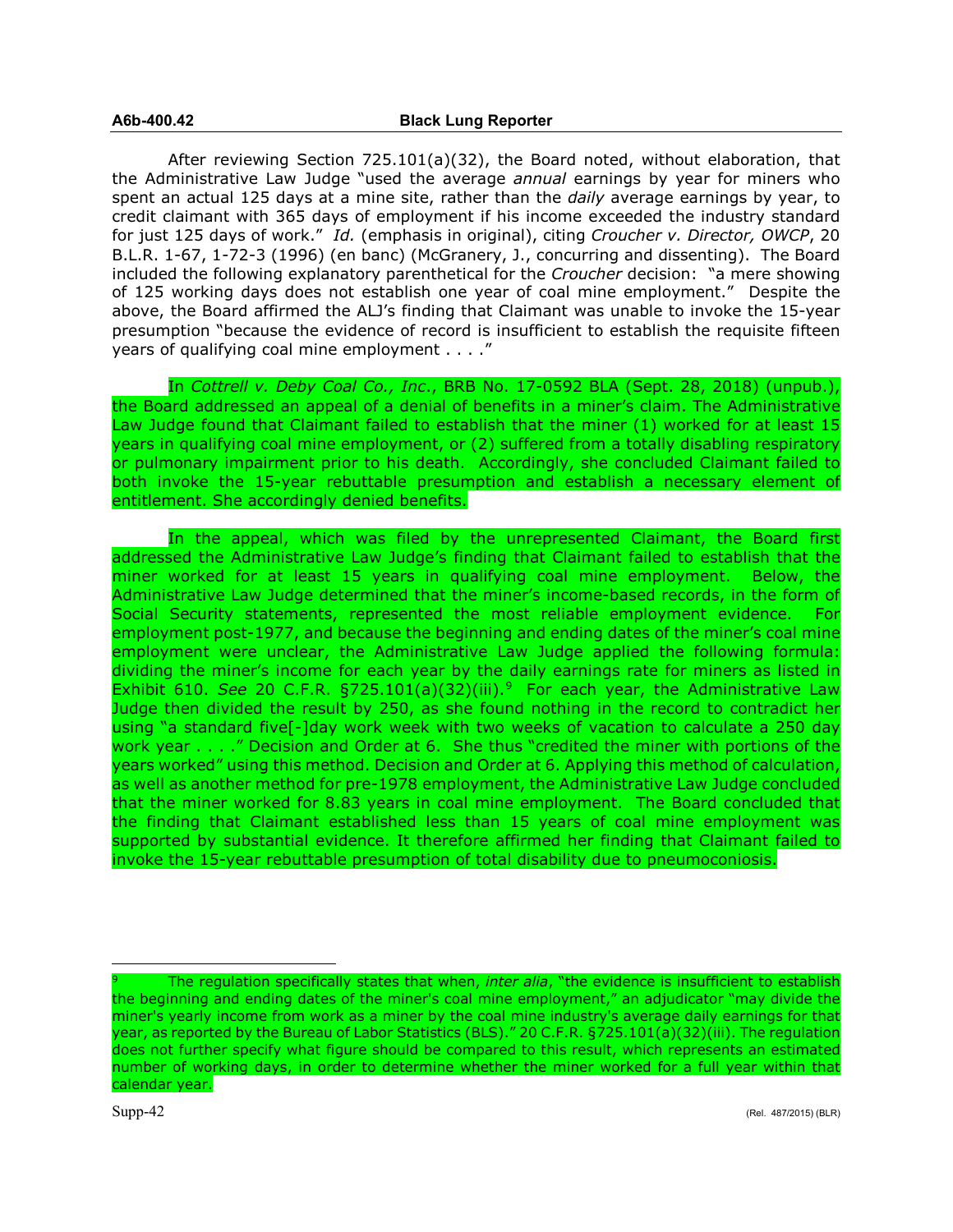# *Chapter 7* **Designation of Responsible Operator**

# **IV. Identifying the proper operator; burden of production/persuasion**

# **A. Director's burden to investigate and assess liability**

# **2. For claims filed after January 19, 2001**

By unpublished decision in *Ramey v. Robert Coal Co.*, BRB No. 13-0070 BLA (Nov. 25, 2013) (unpub.), the Board held that Robert Coal, which was not Claimant's most recent coal mine employer, should not have been named as the operator responsible for the payment of benefits as the District Director did not submit a 20 C.F.R. § 725.495 statement for the most recent coal mine employer. As a result, the Black Lung Disability Trust Fund would be liable. In so holding, the Board explained:

Section 725.495 (2013) addresses the burden of proof of the parties with regard to the criteria for determining the responsible operator, and specifically provides that the Director bears the burden of proving that the responsible operator initially found liable for the payment of benefits is a potentially liable operator that most recently employed the miner. (citation omitted). The regulation also provides that in any case in which the designated operator is not the operator that most recently employed the miner, the district director is required to explain the reasons for such designation. If the reasons include the most recent employer's inability to assume liability for the payment of benefits, the record shall also contain a statement that the Office of Workers' Compensation Programs has no record of insurance coverage for that employer or authorization to self-insure. In the absence of such a statement, 'it shall be presumed that the most recent employer is financially capable of assuming its liability for a claim.' (citation omitted).

*Slip op.* at 4-5.

# **C. Re-litigation of issue in a subsequent claim**

In *Arkansas Coals, Inc. v. Lawson*, 739 F.3d 309 (6th Cir. 2014), re-litigation of designation of the responsible operator in a subsequent claim was at issue. As noted by the court:

The claimant originally brought suit in 1992 and an administrative law judge determined that he was not medically qualified for benefits. In the same decision, the administrative law judge indicated that Arkansas Coals was not the 'responsible operator' required to pay benefits. Approximately seventeen years later, the claimant filed a second claim alleging a change in his medical condition and requesting relief. After finding that his medical condition had worsened and that the claimant was now disabled, an administrative law judge awarded benefits and determined that Arkansas Coals was the responsible operator.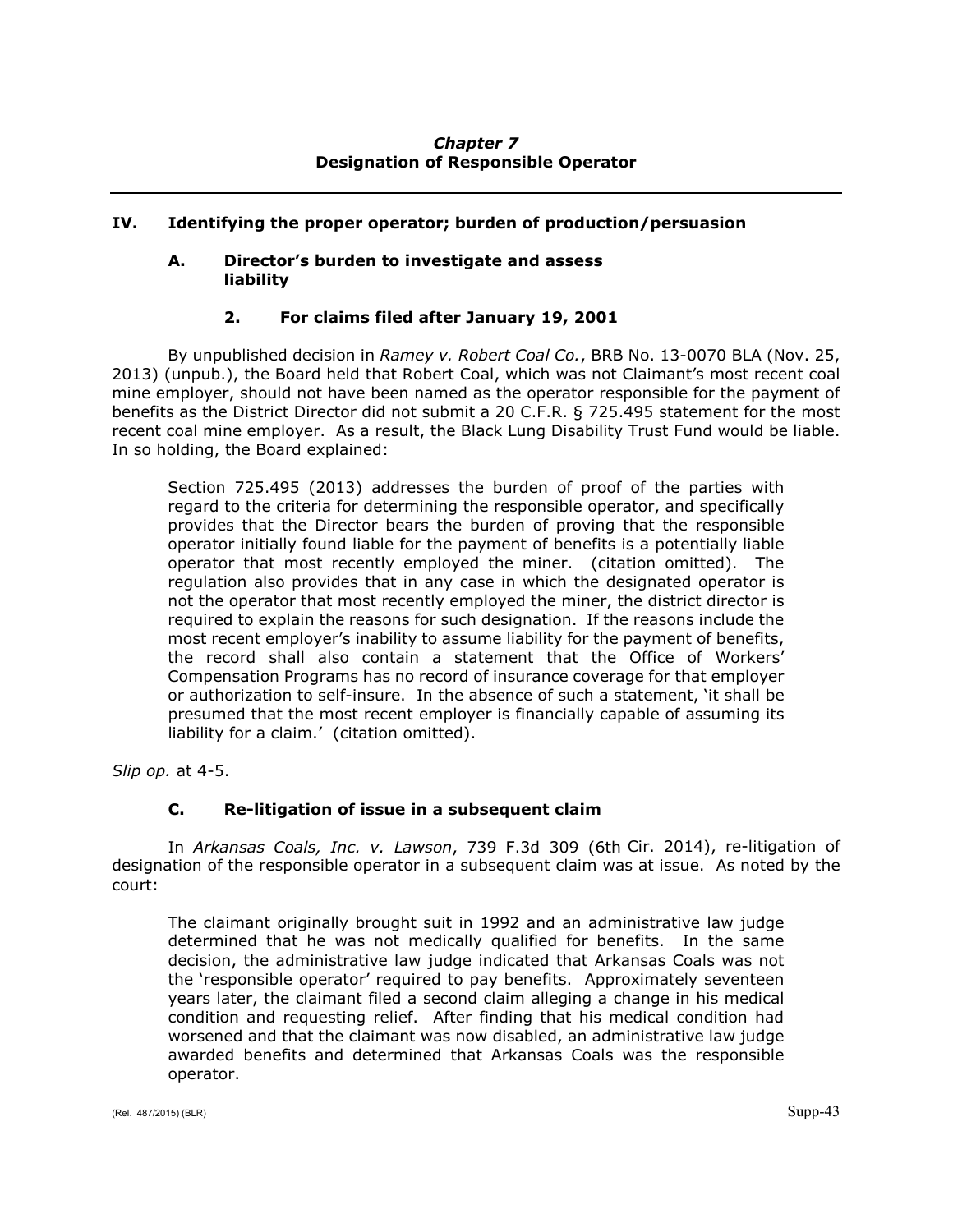*Slip op.* at 2. The court held designation of the responsible operator issue could be re-litigated in the second claim because (1) the miner was entitled to bring the claim under 20 C.F.R. § 725.309(d)(4), and (2) designation of the responsible operator was not a "necessary" finding in the originally-denied claim. The court concluded that the Director's failure to participate at the hearing in the first claim, or to appeal the decision in that claim, did not preclude its participation in the second claim with regard to re-litigation of the responsible operator issue.

# **V. Requirements for responsible operator designation**

## **A. Powers of supervision and control**

## **6. Successor liability**

## **b. For claims filed after January 19, 2001**

In *Frontier-Kemper Constructors, Inc. v. Director, OWCP* [*Smith*], 876 F.3d 683, (2017), Frontier-Kemper, the employer and designated responsible operator, conceded Claimant's entitlement to benefits but challenged its liability.

Below, the Administrative Law Judge found that Frontier-Kemper was a successor operator, in accordance with the BLBA and the implementing regulations. *See* 30 U.S.C. §932(i)(1); 20 C.F.R. §§725.492, 725.493(b)(1). In support of this finding, the Administrative Law Judge relied upon the fact that Frontier Constructors and Kemper Construction formed a partnership in the 1970s ("the Partnership") and that the Partnership was reorganized into Frontier-Kemper in 1982. The Administrative Law Judge found that Claimant had engaged in coal mine employment for the Partnership for 3 weeks in 1973 and 8 months in 1974, and for Frontier-Kemper for 3 months and two weeks in 2005. Combining these periods of work, the Administrative Law Judge thus found that Frontier-Kemper had employed Claimant for at least a year and was therefore the operator responsible for the payment of benefits. *See* 20 C.F.R. §725.494(c) (requiring that, in order for a responsible operator to be a potentially liable operator, the miner must have been "employed by the operator, or any person with respect to which the operator may be considered a successor operator, for *a cumulative period* of not less than one year (§725.101(a)(32))") (emphasis added). The Board affirmed the Administrative Law Judge's finding of one year of cumulative coal mine employment with Frontier-Kemper, as well as his award of benefits.

Before the Fourth Circuit, Frontier-Kemper initially challenged the Administrative Law Judge's application of a revised, 1977 definition of "operator" to the Partnership when he combined Claimant's coal mine work with that entity and Frontier-Kemper. Of note, before 1977, the Federal Mine Safety and Health Act defined an "operator" as "any owner, lessee, or other person who operates, controls, or supervises a coal mine." 30 U.S.C. §802(d) (1976). In 1977, this definition was amended to include "any independent contractor performing services or construction at such time." 30 U.S.C. §802(d). Frontier-Kemper argued that, because the Partnership was not considered an "operator" during the time that Claimant was employed by that entity, application of the revised "operator" definition in determining that Claimant worked for Frontier-Kemper for at least a year created an impermissible, retroactive effect.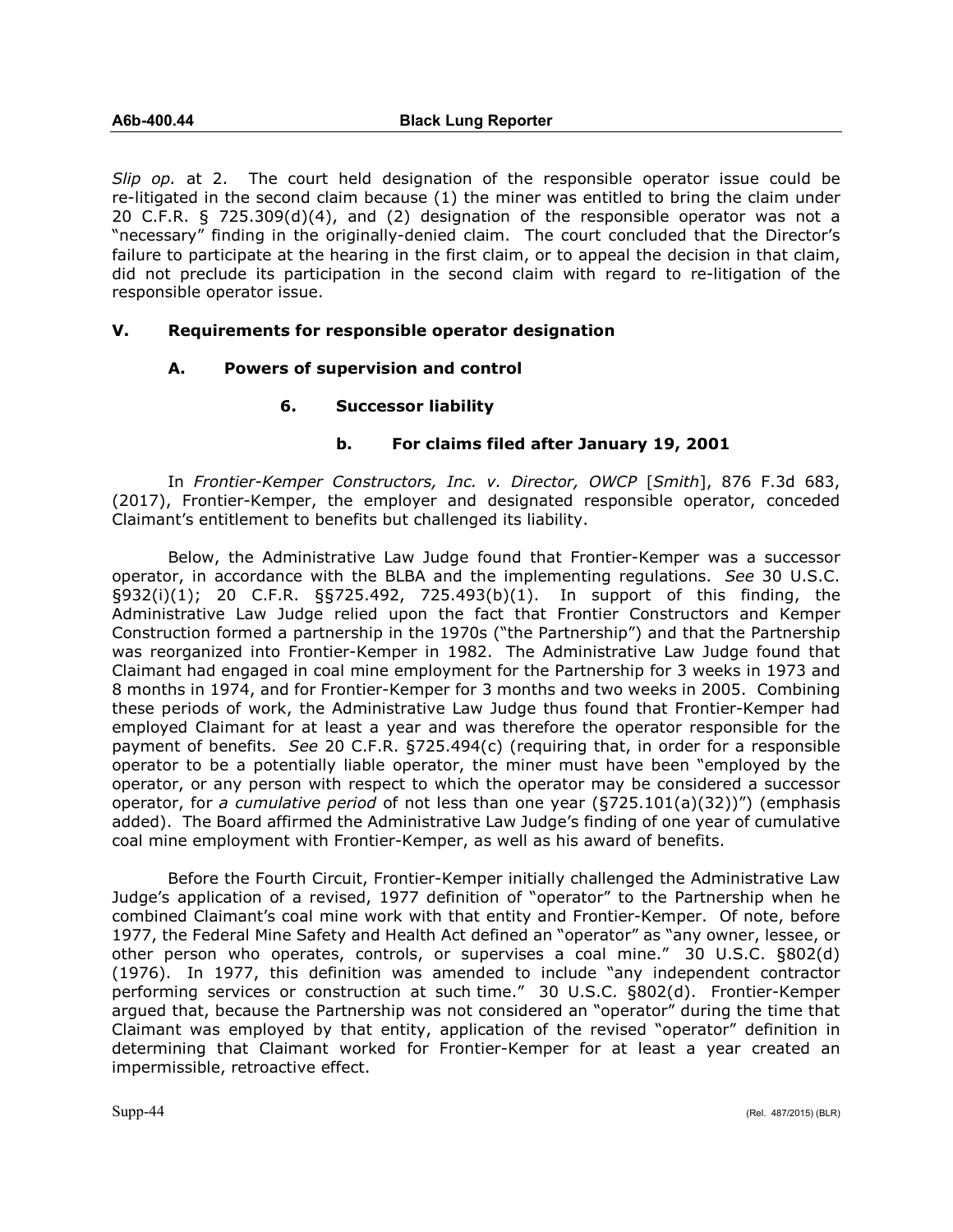The court disagreed. In beginning its inquiry to determine whether the statute's application was impermissibly retroactive, the court first noted that Congress has not spoken clearly on "the statute's proper reach" concerning the 1977 definition of "operator." 876 F.3d at 688, quoting *Matherly v. Andrews*, 817 F.3d 115, 119 (4th Cir. 2016). The court concluded, however, that applying the revised definition in this case does not retroactively impair rights that Frontier-Kemper possessed when it acted, increase liability for past conduct, or impose new duties regarding already completed transactions. *See id.* at 688-89; *Landgraf v. USI Film Prods.*, 511 U.S. 244, 280 (1994). Specifically, the court emphasized that "affirming Frontier-Kemper's liability does not 'attach[] new legal consequences to events completed before [the statute's] enactment' in a way that offends 'familiar considerations of fair notice, reasonable reliance, and settled expectations' because the conduct giving rise to Frontier-Kemper's liability occurred when it employed [the claimant] in 2005." *Id.* at 688-89, quoting *Landgraf*, 511 U.S. at 270. Moreover, the court noted that the law does not function retroactively in a case like the present one: when "past facts antedating a statutory change are relevant, but not determinative, to establish liability in a case filed long after the statutory change has taken effect . . . ." 876 F.3d at 689. The court underscored that liability in the present case "attaches only because Frontier-Kemper chose to acquire the Partnership (four years after Congress expanded the BLBA to make the Partnership liable for black lung benefits), and because it chose to hire [Claimant] again in 2005." *Id*. Therefore, Frontier-Kemper had a sufficient "opportunity to modify its conduct in accordance with Congress's expansion of liability to coal mine construction companies . . . ." *Id.* The Fourth Circuit thus concluded that "there is no retroactive effect in applying the expanded definition of 'operator' to the Partnership for the purpose of combining [Claimant's] employment there with his later work at Frontier-Kemper." *Id.* 689-90.

Finally, the court affirmed the Administrative Law Judge's finding that Claimant worked for the Partnership and Frontier-Kemper cumulatively for at least one year and that Frontier-Kemper is accordingly liable for the payment of benefits.

### **G. Ability to pay**

# **2. For claims filed after January 19, 2001**

### **a. Generally**

In *Mays v. Bell County Coal Corp.*, BRB No. 15-0023 BLA (Oct. 29, 2015) (unpub.), the Board addressed, *inter alia*, Employer's contention that it was not the operator that last employed Claimant for at least one year because Claimant was self-employed as a coal truck driver for at least a year following his work with Employer. The Board noted that the District Director designated Employer "as the responsible operator because claimant's only employment after leaving [Employer] was as an uninsured, self-employed coal truck driver." Furthermore, the District Director noted that a self-employed coal truck driver is not required to obtain insurance, Claimant did not obtain such insurance, and Claimant "cannot be required to pay his own benefits should he be found eligible to receive benefits." The Board noted that the Administrative Law Judge found no evidence that Claimant "would be capable of paying benefits." The Board concluded that the District Director "investigated whether [C]laimant was covered by black lung insurance," and that, as a coal transportation employer, Claimant was under no obligation to purchase insurance or qualify as a self-insurer. The Board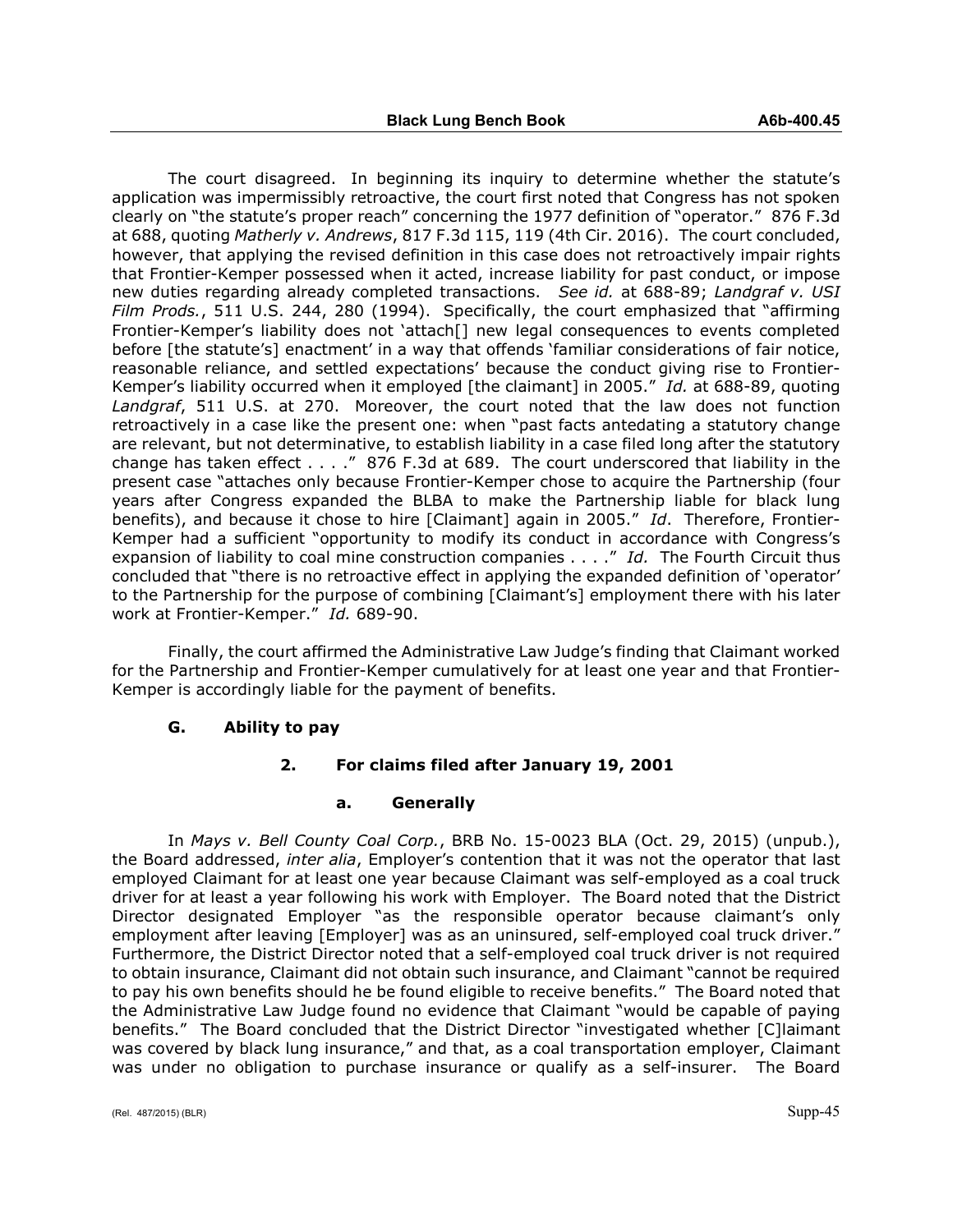### **A6b-400.46 Black Lung Reporter**

concluded that Employer failed to establish, pursuant to Section 725.495(c), that Claimant was able to assume liability to pay his own benefits. Therefore, the Board affirmed the Administrative Law Judge's finding that Employer was the responsible operator.

# **H. Insurance carrier as a named party**

## **2. Insolvent carrier, liability of guaranty association**

In *RB&F Coal, Inc., v. Mullins*, 842 F.3d 279 (4th Cir. 2016), the Fourth Circuit addressed an employer's appeal of a decision by the Board holding it responsible for payment of benefits.

Relevant to the responsible operator issue, RB&F Coal, Inc. ("RB&F"), employed the miner between 1985 and 1986, and Wilder Coal ("Wilder") employed the miner between 1986 and 1988. Below, the District Director found that RB&F was the responsible operator. RB&F contested its liability, and requested a hearing before an Administrative Law Judge, who agreed with the District Director's designation of RB&F as the responsible operator. Of note, Wilder had gone out of business by the time the miner filed his claim, and Wilder's insurer, Rockwood Insurance Co. ("Rockwood"), had been declared insolvent in 1991. Furthermore, while Rockwood was a member of the Virginia Property and Casualty Insurance Guaranty Association ("VPCIGA"), the Administrative Law Judge determined that VPCIGA was not liable for the claim, as the claim at issue was filed well after the bar date controlling VPCIGA liability: August 26, 1992. Finding that RB&F failed to establish that Wilder or Rockwood was capable of assuming liability for the claim or that VPCIGA was obligated to assume liability, the Administrative Law Judge found RB&F to have been properly named as the responsible operator.

RB&F appealed the Administrative Law Judge's decision, and the Board affirmed the the finding and denied a motion for reconsideration filed by RB&F.

On appeal, RB&F grounded its argument on Rockwood, a member of VPCIGA, having fully covered Wilder's liability. RB&F argued that VPCIGA was under an obligation to pay benefits on the claim, and therefore that Rockwood could not be declared unable to assume liability. The court disagreed. In support, it noted the undisputed facts that neither Wilder nor Rockwood is capable of assuming liability. Therefore, the court construed the issue presented as being whether claims against Wilder are "otherwise guaranteed." The court answered this question in the negative, concluding that VPCIGA did not guarantee Wilder's obligations, as the miner's claim was filed some 17 years after the bar date controlling VPCIGA liability.

Furthermore, the court rejected RB&F's attempt to argue that holding it liable for benefits was contrary to prior Fourth Circuit precedent. The court also disagreed with RB&F's contention that, even if VPCIGA's liability is limited, the BLBA preempts any such limitation, as the court concluded VPCIGA is not covered by the BLBA because it is not an "insurer" under the Act.

In light of the above, the court affirmed the Board's decision.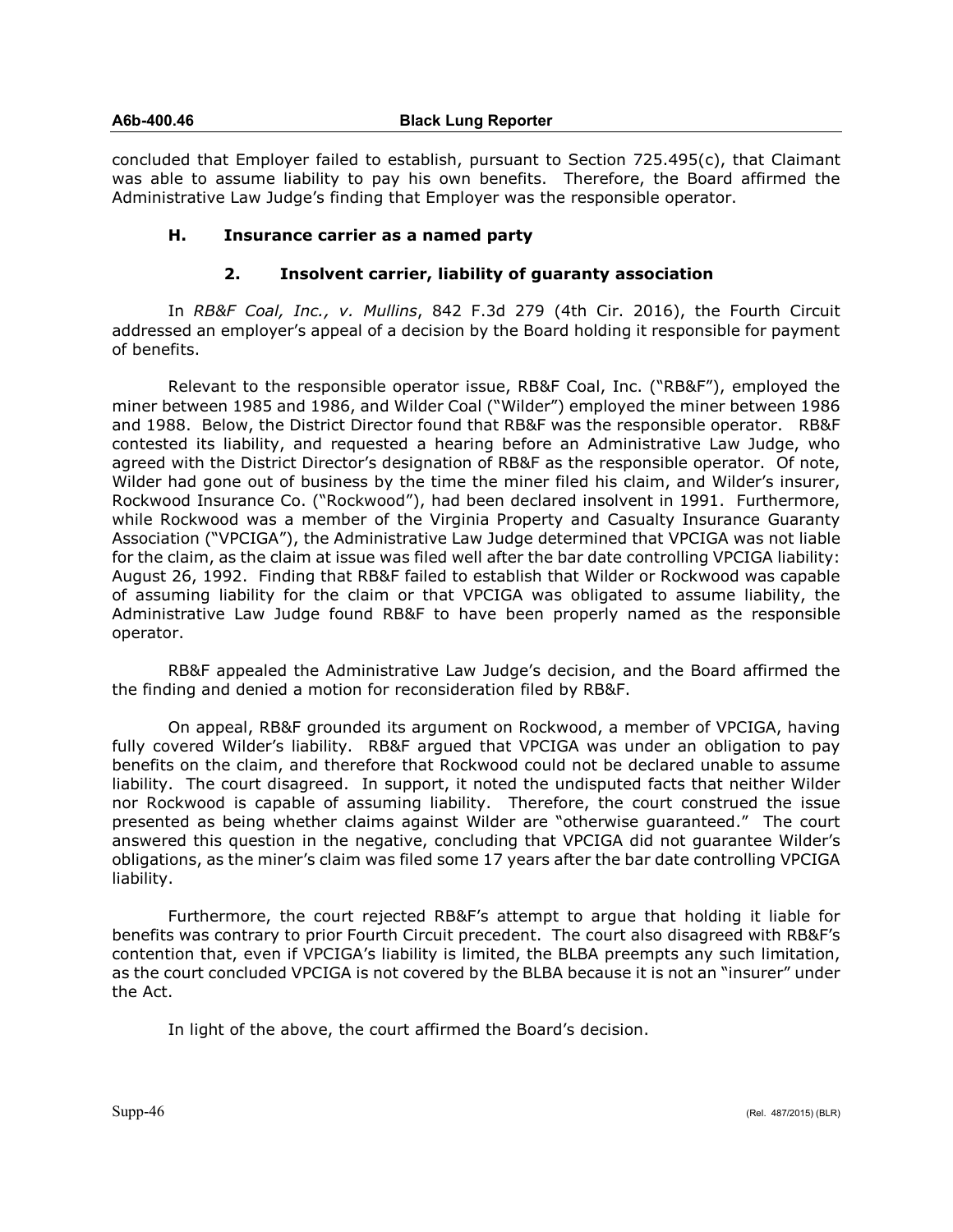In *Island Fork Construction v. Bowling*, 872 F.3d 754 (6th Cir. 2017), the Sixth Circuit addressed the question of whether the Black Lung Disability Trust Fund or the Kentucky Insurance Guaranty Association<sup>[10](#page-46-0)</sup> ("KIGA") was liable for the payment of benefits in light of the insolvency of Employer and its original insurer, Frontier Insurance. There was no dispute that Claimant was entitled to benefits.

At the hearing on the miner's black lung claim, which was held in December of 2014, the Administrative Law Judge was informed that both Employer and Frontier were insolvent. Following briefing, the Administrative Law Judge concluded that Employer was still the responsible operator in light of KIGA's ability to pay benefits. The Board affirmed the Administrative Law Judge's decision, and Employer then appealed to the Sixth Circuit.

The court first addressed KIGA's argument that it had never properly been made a party in the case and, therefore, that the court lacked personal jurisdiction over it. In rejecting KIGA's argument, the court noted that Frontier did not become insolvent until the District Director had issued a Proposed Decision and Order and the claim had been forwarded to the Administrative Law Judge. The court summarized KIGA's conduct after Frontier's insolvency in the following way:

At that time, KIGA filed a letter that stated: "all of [Frontier's] claims have been turned over to KIGA." KIGA also indicated that it "had received a notification letter advising of potential liability as a result of the insolvent carrier. In response, KIGA made an entry of appearance and defended the case while it investigated whether Claimant was eligible for assistance under the Kentucky guarantees law." At the hearing before the ALJ, counsel stated that she was making an appearance "on behalf of Island Fork Construction which was previously insured by Frontier Insurance Company which is now insolvent so my client in fact at this point is KIGA." Counsel for Island Fork and KIGA raised arguments on the merits at the ALJ and Board level, and introduced medical evidence. She briefed both decision makers on whether Island Fork was properly considered a responsible party, but did not challenge KIGA's status.

*Bowling*, 872 F.3d at 757-58 (footnote omitted). The court concluded that KIGA had forfeited its personal jurisdiction challenge because it did not raise the issue with the Administrative Law Judge or the Board and, in fact, participated in the proceedings.

*Bowling*, 872 F.3d at 756.

<span id="page-46-0"></span> $10<sup>10</sup>$ The Sixth Circuit described KIGA as follows:

KIGA is a nonprofit body created by the Kentucky Insurance Guaranty Association Act (Guaranty Act) to provide benefits when a member insurance company is insolvent. All providers of property and casualty insurance in Kentucky are required to be KIGA members and pay fees—assessed with insurance premiums—to the association. Ky. Rev. Stat. § 304.36-080(1)(d). KIGA covers "claims made against insureds whose carrier becomes insolvent." *Ky. Ins. Guar. Ass'n v. Jeffers*, 13 S.W.3d 606, 608 (Ky. 2000). KIGA also "assist[s] in the detection and prevention of insurer insolvencies." Ky. Rev. Stat. § 304.36-020. The Guaranty Act provides exceptions for "[o]cean marine insurance" and "[a]ny insurance provided, written, reinsured, or guaranteed by any government or governmental agencies." Ky. Rev. Stat. § 304.36-030.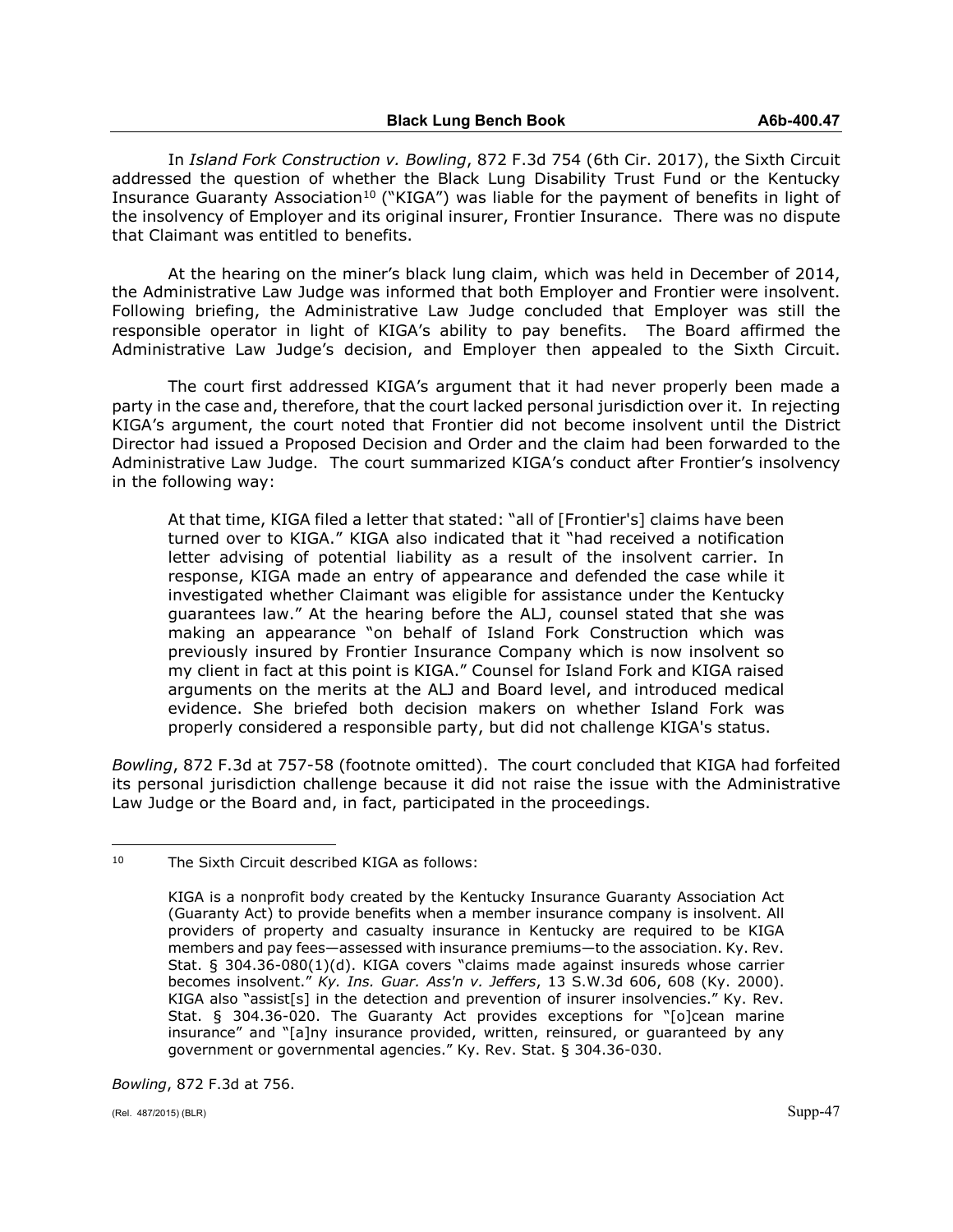After distinguishing the instant case from a recent unpublished decision, *Appleton & Ratliff Coal Corp. v. Ratliff*, 664 Fed.Appx. 470 (6th Cir. 2016), involving KIGA, the court addressed KIGA's argument that one or more exclusions under the Guaranty Act apply, thereby rendering KIGA not liable for benefits payments. *See* Ky. Rev. Stat. § 304.36-  $030(1)(f)$ , (h). First, the court considered and rejected KIGA's argument that insurance coverage under the BLBA is "[o]cean marine insurance," in light of how the Guaranty Act uses and defines that term. Second, the court held that the Guaranty Act's exception for insurance "guaranteed by ... governmental agencies" also does not apply, as "[t]he Trust Fund has not 'guaranteed' the Black Lung Benefits Act coverage under Kentucky law." 872 F.3d at 760.

In light of the above, the court determined that KIGA was liable for the Frontier-issued insurance coverage and affirmed the Board's decision below.

## **J. Due process rights of the employer violated; Trust Fund held liable for payment of benefits**

# **2. Delay in notice of claim**

In *Johnson v. MOR Coal Inc., c/o Hughes Group, Inc.*, BRB No. 15-0014 BLA (Sept. 16, 2015) (unpub.), the Board initially addressed Employer's argument that, because the District Director failed to issue a Notice of Claim, Employer's due process rights were violated and liability should be transferred to the Black Lung Disability Trust Fund. The Board agreed with Employer that the District Director failed to issue a formal Notice of Claim. However, it concluded that, because "the Proposed Decision and Order constituted actual notice of the claim, and afforded employer a fair opportunity to defend against it, employer was not deprived of due process by the district director's declination to issue a formal Notice of Claim."

Employer additionally argued that, even if its due process rights were not violated, the District Director violated 20 C.F.R.  $\S$ §725.407<sup>[11](#page-47-0)</sup> and 725.418(d)<sup>[12](#page-47-1)</sup> by failing to notify Employer of the claim prior to issuing the Proposed Decision and Order. The Board rejected this argument as well:

The version of the regulation at 20 C.F.R. §725.418 in effect when the district director acted contains an exception that specifically allowed the district director to bypass the normal adjudication process and issue a proposed decision and order 'at any time during the adjudication' if the district director determined that its issuance would 'expedite the adjudication of the claim.' 20 C.F.R. §725.418(a)(2); *see Sextet Mining Corp. v. Whitfield*, 604 Fed. Appx. 442, (6th Cir. Mar. 12, 2015); Director's Brief at 2 n.2 [footnote omitted]. Moreover, . . . the Department of Labor recently promulgated

 $\overline{a}$ 

<span id="page-47-0"></span><sup>11</sup> According to Section 725.407, "upon receipt of the miner's employment history, and the identification of the potentially liable responsible operators, the district director 'shall notify each such operator of the existence of the claim.'" 20 C.F.R. §725.407(a), (b). In addition, "[t]he district director may not notify . . . operators of their potential liability after a case has been referred to the Office of Administrative Law Judges." 20 C.F.R. §725.407(d).

<span id="page-47-1"></span><sup>12</sup> According to the regulation at Section 725.418(d) in effect at the time in question, "[n]o operator may be finally designated as the responsible operator unless it has received notification of its potential liability pursuant to [Section] 725.407 . . . ." 20 C.F.R. §725.418(d).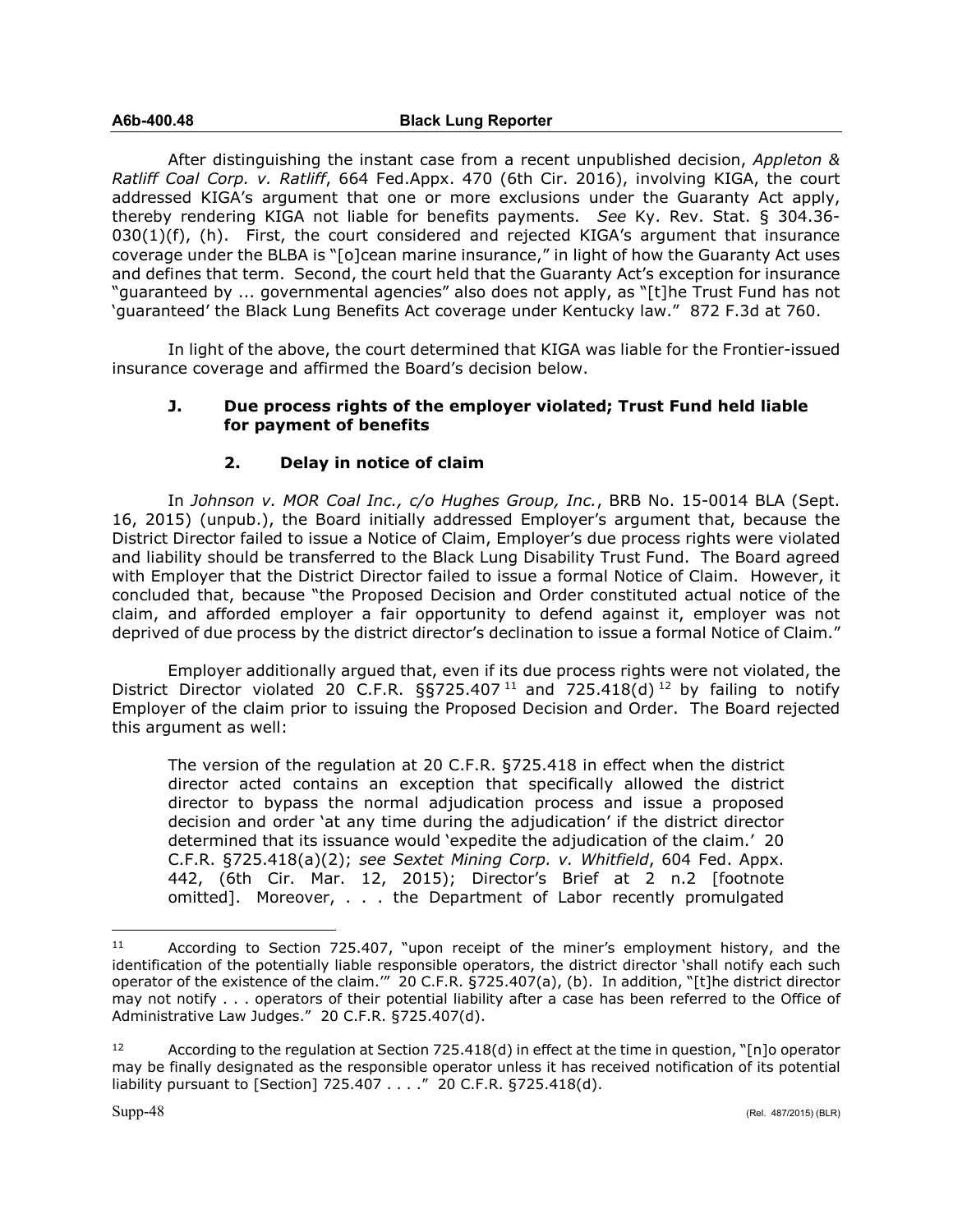regulations implementing amended Section 932(*l*). Those regulations make clear that a district director who determines that the claimant is a survivor entitled to benefits under Section 932(*l*) may issue a proposed decision and order at any time during adjudication of the claim, and may designate the responsible operator in the proposed decision and order, without first notifying the responsible operator of its potential liability. 20 C.F.R. §725.418(a)(3). Thus, contrary to employer's contention, the district director's issuance of the Proposed Decision and Order, without first having issued a formal Notice of Claim, was appropriate and consistent with both the former and current regulations.

While the Board rejected Employer's argument that it must be dismissed from the present action, the Board agreed with Employer that the Administrative Law Judge, "[i]n declining to address employer's arguments regarding its responsible operator status," deprived Employer of the opportunity to challenge its designation as the responsible operator. Accordingly, the Board remanded the matter "for further consideration of any arguments, and evidence, employer submits with respect to its responsible operator status."

# **3. Employer neglected to exercise its rights under the Department of Labor's regulations [new]**

By unpublished decision in *Fleetwood Trucking Co. v. Dir., OWCP*, 586 Fed. Appx. 518 (11th Cir. September 30, 2014) (unpub.), the Eleventh Circuit affirmed the Administrative Law Judge's award of benefits. In so doing, the court held that Employer's due process rights were not violated in its unsuccessful challenge to its designation as the responsible operator. Instead, the court concluded that Employer simply neglected to exercise its rights under the Department's regulations. The court noted that Employer was notified by the Department that if it failed to respond, it would be deemed to have (1) conceded its status as the responsible operator, and (2) waived its right to contest its liability in any further proceedings, pursuant to 20 C.F.R. § 725.412(a)(2).

The court further noted that the administrative record made clear that the claims examiner engaged in a thorough investigation. Specifically, the court explained:

[The claims examiner] interviewed [Claimant] on several occasions to determine the nature of his work while he was self-employed and while he was working for Fleetwood. She asked [Claimant] whether he had a supervisor while he was working as an independent contractor . . . . The examiner also corroborated [Claimant's] employment history by reviewing his social security earnings record. That record confirmed that [Employer] had been [Claimant's] last employer before he became self-employed. Finally, the claims examiner also sought information directly from [Employer] to determine whether it was the responsible operator. [Employer] never responded to that request for information.

In light of the above, the Eleventh Circuit held that the Department did not fail to comply with its own regulations and that it sufficiently investigated whether Employer was the liable operator.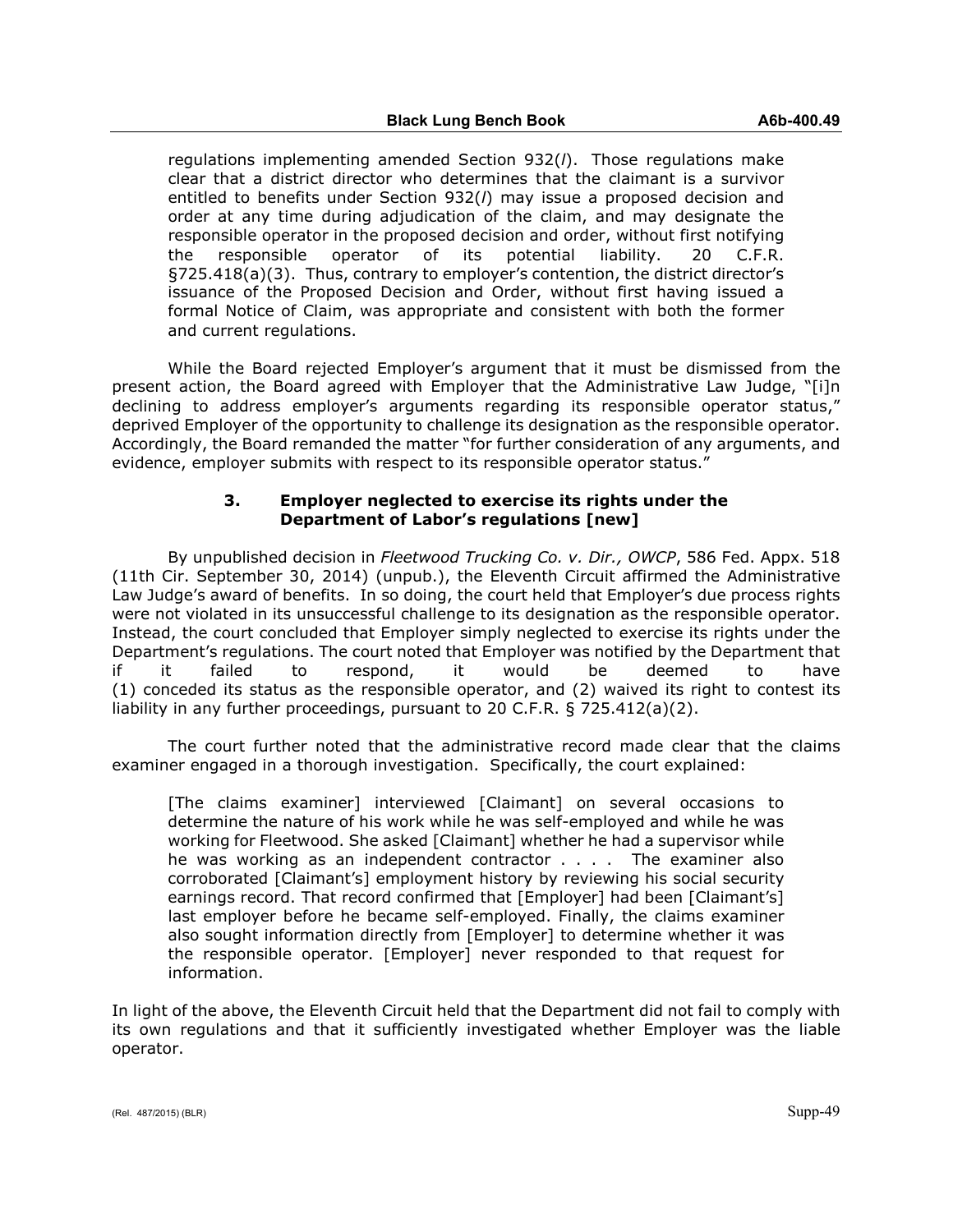# *Chapter 11*

# **Living Miners' Claims: Entitlement Under Part 718, Judicial Notice, Stipulations, and the Statute of Limitations at 20 C.F.R. § 725.308**

Citation updates for this chapter:

*Consolidation Coal Co. v. Director, OWCP* [*Burris*], 732 F.3d 723 (7th Cir. 2013); *Kanawha Coal Co. v. Director, OWCP* [*Kuhn*], 539 Fed. Appx. 215 (4th Cir. Sept. 11, 2013) (unpub.) (per curiam).

# **II. Official notice and stipulations**

**A. Official notice**

# **3. Examples of official notice**

# **f. Investigative reporting [new]**

In *Eastern Assoc. Coal Co. v. Dir., OWCP* [*Vest*]*,* 578 Fed. Appx. 165 (4th Cir. 2014), while the Fourth Circuit did not address the underlying merits of the award of benefits in the living miner's claim, the court did note the following regarding Dr. Wheeler in a footnote:

Although the underlying merit of Mrs. Vest's benefits determination is not at issue in this appeal, we are compelled to note that ALJ Tureck found 'the [negative] CT scan interpretations by Dr. [Paul] Wheeler,' an Associate Professor of Radiology at the Johns Hopkins Medical institutions, to be 'most probative' in concluding that Claimant did not suffer from pneumoconiosis. J.A. 82. Dr. Wheeler's opinions have since been challenged in a joint investigation by ABC News and the Center for Public Integrity ('CPI'), which found that he had never once, in reading more than 3,400 x-rays over the course of thirteen years, *interpreted an x-ray as positive for pneumoconiosis*. The DOL recently issued a bulletin instructing its district directors to '(1) take notice of this reporting and (2) not credit Dr. Wheeler's negative readings for pneumoconiosis in the absence of persuasive evidence either challenging the CPI and ABC conclusions or otherwise rehabilitating Dr. Wheeler's readings.' Div. of Coal Mine Workers' Comp., U.S. Dep't of Labor, BLBA Bulletin No. 14-09 (June 2, 2014), available at [http://www.dol.gov/](http://www.dol.gov/owcp/dcmwc/blba/inde%20xes/BL14.09OCR.pdf)**owcp**/dcmwc/blba/inde [xes/BL14.09OCR.pdf.](http://www.dol.gov/owcp/dcmwc/blba/inde%20xes/BL14.09OCR.pdf)

578 Fed. Appx. at 169, n.7 (emphasis added). In the above passage, however, it is important to note that the Fourth Circuit mischaracterized the findings of the CPI report referenced in BLBA Bulletin No. 14-09. The CPI report "indicated that since 2000 in more than 1,500 black lung claims, Dr. Wheeler had never once, in more than 3,400 x-ray readings, interpreted an x-ray as positive *for complicated pneumoconiosis*." BLBA Bulletin No. 14-09 at 1 (June 2, 2014) (emphasis added).

In *Gallion v. Kale Trucking, Inc.*, Case No. 2013-BLA-05887 (May 6, 2015) (unpub. Order), an Administrative Law Judge declined to take official notice of documents concerning Dr. Wheeler, namely BLBA Bulletin No. 14-09, a news article by CPI, an ABC News report,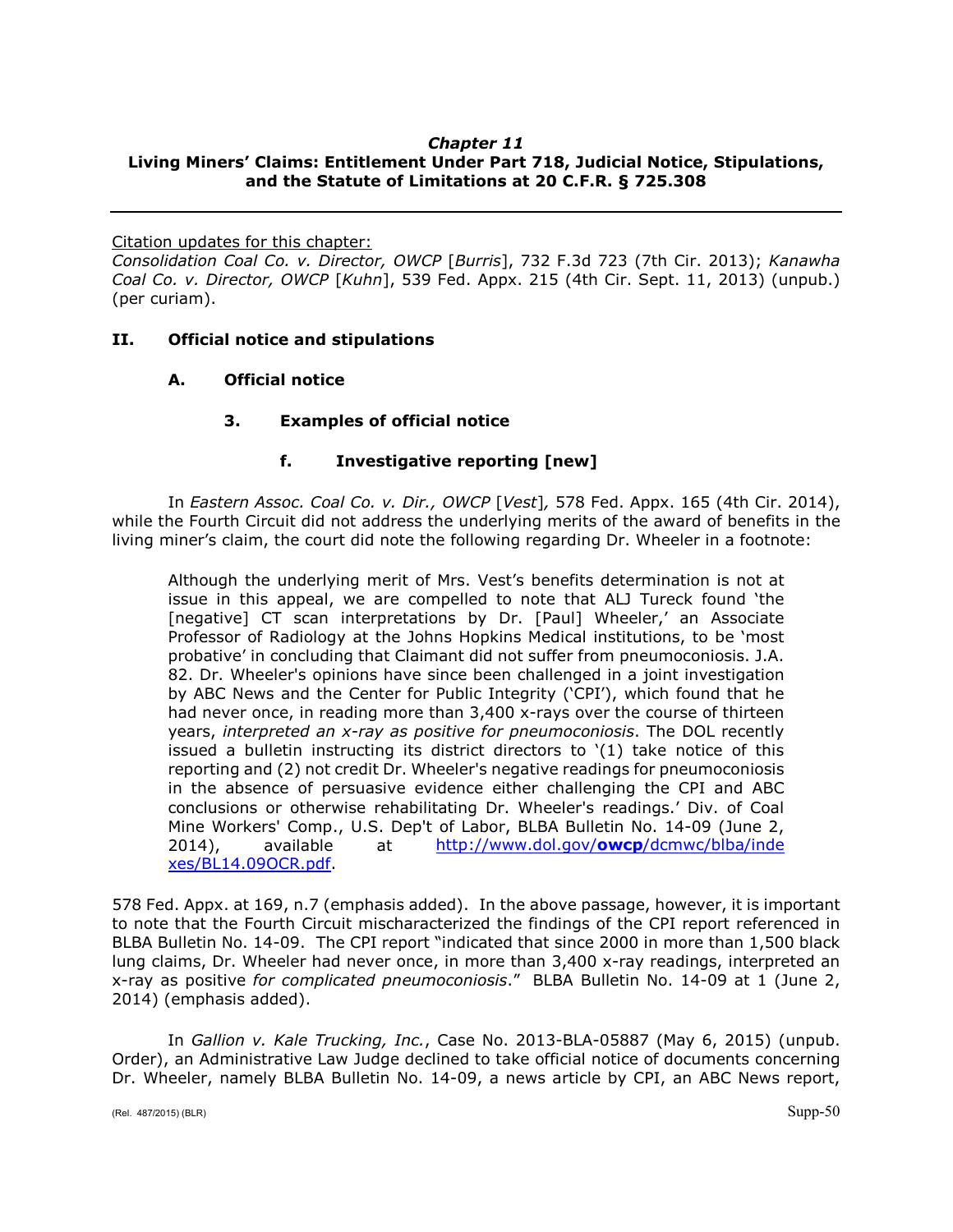and a statement released by Johns Hopkins Medicine. The Administrative Law Judge noted that these documents do not "constitute facts which are not subject to reasonable dispute." Furthermore, the Administrative Law Judge stated that, unlike a criminal conviction or a physician's B-reader status, the reports represent the "distinct opinion[s] and viewpoint[s]" of ABC News and CPI. The statement from Johns Hopkins similarly represents that institution's "point of view concerning the investigative reports." In addition, "the reports' opinions and accuracy can certainly be questioned," and the documents at issue are not "derived from a not reasonably questioned scientific, medical, or other technical process[;] they are [] written by journalists and the Department of Labor." The Administrative Law Judge concluded that, "[a]s opinions, the investigative reports and bulletin are not facts of which official notice may be taken," and thereby granted Employer's motion to exclude the documents and denied the Director's motion for the court to take official notice of them.

In contrast, in *Barr v. Eastern Assoc. Coal Corp.*, 25 B.L.R. 3-261 (2015), the Administrative Law Judge considered whether Employer rebutted the Section  $411(c)(4)$ presumption by disproving the existence of pneumoconiosis. In doing so, the Administrative Law Judge took "official notice of the Pulitzer Prize winning investigative reporting that CPI conducted with ABC news on the topic of Dr. Wheeler's record of rarely, if ever, finding complicated pneumoconiosis." The Administrative Law Judge employed this reasoning to explain why he closely reviewed the numerous x-rays in Claimant's prior four claims to assess Dr. Wheeler's credibility. The Administrative Law Judge found Dr. Wheeler's x-ray interpretations to be less than credible because, in contrast to fourteen prior x-ray interpretations that identified at least simple pneumoconiosis, Dr. Wheeler found neither simple nor complicated pneumoconiosis. He therefore accorded Dr. Wheeler's interpretations little weight, "in light of the Miner's longitudinal history of clinical coal worker's pneumoconiosis, the Preamble, and the general trends outlined in the CPI report . . . ."

In *Dixie Fuel Co., LLC and Bituminous Casualty Corp. v. Director, OWCP* [*Hensley*], 820 F.3d 833 (6th Cir. 2016), the Sixth Circuit addressed, *inter alia*, whether the Board erred in concluding that the Administrative Law Judge's failure to rule on Employer's request to substitute an x-ray reading from Dr. Wheeler for one by Dr. Rosenberg was harmless error. Employer contended that the Board predicated its harmless error conclusion on the Department's BLBA Bulletin 14-09, which directed District Directors to take notice of the ABC News and CPI reports and not credit Dr. Wheeler's negative x-ray readings in the absence of persuasive evidence (1) challenging the reports' conclusions, or (2) otherwise rehabilitating his readings. The court concluded that Employer's argument – that the Board's decision turned on reliance on the BLBA Bulletin – "simply diverges from any literal reading of the decision." The court noted that, instead, the Board clearly stated that any failure on the part of the Administrative Law Judge to substitute Dr. Wheeler's reading was harmless, as the substitution "would not render inaccurate the administrative law judge's determinations that 'the most recent x-rays have been found to be either positive for pneumoconiosis or in equipoise,' and that 'the only negative x-ray is from 2004.'" Accordingly, the court rejected Employer's argument.

The court also rejected Employer's contention "that the ALJ impermissibly relied on internet research outside the administrative record to refute Dr. Rosenberg's opinion," thereby substituting his opinion for the physician's and violating the APA and Employer's right to a fair hearing. The court concluded that the Administrative Law Judge did not "play doctor," but instead fulfilled his role as the fact-finder. In opining that Claimant's interstitial scarring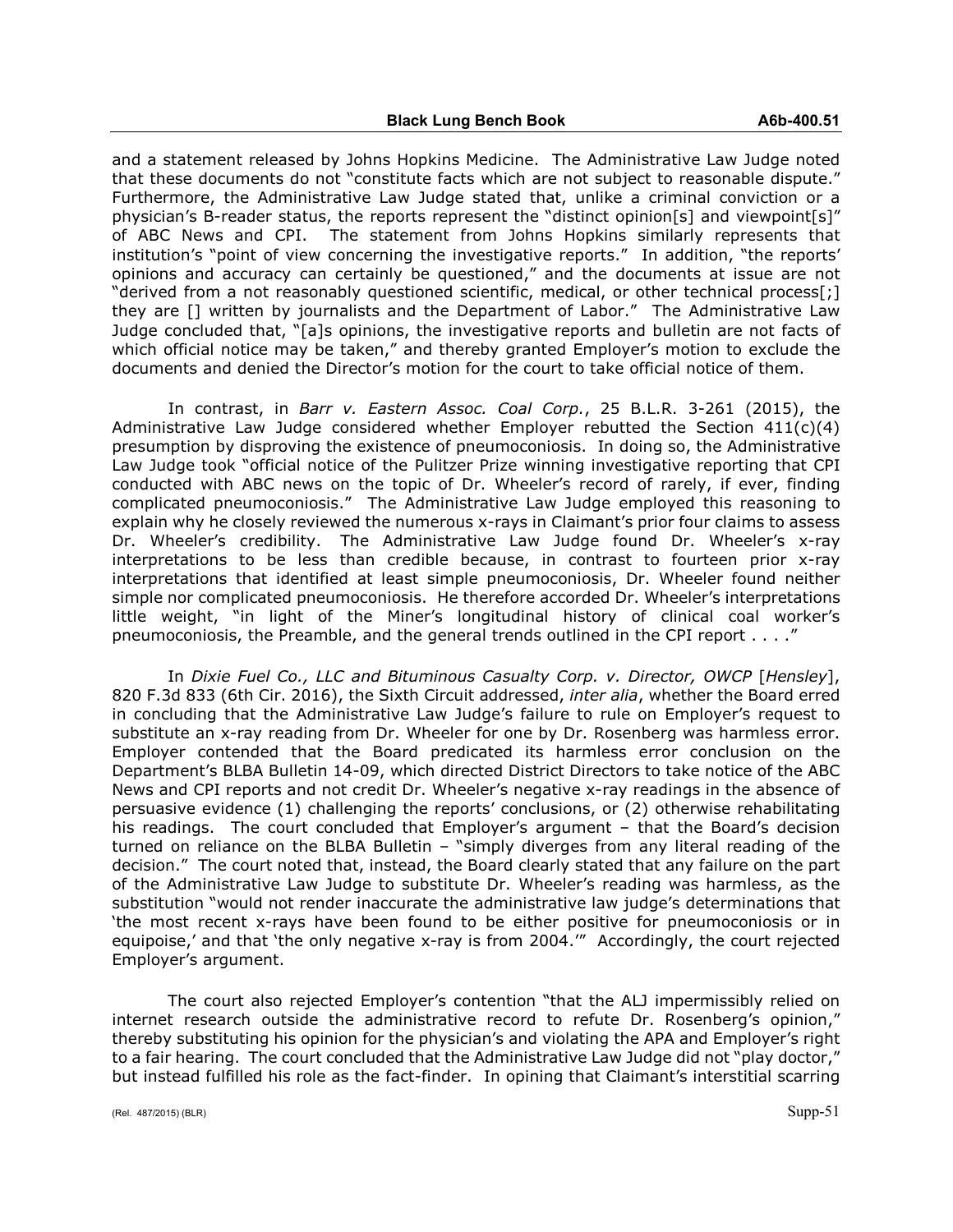was not due to coal mine dust exposure, Dr. Rosenberg referenced a study indicating a correlation between age and lung abnormalities, and "criticized several studies that indicated a link between coal mine dust exposure and linear interstitial lung disease." According to the court, "[t]he ALJ properly examined the articles upon which Dr. Rosenberg relied and determined that, while some of the articles supported Dr. Rosenberg's conclusions, others did not." The court rejected Employer's argument that, because these articles were "outside the administrative record," the Administrative Law Judge erred in taking official notice of them:

[Employer] do[es] not claim to have been unaware of the articles or their contents. Nor could [it] do so reasonably, having submitted a medical opinion that relied on them. And, [Employer] makes no attempt to argue that the ALJ misread or misinterpreted the articles. Any error by the ALJ was, thus, harmless.

### 820 F.3d at 846.

In *Paulukonis v. Bear Ridge Shops, Inc.*, BRB No. 15-0411 BLA (July 26, 2016) (unpub.), the Board addressed Claimant's contention that the Administrative Law Judge had erred in failing to take official notice of BLBA 14-09, the CPI and ABC News reports concerning Dr. Wheeler, and the suspension of the Johns Hopkins B reader program:

The administrative law judge observed correctly that decisions to reopen the record and/or take judicial notice of a matter are procedural issues within her sound discretion. *See Troup v. Reading Anthracite Coal Co.*, 22 B.L.R. 1-14, 1- 21 (1999) (en banc); *Clark v. Karst-Robbins Coal Co.*, 12 B.L.R. 1-149, 1-153 (1989) (en banc); Decision and Order on Reconsideration at 4. The administrative law judge also accurately found, "the CPI and ABC News reports, as well as the Johns Hopkins statement, do not indicate that Dr. Wheeler has been charged with, or convicted of, any criminal activity, nor do they indicate that his medical license has been suspended or revoked." Decision and Order on Reconsideration at 4. We conclude that the administrative law judge acted within her discretion in determining that the CPI and ABC News reports "are not appropriate for the official notice claimant seeks because, as news reports, they may be subject to reasonable dispute." *Id*. at 4 n.2.; *see Maddaleni v. The Pittsburg & Midway Coal Mining Co.*, 14 B.L.R. 1-135, 1-139 (1990). In addition, the administrative law judge rationally found that, although an administrative law judge could find the BLBA Bulletin 14-09 persuasive, "administrative law judges are not beholden to such direction as it is well-settled that determinations of credibility lie within the discretion of the presiding administrative law judge." Decision and Order on Reconsideration at 5; *see Balsavage v. Director, OWCP*, 295 F.3d 390, 396, 22 B.L.R. 2-386, 2-394-95 (3d Cir. 2002).

Accordingly, as the Administrative Law Judge acted within her discretion in resolving the above procedural issues, the Board affirmed "her denial of claimant's request that she take judicial notice of the reports regarding the credibility of Dr. Wheeler's x-ray interpretations. . . ."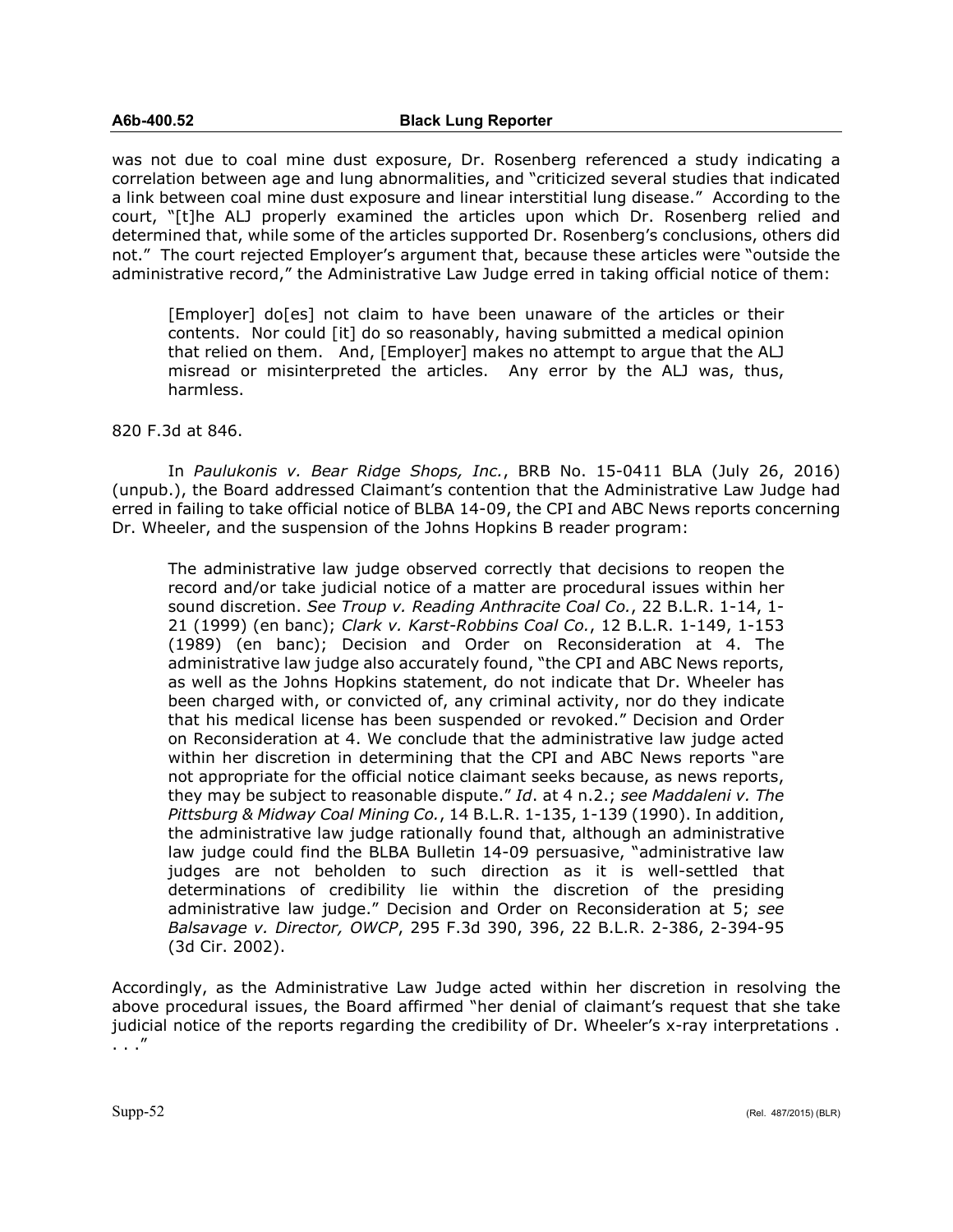# **IV. The existence of pneumoconiosis**

# **A. "Pneumoconiosis" defined**

## **3. "Legal" coal workers' pneumoconiosis**

## **b. Not established**

In another unpublished decision, *Stewart v. Performance Coal Co.*, BRB Nos. 15-0081 BLA and 15-0081 BLA-A (Dec. 23, 2015) (unpub.), the Board agreed with Employer that the Administrative Law Judge's rationale, based on the preamble, for rejecting the opinions of Drs. Zaldivar and Castle on the issue of legal pneumoconiosis was not adequately explained. The Board noted that neither physician believed the miner suffered from a fixed, chronic impairment or obstruction; instead, the physicians believed that the miner's asthma-induced impairment was sporadic or intermittent and unrelated to coal mine dust exposure.

# **D. Fifteen-year presumption at 20 C.F.R. § 718.305**

## **4. Method of calculating length of coal mine employment**

In *Aberry Coal, Inc., v. Fleming*, 843 F.3d 219 (6th Cir. 2016), the Sixth Circuit addressed whether the Administrative Law Judge's calculation of Mr. Fleming's ("Claimant") length of coal mine employment was supported by substantial evidence. The court, in an opinion written by Judge Levy, concluded that it was not, reversed the Administrative Law Judge's length of coal mine employment finding, and remanded the matter for further proceedings.

Most recently, on remand from the Board, the Administrative Law Judge issued a Decision and Order awarding Claimant benefits. In this decision, he found Claimant worked for more than 15 years in qualifying coal mine employment, based on his review of Claimant's testimony and employment records, and again awarded benefits pursuant to the 15-year presumption of total disability due to pneumoconiosis. The Board affirmed his decision, and Employer appealed to the Sixth Circuit.

On appeal, after listing Claimant's work history, which spanned from 1970 to 1991, the court summarized the coal mine employment findings as follows:

The ALJ determined that Fleming should receive no credit for coal-mine employment in 1972, because Fleming showed no earnings from coal-mine employment that year. Fleming also showed no employment between 1981 and 1984, or in 1986. Fleming's work in 1987 was also not coal-mine employment. Accordingly, he showed no coal-mine related employment during six of the twenty-two years between the beginning of 1970 and end of 1991.

Despite earning only \$72 in 1970, the ALJ credited Fleming with a full year of coal-mine employment at Peem Coal Co. based on Fleming's testimony that he knew he "was there close to a year." For 1971, the ALJ credited Fleming with a year of employment at High Point Coal Co., despite earning only \$57.50 that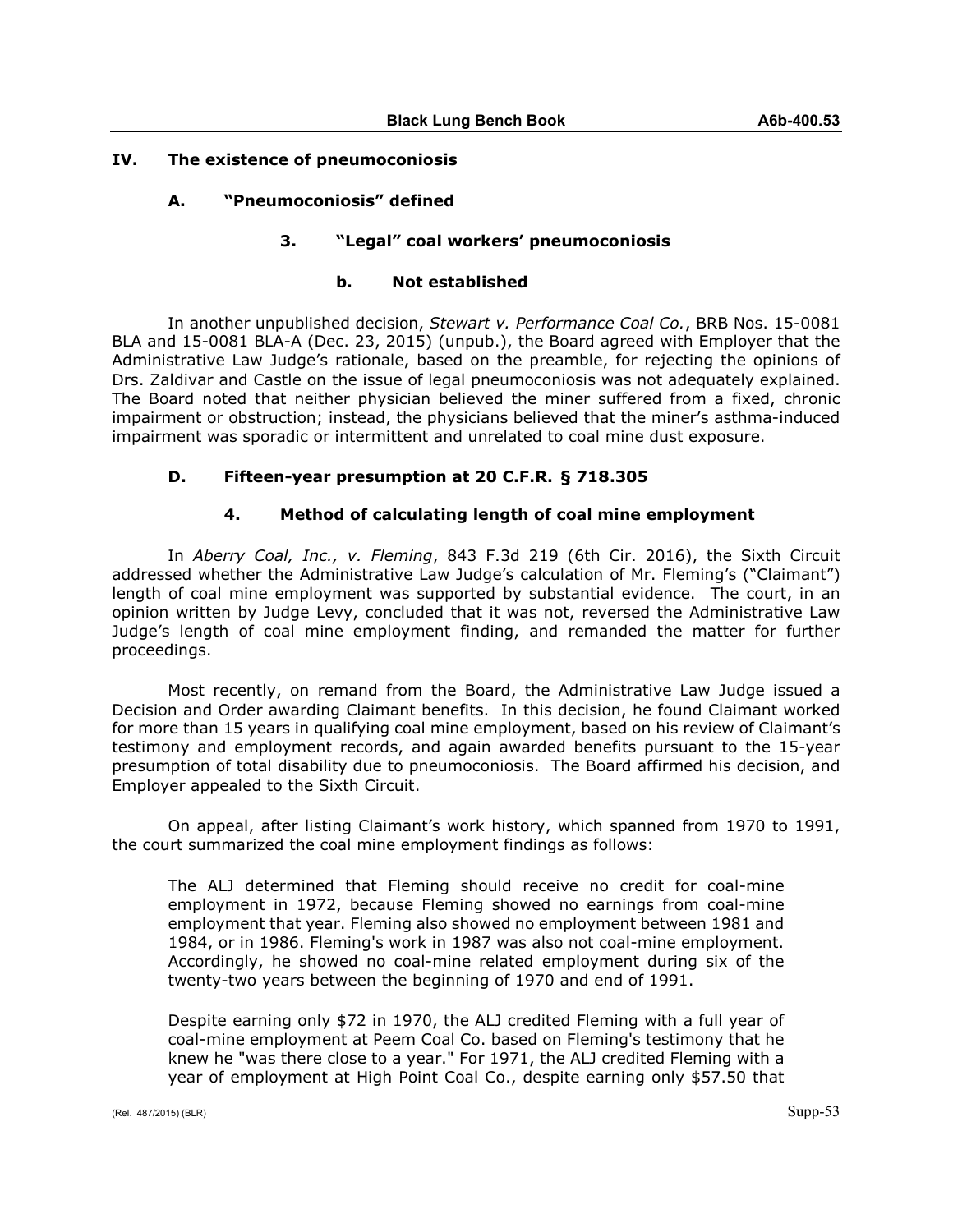year, again based on Fleming's testimony that he "worked there almost a year." The ALJ credited Fleming with a second year of employment in 1971 at Archer & Club Coal Co., despite Fleming's having earned only \$200 that year, based on Fleming's testimony that he "worked there for about a year, maybe longer." The ALJ next credited Fleming with a year of employment in 1971 and 1972 at the POM Corp. (erroneously called T.O.M. Corp.) based on Fleming's testimony. The ALJ then credited Fleming with a year of work at various employers in 1973 and with a year of work in 1974 for his work for the Scotia Employees Association. We assume that the ALJ meant Scotia Coal Co., where Fleming worked in 1974, and not Scotia Employees Association, where Fleming worked in 1975. In all, despite having found that Fleming had no coal-mine employment in 1972, the ALJ credited him with five years of work in the fiveyear period between 1970 and 1974.

The ALJ credited Fleming with three years of employment at Scotia Employees Associates from 1975 to 1977, despite his not working at Scotia Employees Associates in 1976. Again, we will assume the ALJ meant to refer to Scotia Coal Co., where Fleming worked in 1976. The ALJ credited Fleming with two and one-half years of employment between 1978 and 1980, and with three years of employment in 1985, 1988, and 1989 for his work at Everidge & Nease Coal Co. Inc. and Wampler Bros. Coal Co. Inc. Finally, the ALJ credited Fleming with an additional year of work in 1989 for his work at Aberry, along with another two years of work in 1990 and 1991. This gave Fleming an additional eleven and one-half years of coal-mine employment, for a total of sixteen and onehalf years. The ALJ determined that Fleming qualified for the fifteen-year service presumption under the BLBA, and awarded benefits.

*Aberry*, 843 F.3d at 222-23 (internal citations omitted). The court concluded that the Administrative Law Judge twice erroneously credited Claimant with two years of coal mine employment in one calendar year: (1) once in 1971, when he credited Claimant with full years of employment at High Point Coal Co. and Archer & Club Coal Co. and a partial third overlapping year at POM Corp., and (2) once in 1989, when he credited Claimant with a full year of employment at Wampler Bros. Coal Co., Inc., and a full year at Aberry. In doing so, the court concluded that "the ALJ created two additional years of work that cannot exist." Furthermore, the court concluded that the Administrative Law Judge improperly credited Claimant with at least 4 additional months of employment in 1970 and 1991.

In light of the above, the court determined that "[a] reasonable calculation based on the substantial evidence presented would allow the ALJ to conclude that [Claimant] had no more than fourteen years and two months (sixteen years and six months minus the two years and four months outlined above) of coal mine employment." Therefore, the court concluded that, on remand, the claim must be addressed without affording Claimant the benefit of the 15-year rebuttable presumption.

In a concurrence, Judge Batchelder wrote separately concerning the court's analysis to explain his "understanding of the ALJ's errors in calculating [Claimant's] years of coal mine employment." He wrote that "[t]he ALJ's opinion is so inexact that it makes impossible any attempt to understand for which years he credited [Claimant] with one year of coal mine employment." Id. Noting his agreement with various aspects of the Board's Judge Judith S.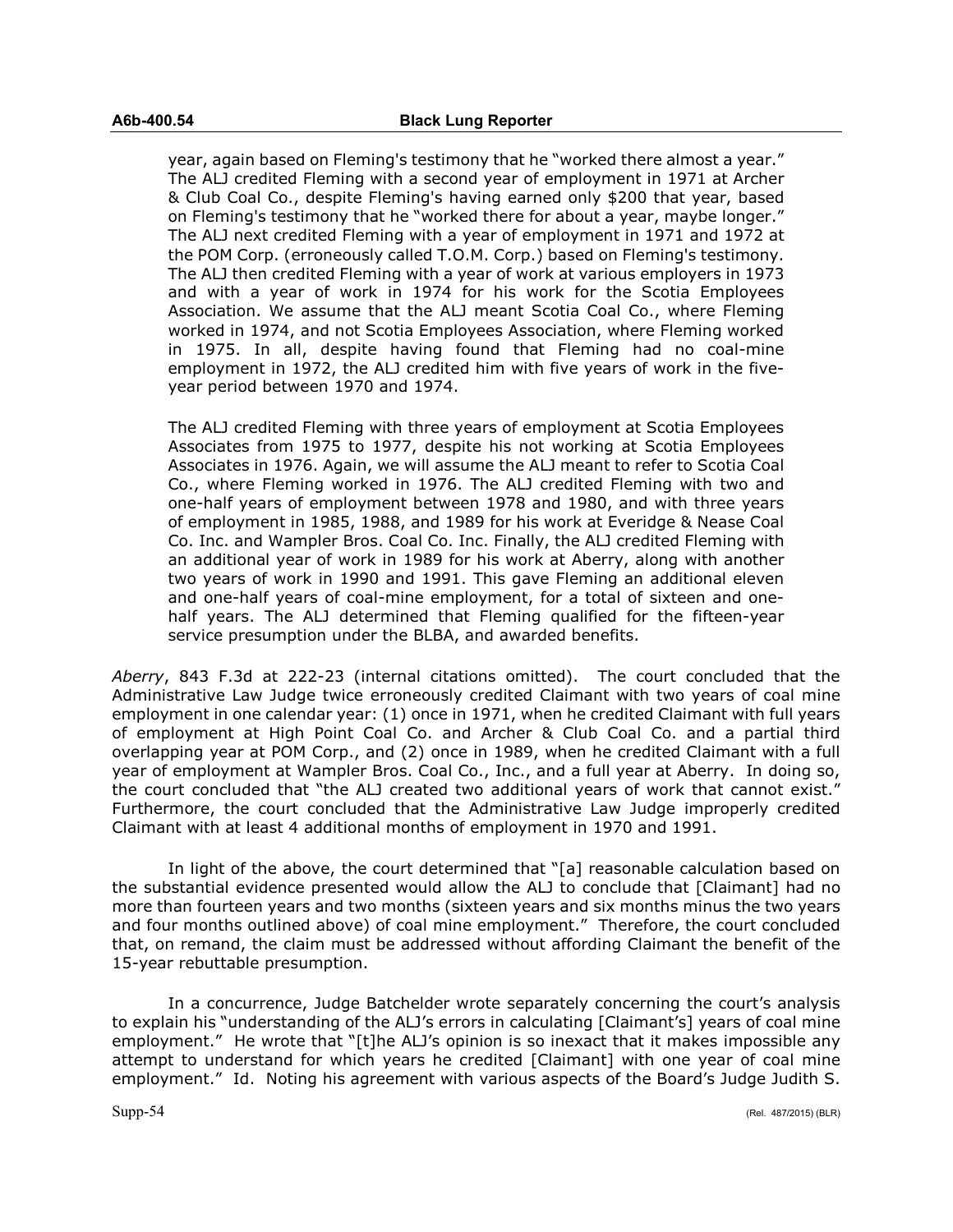Boggs, who dissented from the Board's affirmance of the Administrative Law Judge's decision on remand, Judge Batchelder wrote that he would reverse the Board's order for the reasons she gave and remand the matter for further proceedings.

Of note, the court issued an amended opinion in this case on January 24, 2017. *See Aberry Coal, Inc., v. Fleming*, 847 F.3d 310 (6th Cir. 2017). The court's conclusion remained the same, as it concluded that the evidence "did not and could not have established that Fleming had over sixteen years of coal-mine employment, or even the fifteen necessary for the presumption of total disability." Therefore, the court reaffirmed its decision to reverse the award of benefits and remand the matter for further proceedings. However, the court's analysis in the amended opinion was substantially similar to analysis Judge Batchelder provided in his concurrence in the judgment in the original decision. The amended opinion, though again written by Judge Levy, contained no concurrence.

# **5. Underground mine versus surface mine, an important distinction**

## **a. Generally**

In *Central Ohio Coal Co. v. Director, OWCP* [*Sterling*], 762 F.3d 483 (6th Cir. 2014), Employer contended that the Administrative Law Judge erred in crediting, as qualifying coal mine employment, the miner's 23 years of work at an aboveground mine. Specifically, Employer argued that the Administrative Law Judge erred in failing to explain how the conditions of the miner's aboveground coal mine employment were substantially similar to the conditions in underground mines, and thereby improperly applied the Section  $411(c)(4)$ presumption.

The court concluded that Employer's argument "is inconsistent with [this regulation, which provides] that '[t]he conditions in a mine other than an underground mine will be considered substantially similar to those in an underground mine if the claimant demonstrates that the miner was regularly exposed to coal-mine dust while working there.'" 20 C.F.R. § 718.305(b)(2). Therefore, the court held that "the Administrative Law Judge did not err by failing to discuss the conditions that are prevalent in underground mines," and further held that the miner "needed only to establish that he 'was regularly exposed to coal-mine dust while working' at the mine." Accordingly, the court affirmed the Administrative Law Judge's substantial similarity finding.

In *Antelope Coal Co./Rio Tinto Energy America v. Goodin*, 743 F.3d 1331 (10th Cir. 2014), the miner testified "about his working conditions at surface coal mines in the various positions he held, which included warehouse worker for four to five years, equipment operator for 11-12 years, and equipment oiler in the mine pit for nine years." In concluding that the miner's working conditions at the surface mine were "substantially similar" to those of an underground miner, the court stated:

[S]urface miners do not need to provide evidence of underground mining conditions to compare with their own working conditions. (citations omitted). These decisions validate the Department's longstanding position that consistently dusty working conditions are sufficiently similar to underground mining conditions. (citations omitted). The revised regulation (at 20 C.F.R. §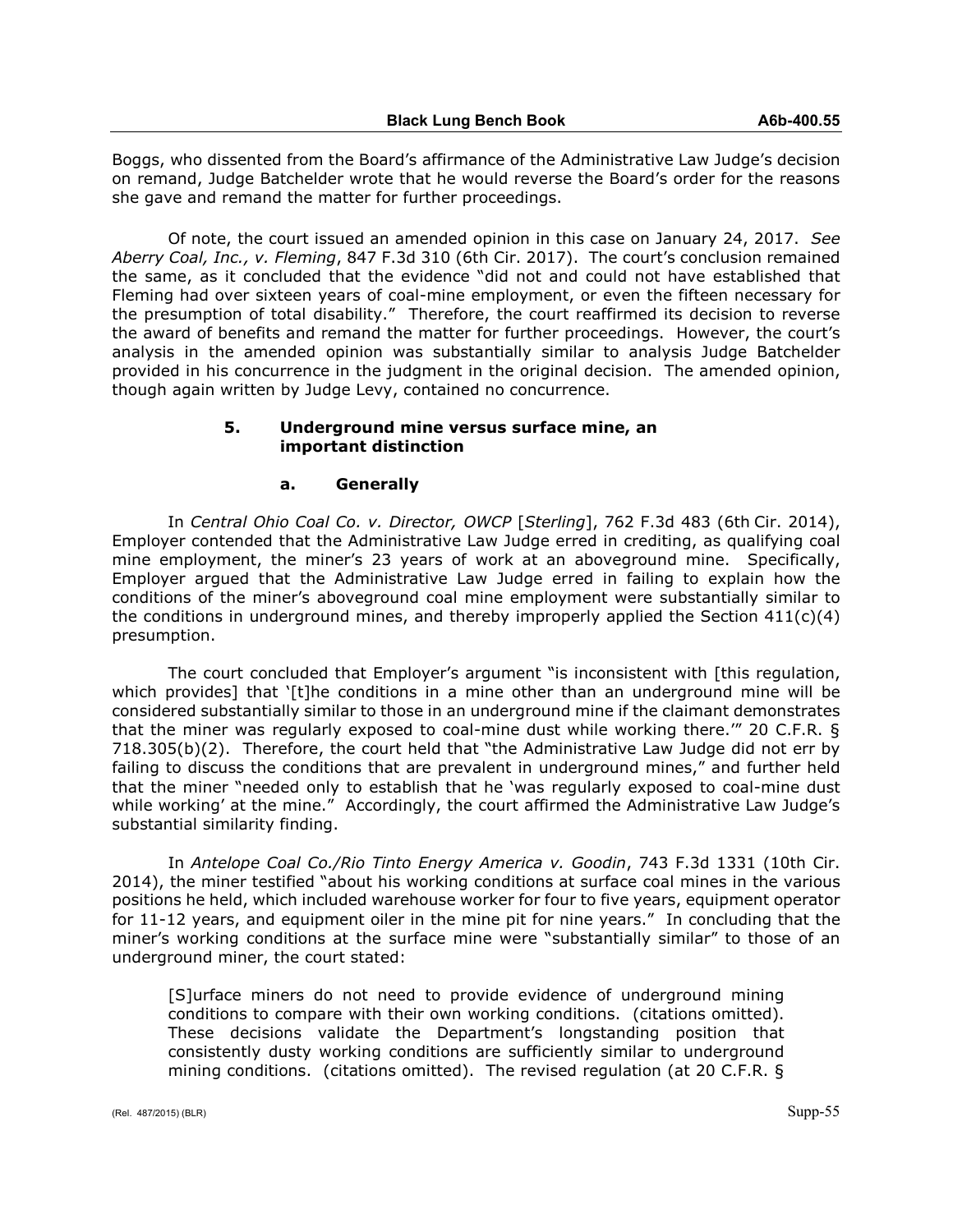718.305(b)(2)) codifies that interpretation by making regular exposure to coal mine dust the standard to determine substantial similarity of surface working conditions to those in underground mines.

The court cited to the miner's testimony in support of finding his surface employment conditions were "substantially similar" to that of underground mining conditions:

As an equipment operator, he drove a truck with an attached shovel, drove a water truck, and operated a machine called a scraper. Although he was located in the cabs of the vehicles, and some trucks had air filtration, 'there was no way [to keep the dust out], even when you closed the doors, it was just like a cloud of dust inside the cabs.' (citation omitted). He also described that the truck was 'always kicking up a puff of dust,' and the dust would just hang in the air. (citation omitted). When the wind blew, it was 'like a sand blaster sometimes.' (citation omitted). His duties frequently required him to get in and out of the equipment and work outside for a period of time. (citation omitted). Mr. Goodin next worked as an equipment oiler for nine years. During this time, he serviced the equipment exclusively in the mine pit while the other equipment was running, 'so it would get pretty dusty out there . . ..'

The court noted that the Administrative Law Judge found the miner was credible, and stated, "Based on my experience with the testimony of underground miners, I find [Mr. Goodin's] description of the conditions in the strip mines where he worked to be substantially similar." While the court held it was error for the Administrative Law Judge to base his opinion on his "personal experience with the testimony of underground miners," the error was harmless because "the evidence the ALJ properly accepted was sufficient to meet the 'regular exposure' standards under the revised regulation.

The court followed its *Goodin* decision in *Spring Creek Coal Co. v. McLean*, 881 F.3d 1211, (10th Cir. Feb. 5, 2018), when it rejected Employer's challenge to the legitimacy of Section 718.305(b)(2). Specifically, the court concluded that, in revising and adopting the current version of the regulation in 2013, the Department reasonably and persuasively explained "why the standard adopted in  $\S718.305(b)(2)$  is consistent with  $\S921(c)(4)'s$ 'substantial similarity' standard." *McLean*, 881 F.3d at 1222.

In *Island Creek Kentucky Mining v. Ramage*, 737 F.3d 1050 (6th Cir. 2013), the Sixth Circuit accepted the Board's holding in *Alexander v. Freeman United Coal Mining Co.,* 2 B.L.R. 1-497 (1979), and concluded that a miner need not demonstrate "substantially similar" conditions for work performed on the surface of an underground mine site. Thus, the miner in *Ramage* was entitled to invocation of the 15-year presumption where he worked five years underground and 23 years aboveground at an underground mine site.

In *Rister v. Scrubet, Inc.*, BRB No. 13-0185 BLA (Jan. 23, 2014) (unpub.), the Board noted that the amended regulations at 20 C.F.R. § 718.305(b)(2) provide that "[t]he conditions in a mine other than an underground mine will be considered 'substantially similar' to those in an underground mine if the claimant demonstrates that the miner was regularly exposed to coal-mine dust while working there." In a footnote, the Board quoted from the preamble to the amended regulation, which states the following: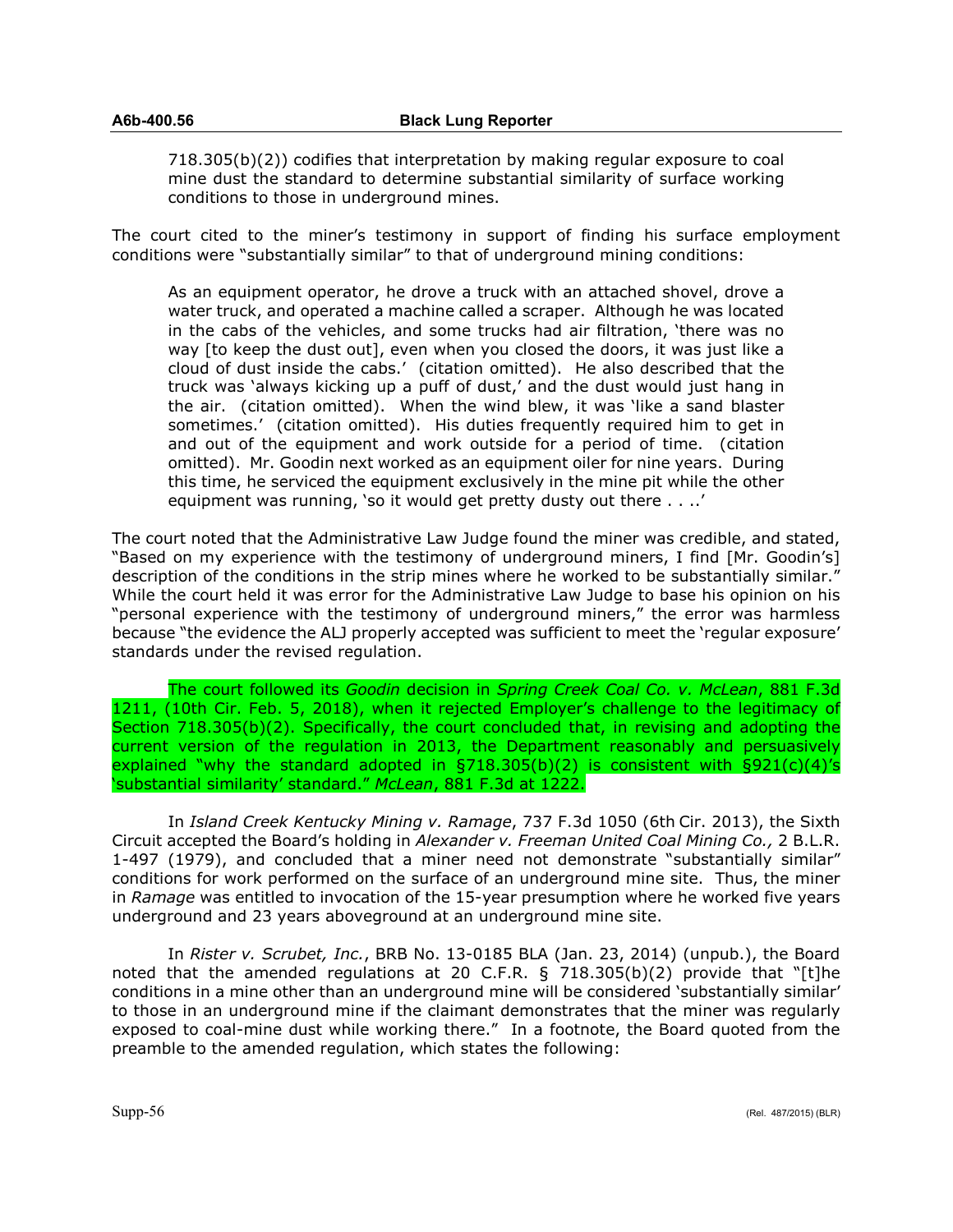[T]he claimant need only focus on developing evidence addressing the dust conditions prevailing at the non-underground mine or mines at which the miner worked. The objective of this evidence is to show that the miner's duties regularly exposed him to coal mine dust, and thus that the miner's work conditions approximated those at an underground mine. The term 'regularly' has been added to clarify that a demonstration of sporadic or incidental exposure is not sufficient to meet the claimant's burden. The fact-finder simply evaluates the evidence presented, and determines whether it credibly establishes that the miner's non-underground mine working conditions regularly exposed him to coal mine dust. If that fact is established to the factfinder's satisfaction, the claimant has met his burden of showing substantial similarity.

78 Fed. Reg. 59,105 (Sept. 25, 2013); *see also Yocum v. NESCP, Inc.*, BRB No. 14-0072 BLA (Aug. 27, 2014) (unpub.) (noting that "[e]xposure to any kind of coal mine dust, in sufficient quantity, may constitute qualifying coal mine employment" and that the interchangeable terms of coal mine dust and coal dust refer to "the various dusts around a coal mine, which include, among other substances, limestone and sandstone").

In *Brandywine Explosives & Supply v. Director, OWCP* [*Kennard*], 790 F.3d 657 (6th Cir. 2015), Employer challenged the Administrative Law Judge's finding that the conditions of Claimant's aboveground coal mine employment were substantially similar to those at an underground mine, and that Claimant was therefore entitled to invoke the amended Section  $411(c)(4)$  presumption. Specifically, Employer contended that the Administrative Law Judge failed to consider that Claimant "did not spend every day blasting at coal mines"; therefore, Employer posited that Claimant's work was "dissimilar to the work of an underground miner." The court disagreed, concluding that the Administrative Law Judge treated Claimant "as he would have treated a miner who spent the same number of days in an underground mine, with the remaining days spent doing non-mining work." Employer also argued that the Administrative Law Judge miscalculated the length of Claimant's coal mine employment because he was exposed primarily to rock and dirt dust, as opposed to coal dust. The court found no merit to Employer's "proposed distinction," noting that (1) "the definition of clinical pneumoconiosis includes silicosis, a disease caused by rock dust," and (2) "[r]ock dust is part of the respiratory hazard faced by underground coal miners . . . ." Accordingly, the court affirmed the Administrative Law Judge's finding that Claimant's working conditions were substantially similar to those in an underground mine.

Finally, in *Zurich American Ins. Group v. Duncan*, 889 F.3d 293 (6th Cir. May 3, 2018), the Sixth Circuit considered Carrier's argument that the Administrative Law Judge had erred in finding that the miner had worked for at least 15 years in qualifying coal mine employment. Initially, the court rejected Carrier's challenge to the validity of 20 C.F.R. §718.305(b)(2), which states that "[t]he conditions in a coal mine other than an underground mine will be considered 'substantially similar' to those in an underground mine if the claimant demonstrates that the miner was regularly exposed to coal-mine dust while working there." The court held that Section 718.305(b)(2) is a valid regulation, thereby (1) according the Department's interpretation of the statute's "substantially similar" standard *Chevron* deference, and (2) joining the Tenth Circuit in so holding. *See McLean*, 881 F.3d at 1219–23 (10th Cir. 2018). Furthermore, the court affirmed the Administrative Law Judge's finding that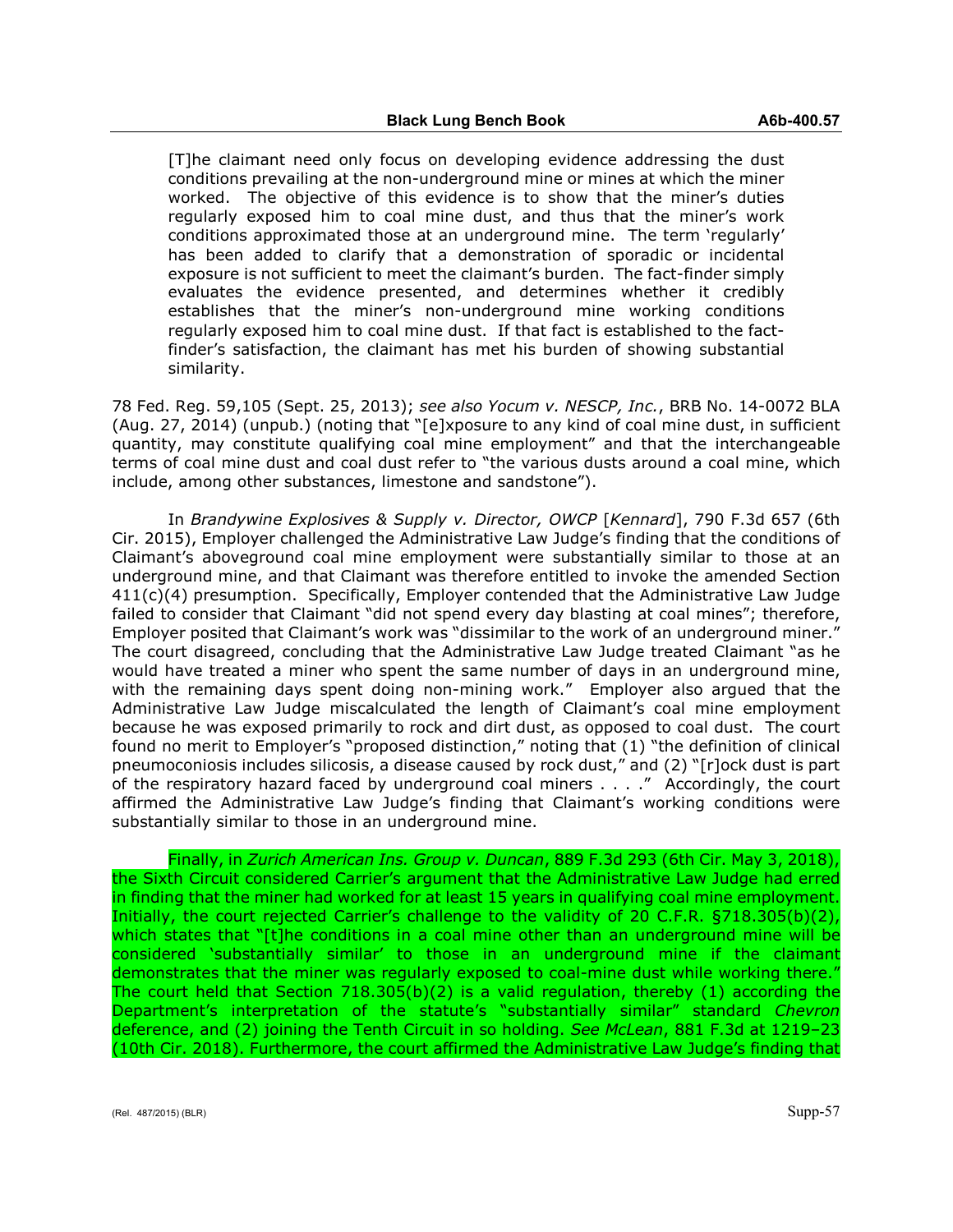the miner was regularly exposed to coal mine dust exposure for at least 15 years during his surface coal mine employment. 889 F.3d at 304.

# **6. Rebuttal**

## **a. Apply rebuttal standards at 20 C.F.R. § 727.203(b)(3) and (b)(4)**

## Sixth Circuit

In *Big Branch Resources, Inc. v. Ogle*, 737 F.3d 1063 (6th Cir. 2013), the court noted the plain language at 30 U.S.C. § 921(c)(4) provides the following for rebutting the 15-year presumption:

The Secretary may rebut such presumption only by establishing that (A) such miner does not, or did not, have pneumoconiosis, or that (B) his respiratory or pulmonary impairment did not arise out of, or in connection with, employment in a coal mine.

30 U.S.C. § 921(c)(4). In *Ogle*, the West Virginia Coal Workers' Pneumoconiosis Fund (Fund) argued, based on the foregoing language, only the Secretary is limited to two forms of rebuttal, and the Fund should not be limited. The court disagreed, and concluded the Administrative Law Judge properly set forth the rebuttal standard as follows:

[Employer must] demonstrate by a preponderance of the evidence either: (1) the miner's disability does not, or did not, arise out of coal mine employment; or (2) the miner does not, or did not, suffer from pneumoconiosis.

The court rejected the Fund's argument that a third rebuttal method exists as follows:

. . . the Fund posits that it ought to be able to contend that a miner's pneumoconiosis is mild and that the totally disabling respiratory impairment is the product of another disease. This argument, however, is not a unique third rebuttal method, but merely a specific way to attack the second link in the causal chain—that pneumoconiosis caused total disability. Nothing in the record suggests that the Fund was prevented from making this argument.

With regard to disability causation, the *Ogle* court acknowledged that its precedent, at times, lacked clarity and the court specifically stated that it would apply the "rule out" standard:

The regulation implementing the fifteen-year presumption states that 'the presumption will be considered rebutted' if the 'total disability did not arise in whole or in part out of dust exposure in the miner's coal mine employment. (citation omitted). A prior panel of this court equated this language with showing 'that the disease is not related to coal mine work.' (citation omitted). Other panels of this court, when interpreting identical language in an interim regulation, have not distinguished meaningfully between a 'play no part' or a 'rule-out' standard and the 'contributing cause' standard.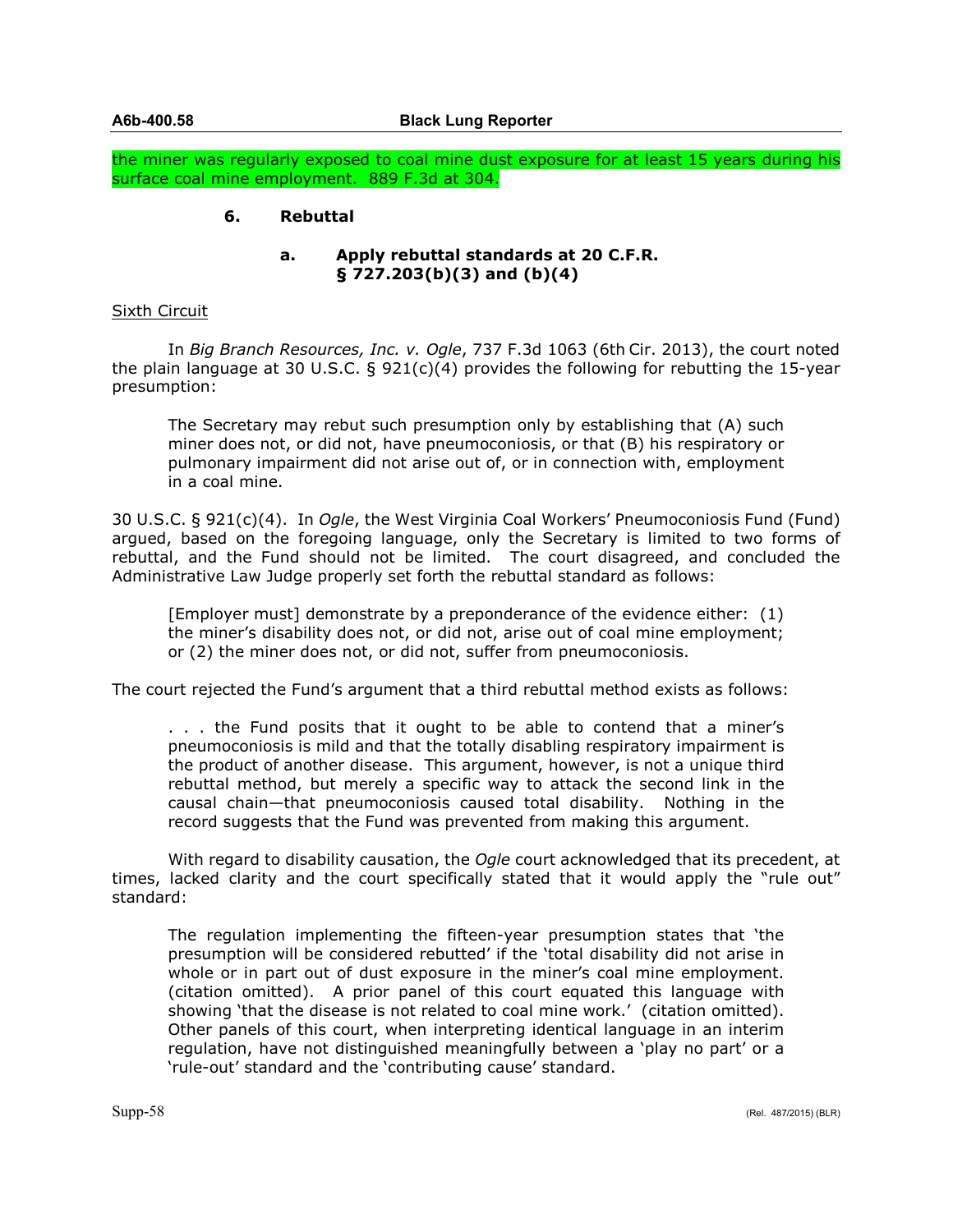Thus, the court in *Ogle* clarified its standards as follows:

Simply put, the 'play no part' or 'rule out' standard and the 'contributing cause' standard are two sides of the same coin. Where the burden is on the employer to disprove a presumption, the employer must 'rule-out' coal mine employment as a cause of the disability. Where the employee must affirmatively prove causation, he must do so by showing that his occupational coal dust exposure was a 'contributing cause' of his disability. Because the burden here is on the Fund, the Fund must show that the coal mine employment *played no part* in causing the total disability.

Finally, in assessing medical opinions for the purposes of rebutting disability causation, the court, in *Island Creek Kentucky Mining v. Ramage*, 737 F.3d 1050 (6th Cir. 2013), held it was proper for the Administrative Law Judge to accord less weight to opinions of physicians who concluded the miner did not suffer from pneumoconiosis where the Administrative Law Judge found presence of the disease was not rebutted based on the evidence of record as a whole.

In *Brandywine Explosives & Supply v. Director, OWCP* [*Kennard*], 790 F.3d 657 (6th Cir. 2015), the court addressed, *inter alia*, Employer's contention that the Administrative Law Judge erred in finding that it did not disprove the existence of legal pneumoconiosis at the first prong of rebuttal. On the issue of the existence of legal pneumoconiosis, all three physicians – Dr. Alam, Dr. Broudy, and Dr. Dahhan – diagnosed COPD; however, they disagreed as to the cause of Claimant's COPD. Dr. Alam "equivocally diagnosed" legal pneumoconiosis based on Claimant's COPD, while Drs. Broudy and Dahhan each believed that Claimant's COPD was unrelated to coal mine dust exposure. The Administrative Law Judge found none of these opinions to be persuasive, and therefore concluded that Employer failed to rebut the presumption of legal pneumoconiosis. The court concluded that substantial evidence supported the Administrative Law Judge's credibility determinations regarding Employer's physicians' opinions:

Dr. Dahhan's opinions contained a number of leaps of logic, including ignoring the possibility that [Claimant's] COPD could have multiple causes – smoking and dust exposure. Dr. Dahhan's opinion also relied on his belief that the COPD was responsive to bronchodilators, but there was no evidence before the ALJ that the disease did not respond to bronchodilators. As for Dr. Broudy, his opinion relied only on the lack of a finding of clinical pneumoconiosis, providing no explanation for why he did not believe dust exposure played a role in the COPD.

The court also rejected Employer's contention that Dr. Alam's "equivocal opinion" should be sufficient to rebut the presumption of legal pneumoconiosis, as Employer failed to point to any "affirmative proof of the absence of pneumoconiosis, in Dr. Alam's opinion evidence or elsewhere." *See Morrison v. Tenn. Consol. Coal Co.*, 644 F.3d 473, 480 n.5 (6th Cir. 2011). Therefore, the court held that "[s]ubstantial evidence supports the ALJ's finding that [Employer] failed to rebut the presumption of legal pneumoconiosis."

Finally, the court rejected Employer's argument that the Administrative Law Judge erred in finding that Employer failed to establish that no part of Claimant's totally disabling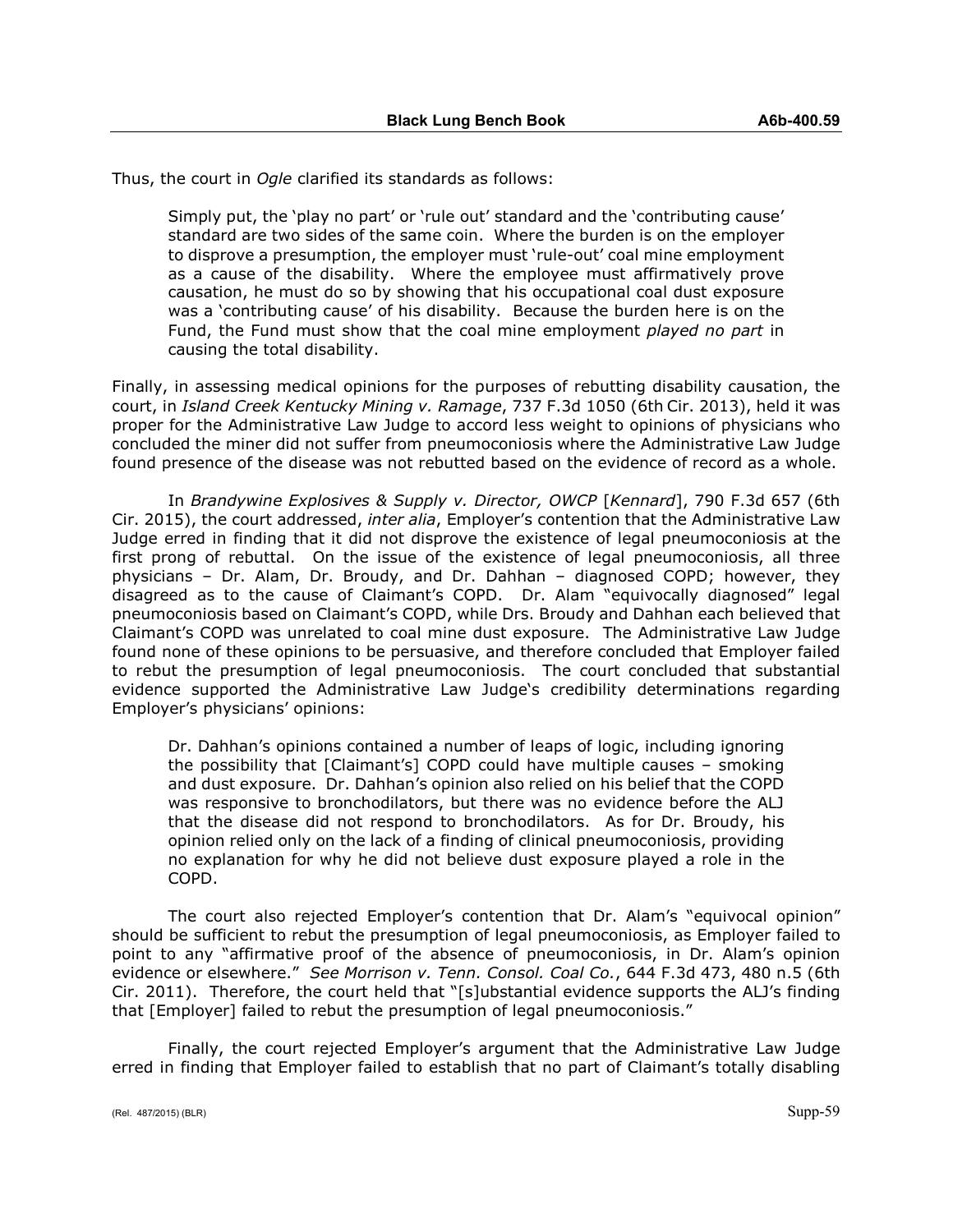respiratory impairment was caused by his legal pneumoconiosis. The court held that the Administrative Law Judge appropriately considered this issue and "did not err in finding that [Employer] failed to rebut the 15-year presumption of eligibility." Accordingly, the court denied Employer's petition for review.

### Fourth Circuit

In *West Virginia CWP Fund v. Bender*, 782 F.3d 129 (4th Cir. 2015), Employer challenged the "rule out" evidentiary standard, which the Administrative Law Judge applied in finding that Employer had failed to establish rebuttal of the 15-year presumption at amended Section 411(c)(4).

Initially, Employer argued that a lesser standard of rebuttal should be applied to employers, as amended Section  $411(c)(4)$  is unambiguous and applies only to "the Secretary." Therefore, Employer contended that it should be entitled to rebut the second prong of the amended Section  $411(c)(4)$  presumption by having to establish only that Claimant's pneumoconiosis was not a substantially contributing cause of his total disability. The court noted that the statute is not unambiguous, but is in fact silent as to the evidentiary standard applicable to employers; therefore, this gap may properly be filled by an agency by way of regulation. Furthermore, the court noted that the Supreme Court's decision in *Usery v. Turner Elkhorn Mining Co.*, 428 U.S. 1, 35-37 (1976) does not affect this conclusion. Therefore, the court rejected Employer's argument.

Next, the court concluded that the regulation outlining the rebuttal standard applicable to operators was "a reasonable choice within [the] gap left open by Congress," in accordance with the dictates of *Chevron v. Natural Resources Defense Council*, 467 U.S. 837 (1984). In addressing the reasonableness of the regulation, the court noted the following: (1) "the ruleout standard was made a part of the Act's regulatory scheme in 1980, in the original version of 20 C.F.R. § 718.305," (2) "the rule-out standard unquestionably advances Congress' purpose in enacting the statutory presumption" in the first place, (3) "in practice, operators will be required to satisfy the rule-out standard only in a clearly defined class of black lung claims," and (4) "the intent of Congress in enacting the presumption would be thwarted if the operator's proposed 'alternative' rebuttal standard were applied."

The court concluded by clarifying the evidentiary standard that employers must meet in rebutting the Section  $411(c)(4)$  presumption:

To rebut the presumption of disability due to pneumoconiosis, an operator must establish that 'no part of the miner's respiratory or pulmonary total disability was caused by pneumoconiosis.' 20 C.F.R. § 718.305(d). Therefore, the ruleout standard is not satisfied by showing that pneumoconiosis was one of several causes of a miner's disability, or that pneumoconiosis was a minor or even an incidental cause of the miner's respiratory or pulmonary impairment. . . .

Instead, an operator opposing an award of black lung benefits affirmatively must establish that the miner's disability is attributable exclusively to a cause or causes other than pneumoconiosis. [citation omitted] . Thus, to make the required showing when a miner has qualified for the statutory presumption, a medical expert testifying in opposition to an award of benefits must consider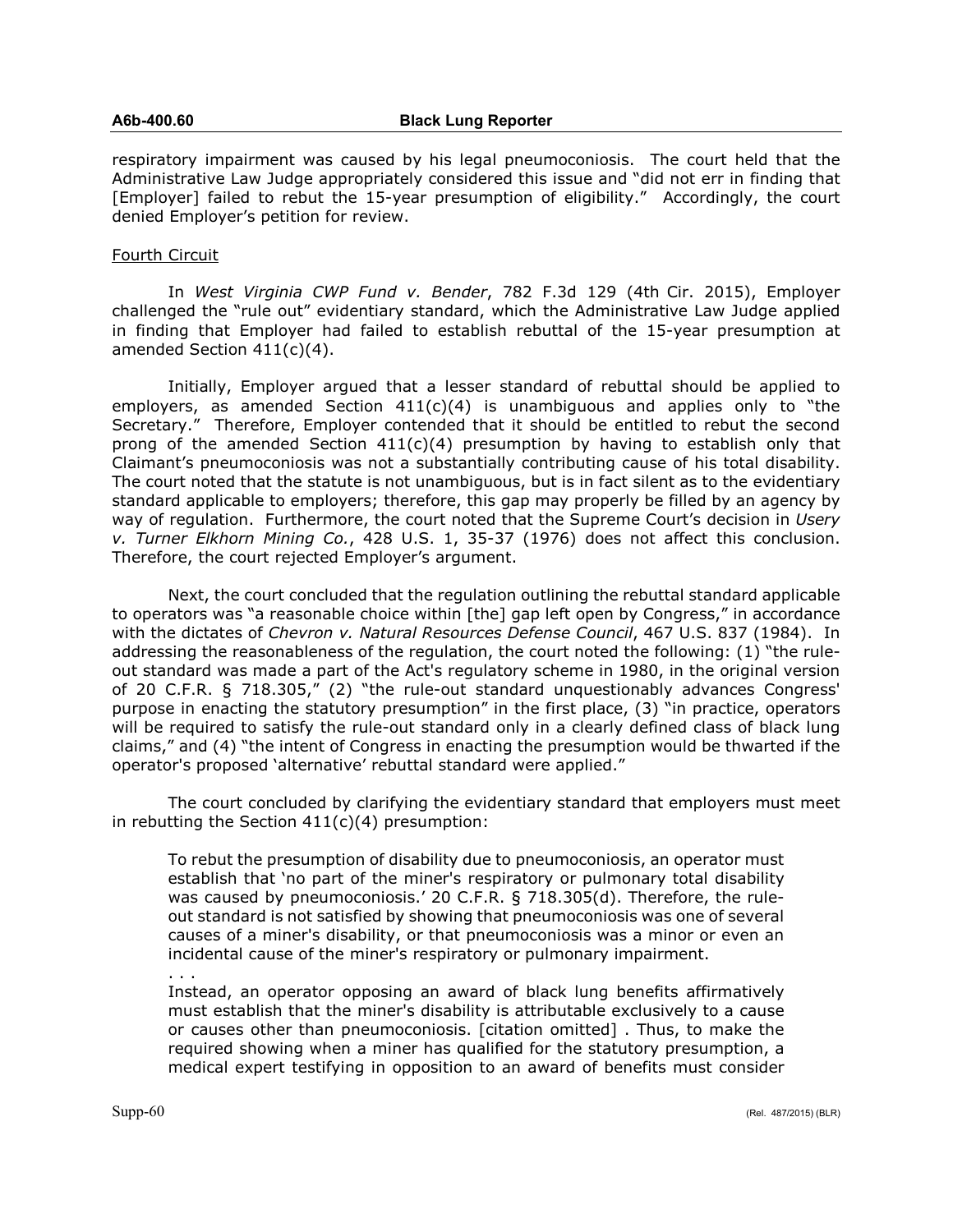pneumoconiosis together with all other possible causes, and adequately explain why pneumoconiosis was not at least a partial cause of the miner's respiratory or pulmonary disability.

The court then upheld, as supported by substantial evidence, the Administrative Law Judge's weighing of the medical expert opinions in determining that Employer did not rebut the amended Section  $411(c)(4)$  presumption.

In *Hobet Mining, LLC v. Epling*, 783 F.3d 498 (4th Cir. 2015), the Fourth Circuit affirmed the Administrative Law Judge's award of benefits pursuant to the rebuttable presumption at amended Section 411(c)(4). The court echoed its decision in *Bender*, noting that an employer has two options in rebutting the amended Section  $411(c)(4)$  presumption:

First, an operator may establish that the miner does not have pneumoconiosis arising from coal mine employment. 20 C.F.R.  $\S$  718.305(d)(1)(i). Second, the operator may establish that 'no part' of the miner's disability was caused by such a disease, *id.* § 718.305(d)(1)(ii), a standard under which it must 'rule out' the mining-related disease as a cause of the miner's disability

Before the Fourth Circuit, Employer conceded that Claimant had properly invoked the rebuttable presumption, and further conceded that Claimant had established the existence of pneumoconiosis arising out of his coal mine employment; therefore, the only issue before the court was whether the Administrative Law Judge's finding – that Employer had failed to establish the second prong of rebuttal – could be affirmed.

In attempting to establish the second prong of rebuttal, Employer relied solely on the opinion of Dr. Hippensteel. The Administrative Law Judge, however, determined that Dr. Hippensteel's opinion at disability causation was entitled to "little weight." In support of this finding, the Administrative Law Judge noted (1) that Dr. Hippensteel "failed to diagnose pneumoconiosis, in direct contradiction to [my] own finding," and (2) that Dr. Hippensteel's position, "that it would be unusual for [Claimant] to have pneumoconiosis ten years after he ended his coal mine employment," was "not in accord with the accepted view that [coal workers' pneumoconiosis] is both latent and progressive." After discounting Dr. Hippensteel's opinion, the Administrative Law Judge found that Employer had failed to rebut the presumption that Claimant's total disability was due to pneumoconiosis, and awarded benefits.

In addressing Employer's argument on appeal, the court concluded that the Administrative Law Judge did not err in discrediting Dr. Hippensteel's causation analysis on the basis that he failed to diagnose pneumoconiosis arising from Claimant's coal mine employment. The court agreed that Dr. Hippensteel's opinion as to disability causation "was entitled to no more than the 'little weight' assigned it by the ALJ." In support, the court noted that Dr. Hippensteel did not diagnose pneumoconiosis, contrary to the Administrative Law Judge's finding. Furthermore, the court pointed out that "this is not a case in which there are 'specific and persuasive reasons' for thinking that a doctor's view of disability causation is independent from any misdiagnosis." Instead, the court stated that "substantial evidence supports the conclusion that [Dr.] Hippensteel's disability-causation opinion was closely tied to his belief that [Claimant] did not suffer from pneumoconiosis arising from coal mine employment." Furthermore, the court disagreed with Employer's argument that Dr.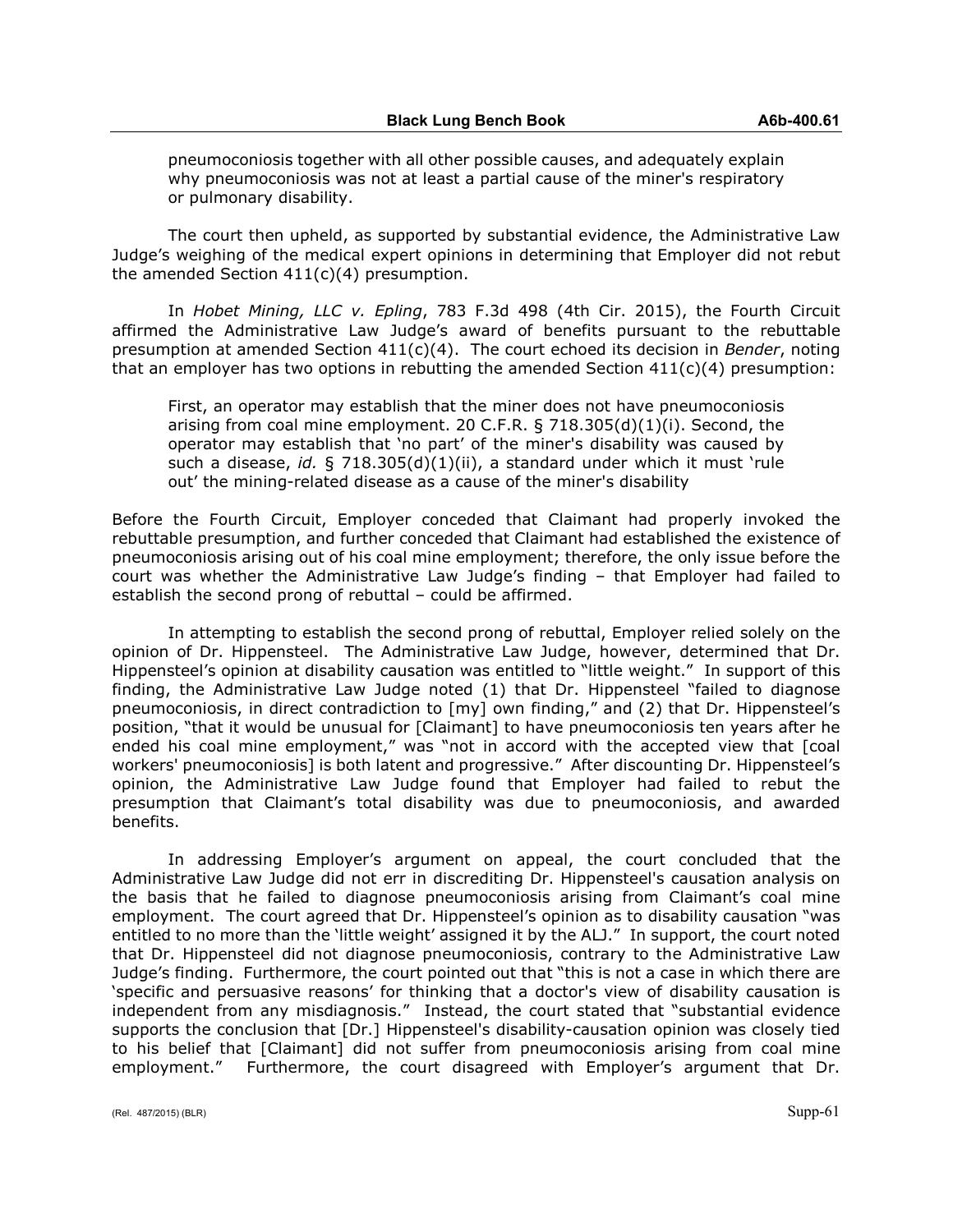Hippensteel "salvaged the credibility of his causation opinion when he asserted that he would have reached the same conclusion," assuming that Claimant did suffer from pneumoconiosis:

[A]s we have held, it is not enough for the expert simply to recite, without more, that his causation opinion would not change if the claimant had pneumoconiosis. [citation omitted]. Rather, such an alternative causation analysis, like any causation opinion, must be accompanied by some reasoned explanation — in this context, an explanation of why the expert would continue to believe that pneumoconiosis was not the cause of a miner's disability, even if pneumoconiosis were present.

The court also noted that Dr. Hippensteel's disability causation opinion was not saved by his conclusion, in 2012, that Claimant did in fact have pneumoconiosis arising out of his coal mine employment. Importantly, "the entirety of Hippensteel's causation reasoning predate[d] his ultimate diagnosis of pneumoconiosis and . . . rest[ed] primarily on the absence of that disease." In addition, Dr. Hippensteel never revisited his disability causation opinion after determining, in 2012, that Claimant suffered from coal worker's pneumoconiosis." Therefore, as Dr. Hippensteel provided no explanation as to how he might reach the same conclusion at disability causation in light of his changed opinion on the existence of pneumoconiosis, the court concluded that "[Dr.] Hippensteel's 2012 restatement of his causation opinion was no more credible than its earlier iterations, and the ALJ permissibly discounted it."

In light of the above, the court concluded that substantial evidence supported the ALJ's determination that Employer did not rebut the 15-year presumption.

Finally, in *WV CWP Fund v. Director, OWCP* [*Smith*], 880 F.3d 691 (4th Cir. Jan. 26, 2018), the Fourth Circuit rejected Employer's main allegation of error: that because none of the physicians affirmatively diagnosed legal pneumoconiosis, legal pneumoconiosis is "proven absent" and thus the Section  $411(c)(4)$  presumption had been rebutted. The court stated that Employer's assertion "has the fifteen-year presumption exactly backwards." It explained that once the presumption is invoked, the existence of pneumoconiosis arising from coal mine employment is presumed, until and unless its existence is rebutted by the party opposing entitlement. As the court noted, the question at the first prong of rebuttal is whether the party opposing entitlement has come forward with affirmative proof that Claimant does not have legal pneumoconiosis.

# Tenth Circuit

In *Antelope Coal Co./Rio Tinto Energy America v. Goodin*, 743 F.3d 1331 (10th Cir. 2014), the court noted that Section  $921(c)(4)$  of the Black Lung Benefits Act provides:

. . . the Secretary may rebut the 15-year presumption only two ways: by proving (1) the claimant does not have pneumoconiosis (legal and clinical), or (2) the claimant's impairment 'did not arise out of, or in connection with, employment in a coal mine.' 30 U.S.C. § 921(c)(4). The Department has applied this limitation to both the Secretary and mine operators like Antelope, and it has enacted regulations reflecting this interpretation. *See* 20 C.F.R. § 718.305(d)(1).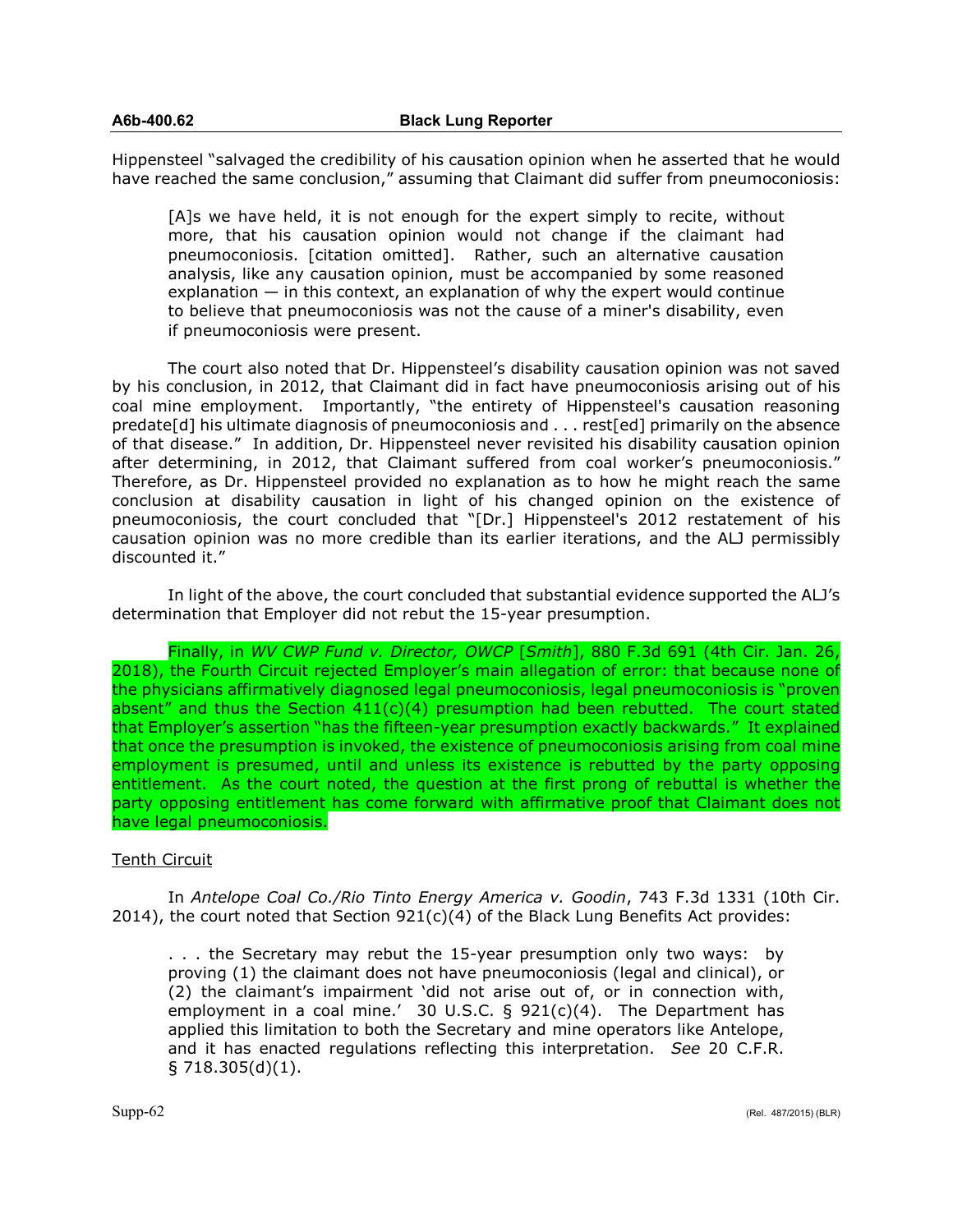Employer challenged limitation of its rebuttal to the foregoing two methods, stating that this limitation applied only to the Secretary. The court concluded that "Antelope failed to rebut Mr. Goodin's claim even without the rebuttal limitations and therefore any error in applying the rebuttal limitations was harmless."

Specifically, the Administrative Law Judge found the x-ray evidence was in equipoise such that it did not support rebuttal of the presence of clinical pneumoconiosis. And, although CT-scan evidence did not yield findings "typical of pneumoconiosis," the court held Employer "failed to show why this lung disease was not pneumoconiosis because Antelope's experts were not persuasive."

With regard to legal pneumoconiosis, the court observed that Dr. Repsher and Dr. Farney opined that smoking is a statistically significant factor in the development of obstructive lung disease, and they attributed the miner's disabling lung disease to his 40-pack-year smoking history and/or asthma, but not coal mine dust. The court affirmed the Administrative Law Judge's decision to accord less weight to the opinions of these physicians:

The ALJ found the Antelope's experts' reliance on statistical probabilities undermined their ultimate conclusion that Mr. Goodin did not have pneumoconiosis because they did not show why Mr. Goodin is not among the cohort of those who suffer COPD from surface coal mining. (citation omitted). Antelope did not show that Mr. Goodin did not have legal pneumoconiosis. It therefore did not rebut the presumption.

As a result, the court held the Administrative Law Judge properly concluded the existence of legal pneumoconiosis was not rebutted. And, although the Administrative Law Judge did not conduct a separate disability causation analysis, the court concluded "the reasoning and evidentiary analysis throughout the ALJ's opinion supports the ALJ's holding that the presumption was not rebutted."

Finally, the court addressed Employer's argument that it should not be limited to two methods of rebuttal (*i.e.*, rebuttal of clinical and legal pneumoconiosis, or rebuttal of disability causation) to defeat a claim for benefits. Here, the court noted that, even absent application of the limitations, the 15-year presumption was not rebutted. The court stated:

First, as to Mr. Goodin suffering from pneumoconiosis, we have already upheld the ALJ's finding that Antelope did not rebut this element.

Second, as to Mr. Goodin's pneumoconiosis arising out of coal mine employment, the ALJ noted that legal pneumoconiosis by statutory definition arises from coal mining. (citations omitted). Because Antelope failed to rebut the first element—the presence of legal pneumoconiosis—Antelope also failed to rebut the presumption that the pneumoconiosis arose out of Mr. Goodin's coal mine employment. (citation omitted).

Third, as to Mr. Goodin being totally disabled, Drs. Bodoni, Rose, and Farney all agreed Mr. Goodin was totally disabled. (citation omitted). The ALJ discounted Dr. Repsher's opinion to the contrary because Dr. Repsher appeared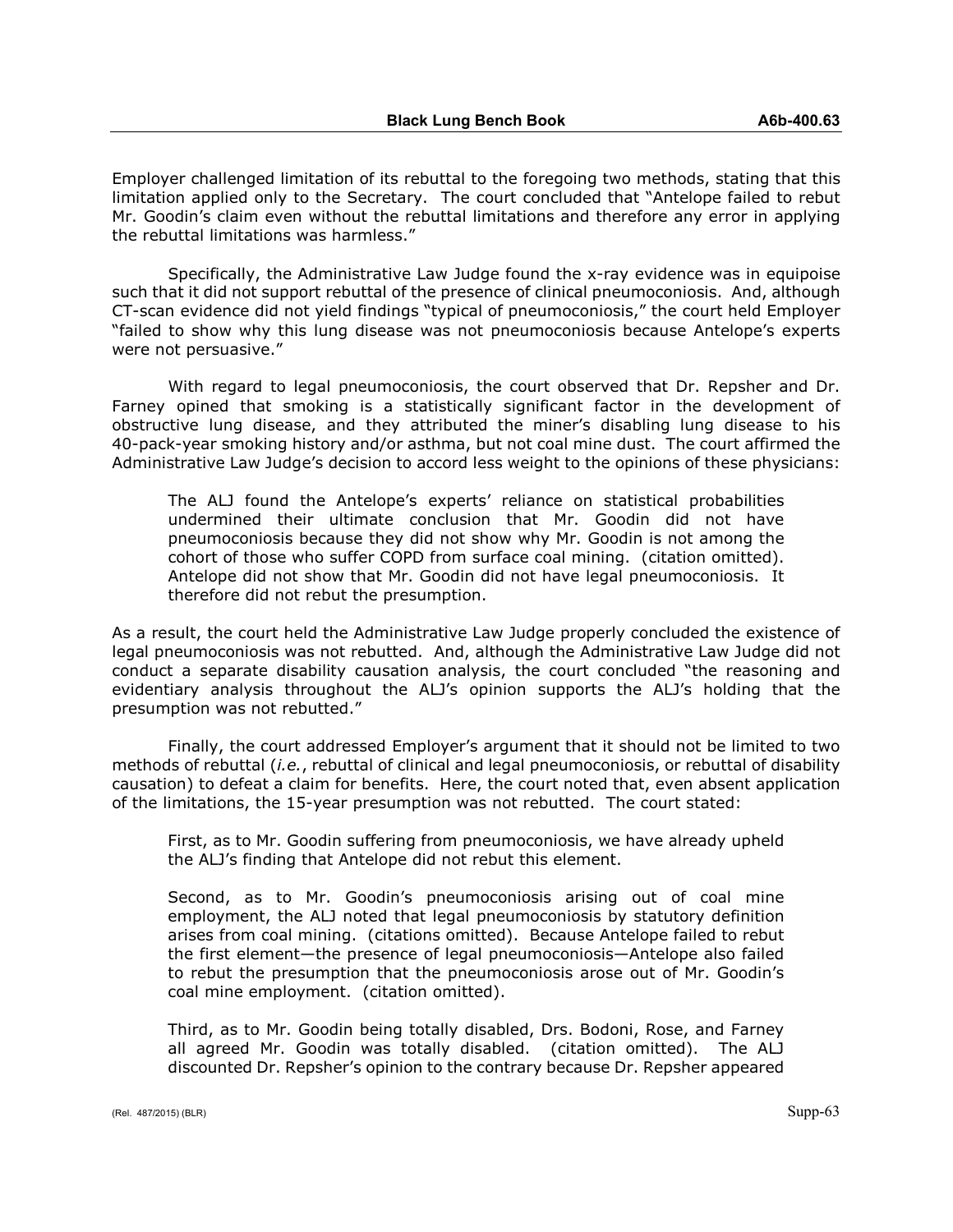to misunderstand Mr. Goodin's job duties and because he did not consider Mr. Goodin's more recent test results.

Fourth, as to pneumoconiosis having caused Mr. Goodin's total disability, Antelope needed to show that coal mining was not a 'substantially contributing cause' to rebut this fourth element. It did not do so.

With regard to the fourth element, the court noted the "rule-out standard does not factor into this analysis because it is tied to the rebuttal limitations." Said differently, if the rebuttal limitations at 20 C.F.R. § 718.305 apply to an employer, then the rule-out standard is applied to rebut disability causation. On the other hand, if the rebuttal limitations do not apply, then the employer may rebut the disability causation element by presenting evidence sufficient to demonstrate that pneumoconiosis was not a "substantially contributing cause" of the miner's totally disabling respiratory impairment as defined at 20 C.F.R.  $\S$  718.204(c)(1). In this case, the court did not rule on applicability of the rebuttal limitations to Employer; rather, the court held that Employer failed to present evidence sufficient to rebut the 15-year presumption even without limiting its methods of rebuttal.

In *Consolidation Coal Co. v. Director, OWCP* [*Noyes*], 864 F.3d 1142 (10th Cir. 2017), the Tenth Circuit addressed an appeal concerning an award of benefits in a survivor's claim that was filed in 2008. At issue, generally, was application of the 15-year rebuttable presumption of death due to pneumoconiosis arising out of coal mine employment. *See* 30 U.S.C. §921(c)(4); 20 C.F.R. §718.305(b), (c), (d).

On second remand from the Board, the second Administrative Law Judge to be assigned to the case awarded benefits, finding that Claimant had invoked the 15-year presumption and that Employer had failed to rebut it. The Board then affirmed the appeal, and Employer filed an appeal with the Tenth Circuit.

On appeal, the court first addressed Employer's contention that the rebuttal provisions at Section 718.305(d) represent "an impermissible construction of the BLBA" by requiring an employer to disprove not only clinical, but also legal, pneumoconiosis. *Noyes*, 864 F.3d at 1146. Generally, in a survivor's claim, an employer may rebut the presumption by either (1) disproving the existence of legal and clinical pneumoconiosis arising out of coal mine employment, or (2) establishing that no part of the miner's death was due to pneumoconiosis. Considering the longstanding statutory, regulatory, and judicial definitions of pneumoconiosis, the court concluded that it "must presume that the BLBA's broad definition of 'pneumoconiosis' also applies to the fifteen-year presumption contained in § 921(c)(4)." *Id.* at 1147. Distinguishing this case from an earlier case involving the definition of pneumoconiosis in the context of the 10-year rebuttable presumption that a miner's clinical pneumoconiosis arises out of his or her coal mine employment, the court saw no "reason to depart from the general, inclusive definition of pneumoconiosis employed throughout the BLBA." *Id.* at 1148; *see* 30 U.S.C. §921(c)(4); 20 C.F.R. §718.203(b). The court also noted that several other Circuits have recognized that legal pneumoconiosis may be established by way of the 15-year presumption. Accordingly, the court held that this presumption applies to clinical and legal pneumoconiosis.

The court next considered Employer's argument that the rebuttal standard contained at Section 718.305(d) violates the Administrative Procedure Act because the regulation shifts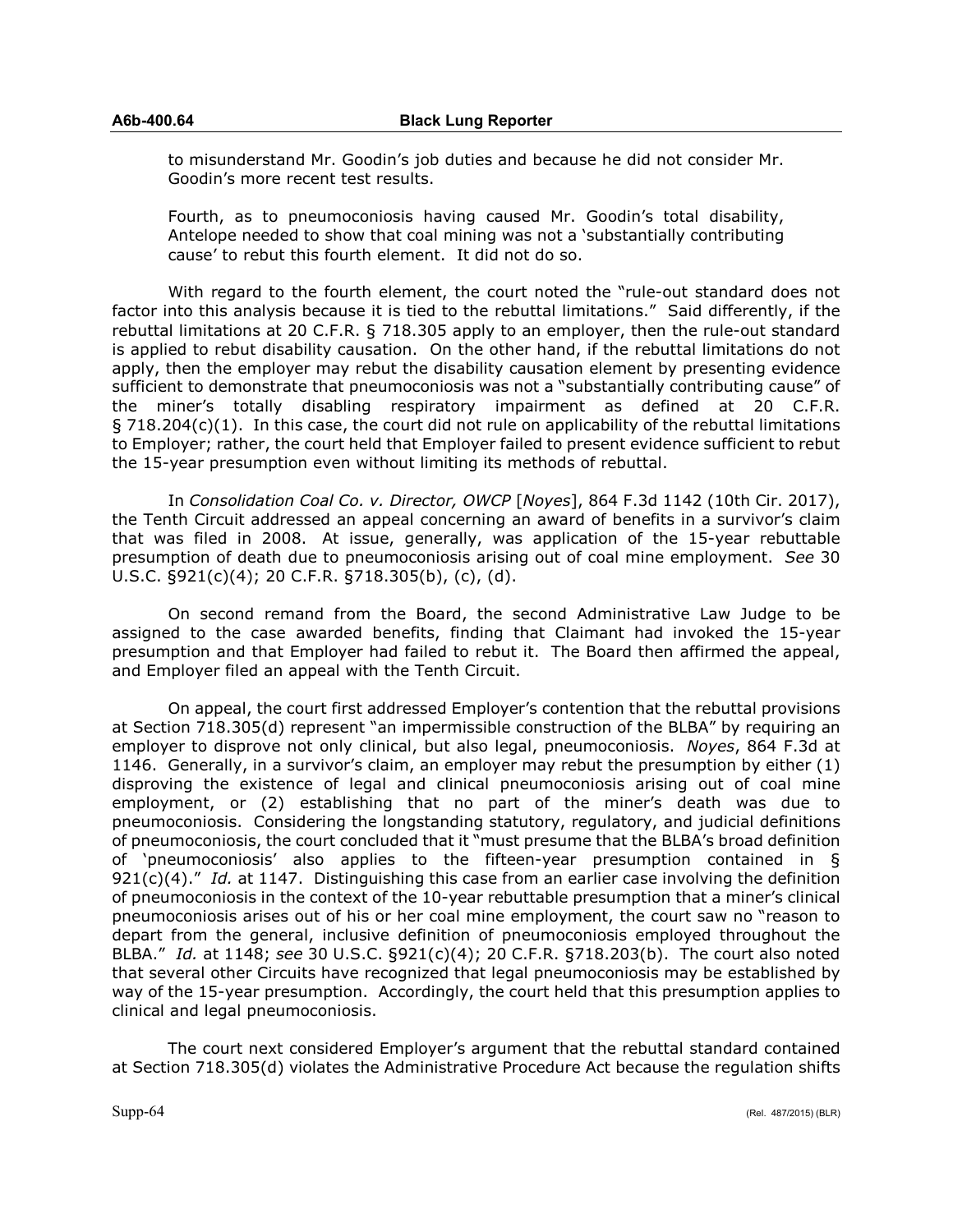the burden of persuasion to the employer, the party opposing entitlement. The court noted that, according to the APA, "[e]xcept as otherwise provided by statute, the proponent of a rule or order has the burden of proof." 5 U.S.C. §556(d). Because Section 921(c)(4) of the BLBA shifts the burden of proof to the party opposing entitlement, the court concluded that Section 556(d) of the APA "does not apply." *Id.* at 1150.

Third, the court rejected Employer's challenge to the "rule-out" or "no part" standard at Section 718.305(d). In doing so, the court pointed out that the Third and Fourth Circuits have also ruled that this standard is in keeping with the BLBA. Accordingly, the court held that this standard "is consistent with both Congress' intent in enacting the fifteen-year presumption and the broad remedial purposes of the BLBA." *Id.* at 1151.

Fourth, the court disagreed with Employer's assertion "that the retroactive application of § 718.305(d)(2) violates its right to due process." *Id.* at 1152. Concluding that its decision in a published 2014 decision is controlling, the court held "that  $\S$  718.305(d)(2) may be applied retrospectively to benefits claims that were filed before the regulation's effective date." *Id.*; *see Antelope Coal Co./ Rio Tinto Energy Am. v. Goodin*, 743 F.3d 1331, 1342 (10th Cir. 2014) (upholding application of the new rebuttal standard applicable to a miner's claim). The court thus also rejected Employer's "related argument that it is entitled to an opportunity to develop further evidence in light of the revised rebuttal standard." *Id.* n.4.

Finally, however, the court agreed with Employer that the Administrative Law Judge erred in his recitation of the applicable rebuttal standard in addressing whether Employer disproved the existence of legal pneumoconiosis pursuant to Section 718.305(d)(2)(i). Specifically, the Administrative Law Judge used the term "rule-out" on two occasions in analyzing the etiology of two diseases: lung cancer and emphysema. The court concluded that remand was appropriate and that the proceedings on remand "should be very brief" if the Administrative Law Judge had intended to use the "rule-out" term "in its colloquial sense." *Id.* at 1154. If he did not, the court clarified that "the ALJ will be required to reconsider the existing evidence under the proper standard." *Id.*

The court therefore remanded the matter for further proceedings consistent with its opinion.

### Third Circuit

In *PBS Coals, Inc. v. Director, OWCP* [*Davis*], 607 Fed. Appx. 159 (3rd Cir. July 20, 2015) (unpub.), the Third Circuit affirmed the award of benefits pursuant to the rebuttable presumption at amended Section  $411(c)(4)$ . In denying Employer's petition for review, the court noted that, "in order to rebut a presumption of pneumoconiosis [in the Third Circuit] . . . the party opposing the award of benefits must `rule out a possible causal connection between a miner's disability and his coal mine employment.'" 607 Fed. Appx. at 160, citing *Plesh v. Dir., OWCP*, 71 F.3d 103, 113 (3rd Cir. 1995) (*quoting Kline v. Dir., OWCP*, 877 F.2d 1175, 1179 (3rd Cir. 1989)).<sup>[13](#page-64-0)</sup> Furthermore, the court rejected Employer's argument that its

 $\overline{a}$ 

<span id="page-64-0"></span><sup>13</sup> In citing to *Plesh*, the court noted that the language of 20 C.F.R. §718.305(d)(1) "requires a showing that 'no part of the miner's respiratory or pulmonary total disability was caused by pneumoconiosis.'" 607 Fed. Appx. at 160, n.5. The court concluded that "[t]his language is effectively identical to the regulatory language at issue in *Plesh*; as such the 'rule out' standard applies." *Id.*; *see*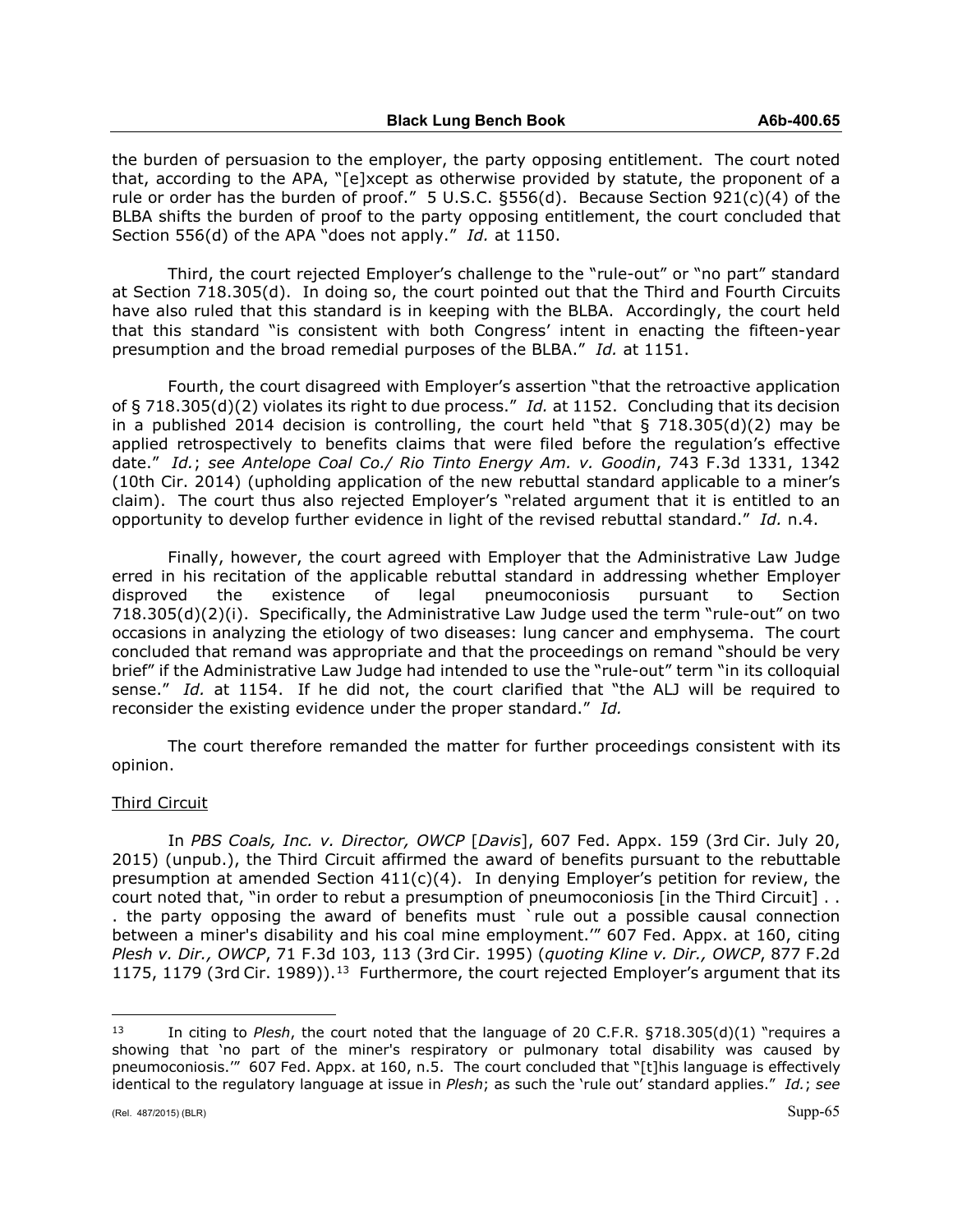experts' testimony ruled out coal mine dust exposure as a cause of Claimant's disability, as (1) "Dr. Fino testified that the effect of coal mine dust was 'not clinically significant' but that it 'may be contributing [to] a numerical reduction in FEV1,'" and (2) "Dr. Kaplan testified that coal dust contributed to 'ten percent' of [Claimant's] disability."

In *Helen Mining Co. v. Elliott*, 859 F.3d 226 (3rd Cir. 2017), the Third Circuit addressed, for the first time in a published decision, the validity of the recent regulatory amendments at 20 C.F.R. §718.305, which implements the revived 15-year rebuttable presumption at 30 U.S.C.  $\S$ 921(c)(4).

Following a summary of the history of the BLBA and the implementing regulations, the court reviewed the facts of the case and its procedural history. Initially, the Administrative Law Judge found that the miner had established total disability and at least 15 years of qualifying coal mine employment. Therefore, the Administrative Law Judge found Claimant invoked the 15-year presumption. The Administrative Law Judge further determined that Employer failed to rebut the presumption pursuant to Section  $718.305(d)(1)$  and thus awarded benefits. On appeal, the Board specifically rejected Employer's contention that the Administrative Law Judge had erred in requiring it to meet the "rule out" standard on rebuttal because, according to Employer, the statute imposes this standard on only the Secretary of the U.S. Department of Labor, not employers. The Board affirmed the award, and Employer thereafter filed a petition for review with the Third Circuit.

The court initially addressed Employer's challenge to the validity of Section  $718.305(d)(1)(ii)$ , to the extent that it requires employers or operators, and not only the Secretary, to rule out a connection between a miner's total disability and his or her pneumoconiosis arising out of coal mine employment. In considering this challenge, the court applied the two-step analysis of *Chevron U.S.A., Inc. v. Natural Resources Defense Council, Inc*., 467 U.S. 837 (1984). At the first step of this analysis, the court described Employer's argument that the "rule out" rebuttal standard at Section 718.305(d)(1)(ii) is contrary to Section 921(c)(4) of the Act:

In a nutshell, Helen Mining's argument is that: (a) by providing miners with a presumption described as "rebuttable," Congress confirmed that any opposing party—whether the Secretary or an operator—has the opportunity to rebut disability causation; (b) Congress expressly constrained the Secretary to rebut disability causation by "establishing that ... [the miner's disease] did not arise out of, or in connection with, employment in a coal mine," 30 U.S.C. § 921(c)(4), and was silent as to the rebuttal standard for operators; *ergo* (c) Congress clearly and unambiguously intended to allow operators to rebut disability causation without having to "establish[ ] that ... [the disease] did not arise out of, or in connection with, employment in a coal mine[.]"

*Elliott*, 859 F.3d at 234. According to Employer's argument, then, the regulation is invalid to the extent that it requires an employer or operator to meet this "rule out" standard. The court disagreed, noting that "[t]he fact that Congress spoke explicitly to the rebuttal standard for the Secretary and was silent as to operators is the very reason we must conclude that

 $\overline{a}$ 

*W.Va. CWP Fund v. Bender*, 782 F.3d 129, 133-35 (4th Cir. 2015); *Antelope Coal Co./Rio Tinto Energy Am. v. Goodin*, 743 F.3d 1331, 1337 (10th Cir. 2014).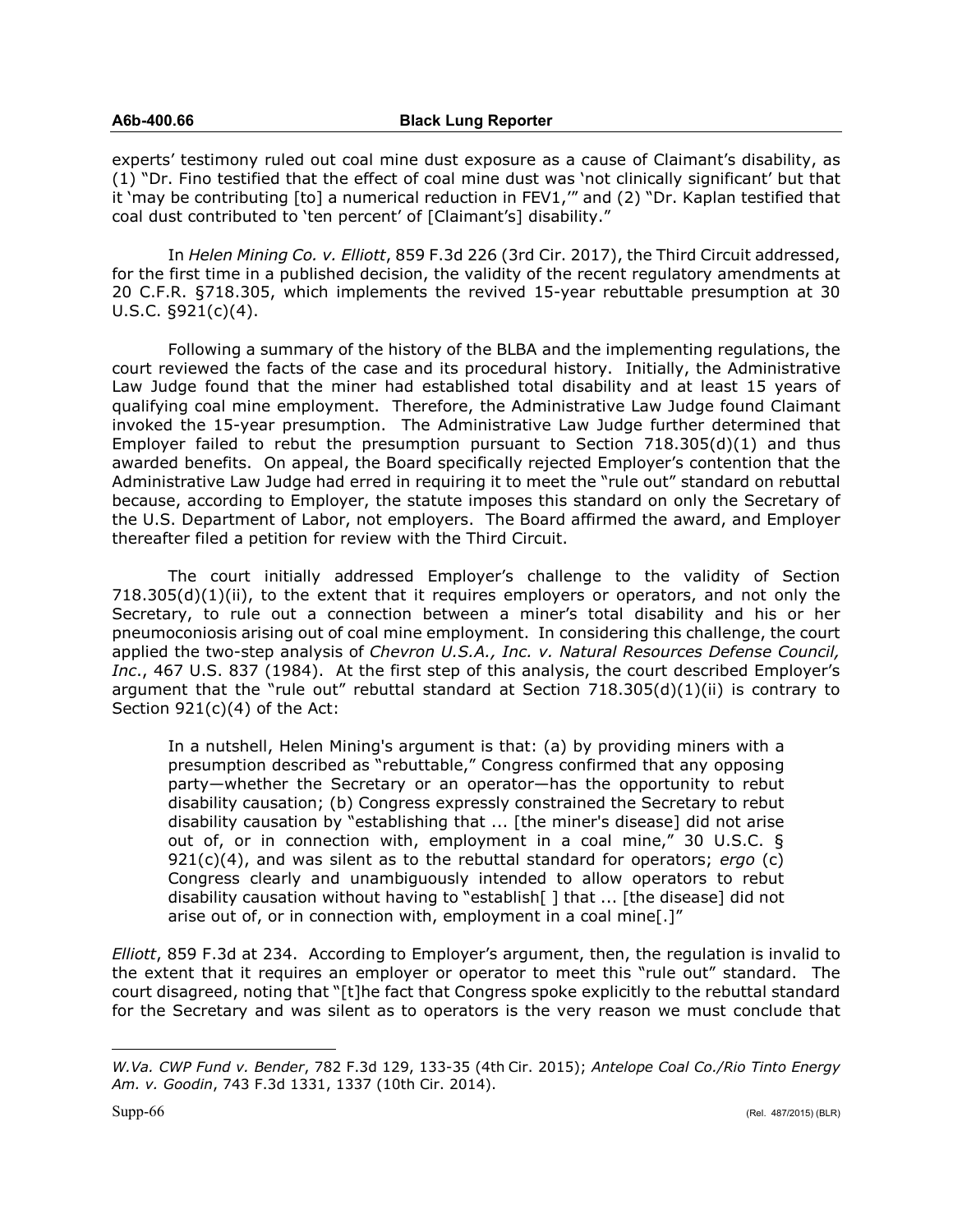Congress did not unambiguously reject or accept that rebuttal standard for operators." Instead, Congress's silence at Section 921(c)(4) of the Act left "a void for the agency to set the causal standard for operators seeking to rebut the presumption of entitlement." The court concluded that, if anything, the Supreme Court's opinion in *Usery v. Turner Elkhorn Mining Co*., 428 U.S. 1 (1976), confirms that the question of the validity of the regulation cannot be decided at step one of the *Chevron* analysis.

At the step two of this analysis, the court considered whether the Department's "regulation that fills a statutory gap is 'based on a permissible construction of the statute.'" *Id*. at 236-37, quoting *Chevron*, 467 U.S. at 843. In holding that the regulation constitutes the Secretary's permissible exercise of his rulemaking power, the court relied on three points: (1) that "the [r]egulation furthers Congress's goals in enacting [Section] 924(c)," which references the Secretary in the context of rebuttal and was first enacted "at a time when the Secretary was the only payor," (2) that the court has "long approved of the rule out standard as a reasonable burden of proof for operators seeking to disprove disability causation and to avoid paying black lung benefits," and (3) that it is proper for the court "to defer to the agency's interpretation of this statute because it forms the basis for a complex regulatory scheme." *Id.* at 237-38.

Finally, the court addressed Employer's argument that, even assuming the validity of the regulation in question, it had rebutted the presumption in this case. In support, Employer alleged that the Administrative Law Judge had erred in relying on the preamble to the 2001 regulatory amendments when weighing its experts' opinions and by mischaracterizing the testimony of one of its experts. The court rejected each argument in turn.

### Benefits Review Board

In *Minich v. Keystone Coal Mining Corp.*, 25 B.L.R. 1-149 (2015) (J. Boggs, dissenting), which involved a subsequent claim arising out of the Third Circuit, the Board addressed "the correct interpretation and application of the recently enacted statutory amendment at 30 U.S.C. §921(c)(4) and its implementing regulation at 20 C.F.R. § 718.305, particularly subsection 718.305(d)(ii), which sets forth the disability causation standard on rebuttal." *See also Griffith v. Terry Eagle Coal Co., LLC*, \_\_\_ BLR \_\_\_, BRB No. 16-0587 BLA (Sept. 6, 2017) (following *Minich* and clarifying the analysis to be applied on rebuttal at 20 C.F.R. §718.305(d)).

On appeal, Employer did not challenge the Administrative Law Judge's finding that Claimant invoked the rebuttable presumption at amended Section 411(c)(4). Instead, *inter alia*, Employer argued that application of a "rule-out" standard "would permit an award of benefits to a miner whose pneumoconiosis was an insignificant contributor to his totally disabling respiratory impairment." Employer posited that it should be entitled to rebut the presumption by establishing that pneumoconiosis was merely an insignificant or *de minimis* contributor to the miner's impairment. The Board disagreed and concluded that, pursuant to Section 718.305(d)(1)(ii), an employer must establish "with credible proof that no part, not even an insignificant part, of [a] claimant's pulmonary or respiratory disability was caused by either legal or clinical pneumoconiosis."

The Board agreed with the Director, however, that the Administrative Law Judge applied the incorrect rebuttal standard, as he required that Employer rule out *coal dust*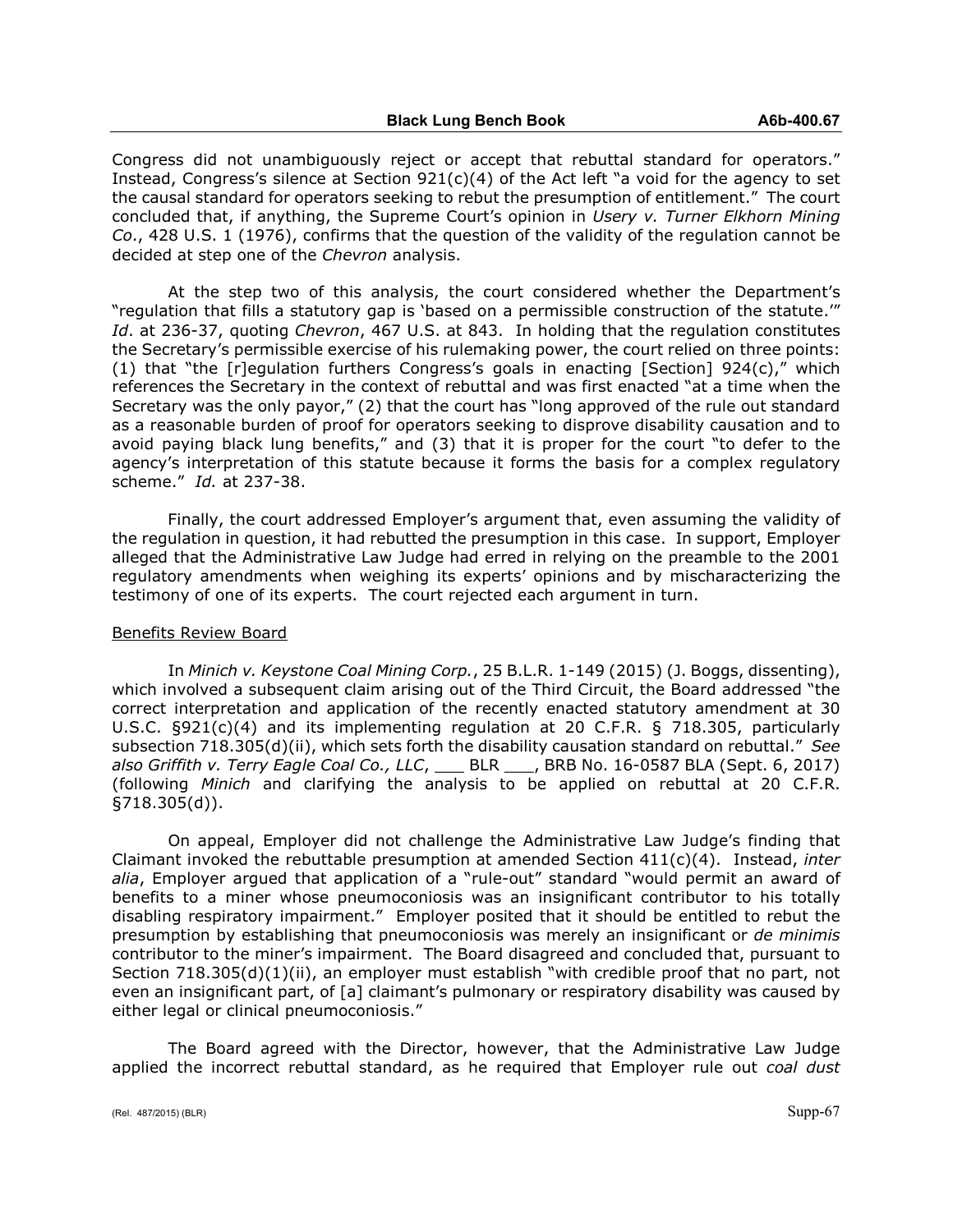*exposure*, and not *pneumoconiosis*, as a contributing cause of Claimant's totally disabling respiratory impairment. Therefore, the Board vacated the Administrative Law Judge's finding that Employer failed to rebut the presumption, and remanded the case for further consideration. The Board also clarified that, even if Employer fails to disprove the existence of legal pneumoconiosis at the first prong of rebuttal, $14$  the Administrative Law Judge must also determine whether Employer disproved the existence of clinical pneumoconiosis arising out of coal mine employment, "as both of these determinations are important to satisfy the statutory mandate to consider all relevant evidence pursuant to 30 U.S.C. §923(b), and to provide a framework for the analysis of the credibility of the medical opinions at Section  $718.305(d)(1)(ii)$ , the second rebuttal prong."

In dissent, Judge Boggs disagreed with the majority that Employer, in order to rebut the presumption at amended Section 411(c)(4), must establish that not even a *de minimis* or insignificant part of a miner's totally disabling respiratory or pulmonary impairment was caused by pneumoconiosis. Instead, Judge Boggs would have held that an employer can rebut the presumption at prong two of rebuttal if it "establishes that pneumoconiosis is merely a *de minimis* factor, and has no material adverse effect on the miner's respiratory or pulmonary condition or does not materially worsen the miner's totally disabling respiratory or pulmonary impairment."

In *Tobin v. Cumberland Cyprus Resources*, BRB No. 14-0299 BLA (May 29, 2015) (unpub.), the Board addressed Claimant's appeal of an Administrative Law Judge's denial of benefits in a survivor's claim. Below, the Administrative Law Judge had found that Claimant had invoked the rebuttable presumption of death due to pneumoconiosis at amended Section  $411(c)(4)$ , but further found that Employer had rebutted the presumption.

On appeal, the Board agreed with Claimant that the Administrative Law Judge had inappropriately shifted the burden to her to establish that the miner's death was due to pneumoconiosis:

Rather than assess whether the opinions of employer's experts were sufficient to rebut the amended Section  $411(c)(4)$  presumption, the administrative law judge weighed Dr. Begley's opinion against the opinions of Drs. Rosenberg and Zaldivar, and found it insufficient to establish a causal connection between coal dust exposure and the miner's totally disabling respiratory impairment. [citations omitted]. In so doing, the administrative law judge improperly placed the burden of proof on claimant to establish that the miner had legal pneumoconiosis and that the miner's death was due to legal pneumoconiosis. Because the administrative law judge's rebuttal analysis does not conform to 20 C.F.R. §718.305(d)(2), we must vacate his finding that employer successfully rebutted the amended Section 411(c)(4) presumption.

*Slip op.* at 5.

 $\overline{a}$ 

<span id="page-67-0"></span><sup>&</sup>lt;sup>14</sup> In a subsequent unpublished case, the Board clarified that, "[b]ecause the definition of legal pneumoconiosis encompasses only those diseases or impairments that are 'significantly related to, or substantially aggravated by, dust exposure in coal mine employment,' employer must prove that these prerequisites are absent to establish that claimant's obstructive impairment is not legal pneumoconiosis." *Kiblinger v. Performance Coal Co.*, BRB No. 0126 BLA, slip op. at 10 (Jan. 29, 2016) (unpub.), quoting 20 C.F.R. § 718.201(a)(2), (b).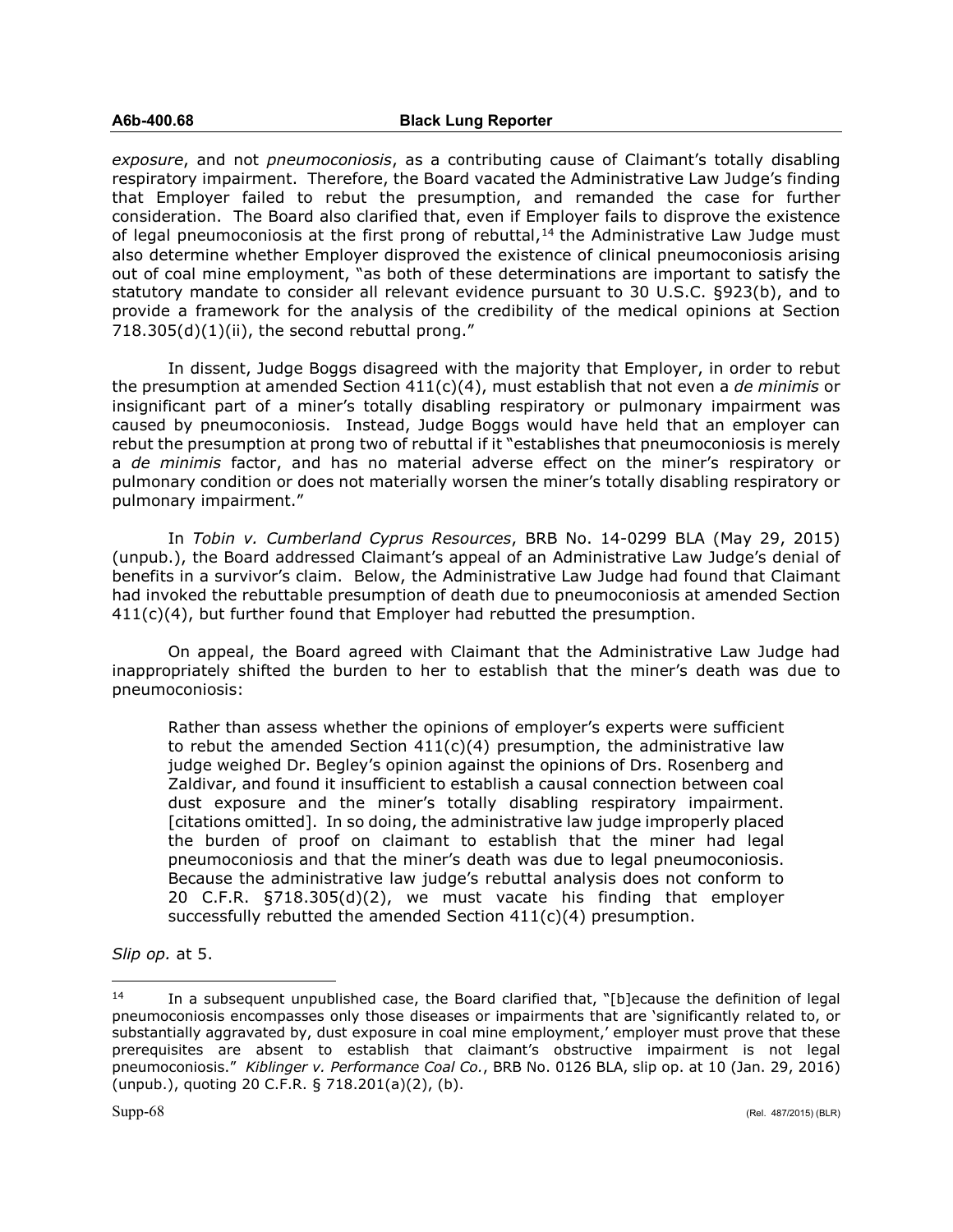In *Greathouse v. Old Ben Coal Co.*, BRB No. 15-0253 BLA (Mar. 10, 2016) (unpub.), which involved a miner's subsequent claim, the Administrative Law Judge incorporated a prior judge's findings in concluding that Employer rebutted the 15-year presumption because the evidence established the miner suffered from neither clinical nor legal pneumoconiosis. On appeal, the Board agreed with Claimant and the Director that the Administrative Law Judge erred in adopting the prior judge's findings as her own findings, on rebuttal, that the miner did not suffer from legal pneumoconiosis:

The [Administrative Law Judge] stated that [the prior judge] "found that a preponderance of the evidence established that the [m]iner did not suffer from . . . legal pneumoconiosis . . . ." Decision and Order on Remand at 5. [The prior judge], however, did not state that "a preponderance of the evidence established" that the miner did not have pneumoconiosis. [The prior judge] placed the burden on claimant to establish the existence of pneumoconiosis, and he found that she did not meet that burden. Decision and Order at 15-16, 22. As the Director notes, "it does not necessarily follow that [the prior judge's] findings that the medical opinion evidence did not affirmatively establish legal pneumoconiosis are sufficient to establish rebuttal of the presumption by showing the absence of legal pneumoconiosis." Director's Brief at 4; *see Bosco v. Twin Pines Coal Co.*, 892 F.2d 1473, 1481, 13 B.L.R. 2-196, 2-212 (10th Cir. 1989). Once the [Administrative Law Judge] found that claimant invoked the Section  $411(c)(4)$  presumption, claimant was entitled to a presumption that the miner's diagnosed lung conditions constituted legal pneumoconiosis, and employer bore the burden of rebutting it.

*Slip op.* at 6 (footnote omitted). The Board concluded that the prior judge's analysis of the opinions of Employer's doctors "was not sufficient for us to determine that substantial evidence supports the current [Administrative Law Judge's] finding that employer disproved legal pneumoconiosis."

### **b. Applicability of rebuttal to employer**

In *Minich v. Keystone Coal Mining Corp.*, 25 B.L.R. 1-149 (2015) (J. Boggs, dissenting), which involved a subsequent claim arising out of the Third Circuit, the Board addressed, *inter alia*, Employer's argument that the Administrative Law Judge applied an incorrect legal standard in finding that it had failed to rebut the presumed fact that Claimant was totally disabled due to pneumoconiosis. Specifically, Employer maintained that, at the second prong of rebuttal, its physicians' opinions "need not rule out any minimal contribution from either coal dust exposure or pneumoconiosis to the miner's disability." The Board rejected Employer's argument. Noting that amended Section  $411(c)(4)$  is silent as to the methods of rebuttal available to employers, the Board agreed with the Director that the Department "promulgated the current regulations in order to fill the statutory gap, to clarify ambiguous phraseology, and to effectuate the purpose of the Act . . . ." Furthermore, the Board concluded that, pursuant to "Section 718.305(d)(1)(ii), an employer must establish that no part of the miner's respiratory or pulmonary disability is due to pneumoconiosis," and that this determination by the Department was appropriate in light of Congress's intent in reviving the 15-year rebuttable presumption. *See* 78 Fed. Reg. 59,102, 59,106 (Sept. 25, 2013).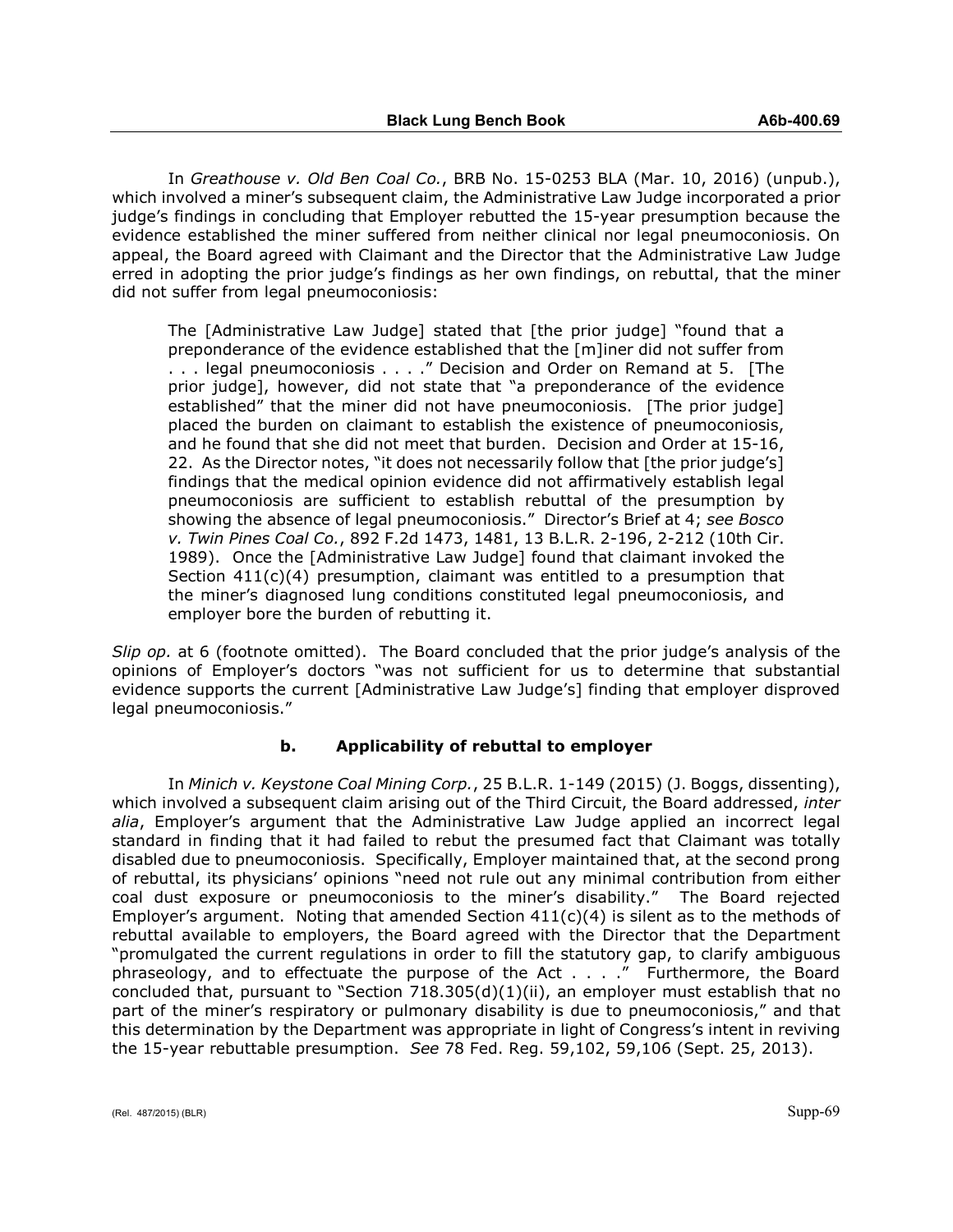# **7. Use of lay testimony to establish totally disabling respiratory impairment under 20 C.F.R. § 718.305(b)(4) [new]**

In *Sword v. G&E Coal Co.*, 25 B.L.R. 1-127 (2014) (Hall, J., dissenting), the Administrative Law Judge's award of benefits through invocation of the 15-year presumption was reversed by the Board, which held that the finding of a totally disabling respiratory impairment may not be made based on lay testimony where medical evidence addressing whether the miner suffered from a totally disabling respiratory impairment is in the record. Notably, the provisions at 20 C.F.R. § 718.305(b)(4), formerly 20 C.F.R. § 718.305(b), state the following:

[I]n the case of a deceased miner, affidavits . . . from persons knowledgeable of the miner's physical condition must be considered sufficient to establish total disability due to a respiratory or pulmonary impairment if no medical or other relevant evidence exists which addresses the miner's pulmonary or respiratory condition; however, such a determination must not be based solely upon the affidavits or testimony of any person who would be eligible for benefits . . . if the claim were approved.

# 20 C.F.R. § 718.305(b)(4).

Here, the Administrative Law Judge considered pulmonary function studies, blood gas studies, and medical opinions addressing the existence of a totally disabling respiratory impairment, but accorded this medical data little to no probative value for various reasons, *i.e.*, inconsistency, age of the data, and the like. He then relied on lay testimony of the miner's survivor along with notations in the miner's treatment and hospitalization records to conclude a totally disabling respiratory impairment was demonstrated.

A majority of the three-member panel disagreed. Citing to *Coleman v. Director, OWCP*, 829 F.2d 3, 5 (6th Cir. 1987), the Board stated the following:

In *Coleman*, the United States Court of Appeals for the Sixth Circuit, within whose jurisdiction this case arises, held that the presence in the record of 'medical evidence on the issue of disability due to a respiratory or pulmonary impairment' precludes the use of lay testimony to invoke the presumption of death due to pneumoconiosis. (citation omitted). As employer asserts, and as set forth above, the record in this case contains multiple pulmonary function studies, medical opinions, and treatment notes which address the miner's pulmonary or respiratory condition prior to his death. Thus, pursuant to *Coleman*, claimant is precluded from relying on lay testimony to invoke the Section  $411(c)(4)$  presumption of death due to pneumoconiosis.

Furthermore, while the administrative law judge stated that claimant's testimony is 'consistent with extensive treatment and hospitalization notes which detail the [m]iner's persistent shortness of breath,' . . . the treatment notes cannot establish the presence of a totally disabling respiratory or pulmonary impairment. The administrative law judge discounted the results of all of the pulmonary function studies and blood gas studies contained in the treatment notes, and the physicians' narrative comments do not address the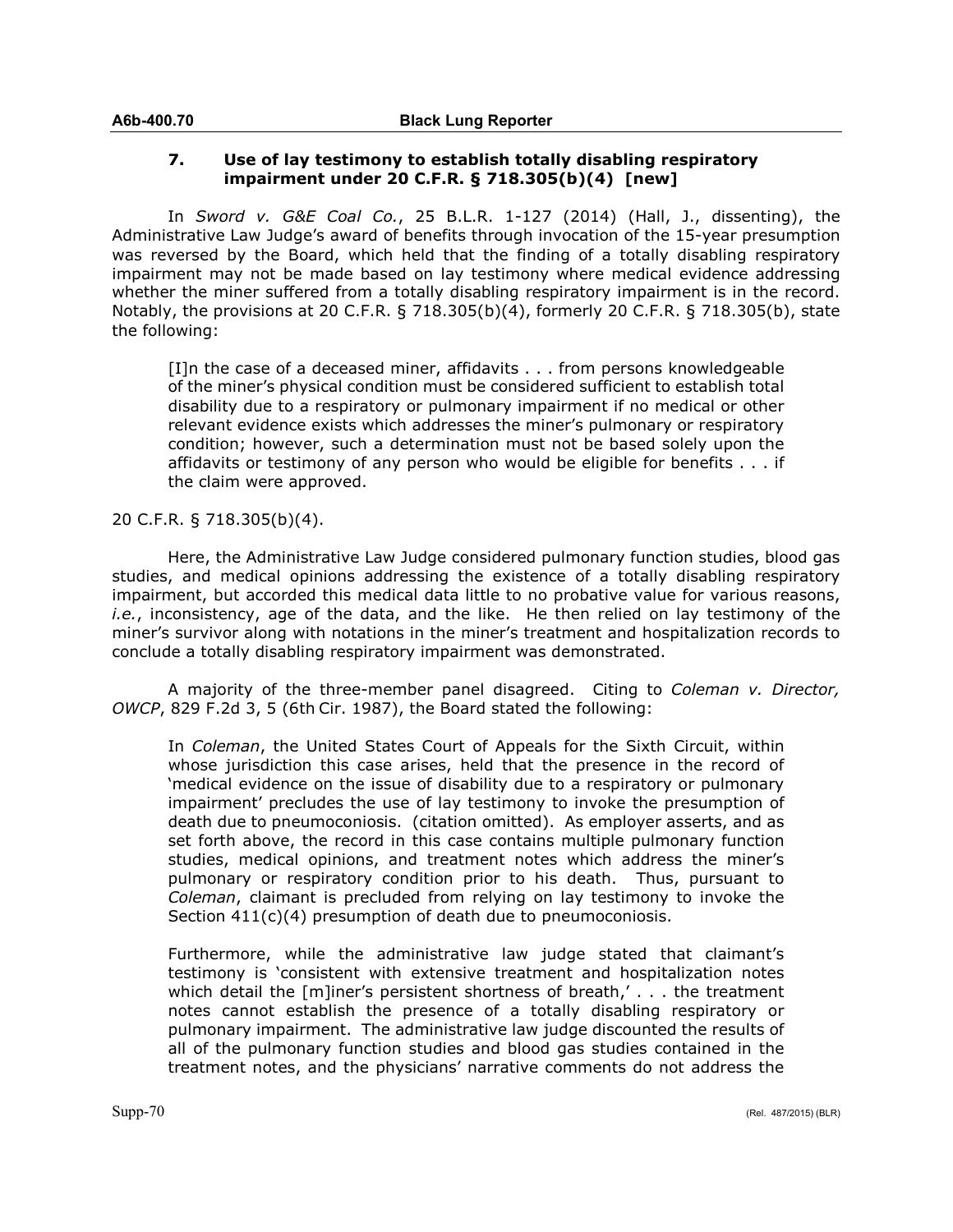degree of the miner's impairment, if any, or whether the miner retained the respiratory capacity to perform his usual coal mine work.

*Slip op.* at pp. 5-6. As a result, the award of benefits was reversed.

In the dissenting opinion, Judge Hall stated the Administrative Law Judge's award of benefits should be affirmed. Initially, Judge Hall cited to the following language at 20 C.F.R. § 718.305(b)(4):

In the case of a deceased miner, affidavits . . . from persons knowledgeable of the miner's physical condition must be considered sufficient to establish total disability due to a respiratory or pulmonary impairment if no medical or other *relevant* evidence exists which addresses the miner's pulmonary or respiratory condition.

20 C.F.R. § 718.305(b)(4) (italics in original). Judge Hall explained that "the administrative law judge evaluated the medical evidence in detail, and permissibly concluded that it was not relevant to the issue of total disability." *Slip op.* at p. 7 (emphasis added). From this, Judge Hall determined that lay evidence could be used to demonstrate a totally disabling respiratory impairment under 20 C.F.R. § 718.305(b)(4) for purposes of invoking the 15-year presumption.

# **VI. Establishing total disability**

# **A. Methods of demonstrating total disability**

# **5. Reasonable medical opinions**

# **a. Burden of proof**

In a series of recent unpublished decisions, the Board has clarified this principle. For example, in *Pyle v. Rochester and Pittsburgh Coal Co.*, BRB No. 15-0149 BLA, slip op. at 6, n.9 (Dec. 8, 2015) (unpub.), the Administrative Law Judge, at the beginning of his total disability analysis, stated "that claimant had established 'a prima facie case that the miner was incapable of performing his usual coal mine employment' and that the burden fell to employer to prove otherwise." The Board concluded that this statement was inaccurate, "as claimant bears the burden of proof of establishing, based on the evidence as a whole, that the miner was totally disabled by a respiratory or pulmonary impairment from performing his usual coal mine work." *Id.*, citing *Director, OWCP v. Greenwich Collieries* [*Ondecko*], 512 U.S. 267, 18 B.L.R. 2A-1 (1994); 20 C.F.R. §§718.204(b)(1)(i), (ii); 718.305(b)(1)(iii); 725.103.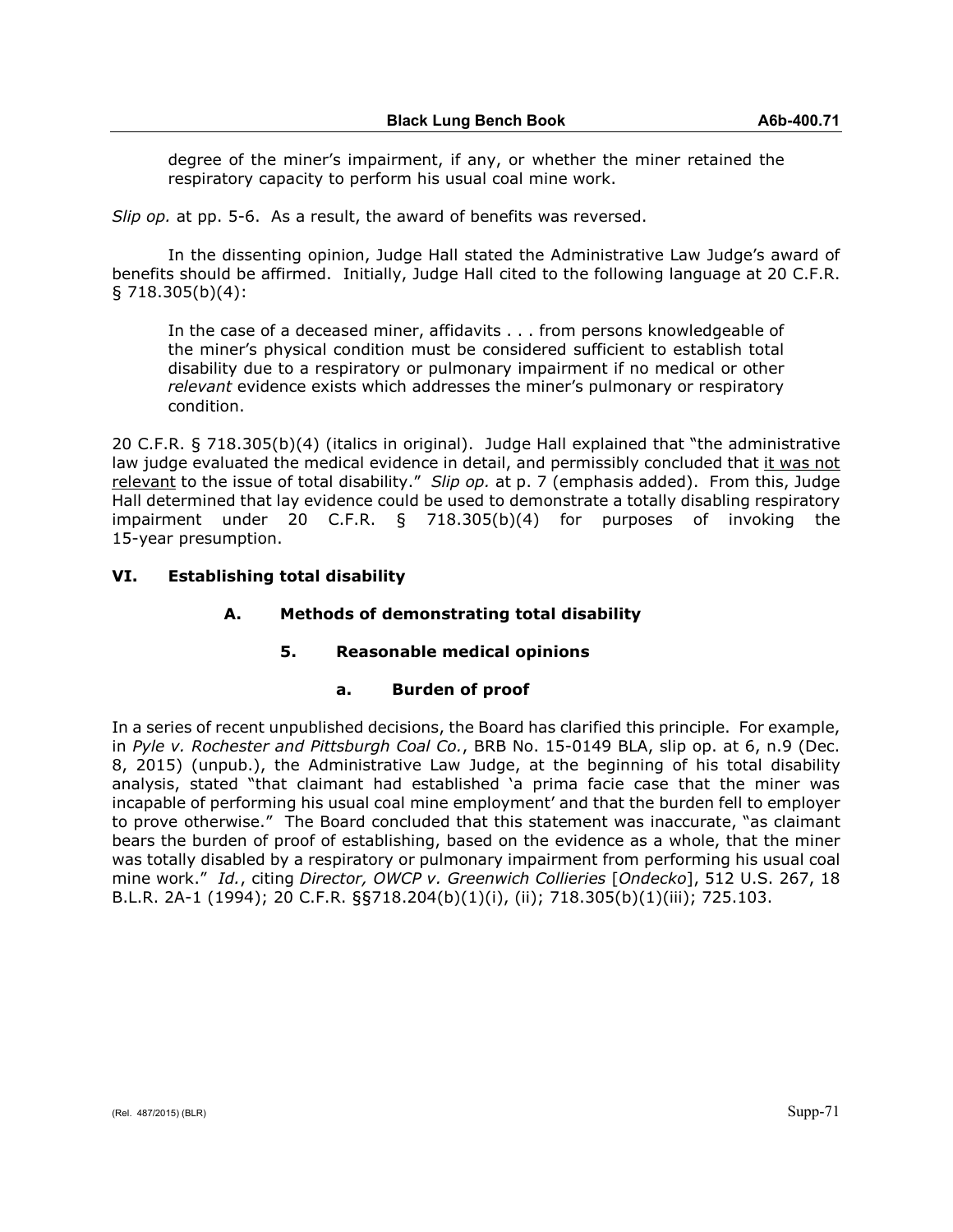# **VII. Etiology of total disability**

**A. "Contributing cause" standard**

# **2. For claims filed after January 19, 2001**

# **a. The regulation**

*See Keene v. Davis & Whited Coal Co., Inc.*, BRB No. 14-0368 BLA (Aug. 25, 2015) (unpub.) (in addressing the issue of disability causation, concluding that the Administrative Law Judge erred in revisiting "the question of the extent to which claimant's respiratory impairment is attributable to *coal mine dust exposure*, which is the relevant inquiry in establishing the existence of legal pneumoconiosis," and further noting that the Administrative Law Judge should have focused on the contribution that *pneumoconiosis* made to Claimant's totally disabling respiratory impairment) (emphasis included) (footnote omitted).

# **B. Blood gas and ventilatory studies not determinative**

*See also Ross v. Consolidation Coal Co./Consol Energy, Inc.*, BRB No. 15-0007 BLA (Oct. 20, 2015) (unpub.) (concluding that the Administrative Law Judge improperly combined his analysis of the issues of total disability and disability causation, and noting that the cause of Claimant's totally disabling hypoxemia, which was manifested by his qualifying ABGs postexercise, is properly considered either at disability causation or at the second prong of rebuttal pursuant to Section 718.305(d)(1)(ii)).

# **c. Sixth Circuit [new]**

In *Arch on the Green, Inc. v. Groves* 761 F.3d 594 (6th Cir. 2014), the court vacated the Administrative Law Judge's finding that Claimant was totally disabled due to his legal pneumoconiosis.

In making this finding, the Administrative Law Judge had credited the opinion of Dr. Rasmussen, who opined that coal dust exposure "contributes minimally to [Claimant's] disabling chronic lung disease." Although the Administrative Law Judge stated that he must "address whether Dr. Rasmussen's opinion, viewed in its entirety, established that pneumoconiosis is a substantially contributing cause of claimant's total disability," he also explained that this standard is satisfied when the total disability is "'due at least in part' to pneumoconiosis." The Administrative Law Judge concluded that Dr. Rasmussen's opinion was better reasoned and was sufficient "to satisfy the *de minim[i]s* standard." The Board affirmed the Administrative Law Judge's finding and cited to *Tennessee Consolidated Coal Co. v. Kirk*, 264 F.3d 602 (6th Cir. 2001), "for the proposition that disability causation is established when 'pneumoconiosis [is] a contributing cause of some discernible consequence to claimant's totally disabling respiratory impairment.'"

The court held that the Administrative Law Judge and the Board erred in failing to appropriately apply the "substantially contributing cause" standard. According to the court: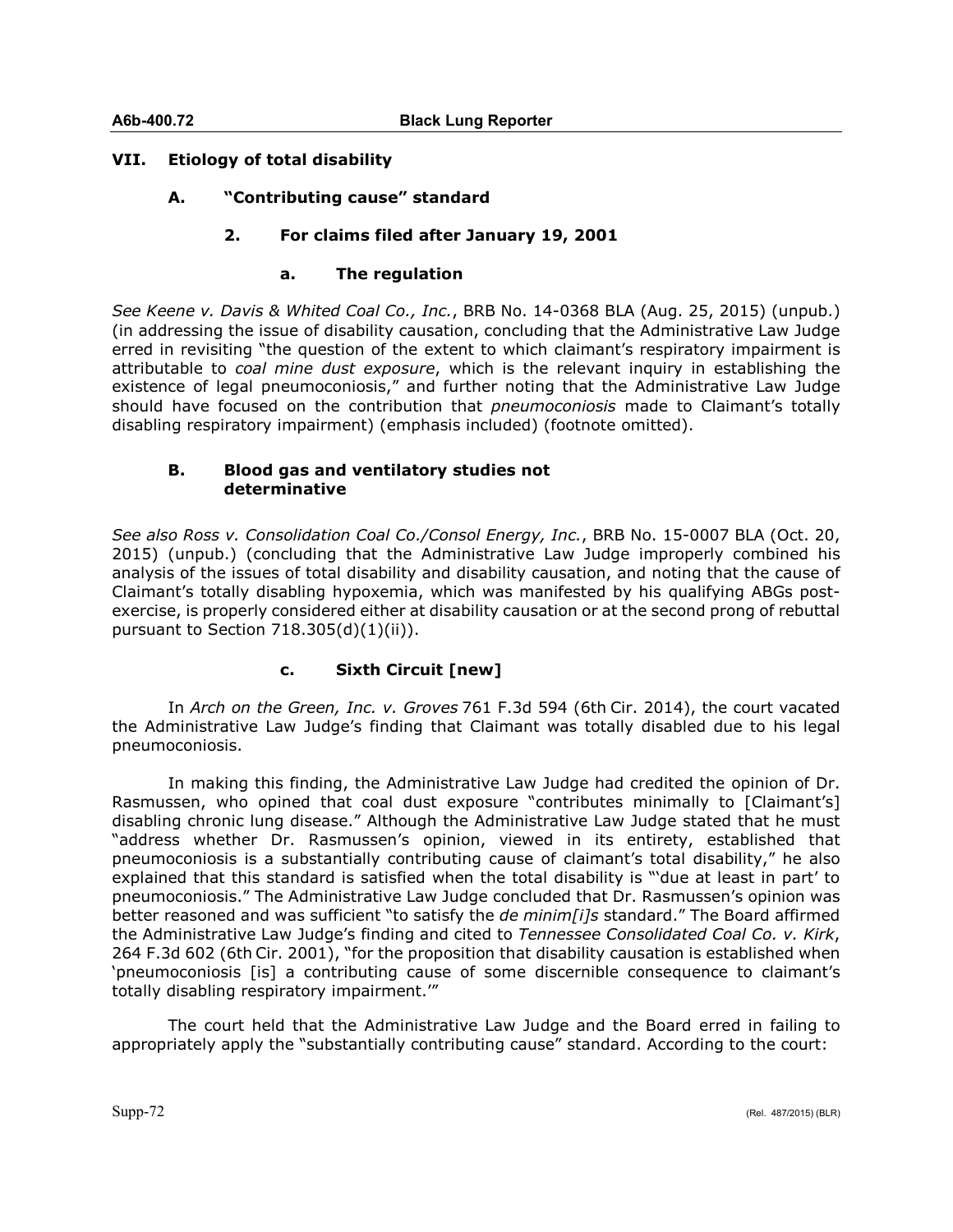Although the Administrative Law Judge did initially cite 20 C.F.R. § 718.204(c) and the correct standard, he never again referenced the 'substantially contributing cause' language. Instead, the Administrative Law Judge appears to have applied a less rigorous standard in which 'a claimant must affirmatively establish only that his totally disabling respiratory impairment ... was due - at least in part - to his pneumoconiosis.' The Administrative Law Judge repeatedly referenced this less demanding standard when performing his analysis of the doctors' evaluations. For example, when summarizing his assessment, the Administrative Law Judge stated that 'Drs. Majmudar and Baker both opined that Claimant's coal mine employment contributed, *at least in part,* to his total disability.' (emphasis added).

The Administrative Law Judge never found that Calloway's coal mine employment or his pneumoconiosis was a 'substantially contributing cause' of his total disability. Rather, the Administrative Law Judge very clearly stated that 'I find that Claimant has established by a preponderance of the evidence that his total disability was due in part to his pneumoconiosis.' This conclusion clearly fails to use the correct standard in which the claimant's pneumoconiosis must be a *substantially* contributing cause of his or her total disability.

Accordingly, the court remanded the case with instructions to the Administrative Law Judge to apply the substantially contributing cause standard at 20 C.F.R. § 718.204(c) in determining whether Claimant's total disability is due to pneumoconiosis.

## **IX. Applicability of 20 C.F.R. § 718.308, statute of limitations for filing a miner's claim**

# **D. Applicability to subsequent claim under 20 C.F.R. § 725.309**

## **2. Medical opinions from prior claim; deemed premature or misdiagnosis**

### **b. Third Circuit**

In *Eighty Four Mining Co. v. Director, OWCP* [*Morris*], 812 F.3d 308 (3rd Cir. 2016), the court addressed "whether a state workers' compensation board's denial of pneumoconiosis benefits due to the repudiation of the claimant's black lung diagnosis resets the BLBA threeyear statute of limitations period." A majority of the court concluded that such a denial does reset the statute of limitations period, and the court therefore denied Employer's petition for review. The majority noted that its decision "rests primarily on the liberal interpretation to be accorded the BLBA" and that "it is immaterial that [Claimant's] first claim was filed under a state workers' compensation law." In dissent, Judge Nygaard disagreed with the majority's conclusion that the denial of a state workers' compensation claim renders a prior medical determination as a "misdiagnosis" for purposes of the statute of limitations under the BLBA. Judge Nygaard concluded that, because the denial of the state workers' compensation claim "does not have any conclusive effect upon subsequent federal claims, and it is not tantamount to a ruling (for purposes of a federal claim) that the underlying diagnosis is a misdiagnosis, the state ALJ's decision does not reset the statute of limitations clock under the [BLBA] for purposes of a subsequent federal black lung claim."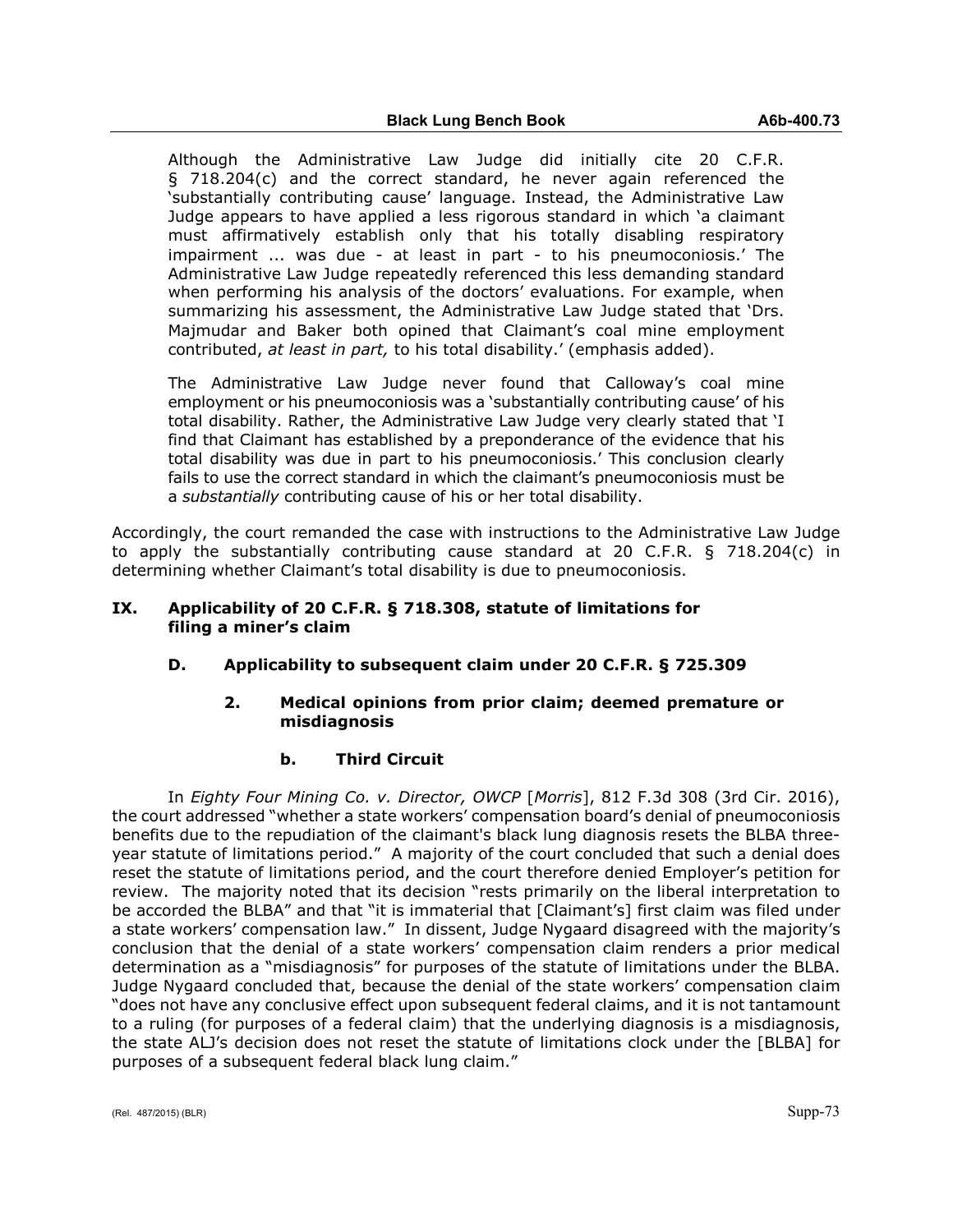# **F. Commencement of the three-year period**

# **2. Nature of medical opinion required**

[to be included after *Brigance* summary] *See also Stewart v. Cliffco Enterprises, Inc.*, BRB No. 14-0118 BLA, slip op. at 5 (Nov. 25, 2014) (unpub.) (affirming "the administrative law judge's finding that, because Dr. Ammisetty failed to clearly diagnose pneumoconiosis or link claimant's impairment to pneumoconiosis, his report did not constitute a medical determination of total disability due to pneumoconiosis pursuant to 20 C.F.R. §725.308(a)); *Mabe v. Westmorland Coal Co.*, BRB No. 13-0316 BLA (Apr. 30, 2014) (unpub.) (in which the Board, in a case arising within the jurisdiction of the Fourth Circuit, followed the Sixth Circuit's approach in *Brigance*).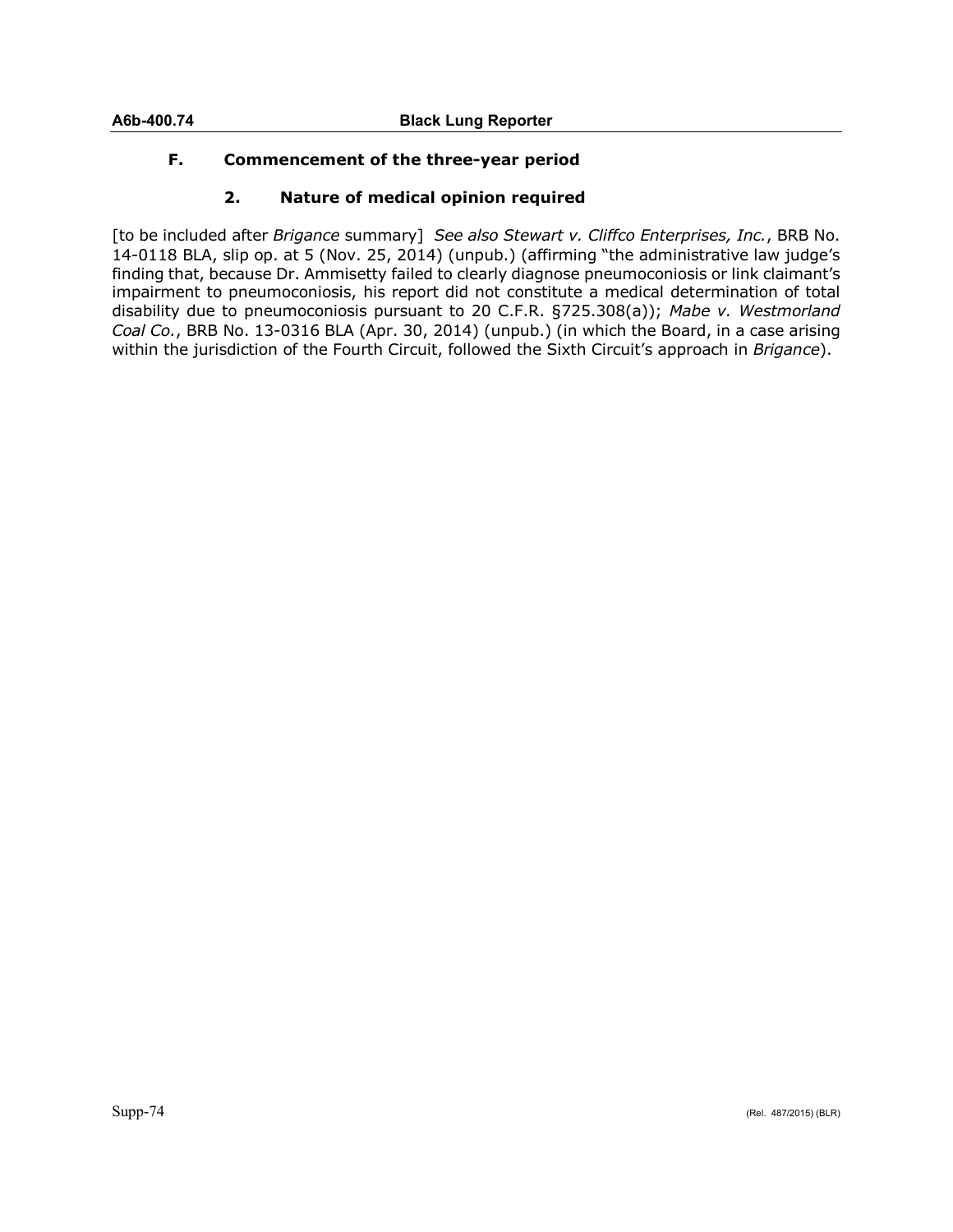# *Chapter 12* **Introduction to Survivor's Claims**

# **B. Child**

# **3. Disabled child, special issues**

# **d. Marriage or remarriage of disabled child, effect of**

In *Kreider v. Director, OWCP*, BRB No. 13-0311 BLA (Apr. 11, 2014) (unpub.), the Administrative Law Judge denied a claim for survivor's benefits filed by the deceased miner's disabled child. The Administrative Law Judge found that Claimant failed to satisfy the "unmarried" eligibility requirement for establishing dependency on the deceased miner at 20 C.F.R. § 725.209(a).

In determining whether Claimant satisfied this requirement, the Administrative Law Judge considered whether Claimant was unmarried for a reasonable period of time prior to the miner's death, not whether Claimant was unmarried at the time she filed her claim. The Administrative Law Judge noted that Section 725.227 provides that the determination of dependency for potentially eligible survivors "is based on the facts and circumstances with respect to a reasonable period of time ending with the miner's death." Because Claimant was continuously married from October 27, 1979 to February 12, 1987, the date of the miner's death, the Administrative Law Judge found that Claimant failed to demonstrate that she was "unmarried" for a reasonable period of time prior to the miner's death. On appeal, the Board agreed with the Director's assertion that a child, in order to satisfy the dependency requirement, must initially demonstrate that he or she was unmarried for "a reasonable period of time ending with the miner's death."

Additionally, the Board noted that the fact that Claimant was separated from her second husband at the time of the miner's death is irrelevant for purposes of determining Claimant's dependency, as the regulations condition entitlement on whether a child is married and provide no exception for legal separation. Accordingly, the Board affirmed the Administrative Law Judge's determination that Claimant is not an eligible dependent surviving child of the deceased miner.

# **e. How is "disability" determined?**

[After *Campbell* summary] *See also Endicott v. Vandyke Bros. Coal Co., Inc.*, BRB No. 14- 0182 BLA (Oct. 20, 2014) (unpub.) (holding, in a claim for augmented benefits, that the Administrative Law Judge "considered all the evidence of record, and reasonably found that SSA's determination and continued payment of benefits was probative evidence that the miner's son was disabled and that the other evidence in the record did not show that he was not disabled").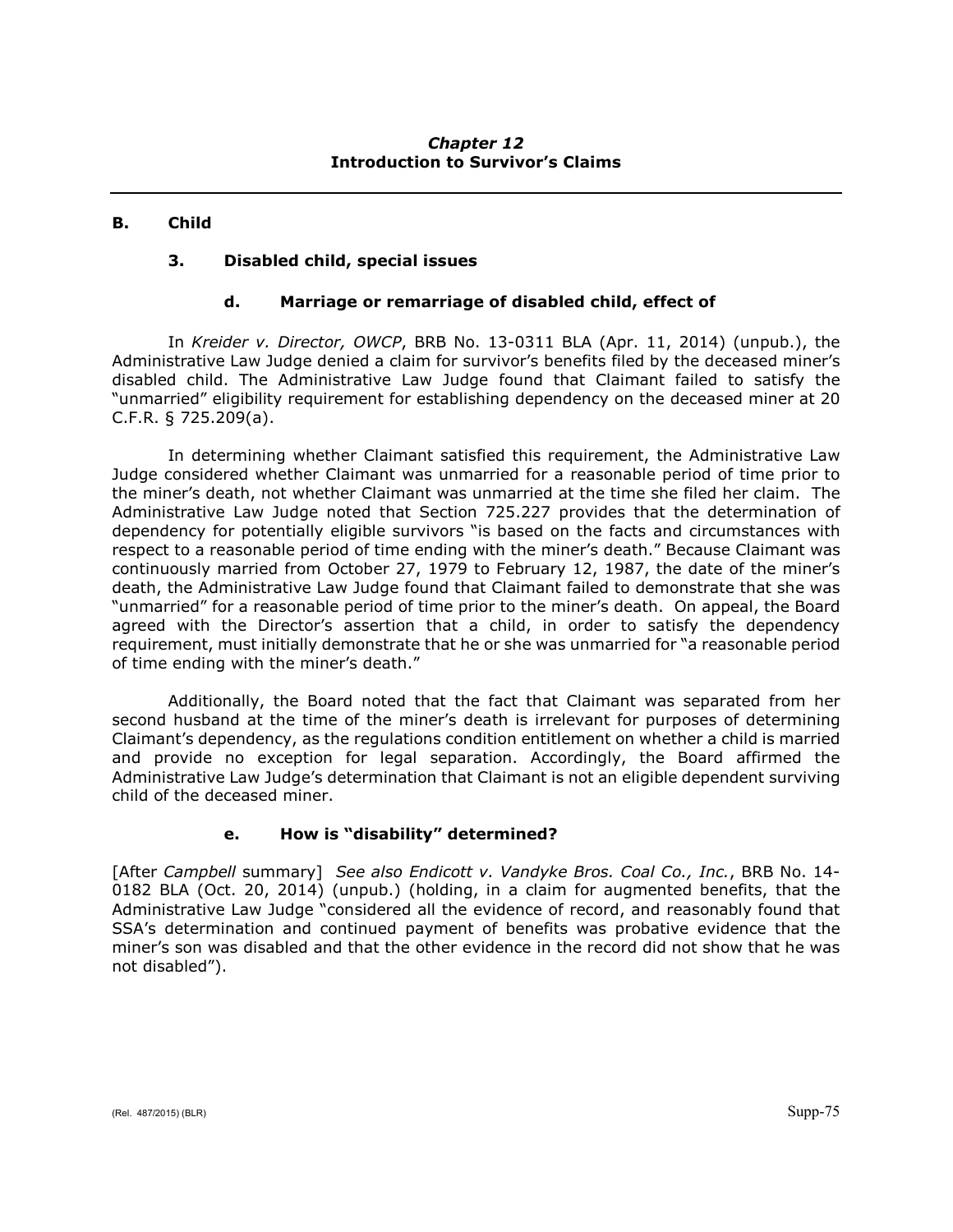# *Chapter 16* **Survivors' Claims: Entitlement Under Part 718**

Citation updates for this chapter:

*Thorne v. Eastover Mining Co.*, 25 B.L.R. 1-121 (2013); *Moser v. Director, OWCP*, 25 B.L.R. 1-97 (2013).

## **II. Standards of entitlement**

## **D. Survivors' claims filed on or after January 1, 1982 where there is no miner's claim or miner not found entitled to benefits as a result of claim filed prior to January 1, 1982**

## **2. "Hastening death" standard**

## **a. For claims filed on or before January 19, 2001**

In *Collins v. Pond Creek Mining Co.*, 751 F.3d 180 (4th Cir. 2014), the court reversed an Administrative Law Judge's denial of benefits in a survivor's claim. The Administrative Law Judge had found that Claimant's doctors' opinion were not sufficiently reasoned or documented to support a finding that the miner's pneumoconiosis caused his death. The Administrative Law Judge determined that he could not give any weight to these opinions, as they were "similarly conclusory" when compared with the physicians' opinions held to be insufficient by the court in *Bill Branch Coal Corp. v. Sparks*, 213 F.3d 186, 190 (4th Cir. 2000). The Administrative Law Judge also refused to consider, as supportive of Claimant's case, the opinions of two of Employer's doctors who found that the miner's death was in fact hastened by COPD, though these doctors attributed the miner's COPD to smoking and not pneumoconiosis.

The Fourth Circuit held that the Administrative Law Judge erred in according no weight to Claimant's physicians' opinions. The court noted that the miner's treating physician had compiled copious treatment notes, made during the three years he was the miner's doctor, which showed both the seriousness of the miner's pulmonary condition and the toll it had taken on his body. Furthermore, in a letter to the Department, the treating physician laid out the details of the miner's final weeks and months, demonstrating his intricate understanding of the miner's worsening health. The other physician stated that his opinion was based on a review of the case file, which at the time included the miner's treatment history, death certificate, and additional hospital records. The court distinguished the present case from that of *Sparks*, in which "a doctor with no significant ties to the patient decreed in a few cryptic words that pneumoconiosis had been a contributing cause of death . . . ." In contrast, the court noted that, in this case, the treating physician's "explanatory letter relied upon a lengthy treatment history and his first-hand observations of the damage the coal-dust triggered pulmonary disability inflicted upon his patient."

The court therefore held that Claimant's physicians' opinions provided sufficient evidence that the miner's pneumoconiosis hastened his death. While the physicians could have explained in more detail the exact manner in which the miner's pneumoconiosis contributed to his respiratory and cardiac failure, the court held that their opinions were not poorly documented and that their explanations were adequate and entitled to more weight than the physicians who had, mistakenly, found no pneumoconiosis.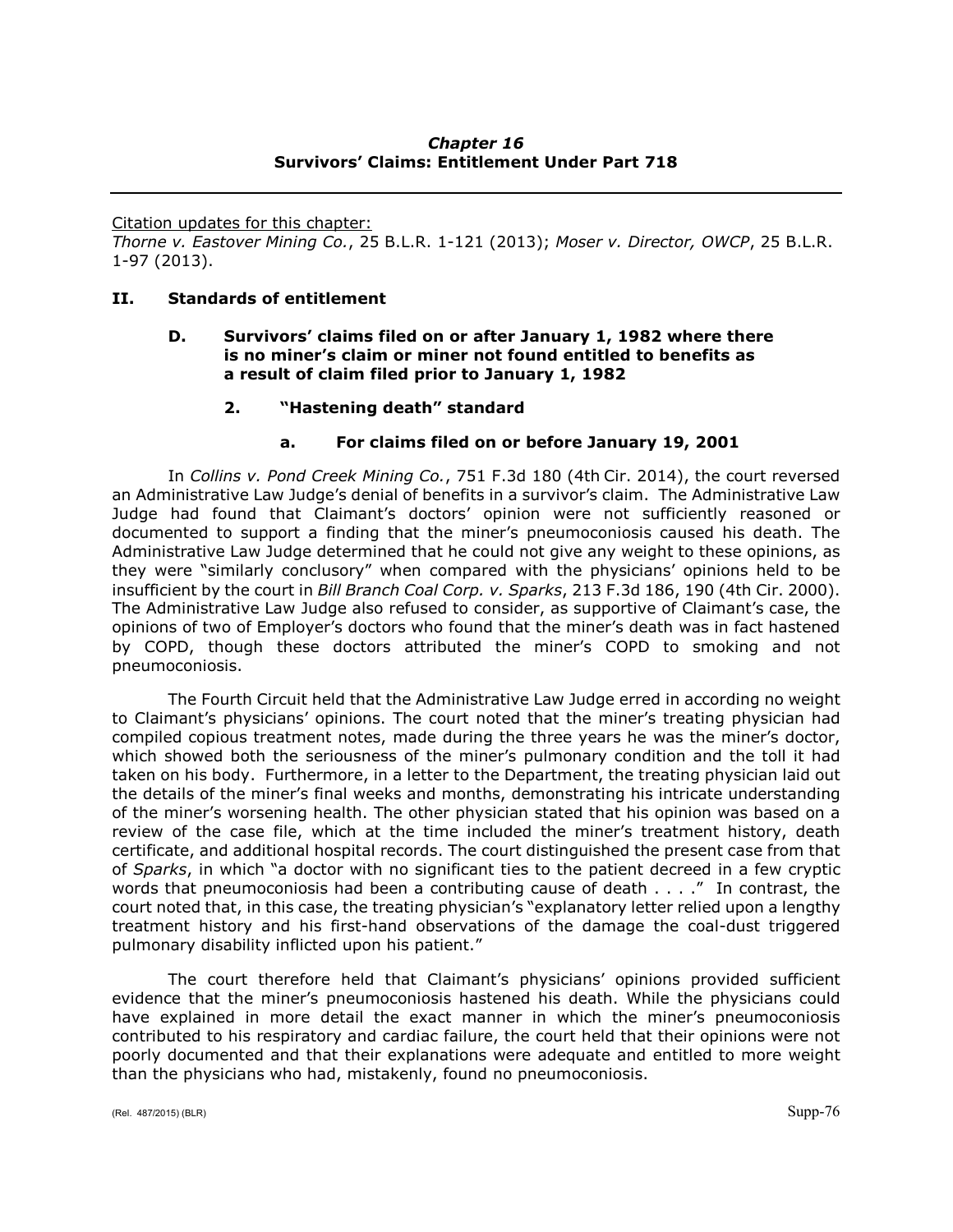The court also held that, contrary to the finding of the Administrative Law Judge, the opinions of two of Employer's doctors, each of whom found that the miner's totally disabling COPD was unrelated to his coal mine employment, provided at least some additional support for a finding that the miner's pneumoconiosis hastened his death. The court noted that, while these physicians believed that the miner's COPD was due to smoking, they conceded that the COPD hastened the miner's death. Moreover, Claimant had established that the miner's COPD qualified as pneumoconiosis.

## **E. The survivor's claim is filed after January 1, 2005, and is pending on or after March 23, 2010, and the miner was determined to be eligible to receive benefits at the time of his or her death**

# **2. Applicability of automatic entitlement**

### **a. Threshold criteria**

The award of benefits in the miner's claim need not be final. In *Rothwell v. Heritage Coal Company*, 25 B.L.R. 1-141 (2014), the Board held that an award of benefits in an underlying miner's claim need not be final for a survivor to be entitled to receive benefits pursuant to amended Section 932(*l*). Instead, the Board concluded that "Section 932(*l*) provides automatic entitlement to survivor's benefits to eligible survivors of miners who were determined to be eligible for benefits — including miners whose determinations of eligibility are not yet final, and are subject to potential appeal and reversal." The Board determined that this conclusion is supported by the plain language of amended Section 932(*l*), which requires only that "the miner 'was determined to be eligible to receive benefits . . . at the time of his or her death . . . .'" Furthermore, the Board concluded that such a reading of amended Section 932(*l*) is consistent with (1) similar language found elsewhere in the Act, *see* 30 U.S.C. § 923(d); (2) the manner in which the Director administers the Act concerning the payment of miners' benefits; and (3) the Act's implementing regulations, *see* 20 C.F.R. § 725.212(a)(3)(ii). Finally, the Board noted that such a reading of amended Section 932(*l*) comports with Congress's intent to provide for "the continuation of benefits for eligible survivors of miners who were determined to be eligible to receive benefits."

The Board therefore held that Section 932(*l*) does not require a final award of benefits in a miner's claim in order for an eligible survivor to be automatically awarded benefits pursuant to Section 932(*l*).

In *Murdock v. Mountain Laurel Resources Co.*, BRB No. 15-0169 BLA (Jan. 20, 2016) (unpub.), Employer alleged on appeal that the Administrative Law Judge had inappropriately relied upon Section 932(*l*) in awarding survivor's benefits. In support, Employer noted that the underlying miner's claim remained pending before the Office of Administrative Law Judges; therefore, in light of Employer's request for a formal hearing before that Office, the District Director's award was not effective. The Board rejected Employer's argument, noting that "Section 932(*l*) requires only that a miner be '*determined to be eligible to receive benefits* . . . at the time of his . . . death.'" *Slip op.* at 3, quoting 30 U.S.C. § 932(*l*) (emphasis in Board decision). Furthermore, its decision in *Rothwell v. Heritage Coal Co*., 25 B.L.R. 1-141 (2014), clarified that an award in an underlying miner's claim "need not be final or effective" in order to support an award pursuant to Section 932(*l*) in a related survivor's claim. Therefore, the Board concluded that, "contrary to employer's contention, the miner in this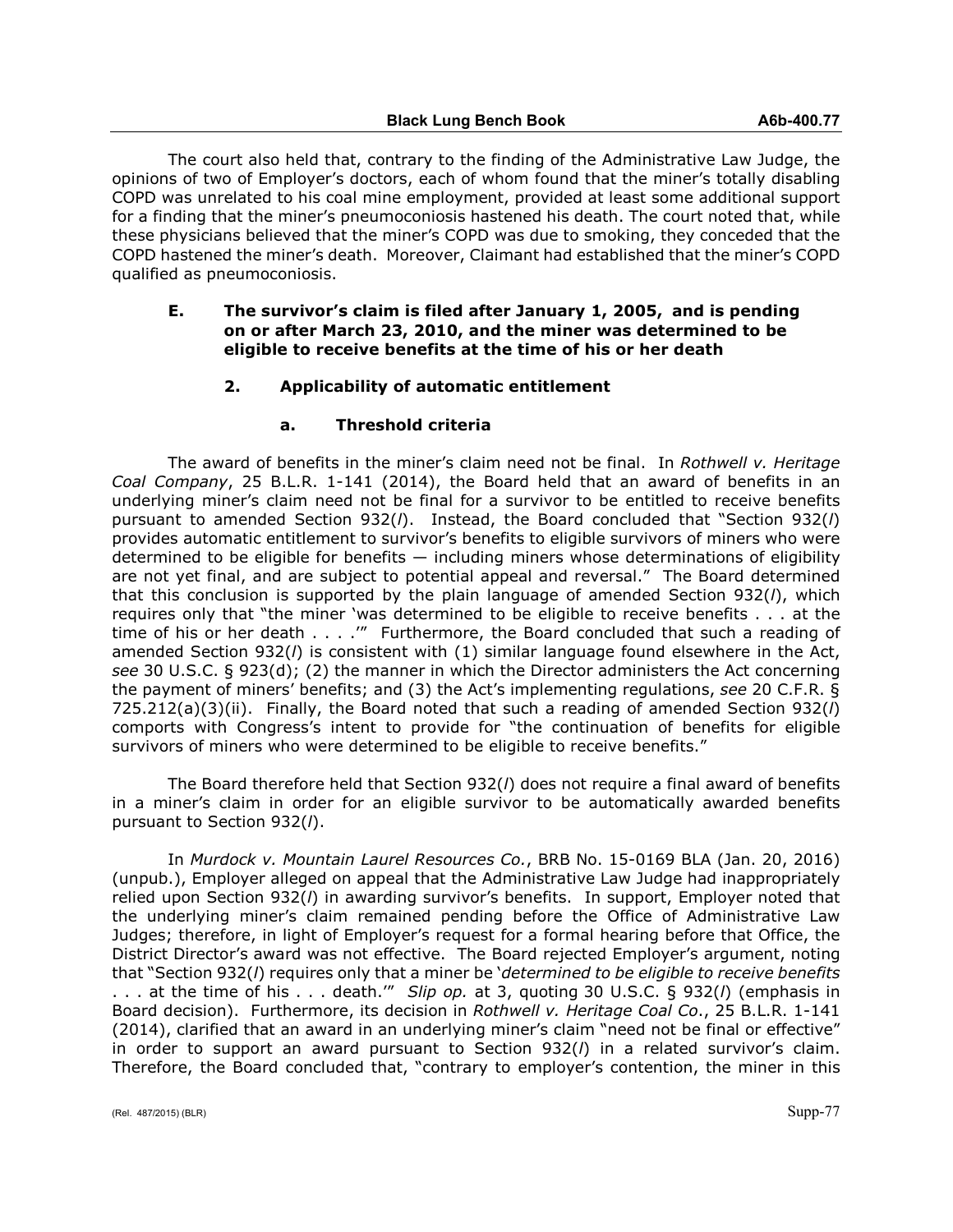case was 'determined to be eligible to receive benefits' for the purpose of determining eligibility for derivative benefits under Section 932(*l*)." *See also Robinson v. Lady H Coal Co.*, BRB No. 15-02212 BLA (Jan. 27, 2016) (unpub.).

In *Ferguson v. Oak Grove Resources, LLC*, \_\_\_ BLR \_\_\_, BRB No. 16-0570 BLA (Aug. 7, 2017), the Board further clarified surviving spouses' entitlement to benefits pursuant to the automatic entitlement provision at 30 U.S.C. §932(*l*). Specifically, the decision addressed the question of whether Section 932(*l*) covers only those cases in which miners were awarded benefits before their death, or if in fact the amendment also covers a claim awarded after a miner dies. The Board in *Ferguson* noted that the BLBA requires that the miner was simply "'determined to be eligible to receive benefits . . . at the time of his or her death . . . .'" Slip op. at 4, quoting 30 U.S.C. §932(*l*). Furthermore, the Board stated that its "decision in [*Rothwell v. Heritage Coal Co.*, 25 BLR 1-141 (2014),] made clear that, for purposes of determining eligibility for derivative benefits under Section 932(*l*), there is no requirement that the miner have been awarded benefits prior to his death." Slip op. at 5. The Board also noted its agreement with the Director that the current regulation at 20 C.F.R. §725.212(a)(3)(i), (ii) (2015) is consistent with a reading of Section 932(*l*) and that, "like the prior regulations, the current regulation provides no basis for distinguishing between survivors of miners who were awarded benefits prior to their deaths and survivors of miners who were awarded benefits posthumously." *Id*. Finally, the Board rejected Employer's contention that an award pursuant to Section 932(*l*) in the instant case would be contrary to binding Eleventh Circuit precedent.

In light of the above, the Board affirmed the Administrative Law Judge's decision granting the claimant's request for summary decision and thus affirmed her award of benefits pursuant to Section 932(*l*).

# **b. Date of filing survivor's claim controls**

### Subsequent claim by survivor

In *Consolidation Coal Co. v. Maynes*, 739 F.3d 323 (6th Cir. 2014), the court affirmed application of the automatic entitlement provisions of the Patient Protection and Affordable Care Act, Pub. L. No. 111-148, § 1556 (2010) (PPACA), to a subsequent survivor's claim meeting the filing requirements (*i.e.* filed after January 1, 2005 and pending on or after March 23, 2010) where the miner was finally awarded benefits in his lifetime claim. In denying application of *res judicata* to bar the subsequent survivor's claim, the court stated, "A comparison of the determinative factual elements underlying each claim demonstrates that Mrs. Maynes' original claim and her subsequent claim were not the same cause of action." The court explained:

In her original claim, Mrs. Maynes could recover only by proving that her husband's death was due to pneumoconiosis. In her subsequent claim, the cause of Mr. Maynes' death was not at issue. Rather, Mrs. Maynes' eligibility simply hinged upon whether Mr. Maynes had received benefits during his lifetime, an administrative fact.

*Slip op.* at p. 6.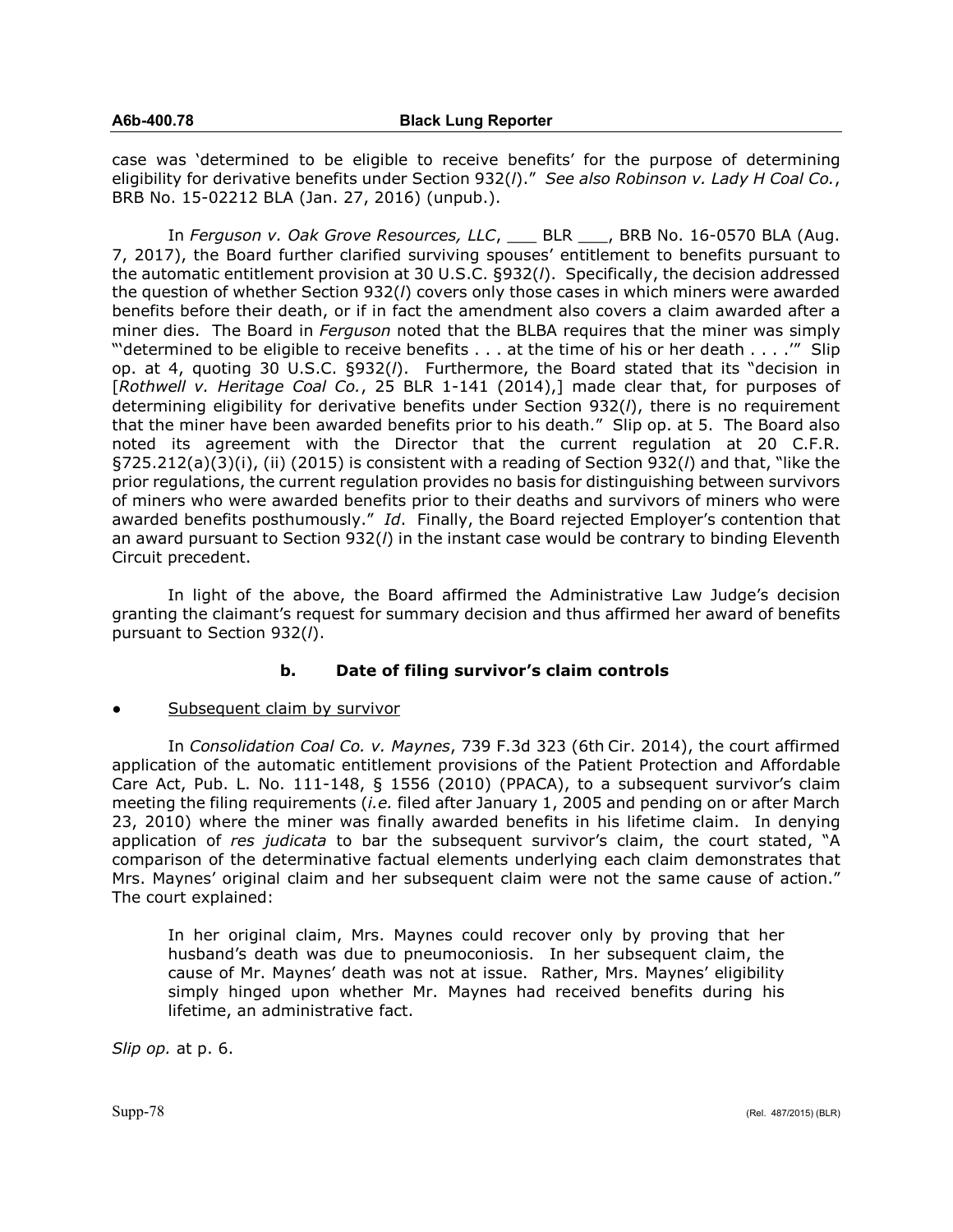In *Jim Walter Res. v. Dir., OWCP*, 766 F.3d 1333 (11th Cir. 2014), the Eleventh Circuit held that a miner's surviving spouse was properly awarded benefits pursuant to amended Section 932(*l*). The court held that amended Section 932(*l*) applied to the surviving spouse's new claim even though her claims filed prior to the amendments had been denied.

The Eleventh Circuit rejected Employer's argument that a claim must have been pending on March 23, 2010, for the amendments to apply, noting that the statute's text states that the section affects claims "that are pending on *or after* the date of enactment of this Act." *See* PPACA, Pub. L. No. 111-148, §1556(c), 124 Stat. 119, 260 (2010). The court similarly rejected arguments that the amendments apply only to first-time claims, noting that that it had rejected a similar line of argument in *U.S. Steel Mining Co., LLC v. Dir., OWCP*, 719 F.3d 1275, 1280 (11th Cir. 2013).

Furthermore, the court found no merit in Employer's contention that a survivor's application cannot be a claim for the purposes of establishing a filing date, even though the express language of the statute indicates that the widow is not "required to file a new claim." Again quoting from *U.S. Steel Mining*, the court reasoned:

Section 1556(c) applies the amended § 932(*l*) to all claims filed between January 1, 2005, and March 23, 2010. During that period, both miners and survivors were required to file claims to receive benefits. Section 1556(c) therefore applies the amended § 932(*l*) to survivors' claims as well as miners' claims. Just because the application of the amended § 932(*l*) to a claim operates to eliminate the need for that claim does not render its application illogical or unworkable.

Because the court in *U.S. Steel Mining* ultimately concluded that Section 932(*l*) merely "operates to eliminate the need for [a survivor's] claim" and does not eliminate the application procedure itself or prevent previously denied claimants from benefiting from the PPACA amendments, the Eleventh Circuit rejected the conclusion that the operative date for determining eligibility cannot be the date the survivor's claim was filed. Therefore, an eligible survivor of a miner whose previous application for survivor's benefits had been denied under the pre-PPACA version of the Act was not barred from taking advantage of the automatic entitlement provision of the PPACA.

# **d. No hearing required; automatic entitlement**

However, in *Cree v. Central Cambria Drilling Co.*, BRB No. 15-0129 BLA (Nov. 2, 2015) (unpub.), the Board addressed Employer's challenge to the Administrative Law Judge's finding, without holding a hearing, that Claimant was automatically entitled to survivor's benefits pursuant to Section 422(*l*) of the Act, 30 U.S.C. §932(*l*).

The Board began by summarizing the relevant regulations, noting that a hearing need not be held "if a party moves for summary judgment and the administrative law judge determines that there is no genuine issue as to any material fact and the moving party is entitled to the relief requested as a matter of law." *Cree*, slip op. at 3, citing 20 C.F.R. §725.452(c). Furthermore, if an Administrative Law Judge "believes that an oral hearing is not necessary (for any reason other than on motion for summary judgment), the administrative law judge shall notify the parties by written order and allow at least thirty days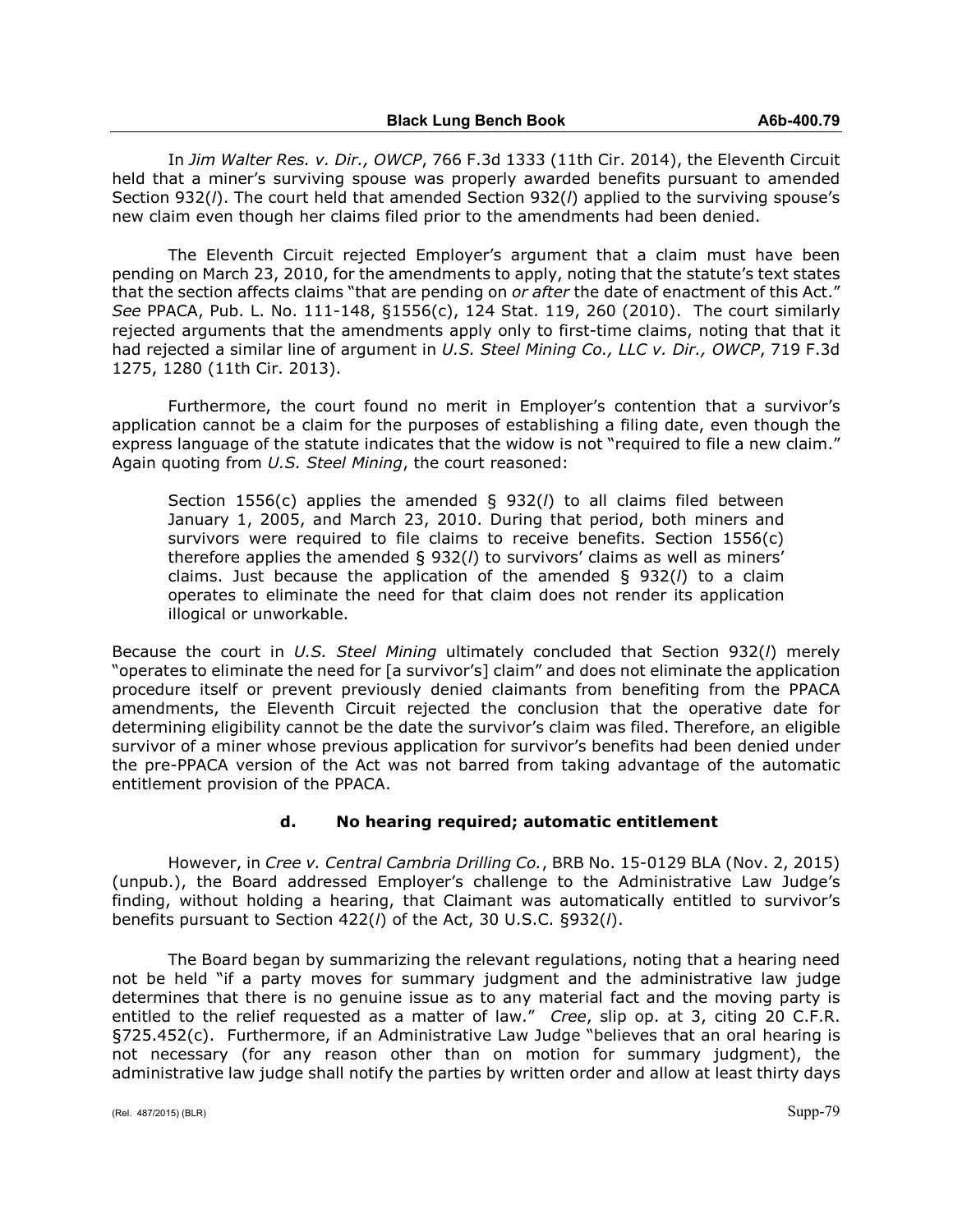for the parties to respond." 20 C.F.R. §725.452(d). However, if any party files a timely request in response to the order, the Administrative Law Judge "shall hold the oral hearing." Id. Finally, "[w]hile the parties may waive the right to a hearing before an administrative law judge, such waiver must be in writing and filed with the Chief Administrative Law Judge or the administrative law judge assigned to hear the case." *Cree*, slip op. at 3, citing 20 C.F.R. §725.461(a).

The Board concluded that, "[b]ecause the parties did not agree to a decision on the record, and no party filed a motion for summary judgment, the administrative law judge was obligated to hold a hearing before issuing his decision." *Id.* at 3-4. Therefore, the Board vacated the award of benefits and remanded the matter to the Administrative Law Judge "for a hearing consistent with the aforementioned regulatory requirements." *Id.* at 4.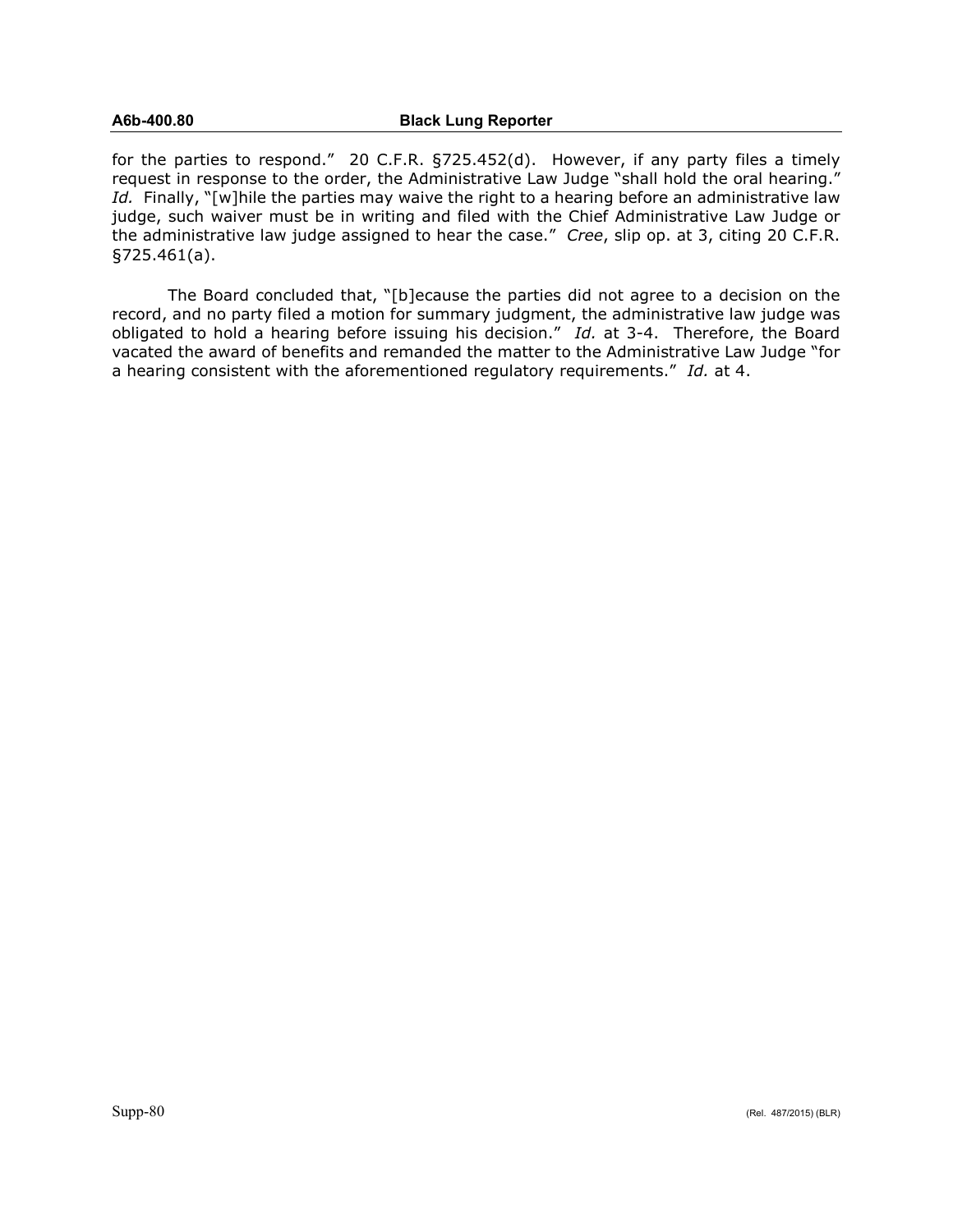[No updates at this time.]

# **II. Augmentation of benefits**

# **B. Date of commencement**

In *Toy v. Carpenter Coal & Coke Co.*, BRB No. 13-0384A (Apr. 30, 2014) (unpub.), the Administrative Law Judge determined that benefits augmented by reason of Claimant's dependent disabled adult stepson begin with the first month in which Claimant demonstrated that his stepson met the conditions of relationship and dependency. The Administrative Law Judge therefore found that Claimant qualified for augmented benefits for his stepson as of December 21, 2011, the date Claimant submitted a benefit report from the Social Security Administration, which provided sufficient evidence that the stepson was disabled. The Administrative Law Judge noted that initial documentation submitted to the District Director established that Claimant's disabled adult son met the relationship requirements.

On appeal, the Board agreed with the Director's interpretation of the plain language of 20 C.F.R. § 725.210: that the operative date for determining an augmentee's entitlement to benefits is the date the conditions of relationship and dependency are met or satisfied, rather than the date that the evidence of those conditions is submitted into the record. Consequently, the Board modified the Administrative Law Judge's decision to reflect that Claimant is entitled to augmented benefits on behalf of his stepson as of June 2007, the date that Claimant was determined entitled to benefits.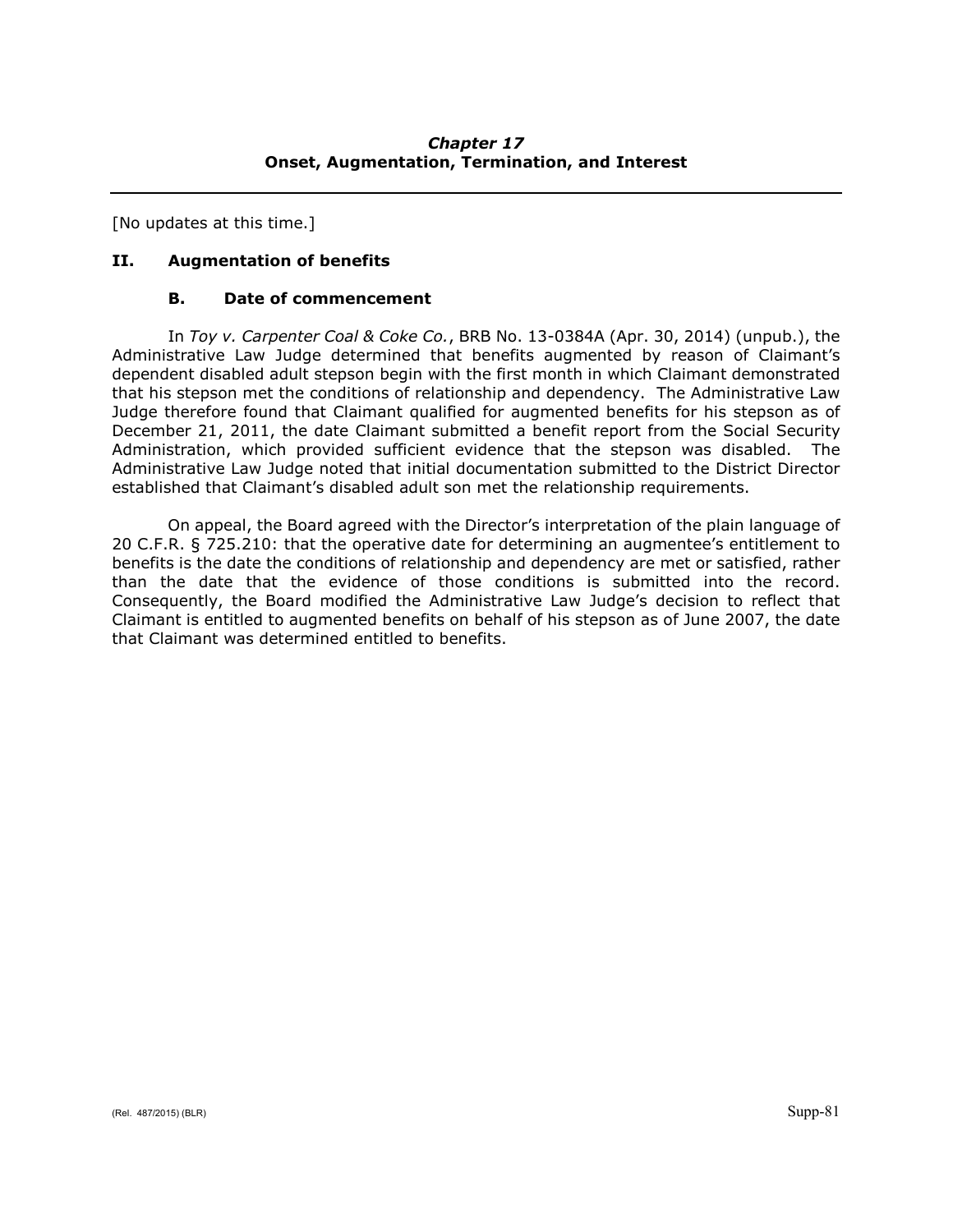# *Chapter 21* **Interest on Past-Due Medical Bills (BMI) and Penalties**

# **II. Jurisdiction**

[to be included after the citation to 20 C.F.R. §725.530(a)]; *see Vialpando v. Chevron Mining, Inc.*, No. 18-251-BRB-SCY, 2018 WL 5017754 (D.N.M. Oct. 16, 2018) (concluding that the miner is entitled to additional compensation on overdue payments, plus interest, in accordance with Section 914(f) of the Act); *Burton v. Drummond Co., Inc.*, No. 2:18-CV-00795-RDP, 2018 WL 4951972 (N.D. Ala. Oct. 12, 2018) (determining that the court has subject matter jurisdiction over the claim and that the miner's widow has stated a claim upon which relief can be granted).

# **C. Sixth Circuit**

In *Byrge v. Premium Coal Co., Inc.*, 2017 WL 1208586 (E.D. Tenn. Mar. 31, 2017), the magistrate judge addressed and granted Claimant's Motion for Summary Judgment. Prior to the federal court action, the miner filed his black lung claim in June 2010. In April 2011, the District Director awarded benefits and, following Employer's request for a hearing, an Administrative Law Judge awarded benefits in January 2013, with an onset date of June 2010. Employer appealed to the Board, which affirmed the decision in February 2014. The Board denied Employer's motion for reconsideration, and the Sixth Circuit thereafter affirmed the award in 2015. Only following the Sixth Circuit's decision did Employer repay the Black Lung Disability Trust Fund the \$52,676.50 in interim benefits paid to the miner.

In March 2016, Claimant filed the action at issue, which involved Claimant's seeking 20% additional compensation and interest in light of the Employer's failure to pay the miner his benefits from February 2013 until February 2015, while Claimant's black lung claim was pending on appeal. *See* 33 U.S.C. §§914(f), 921(d); 20 C.F.R. §§725.530(a), 725.604, 725.607(a), 725.608(a)(3).

Following a finding that Claimant had standing to sue, the magistrate judge addressed her contention that she is entitled to 20% additional compensation. Upon finding that the "compensation order" at issue was the Administrative Law Judge's January 2013 award and that Claimant's action was properly filed in accordance with Section 921(d), as incorporated into the BLBA, the magistrate judge further found that the Administrative Law Judge's award became effective when it was filed with the District Director in February 2013. The magistrate judge therefore found that Employer was "required to start paying benefits because the ALJ's Order became effective and [it] did not receive, let alone request, a stay of the ALJ's decision granting benefits." In addition, the magistrate judge rejected Employer's challenge to Section 725.607, the regulation which, generally, provides for 20% additional compensation when benefits payable pursuant to an effective award "are not paid by an operator or other employer ordered to make such payments within 10 days after such payments become due . . . ." The magistrate judge also concluded that Claimant is entitled to interest on the additional compensation from March 25, 2013, to February 23, 2015, the date the miner died.

In light of the above, the magistrate judge granted Claimant's Motion for Summary Judgment.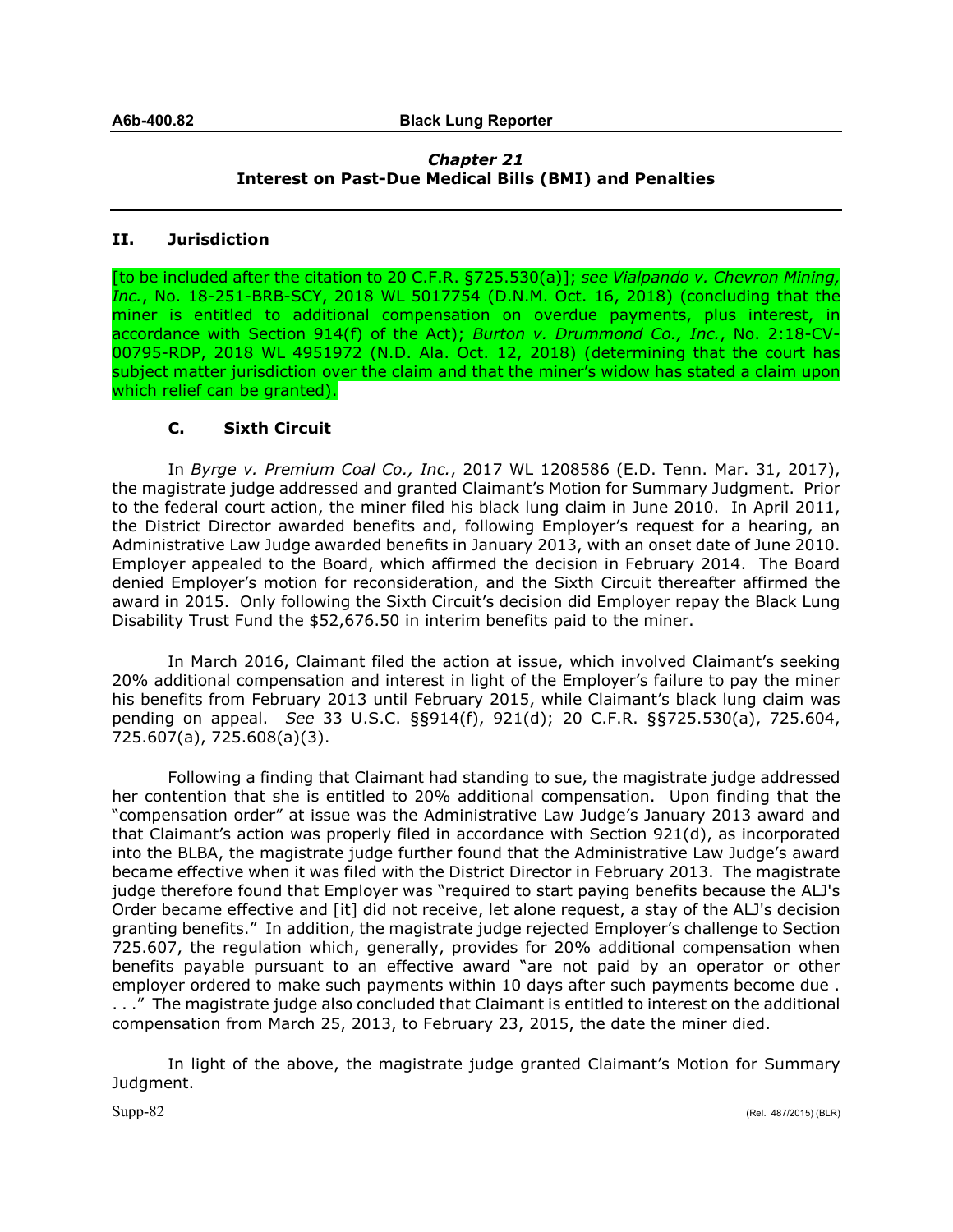# *Chapter 23* **Petitions for Modification Under 20 C.F.R. § 725.310**

Citation update for this chapter: *Kern v. Walcoal, Inc.*, 25 B.L.R. 1-109 (2013); *Gross v. Dominion Coal Corp.*, 23 B.L.R. 1-8 (2003).

## **I. Generally**

#### **E. Two-level inquiry**

## **1. Benefits Review Board**

In *Smith v. Director, OWCP*, BRB No. 15-0229 BLA (Mar. 10, 2016) (unpub.), which involved a second petition for modification and in which Claimant submitted no new evidence, the Administrative Law Judge dismissed the request upon finding that consideration of the modification request would not render justice under the Act. In the Order of Dismissal, the Administrative Law Judge stated the following:

Given the fact that Claimant has produced no evidence, I find that she has failed to present "compelling new evidence." However, as directed by [*O'Keeffe v. Aerojet-General Shipyards, Inc.*, 404 U.S. 254, 256 (1971)], I consider the wholly new evidence, the cumulative evidence, and further reflect upon the evidence initially submitted; I nonetheless find Claimant's modification petition futile despite the fact that I remain mindful that "modification does not always require 'a smoking-gun factual error, changed conditions, or startling new evidence.'"

Order of Dismissal at 7, quoting *Westmoreland Coal Co. v. Sharpe*, 692 F.3d 317, 330, 25 B.L.R. 2-157, 2-176 (4th Cir. 2012).

On appeal, the Board held that the dismissal of Claimant's modification request must be vacated:

Consistent with the stated purpose of the Act, "to ensure that . . . benefits are provided to coal miners and their dependents in the event of their death or total disability due to pneumoconiosis," 30 U.S.C. § 901(a), Congress "incorporat[ed] within the statute a broad reopening provision to ensure the accurate disposition of benefits." *Old Ben Coal Co. v. Director, OWCP* [*Hilliard*], 292 F.3d 533, 546, 22 B.L.R. 2-429, 2-447 (7th Cir. 2002). Moreover, parties to federal black lung claims are afforded the right to request modification, without limit as to the number of times that a request may be filed, and need not submit new evidence in support of their requests.

*Slip op.* at 6, citing 33 U.S.C. § 922, as incorporated into the Act by 30 U.S.C. § 932(a). The Board also noted that the language of the implementing regulation at Section 725.310(c)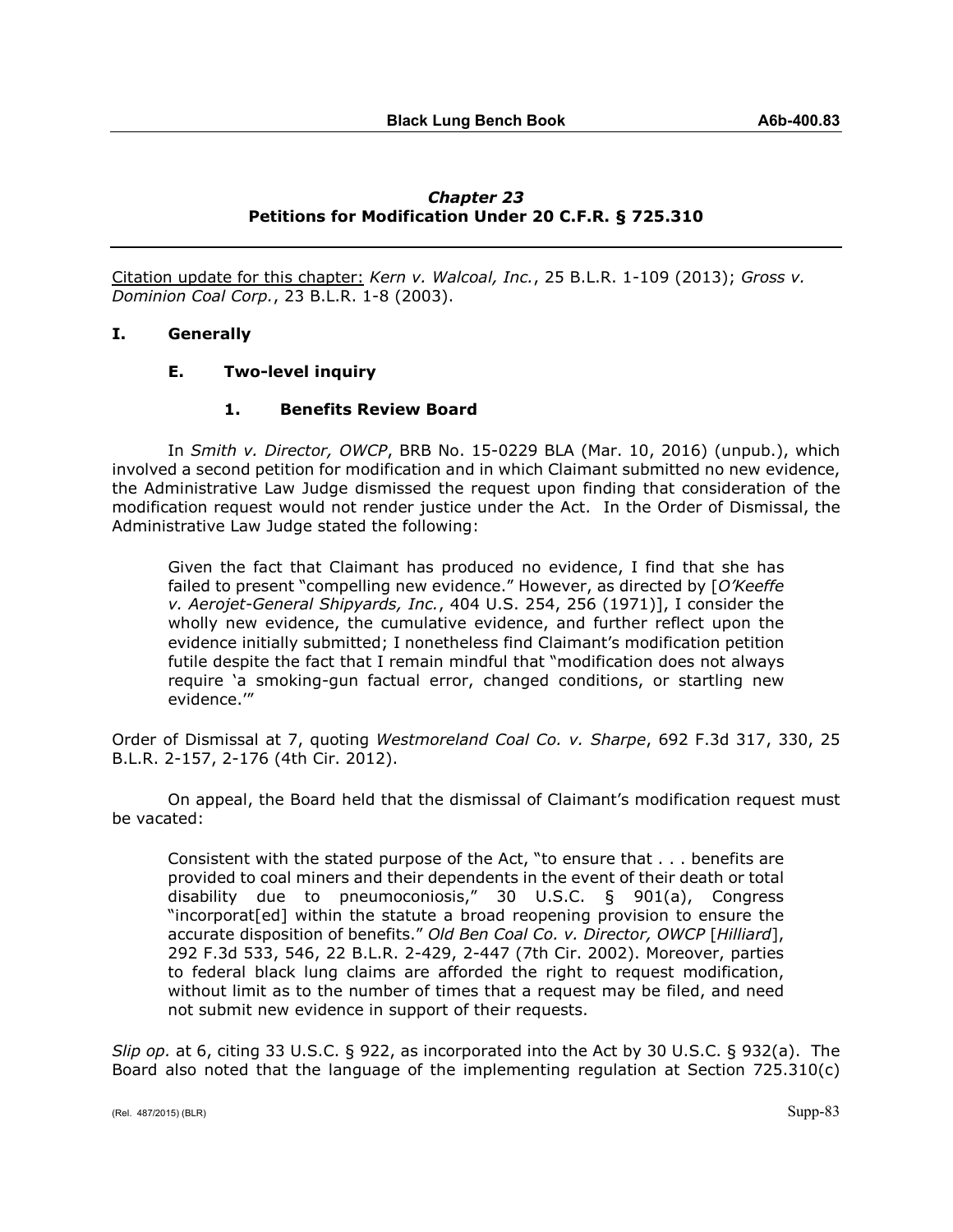signifies that an Administrative Law Judge "is required to consider a request for modification and, when a survivor's claim is at issue, render a finding as to whether a mistake in a determination of fact has been demonstrated."

The Board emphasized that an Administrative Law Judge must determine whether the granting of the request renders justice under the Act. Furthermore, the Board agreed with the Director that the Administrative Law Judge, in finding that modification would not render justice under the Act, based his dismissal of the modification request "on an inaccurate understanding of 'futility' . . . ." According to the Board, his futility determination was based on the fact that Claimant's claim had been denied twice previously, "the miner died several years ago, claimant submitted no new evidence, and did not identify a specific mistake in a determination of fact." The Board agreed with the Director that, in this context, "futility refers to whether there is any relief available to a party . . . [when] the party establishes that it is entitled to modify a prior decision." In this modification request, the Board concluded that "relief is plainly available to claimant because, if she succeeds on the merits of her request, she may establish entitlement to benefits." The Board therefore vacated the Administrative Law Judge's justice under the Act finding.

In *Bowyer v. Central Appalachian Coal Co.*, BRB No. 16-0271 BLA (Mar. 21, 2017) (unpub.), the Board noted the following in an appeal concerning a claimant's request for modification of a subsequent claim:

We note that the administrative law judge held that he was required to make a "threshold" determination of whether granting modification would render justice under the Act prior to considering the modification petition on the merits. Decision and Order at 22, citing *Sharpe v. Director, OWCP* [*Sharpe I*], 495 F.3d 125, 128, 24 BLR 2-56, 2- 68 (4th Cir. 2007). While *Sharpe I* held that an administrative law judge must consider the question before ultimately granting the relief requested in a modification petition, nothing in *Sharpe I* establishes that an administrative law judge must make the determination at the outset. Instead, the timing of the inquiry will be dictated by the individual facts of the case. While it might make sense to make a threshold determination in cases of bad faith, for example, it does not follow that a threshold determination is appropriate in cases such as this where newly submitted evidence establishes a mistake in the ultimate fact of entitlement, which depends on a thorough consideration of the merits. *See O'Keeffe v. Aerojet General Shipyards, Inc.*, 404 U.S. 254, 255 (1971) (the plain purpose of modification is to vest an adjudicator "with broad discretion to correct mistakes of fact, whether demonstrated by wholly new evidence, cumulative evidence, or merely further reflection on the evidence initially submitted.").

*Slip op.* at 5-6 n.5.

## **5. Office of Administrative Law Judges [new]**

In *Massey v. Peabody Coal Co.*, 25 B.L.R. 3-213 (2015), which involved a third request for modification of a living miner's claim and a first request for modification of a survivor's claim, the Administrative Law Judge noted that diligence, motive, and finality are factors to be considered in determining whether reopening the matter would render justice under the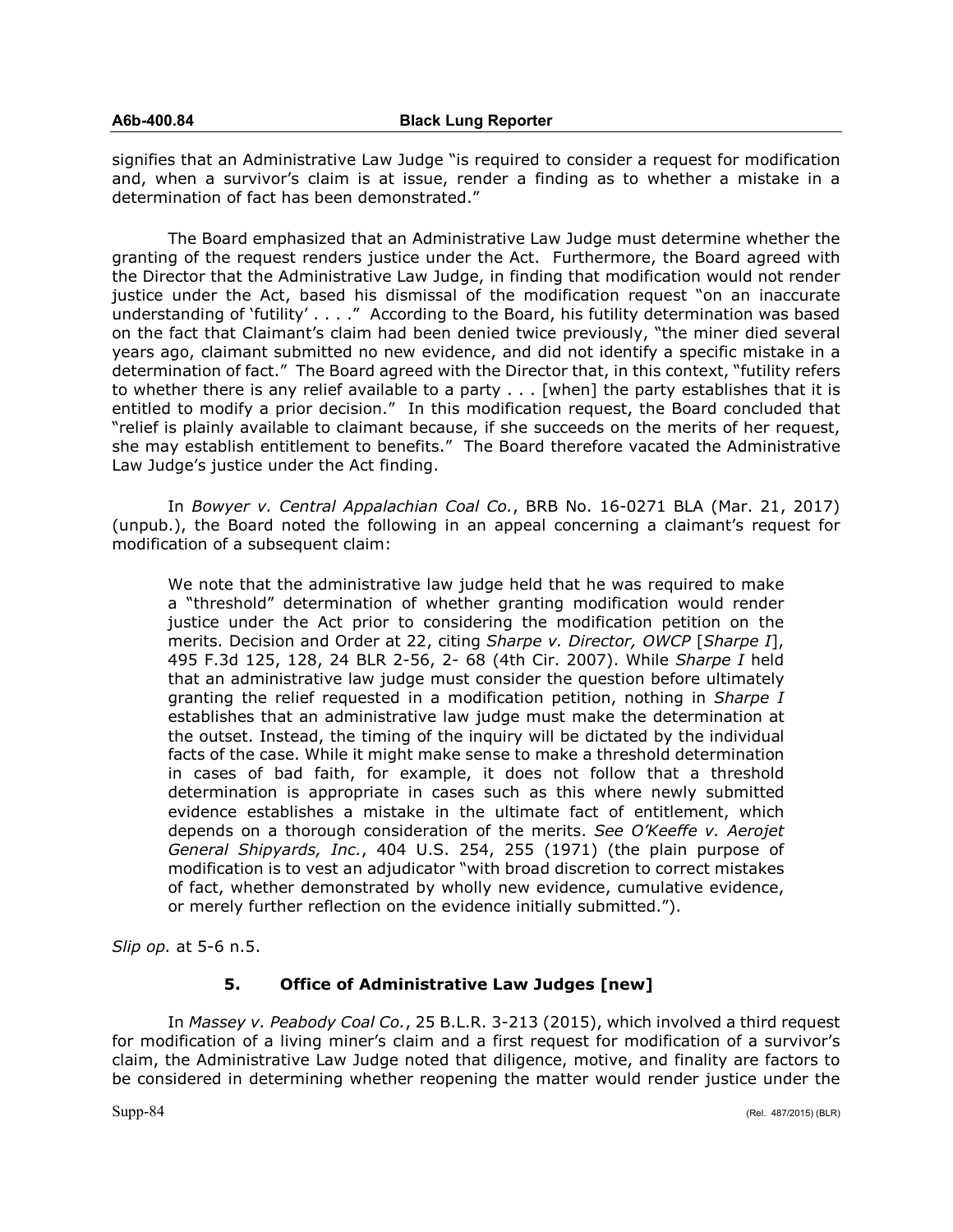Act; however, the Administrative Law Judge observed that the law favors accuracy as the most important factor. In considering the request for modification of the living miner's claim, the Administrative Law Judge found Claimant's modification petition to be futile, based upon the new and cumulative evidence, as well as upon further reflection of the initially submitted evidence. Instead, the Administrative Law Judge found that the previous decision on the modification request represented the most accurate assessment of the claim. Therefore, after finding that Claimant failed to present compelling new evidence, the Administrative Law Judge dismissed the petition for modification in the living miner's claim because it would not further justice under the Act. However, in considering the request for modification of the survivor's claim, the Administrative Law Judge found that Claimant had produced compelling new evidence in the form of a physician's credentials and his analysis of a previously submitted autopsy report. The Administrative Law Judge therefore found that consideration of Claimant's modification request in the survivor's claim would further justice under the Act. After an analysis of the evidence at 20 C.F.R. § 718.205(c) on the merits, the Administrative Law Judge found that Claimant did not establish that the miner's death was due to pneumoconiosis and denied the petition for modification in the survivor's claim.

## **IV. Review by the Administrative Law Judge**

## **B. Entitlement to a hearing**

## **2. For claims filed after January 19, 2001**

In *Hatfield v. Director, OWCP*, BRB No. 16-0511 BLA (Nov. 30, 2016) (unpub.), which involved a survivor's claim, the Board vacated the Administrative Law Judge's decision denying benefits. In *Hatfield*, the Administrative Law Judge issued an Order allowing the parties 12 days in which to submit a letter stating why a decision on the record should not be issued. Claimant was proceeding unrepresented and, within the 12-day period, agreed in writing to a decision on the record. The Director, who was the respondent in the case, indicated he did not object to a decision on the record. The Administrative Law Judge eventually issued a decision denying benefits. In this decision, he found that, while the miner worked as a miner for at least 16 years in surface coal mine employment, Claimant did not establish that the miner worked for at least 15 years in conditions substantially similar to those of an underground mine; therefore, he found Claimant could not invoke the 15-year rebuttable presumption. The Administrative Law Judge further found that Claimant established that the miner suffered from pneumoconiosis arising out of his coal mine employment, but failed to establish that the miner died due to the disease. Accordingly, the Administrative Law Judge denied benefits.

On appeal, the Director challenged, as contrary to law, the Order allowing the parties only 12 days in which to state why a decision on the record should not be issued. The Director posited that the shortened timeframe "may have contributed to claimant's determination to waive her right to a hearing," and he further argued that the Administrative Law Judge's findings in his decision denying benefits "make clear that claimant was adversely impacted by her agreement to waive her right to a hearing."

The Board agreed with the Director that the Administrative Law Judge "erred in allowing the parties only twelve days to state why this case should not be decided on the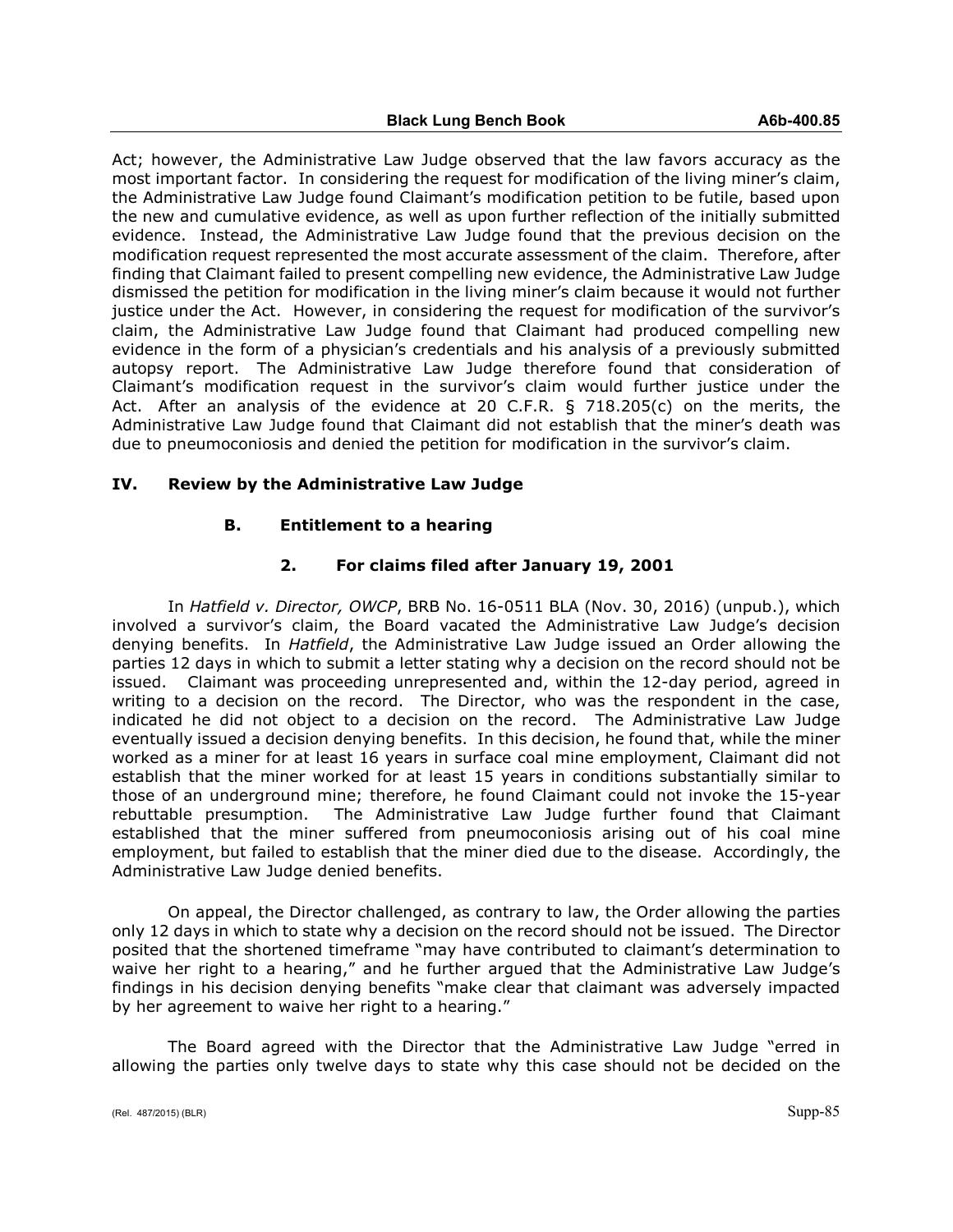#### **A6b-400.86 Black Lung Reporter**

record." The Board, quoting 20 C.F.R. §725.452(d), emphasized that "[i]f the administrative law judge believes that an oral hearing is not necessary (for any reason other than on motion for summary judgment), the judge shall notify the parties by written order and allow at least thirty days for the parties to respond." Noting the Director's concerns as to the shortened period in which Claimant was allowed to respond and how the absence of a hearing may have impacted her potential to prevail on the merits of her claim, the Board agreed "with the Director that claimant's right to a full and fair adjudication of her claim may not have been fully protected."

Accordingly, the Board vacated the decision denying benefits and remanded the matter "for a formal hearing."

# **V. Onset date for the payment of benefits**

## **B. For claims filed after January 19, 2001**

In *Dalton v. Director, OWCP and Frontier-Kemper*, 738 F.3d 779 (7th Cir. 2013), the court held the Administrative Law Judge properly determined the date of onset for the payment of benefits. Specifically, on modification, the Administrative Law Judge *sua sponte*  reviewed evidence underlying the onset date found by a prior deciding judge, and determined a mistake in a determination of fact was made such that the miner's claim was payable as of August 1991. This date was nearly eight years earlier than the June 1999 onset date found by the prior deciding judge, which resulted in additional benefits to payable on the miner's claim.

On appeal, the Board held the Administrative Law Judge had authority to *sua sponte* modify the date of onset, but the Board vacated the August 1991 onset date and it reinstated the June 1999 onset date. As noted by the Seventh Circuit:

The Board wrote that because 'neither Dr. Beck nor Dr. Cohen opined that the miner was disabled *due to pneumoconiosis* in 1991' it had to vacate the ALJ's designation of August 1991 as the date for the commencement of benefits. The Board thought that there was no medical evidence that reflected the date upon which Mr. Dalton became totally disabled on account of pneumoconiosis, and thus that his benefits were limited to the period beginning with the month in which he filed his original claim.

## *Slip op.* at p. 6.

The court disagreed with the Board and reinstated the earlier August 1991 onset date based on "ample evidence that Mr. Dalton was totally disabled (from a respiratory standpoint) as of the time he quit his job in August 1991." The court explained:

Frontier submitted no evidence indicating that the totally disabling lung disease Mr. Dalton had by 1991 was caused by something different from the disabling lung disease from which he still suffered in 1995 and 1999. The regulations specifically recognize pneumoconiosis 'as a latent and progressive disease which may first become detectable only after cessation of coal mine dust exposure. 20 C.F.R. § 718.201(c). More to the point for this case, the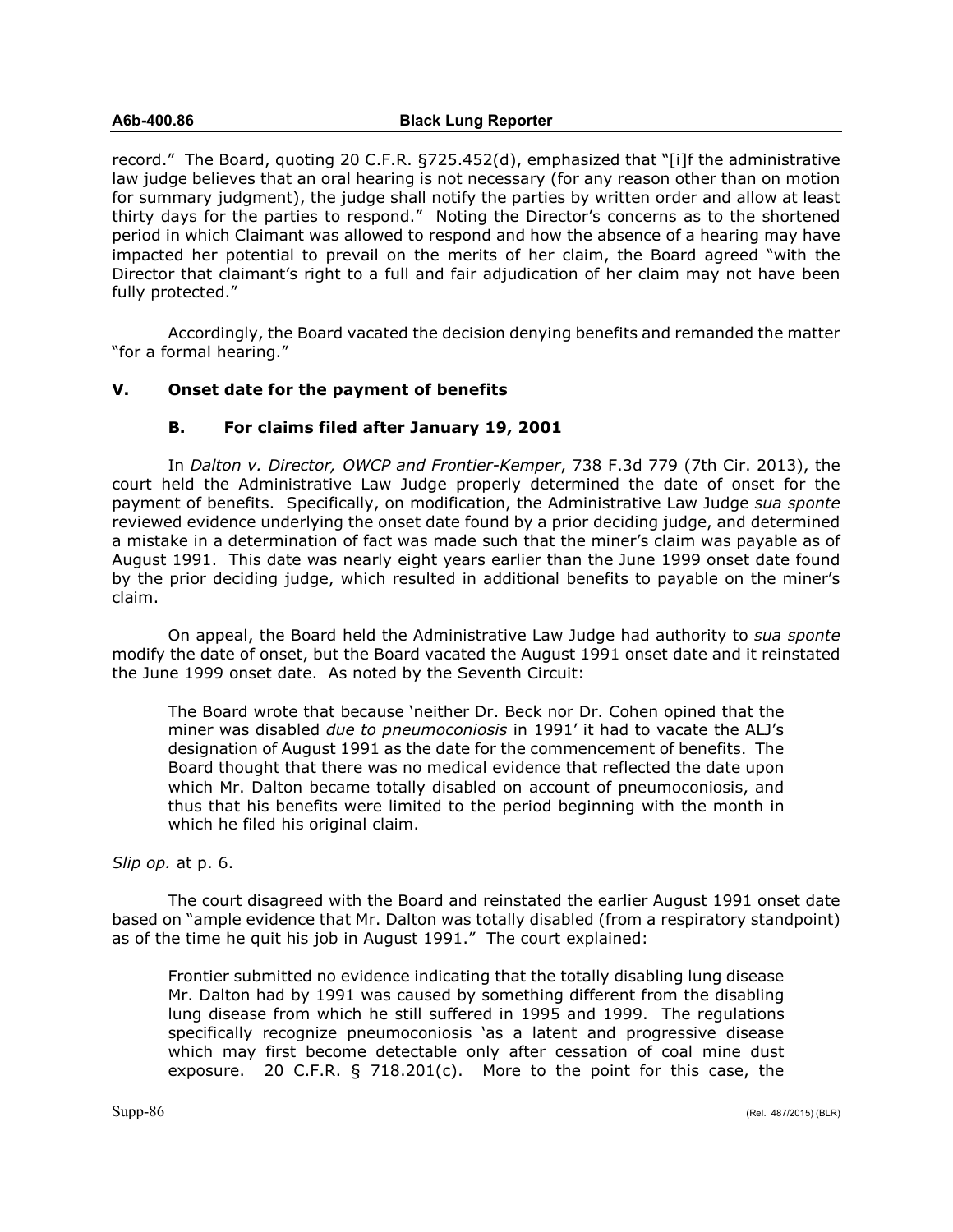Department of Labor has concluded that the risk of significant airway obstruction from coal-mine dust is additive with cigarette smoking. This provides further support for the ALJ's finding that the totally disabling breathing difficulties Mr. Dalton faced in 1991 were caused by both smoking and coalmine dust, given his long exposure to both. That is all the regulations require.

*Slip op.* at p. 12. The court added:

There is nothing wrong with circumstantial evidence, and so it is of no moment that Mr. Dalton did not have more direct evidence to support his case, such as a doctor in August 1991 who spelled out that Mr. Dalton suffered from totally disabling pneumoconiosis and that his condition was totally disabling.

. . .

Indeed, such a requirement would be in some tension with both the rebuttable presumption (at 20 C.F..R. § 718.203(b)) . . . and the rule that in cases where the onset date is not clearly established, the benefit of the doubt and backdated benefits, go to the miner.

*Slip op.* at p. 13.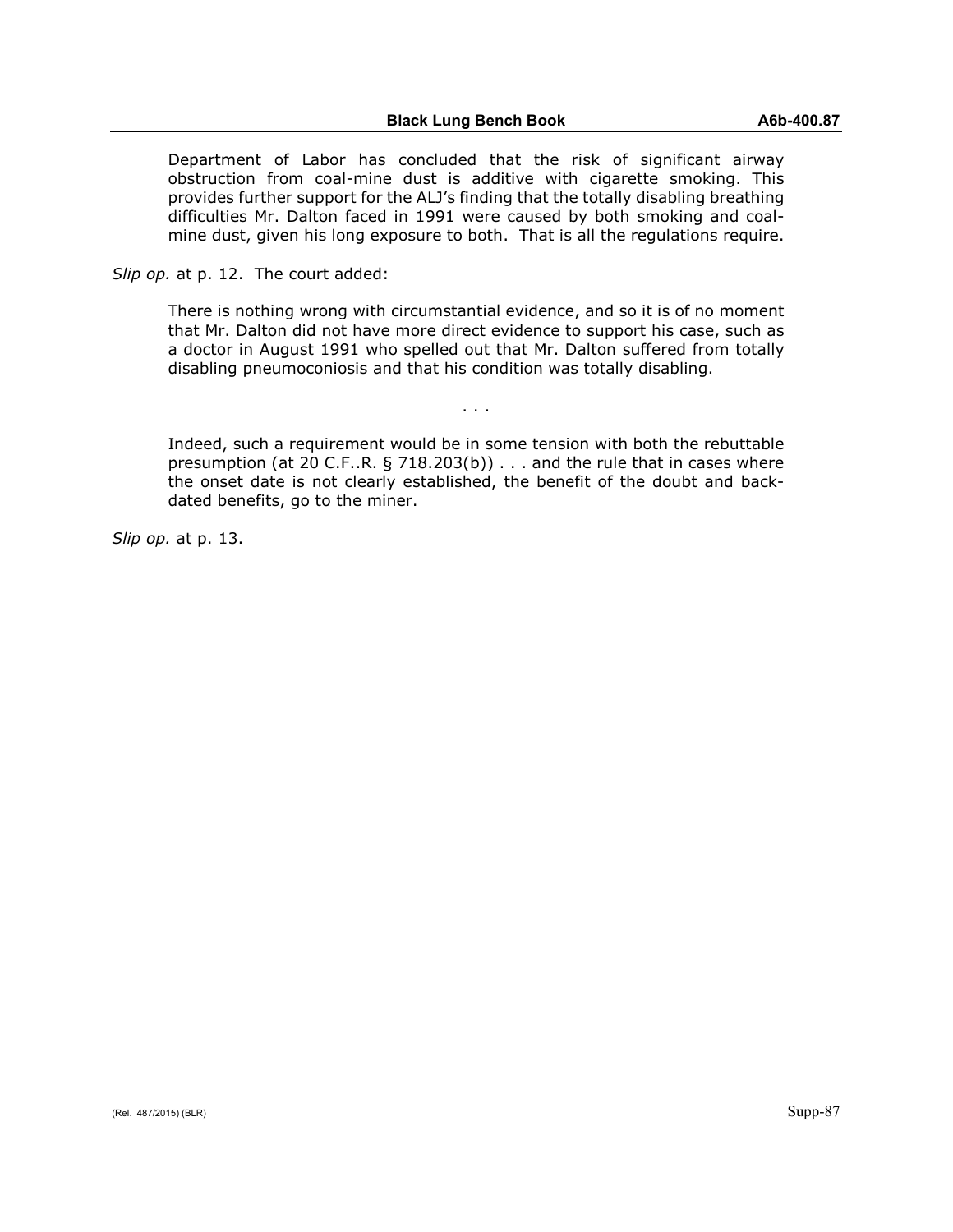# *Chapter 24* **Multiple Claims Under 20 C.F.R. § 725.309**

Citation update for this chapter: *Consolidation Coal Co. v. Director, OWCP* [*Burris*], 732 F.3d 723 (7th Cir. 2013).

## **IV. Proper review of the record**

# **B. For claims filed after January 19, 2001**

# **1. Establishing an element of entitlement previously denied**

## **e. Application of the 15-year presumption; used to demonstrate element of entitlement**

[For inclusion before the sentence, "For additional discussion of the 15-year presumption, *see*  Chapter 11."]

In *Eastern Associated Coal Corp. v. Director, OWCP* [*Toler*], 805 F.3d 502, 25 B.L.R. 2-743 (4th Cir. 20[15](#page-87-0)), which involved a subsequent claim filed in  $2008<sup>15</sup>$  the Administrative Law Judge awarded benefits pursuant to the 15-year presumption at Section 411(c)(4), 30 U.S.C. §921(c)(4). *See* 20 C.F.R. §718.305; *W. Va. CWP Fund v. Bender*, 782 F.3d 129, 134- 35 (4th Cir. 2015). The Board eventually affirmed the award. On appeal before the Fourth Circuit, Employer contended that, by applying the 15-year presumption to the miner's subsequent claim, the Administrative Law Judge violated the Black Lung Benefits Act (BLBA), its implementing regulations, and the "principles of finality and separation of powers." *Toler*, 805 F.3d at 504.

Before the Administrative Law Judge, the parties stipulated that the miner was totally disabled due to a pulmonary impairment; therefore, as the miner had worked for twentyseven years in coal mine employment, sixteen of which were underground, the Administrative Law Judge applied the 15-year presumption to the miner's subsequent claim. After examining the opinions of Employer's two doctors, the Administrative Law Judge found that Employer failed to disprove the existence of pneumoconiosis or demonstrate that the miner's impairment did not arise out of, or in connection with, his coal mine employment. Accordingly, the Administrative Law Judge awarded benefits. Employer appealed the award, and the Board remanded the matter to the Administrative Law Judge to provide Employer with an opportunity to submit new evidence addressing the 15-year presumption.

On remand, the Administrative Law Judge again awarded benefits by applying the 15 year presumption to the miner's subsequent claim and finding that Employer failed to rebut the presumption. Employer appealed the Administrative Law Judge's decision to the Board, which affirmed the award. The appeal to the Fourth Circuit then followed.

 $\overline{a}$ 

<span id="page-87-0"></span> $15$  The miner's only prior claim was denied based upon a failure to establish the existence of pneumoconiosis, despite an Administrative Law Judge finding the miner had established a totally disabling pulmonary or respiratory impairment. The Board affirmed the Administrative Law Judge's denial of benefits, and the Fourth Circuit thereafter denied the miner's petition for review.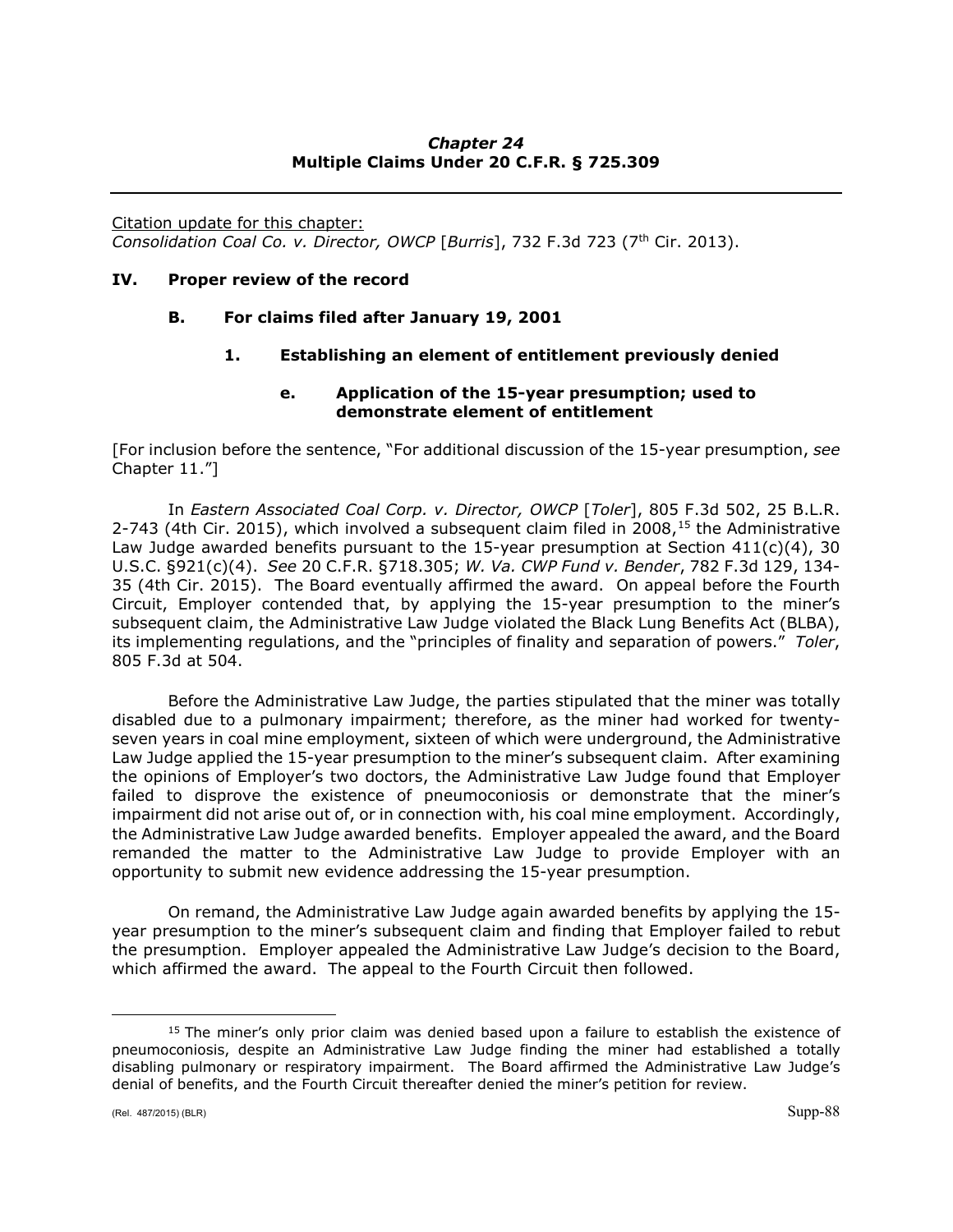The court first rejected Employer's argument that the Administrative Law Judge erred in using the 15-year presumption to establish a change in an applicable condition of entitlement. The court concluded that "the Act and the regulations show plainly that a coal miner *armed with new evidence* may invoke the [15]-year presumption to establish a change in an applicable condition of entitlement." *Id.* at 511 (emphasis added). The court noted that the preamble to the 2001 regulations reinforces this conclusion, as the Department there stated that "'the miner continues to bear the burden of establishing all of the statutory elements of entitlement, except to the extent that he is aided by [the] statutory presumptions' in effect at the time the Secretary promulgated the 2000 Final Rule." *Id.* at 512, quoting 65 Fed. Reg. 79,920, 79,972 (Dec. 20, 2000). Finally, the court concluded that, even if it harbored doubts as to this conclusion, it "would defer to the Director's reasonable and consistent interpretation of the applicable regulations." *Id*.

The court also rejected Employer's arguments against such application of the 15-year presumption in a subsequent claim. In so doing, the court disagreed that application of the presumption amounted to a "double presumption," and instead noted that its use simply assists a miner in establishing the applicable conditions of entitlement in a subsequent claim. The court disagreed with Employer's argument that use of the 15-year presumption to establish a change in an applicable condition of entitlement is inconsistent with the Secretary of Labor's concession in *National Mining Ass'n v. Dept. of Labor*, 292 F.3d 849, 863 (D.C. Cir. 2002), that "the most common forms of pneumoconiosis are not latent." *Id.* at 23-25. In addition, the court rejected Employer's contention that the miner's first claim and subsequent claim are the same "with a new label," as the court had held that such "claims are not the same" in *Lisa Lee Mines v. Director, OWCP*, 86 F.3d 1358, 1362 (4th Cir. 1996) (en banc). *Toler*, 805 F.3d at 513. The court also concluded that *Lisa Lee Mines* foreclosed any suggestion that the miner must "prove that the etiology of his condition has changed by comparing the evidence pertaining to [his] second claim with the evidence underlying the denial of his first claim." *Id.*, citing *Lisa Lee Mines*, 86 F.3d at 1361. Finally, the court rejected, as factually incorrect, Employer's assertion that the miner had not submitted new evidence postdating the denial of his first claim pursuant to 20 C.F.R. §725.309(c)(4) and *Consol. Coal Co. v. Williams*, 453 F.3d 609 (4th Cir. 2006). Therefore, the court concluded that the Administrative Law Judge violated neither the BLBA nor the applicable regulations in applying the 15-year presumption to the miner's subsequent claim.

Second, the court turned to Employer's argument that, by applying the 15-year presumption to the miner's subsequent claim, the Administrative Law Judge improperly reopened an Article III court's final judgment: the Fourth Circuit's 1998 denial of the miner's petition for review in his first claim. The court concluded that the award in the miner's subsequent claim "did not 'retroactively . . . reopen' anything, much less a final judgment of an Article III court." *Toler*, 805 F.3d at 515. The court noted that, in fact, *Lisa Lee Mines* required that the Administrative Law Judge "accept the correctness of the administrative denial of [the miner's] 1993 claim – and, by necessary extension, our 1998 denial of [his] petition for review." *Id.* (emphasis in original). Accordingly, the court rejected Employer's contention that the Administrative Law Judge inappropriately exercised "the judicial Power" in granting the miner's subsequent claim." *Id.*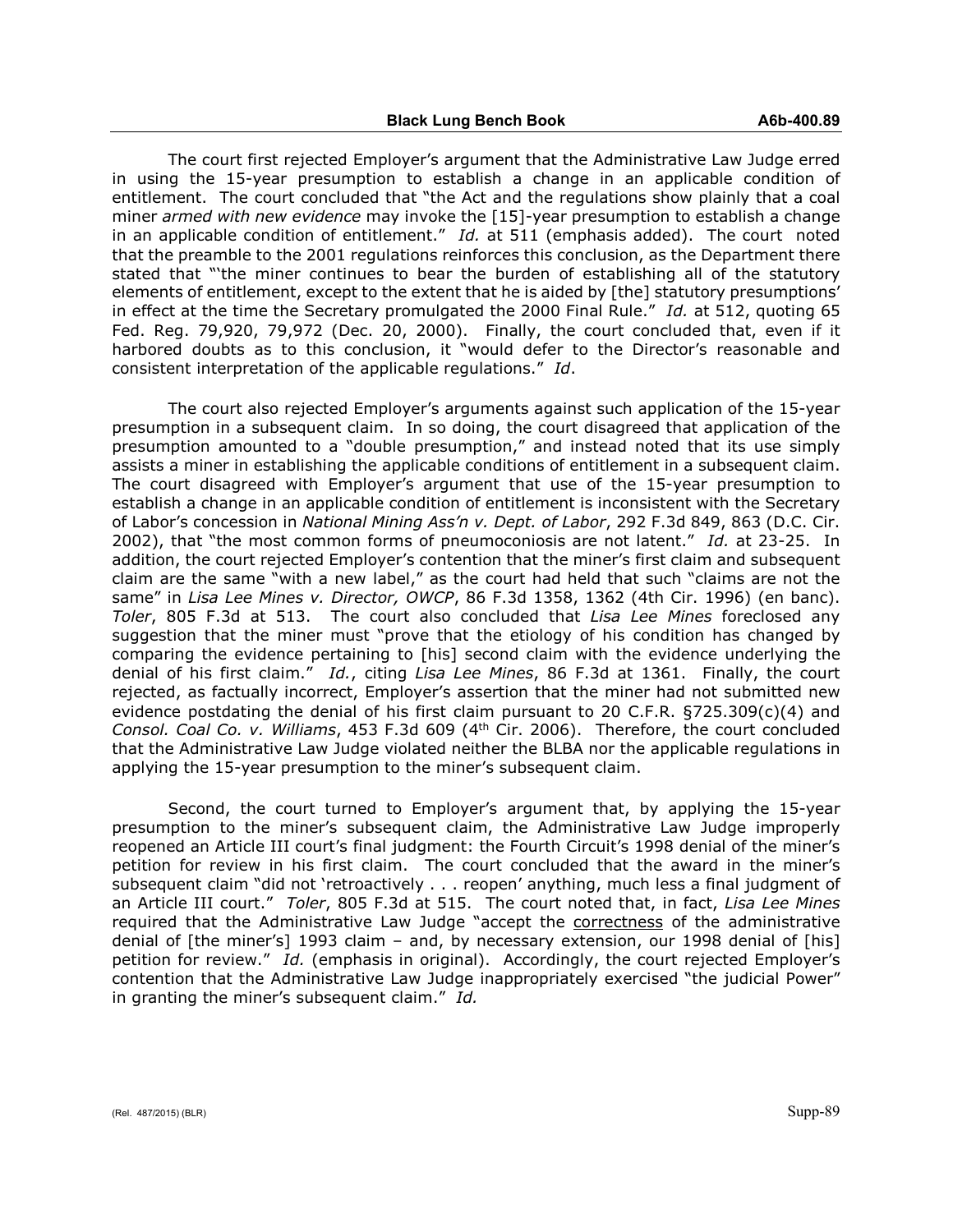# **2. Responsible operator designation**

In *Arkansas Coals, Inc. v. Lawson*, 739 F.3d 309 (6th Cir. 2014), re-litigation of designation of the responsible operator in a subsequent claim was at issue. As noted by the court:

The claimant originally brought suit in 1992 and an administrative law judge determined that he was not medically qualified for benefits. In the same decision, the administrative law judge indicated that Arkansas Coals was not the 'responsible operator' required to pay benefits. Approximately seventeen years later, the claimant filed a second claim alleging a change in his medical condition and requesting relief. After finding that his medical condition had worsened and that the claimant was now disabled, an administrative law judge awarded benefits and determined that Arkansas Coals was the responsible operator.

*Slip op.* at 2. The court held designation of the responsible operator issue could be re-litigated in the second claim because (1) the miner was entitled to bring the claim under 20 C.F.R. § 725.309(d)(4), and (2) designation of the responsible operator was not a "necessary" finding in the originally-denied claim. The court concluded that the Director's failure to participate at the hearing in the first claim, or to appeal the decision in that claim, did not preclude its participation in the second claim with regard to re-litigation of the responsible operator issue.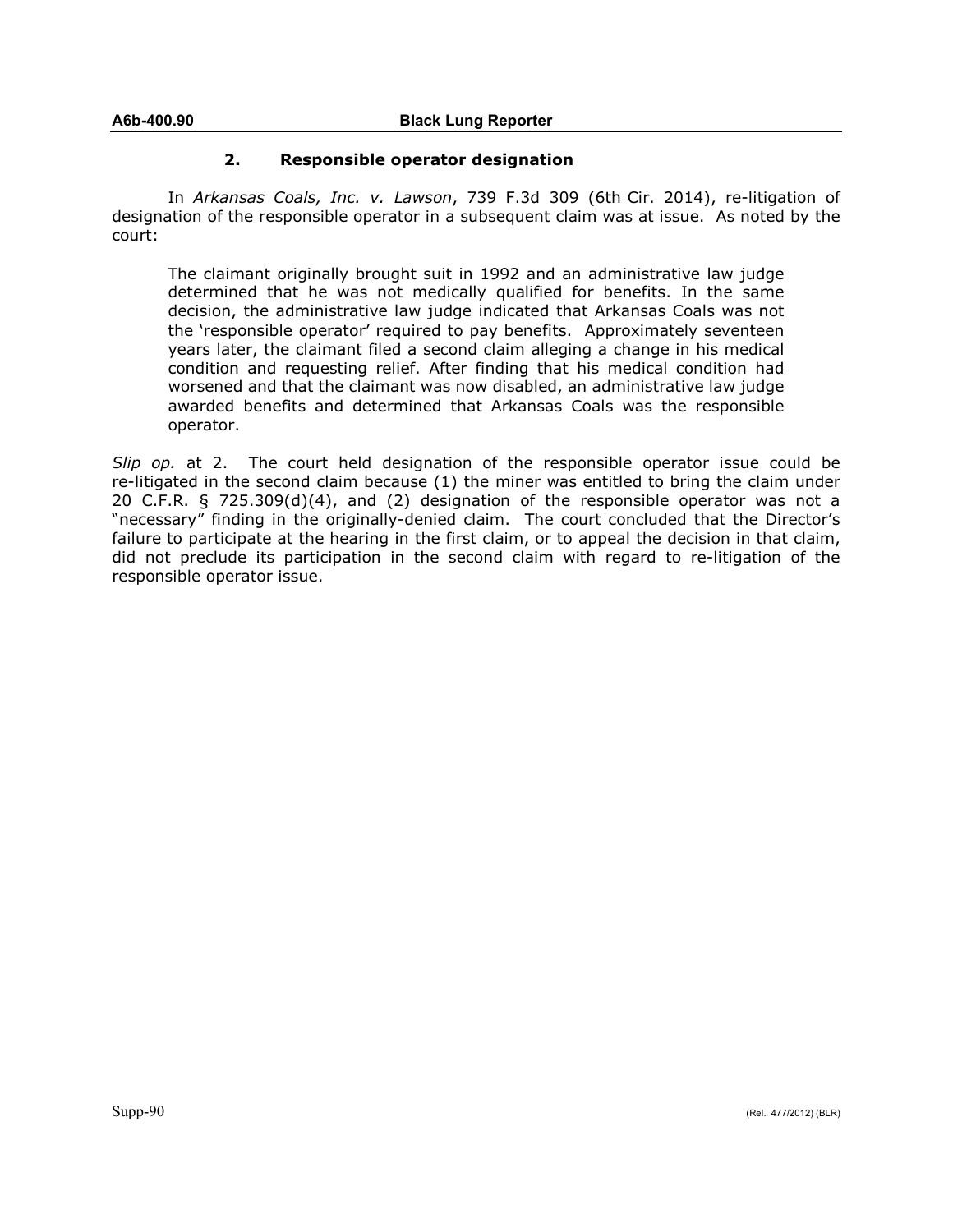# *Chapter 25* **Principles of Finality**

# **I. Generally**

# **B. Mistake (or change) of law, not a basis for modification**

## **1. Generally**

In *Stacy v. Diamond May Coal Co.*, BRB No. 15-0084 BLA (Dec. 22, 2015) (unpub.), the Board rejected Employer's argument that the Administrative Law Judge's award of benefits based on modification represented an improper modification based on a change in law. The Board noted that it "has held that modification is available to permit re-examination of entitlement in circumstances similar to those in the [present] case," and that it "has applied [the holding in *Mullins v. ANR Coal Co.*, *LLC*, 25 B.L.R. 1-49, 1-53 (2012),] to cases such as this involving Section 411(c)(4)." *Stacy*, slip op. at 5.

# **E. Two-level inquiry**

# **1. Benefits Review Board**

In a recent unpublished decision, *Stacy v. Diamond May Coal Co.*, BRB No. 15-0084 BLA (Dec. 22, 2015) (unpub.), the Board rejected Employer's allegation that Claimant filed her modification request based on an improper motive: to avail herself of the 15-year presumption. Noting at the outset that Claimant had actually filed her modification request before the PPACA was enacted, the Board also stated that, "by filing a request for modification, claimant was exercising her right to pursue a claim for benefits under the Act." *Slip op.* at 5. Therefore, the Board concluded that "there was nothing improper about her motive in seeking modification of her denied claim." *Id*.

# **III. Res judicata**

# **B. Subsequent claims under 20 C.F.R. § 725.309 Designation of the responsible operator**

In *Arkansas Coals, Inc. v. Lawson*, 739 F.3d 309 (6th Cir. 2014), re-litigation of designation of the responsible operator in a subsequent claim was at issue. As noted by the court:

The claimant originally brought suit in 1992 and an administrative law judge determined that he was not medically qualified for benefits. In the same decision, the administrative law judge indicated that Arkansas Coals was not the 'responsible operator' required to pay benefits. Approximately seventeen years later, the claimant filed a second claim alleging a change in his medical condition and requesting relief. After finding that his medical condition had worsened and that the claimant was now disabled, an administrative law judge awarded benefits and determined that Arkansas Coals was the responsible operator.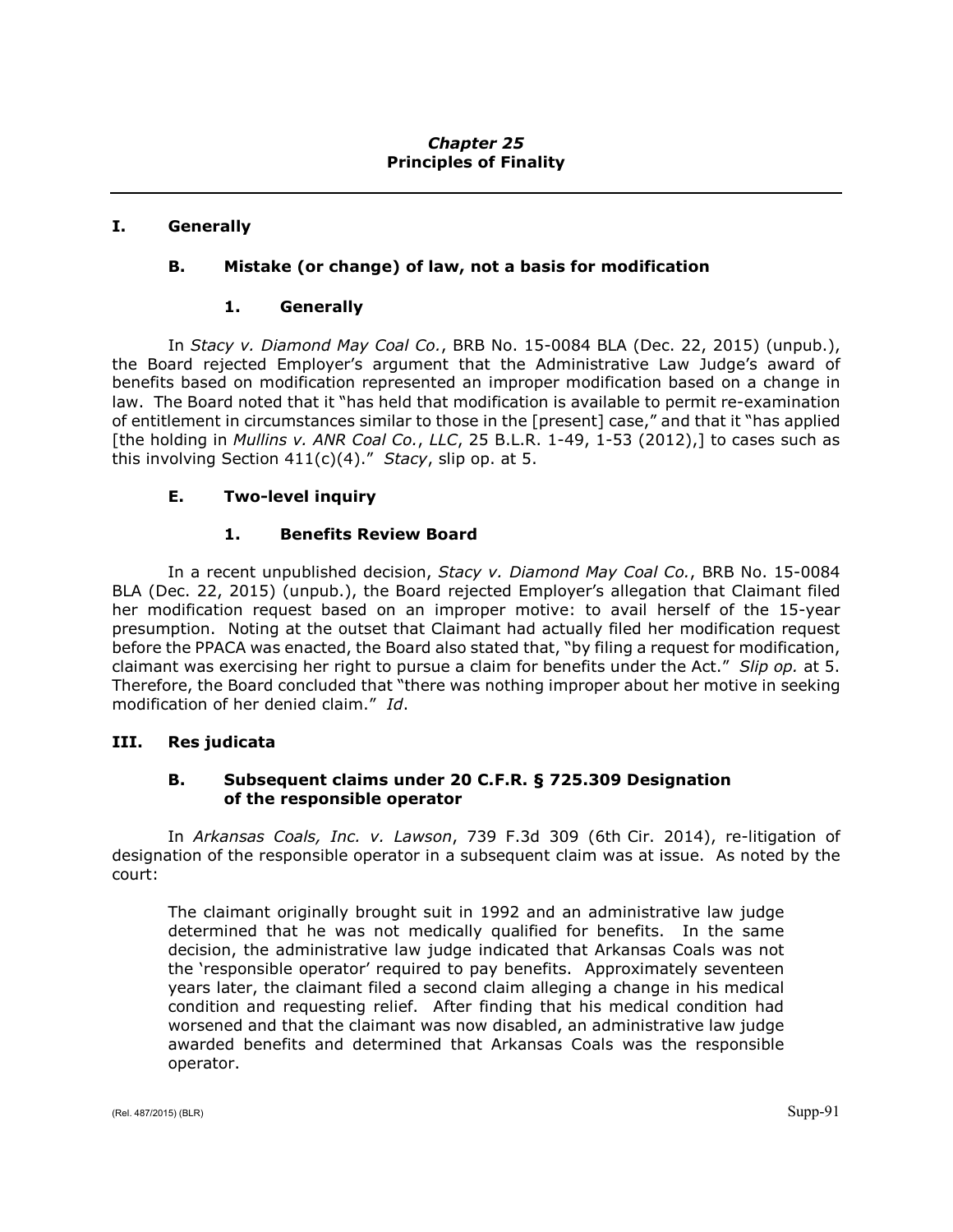*Slip op.* at p. 2. The court held designation of the responsible operator issue could be relitigated in the second claim because (1) the miner was entitled to bring the claim under 20 C.F.R. § 725.309(d)(4), and (2) designation of the responsible operator was not a "necessary" finding in the originally-denied claim. The court concluded that the Director's failure to participate at the hearing in the first claim, or to appeal the decision in that claim, did not preclude its participation in the second claim with regard to re-litigation of the responsible operator issue.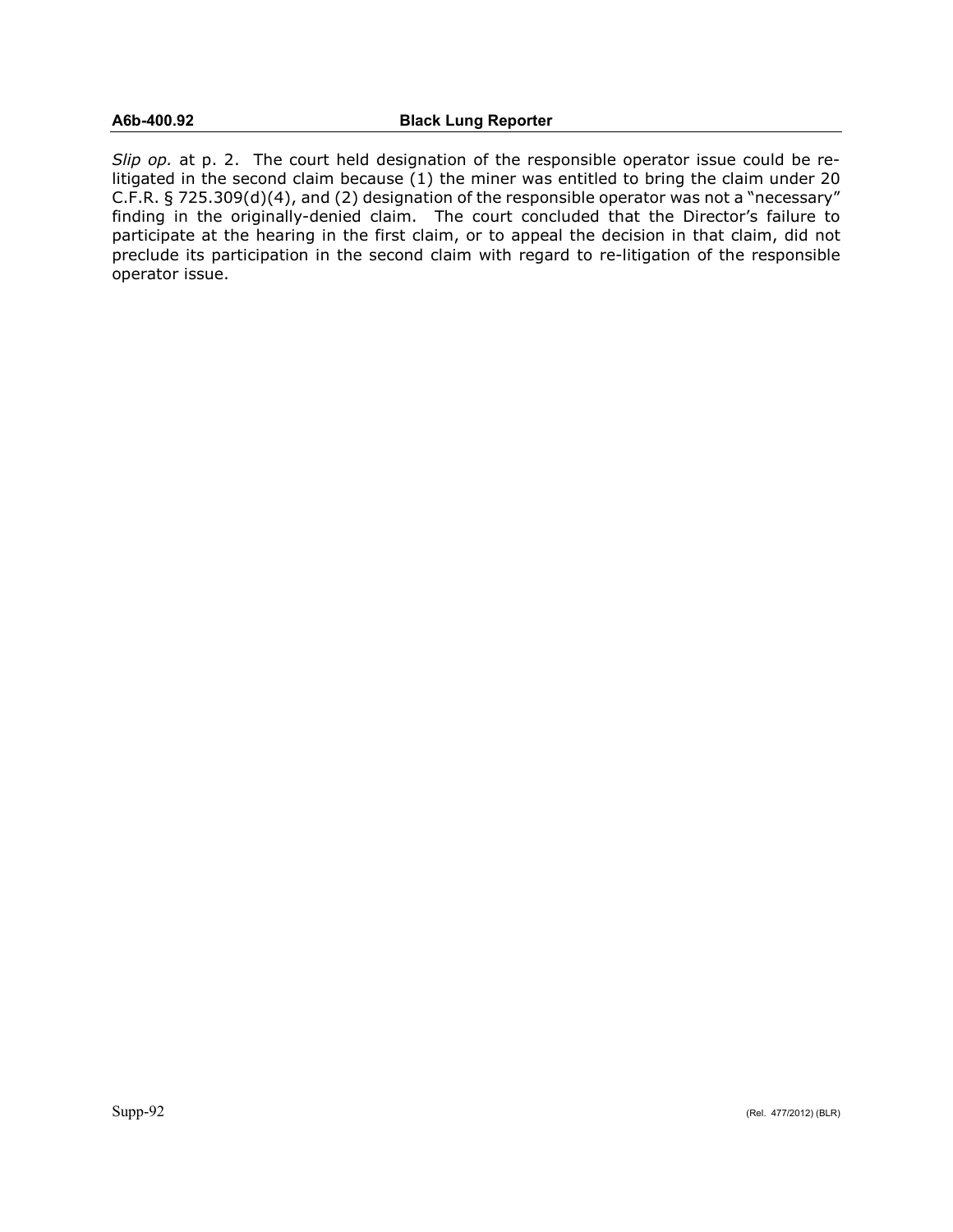# **IX. Submission of post-hearing evidence and leaving the record open**

## **A. Curing a violation of the 20-day rule**

In *Boyd v. Island Creek Coal Co.*, \_\_\_ BLR \_\_\_, BRB No. 16-0524 BLA (July 28, 2017), the Board addressed the issue of the Director's attempts to submit a supplemental report from Dr. Forehand, who had conducted the DOL-sponsored complete pulmonary evaluation in the case. Specifically, 7 weeks before the hearing, the Director filed a motion with the Administrative Law Judge in which he sought leave to submit this supplemental report, as he believed that submission of the report would be untimely under Section 725.456(b) of the regulations. In this motion, the Director noted that the case met the requirements of the DOL pilot program concerning supplemental reports prepared by DOL-sponsored examining physicians. The Director also argued that good cause existed for the late submission of the supplemental report. Employer opposed the motion, arguing that (1) good cause for the supplemental report did not exist, (2) the supplemental report pilot program is authorized by neither the BLBA nor the regulations, and (3) the case did not meet the program's criteria in any event. In the alternative, if the Administrative Law Judge were to admit the supplemental report, Employer asked that it be provided an opportunity to develop responsive evidence.

The Administrative Law Judge informed the parties at the hearing that, should she receive the supplemental report, she would consider their positions. Two weeks later, the Director submitted the supplemental report in question and asked that it be admitted. In the supplemental report, Dr. Forehand took into account the opinions of Employer's physicians, Drs. Fino and Dahhan, in opining that he still believed Claimant to be totally disabled due to pneumoconiosis. Thereafter, Employer renewed its objections to admission of the supplemental report.

In her decision on the merits, the Administrative Law Judge admitted the supplemental report, finding good cause established. In addition, she denied as "vague" Employer's request for an opportunity to respond to the supplemental report. She then awarded benefits pursuant to Section 411(c)(4).

On appeal and at the outset, the Board affirmed the Administrative Law Judge's finding that Claimant invoked the 15-year rebuttable Section  $411(c)(4)$  presumption as unchallenged on appeal. It then decided, however, that she had abused her discretion in admitting the supplemental report. The Board concluded that the Administrative Law Judge's stated reason for admitting the supplemental report – that "it 'w[ould] assist' her 'in assessing Dr. Forehand's opinion in the absence of a deposition'" – amounted to a finding of good case based on relevancy. Slip op. at 6, quoting D&O at 3 n.6. Citing to, *inter alia*, its decision in *Conn v. White Deer Coal Co.*, 6 BLR 1-979, 1-982 (1984), in which it held that "mere reference to the relevance of the evidence" does not establish good cause under Section 725.456(b) of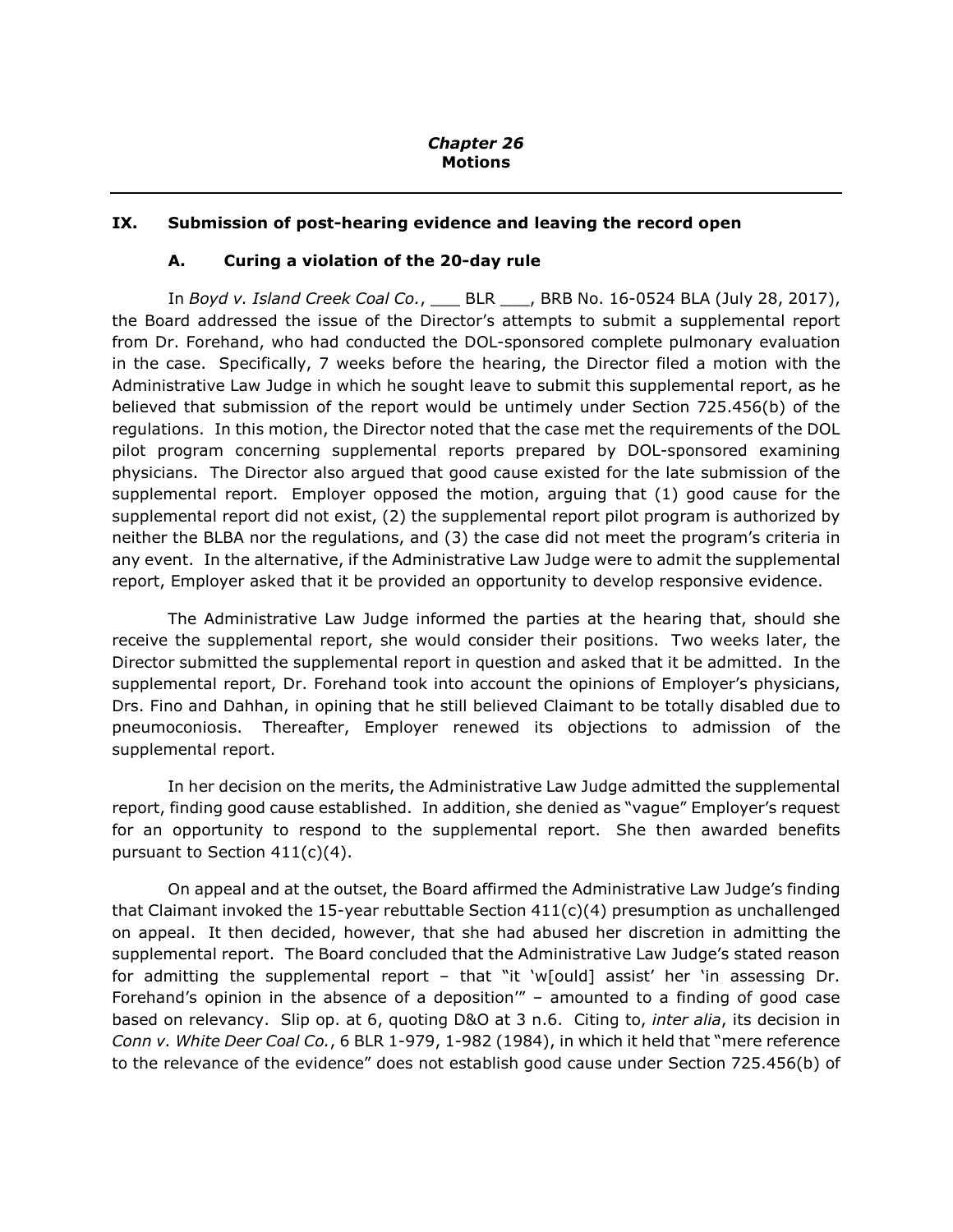## **A6b-400.94 Black Lung Reporter**

the regulations, the Board held that the Administrative Law Judge "erred in finding good cause established merely because Dr. Forehand's supplemental report was relevant." Slip op. at 6.

Second, the Board determined that the Administrative Law Judge "further erred in denying employer's request to respond to Dr. Forehand's supplemental report." *Id.* The Board noted that Section 725.456(b)(4) requires that a medical report that is not timely exchanged "shall not be admitted into evidence in any case unless the hearing record is kept open for at least 30 days after the hearing to permit the parties to take such action as each considers appropriate in response to such evidence." 20 C.F.R. §725.456(b)(4). Accordingly, "having admitted Dr. Forehand's supplemental report, the administrative law judge should have allowed employer the opportunity to respond." Slip op. at 6.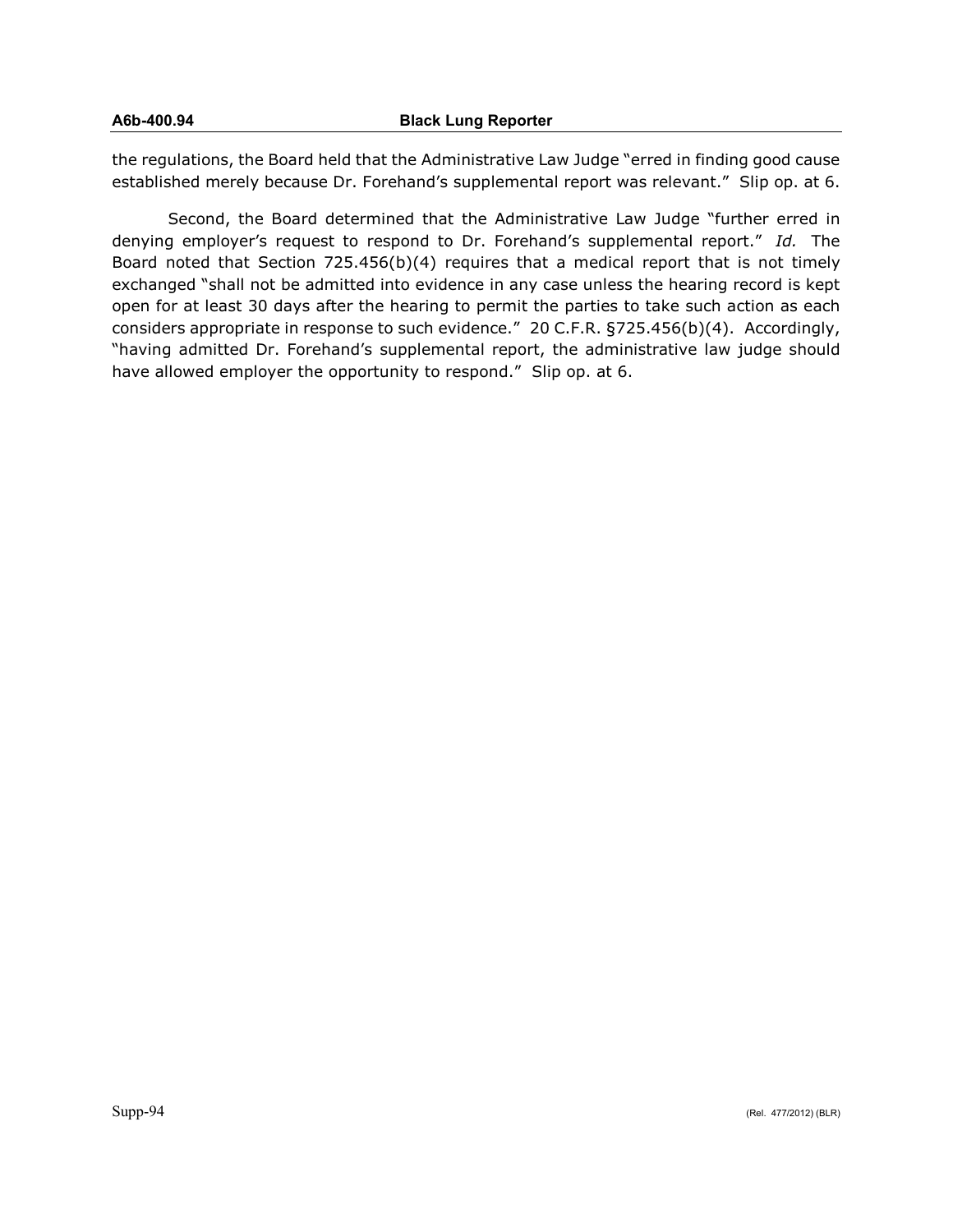## *Chapter 27* **Representative's Fees and Representation Issues**

### **I. Entitlement to fees**

## **G. Preparation of the fee petition; litigation of the fee petition**

[to be inserted following the *Kerns* citation]; *Clisso v. Elro Coal Co.*, 25 B.L.R. 1-165 (2016) (Order on Recon.) (en banc) (affirming its prior order awarding Claimant's counsel a fee for services rendered in defense of his fee petition).

### **II. Fee Petitions**

# **B. Limiting time to file fee petition**

However, the issue of jurisdiction must be considered. In *Dameron v. Big Bear Mining Co.*, BRB No. 15-0389 BLA (Aug. 16, 2016) (unpub.), the Board addressed Employer's appeal of an Administrative Law Judge's order awarding Claimant's counsel \$2,659.84 in reimbursements for costs associated with a successfully prosecuted claim.

Below, the District Director issued a Proposed Decision and Order awarding benefits on April 24, 2009. Following Employer's request for a hearing, the Administrative Law Judge issued a Decision and Order awarding benefits on August 17, 2010. As part of this Decision and Order, the Administrative Law Judge ordered Claimant's counsel to file a petition for attorney's fees and costs within 30 days of the Decision and Order's issuance. On August 30, 2010, Claimant's counsel filed a petition seeking \$7,497.50 in fees, but not costs, incurred while litigating the case before the OALJ. On November 8, 2010, counsel filed a petition for \$2,669.84 in costs incurred relating to proceedings before the OALJ; however, counsel incorrectly filed this petition with the District Director, not the Administrative Law Judge. The Administrative Law Judge fully awarded counsel's request for attorney's fees in a December 21, 2010 fee award.

Employer filed an appeal of the December 21, 2010 fee award with the Board on January 5, 2011. Claimant's counsel did not file a cross-appeal addressing the Administrative Law Judge's failure to consider the petition seeking reimbursement for costs. On April 14, 2011, pursuant to Employer's motion to withdraw its appeal of the fee award, the Board dismissed the appeal, which became final 60 days thereafter. *See* 20 C.F.R. § 802.406.

In the meantime, Employer continued to contest the underlying benefits award. Employer appealed the Administrative Law Judge's August 17, 2010 Decision and Order, and the Board affirmed the award in an August 25, 2011 Decision and Order. Employer thereafter appealed the Board's decision to the Fourth Circuit, which later granted Employer's motion to dismiss the appeal on October 3, 2013. No further action was taken on the underlying claim for benefits.

On May 4, 2015, Claimant's counsel submitted the petition for costs, originally incorrectly submitted to the District Director, to the Administrative Law Judge. Counsel

(Rel. 477/2012) (BLR) Supp-95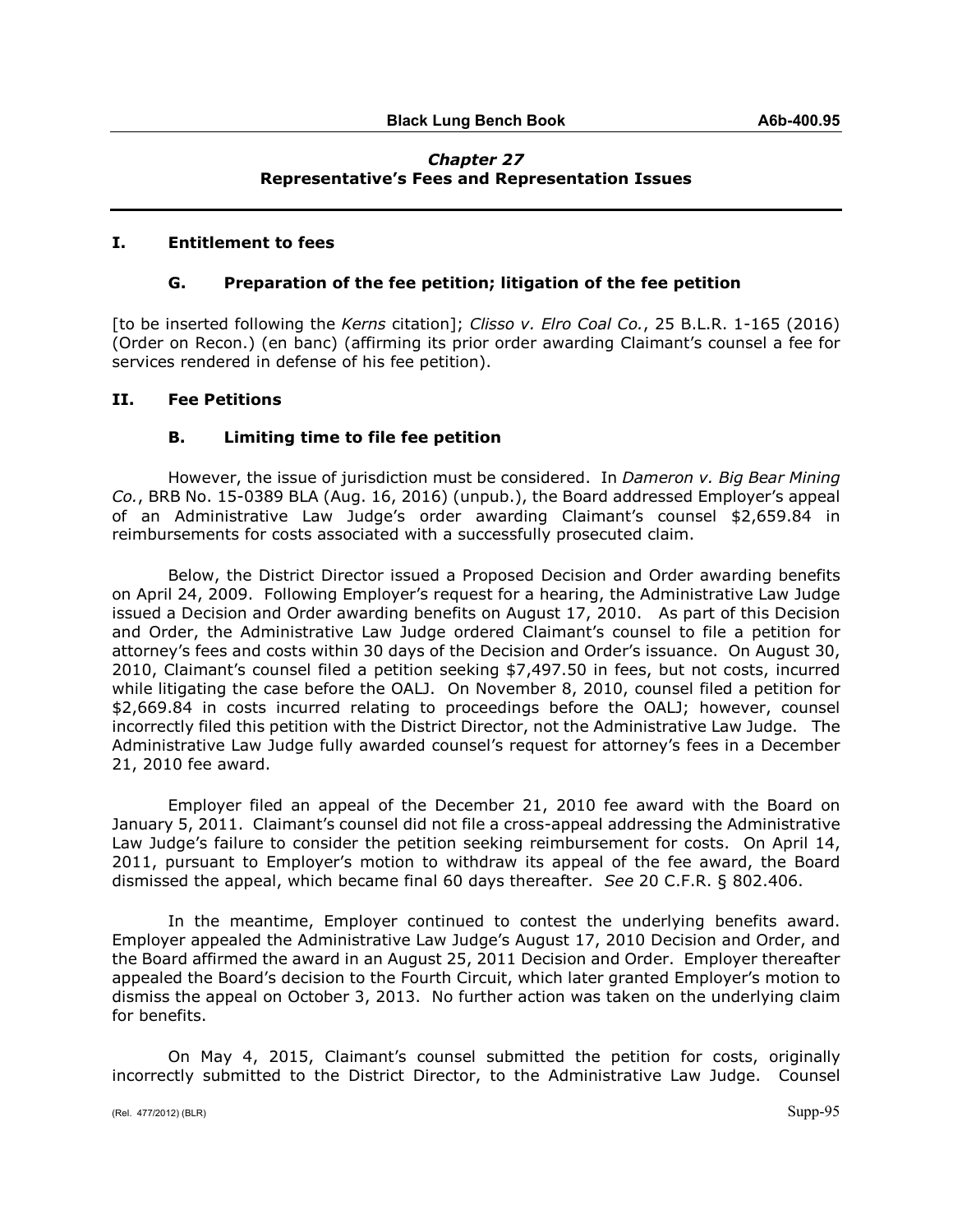#### **A6b-400.96 Black Lung Reporter**

indicated that the petition "was erroneously sent to the District Director instead of" the Administrative Law Judge. Despite Employer's opposition to the petition as being untimely filed, the Administrative Law Judge allowed the filing, struck one of the claimed expenses, and directed Employer to reimburse Claimant's counsel for \$2,659.84 in costs. Employer appealed the award for costs to the Board.

On appeal, the Board agreed with Employer that the Administrative Law Judge "lacked jurisdiction to allow claimant's counsel to file his request for costs, or to consider counsel's request, and therefore erred in awarding costs." According to the Board:

Jurisdiction over counsel's fee petition was transferred from the administrative law judge to the Board in January of 2011, when employer filed its appeal of the administrative law judge's order awarding claimant's counsel \$7,497.50 in fees. At that point, the administrative law judge no longer had authority to issue orders or take any other action with respect to the fee petition.

*Slip op.* at 4. The Board further noted that, because it then dismissed Employer's appeal of the fee award and did not remand the matter to the Administrative Law Judge for further consideration, the Administrative law Judge never regained jurisdiction. In addition, the dismissal of the petition became final 60 days thereafter, "bringing litigation over the fee petition to a close." As the Administrative Law Judge never regained jurisdiction over the petition, "he had no authority to reopen the litigation by granting claimant's counsel's request to 'amend' his fee petition." Accordingly, the Board deemed as void, and therefore reversed, the order awarding counsel \$2,659.84 in costs.

# **III. Amount of the fee award**

# **C. "Necessary work" defined**

In *Sharpe v. Westmoreland Coal Co.*, BRB Nos. 14-0136 BLA, 14-0136 BLA-A, 14- 0156 BLA, and 14-0156 BLA-A (Nov. 6, 2014) (unpub.), Claimant's counsel appealed, *inter alia*, the Administrative Law Judge's disallowance of 22.5 hours claimed for preparing briefs on remand before the Administrative Law Judge. In support of his fee petition, counsel had "referred to 'the complexity of the legal issues involved in this matter,' *i.e.*, modification requests, offensive non-mutual collateral estoppel, complicated pneumoconiosis, finality, accuracy and justice under the Act." In limiting the time compensable for the preparation of counsel's 2004 brief and 2008 brief to 10.00 hours for each, as opposed to 18.50 hours and 23.75 hours, respectively, the Administrative Law Judge noted that she found merit in Employer's objections to counsel's requested time. The Board noted the following in vacating this portion of the fee award:

The administrative law judge did not elaborate on the rationale underlying her disallowance of the hours claimed by claimant's counsel, nor did she set forth the basis for her determination that the hours requested were excessive. The administrative law judge also omitted an explanation for her decision to accept employer's suggestion that allowing ten hours for each brief was more appropriate. Absent adequate explanations, the Board cannot discern the basis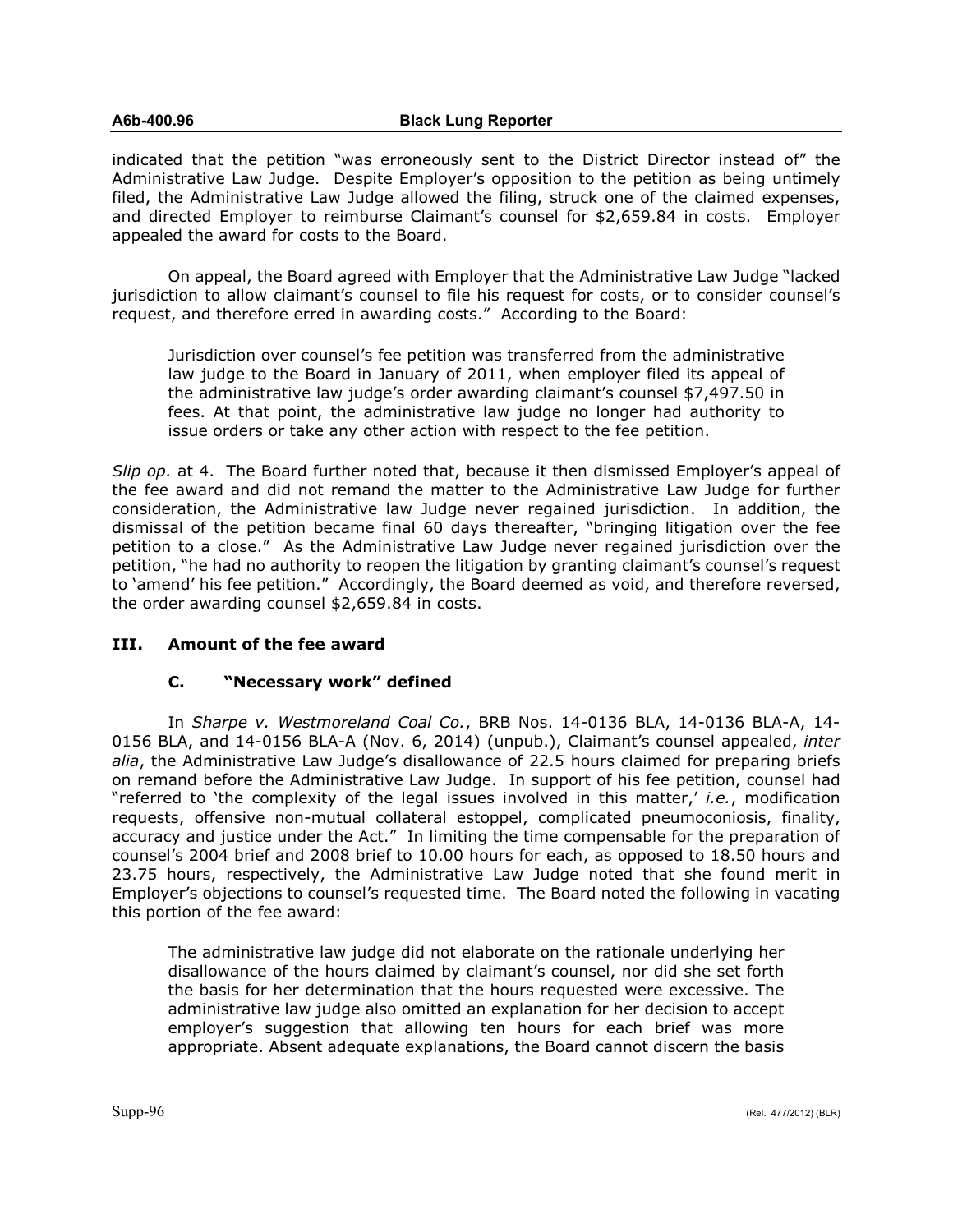for the administrative law judge's reduction in the number of hours she approved.

Therefore, the Board remanded the matter for further consideration.

# **2. Examples**

# **c. Preparing and litigating fee petition**

In *Clisso v. Elro Coal Co.*, 25 B.L.R. 1-165 (2016) (Order on Recon.) (en banc), the Board addressed Employer's contention that the U.S. Supreme Court decision in *Baker Botts L.L.P. v. ASARCO LLC*, 135 S. Ct. 2158 (2015), precluded its being held liable for Claimant's counsel's fee for defending his fee petition. In *Baker Botts*, the Court held that, as Section 330(a)(1) of the Bankruptcy Code "does not explicitly override the American Rule with respect to fee-defense litigation, it does not permit bankruptcy courts to award compensation for such litigation." As the Court noted, the American Rule provides that "[e]ach litigant pays his own attorney's fees, win or lose, unless a statute or contract provides otherwise."

In *Clisso*, the Board noted that "*Baker Botts* clearly distinguishes Section 330(a)(1) of the Bankruptcy Code from statutes that explicitly provide for fee-shifting, such as the Longshore Act."<sup>[16](#page-96-0)</sup> The Board also referred to numerous instances in which courts have rejected the application of *Baker Botts* to fee-shifting statutes. Accordingly, the Board held "that Baker Botts is not applicable to Section 28(a) of the Longshore Act because it is a feeshifting provision that abrogates the American Rule to the extent that the statutory requirements are satisfied, as in this case." As Employer did not challenge the reasonableness of the fee award, the Board affirmed its prior order awarding Claimant's counsel a fee for services rendered in defense of his fee petition.

<span id="page-96-0"></span> $\overline{a}$ <sup>16</sup> Section 28(a) of the Longshore Act, 33 U.S.C. § 928(a), which governs the award of attorney's fees following the successful prosecution of a claim, is incorporated into the Black Lung Benefits Act by way of 33 U.S.C. § 932(a).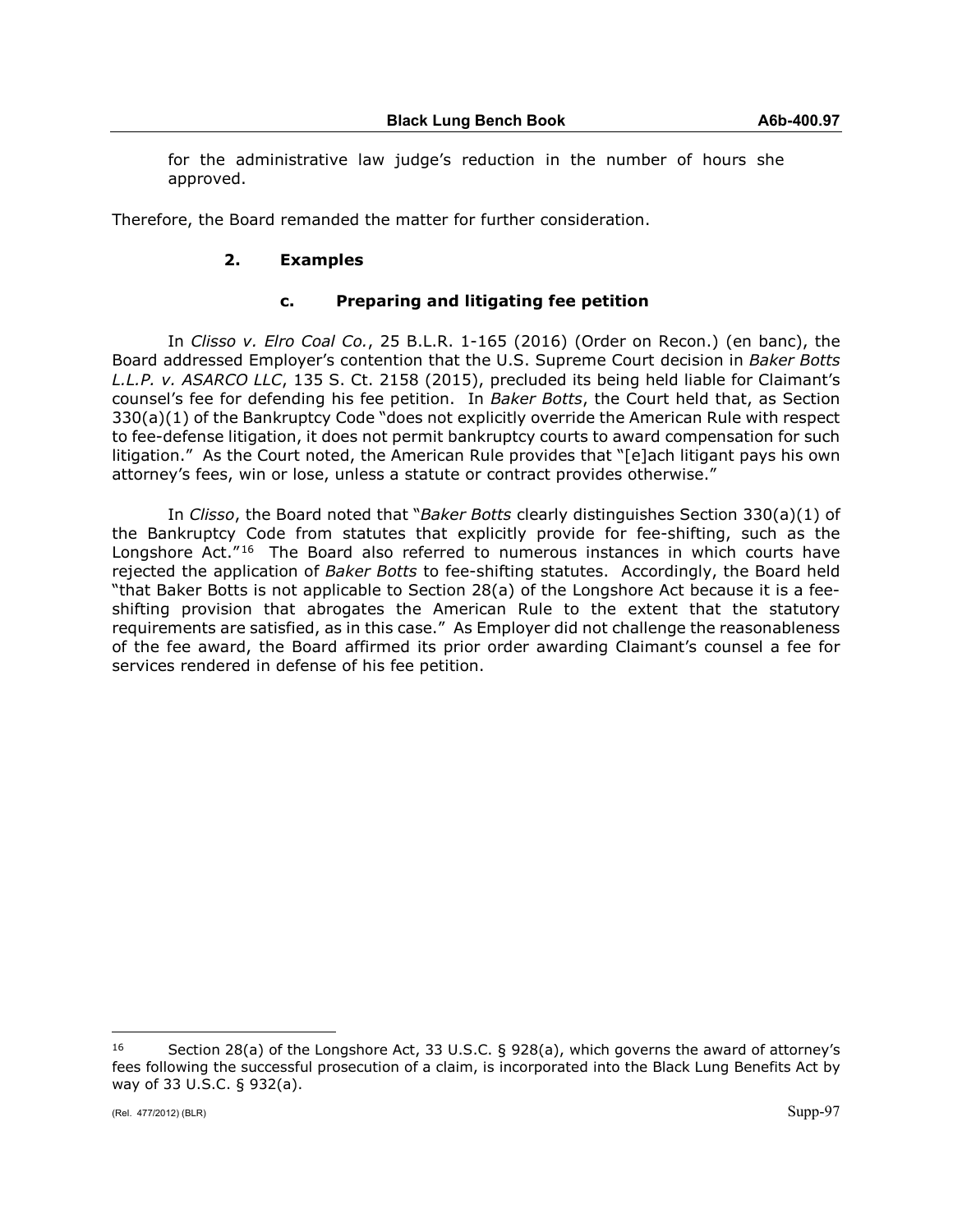# *Chapter 28* **Rules of Evidence and Procedure**

# **I. Applicability of the Federal Rules of Civil Procedure**

# **H. "Fraud on the court," FRCP 60(d)(3) applies**

In the subsequent claim of *Fox v. Elk Run Coal Co.,* 739 F.3d 131 (4th Cir. 2014), the Administrative Law Judge concluded Employer committed "fraud on the court" in conjunction with adjudication of the miner's prior claim by failing to disclose the existence of two pathology reports diagnosing the miner with pneumoconiosis to its experts and to Claimant. From this, the Administrative Law Judge awarded benefits in the miner's second claim, and concluded benefits would commence from January 1997, the date of initial x-ray evidence in the miner's first claim identifying a large mass in his right lung.

On appeal, the Fourth Circuit vacated the Administrative Law Judge's finding that Employer committed "fraud on the court" in the miner's first claim pursuant to Federal Rule of Civil Procedure (FRCP) Rule 60(d)(3) such that the denial of benefits in the miner's prior claim would not be set aside. As noted by the court:

Fox asks this court to set aside the ALJ's 2001 judgment (in the miner's first claim), which would have the effect of moving the onset of her entitlement to benefits under the BLBA (in the subsequent claim) from June 2006 to January 1997. She claims the judgment was fraudulently procured because, although Elk Run knew that the Naeye and Caffrey (pathology) reports diagnosed her husband with pneumoconiosis, it intentionally failed to disclose those reports to its own experts and later relied on the conclusions of those experts to controvert Fox's 1999 claim that he had pneumoconiosis. While Elk Run's conduct over the course of this litigation warrants nothing approaching judicial approbation, we are unable to say that it rose to the level of fraud on the court.

# *Slip op.* at 8-9.

In declining to affirm the Administrative Law Judge's finding of "fraud on the court," the Fourth Circuit held the standard under FRCP 60(b)(3) must be "construed very narrowly," and it presents "a very high bar for any litigant." The court provided examples as follows:

[T]he doctrine is limited to situations such as 'bribery of a judge or juror, or improper influence exerted on the court by an attorney, in which the integrity of the court and its ability to function impartially is directly impinged.'

*Slip op.* at 11-12. From this, the court found the facts in *Fox* did not rise to the level of "fraud on the court":

Fox does not allege that Elk Run bribed or otherwise improperly influenced any officials involved in the benefits process, nor does she claim that Elk Run encouraged or conspired with its witnesses to suborn perjury.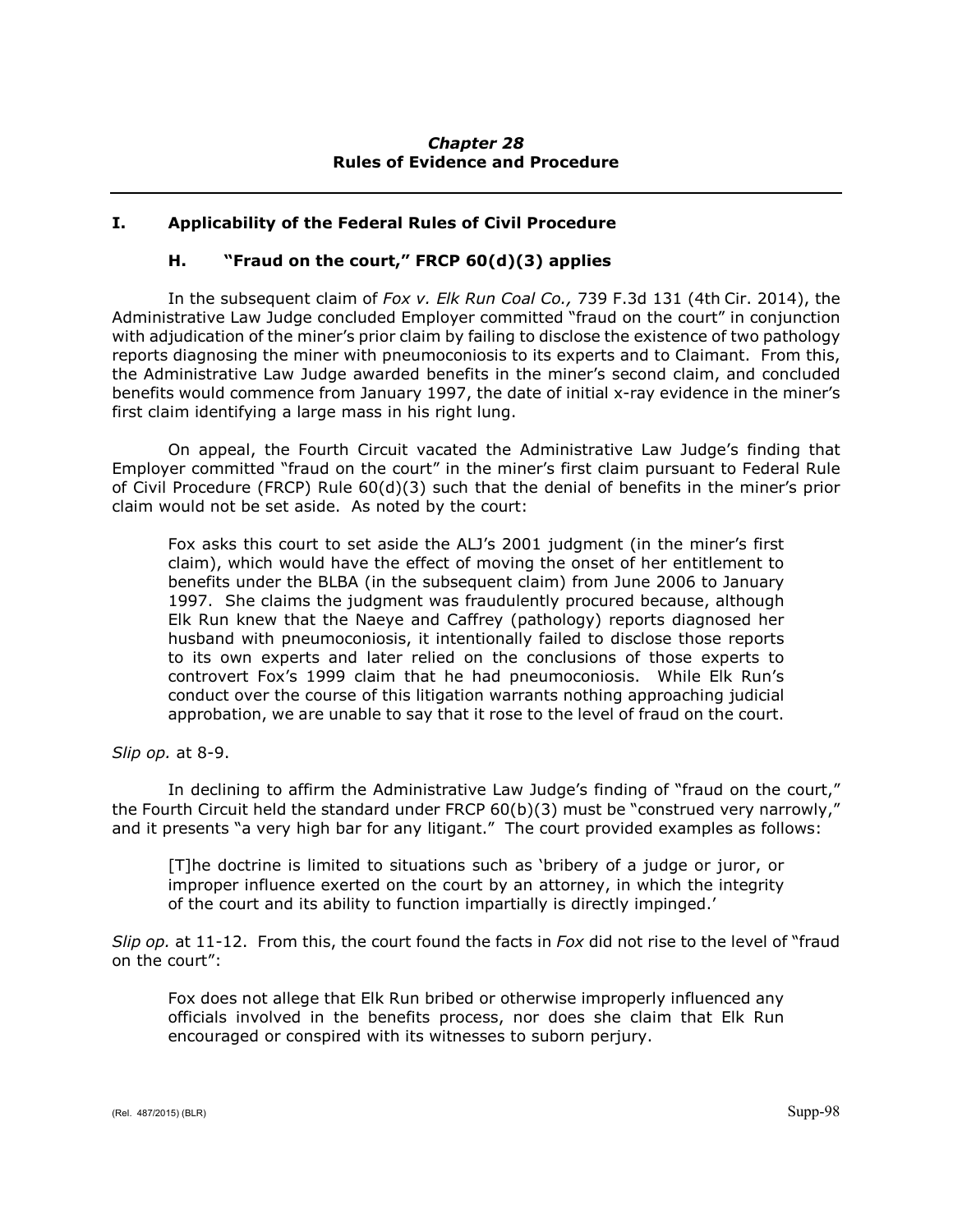*Slip op.* at 13. Thus, the court concluded Employer's nondisclosure amounted to no more than fraud on a single litigant, which constitutes an insufficient basis upon which to invoke relief under FRCP 60(b)(3).

On the other hand, as noted by the court, Employer maintained its conduct was proper and "it did not have any intent to defraud the court by declining to disclose the reports of Dr. Naeye and Dr. Caffrey because, as non-testifying consulting experts, their reports were protected by the work product privilege—a protection that would have been lost if the reports had been provided to Elk Run's testifying experts." *Slip op.* at p. 20. The court declined to address Employer's assertion stating the following:

We see no reason to address these matters when a plain, narrow disposition is available. We bestow no blessing and place no imprimatur on the company's conduct, other than to hold that it did not, under a clear chain of precedent, amount to a fraud upon the court.

*Slip op.* at 20.

### **V. Decision of the Administrative Law Judge**

### **A. Compliance with APA's requirements**

[to be included after *Wojtowicz* case citation] *Big Branch Resources, Inc., v. Ogle*, 737 F.3d 1063 (6th Cir. 2013) (stating that "we do not require the ALJ to remark on every piece of evidence and every omission by a physician" and that, "[r]ather than review whether the ALJ has meticulously discussed every piece of evidence that may be missing, we review merely whether he has reviewed all relevant evidence, applied the proper legal standard, and reached a conclusion based on substantial evidence").

In *Grayson Coal & Stone Co. v. Teague*, 688 Fed. Appx. 331, 2017 WL 1732239 (6th Cir. May 3, 2017) (unpub.), the court addressed an appeal involving a subsequent claim filed on April 22, 2010. Below, the Board had affirmed the Administrative Law Judge's award of benefits based on a finding that Claimant was totally disabled due to pneumoconiosis arising out of his coal mine employment.

On appeal, Employer at the outset challenged the Administrative Law Judge's failure to render a specific finding as to Claimant's smoking history, arguing that such failure amounted to a violation of the APA. In addressing this issue, the Administrative Law Judge found that Claimant "smoked cigarettes for a substantial amount of time" and addressed the conflicting and varied evidence of record on the issue of Claimant's smoking history. Before reaching his finding, the Administrative Law Judge noted "Claimant's reported smoking history is varied" and that he was unable to "make an exact finding on Claimant's smoking history." The court found no merit to Employer's argument that a more specific smoking history finding was required. Indeed, the court noted its concern that "a more specific finding would have potentially misconstrued the evidence" and concluded that, based on the evidence that was before him, the Administrative Law Judge conducted "a thoughtful analysis of the consistencies and inconsistencies in the record," while acknowledging "that the evidence pointed to a 'substantial' smoking history." The Administrative Law Judge did not lay out an "inaccurate history" or fail to explain how he reached his finding. Therefore, the court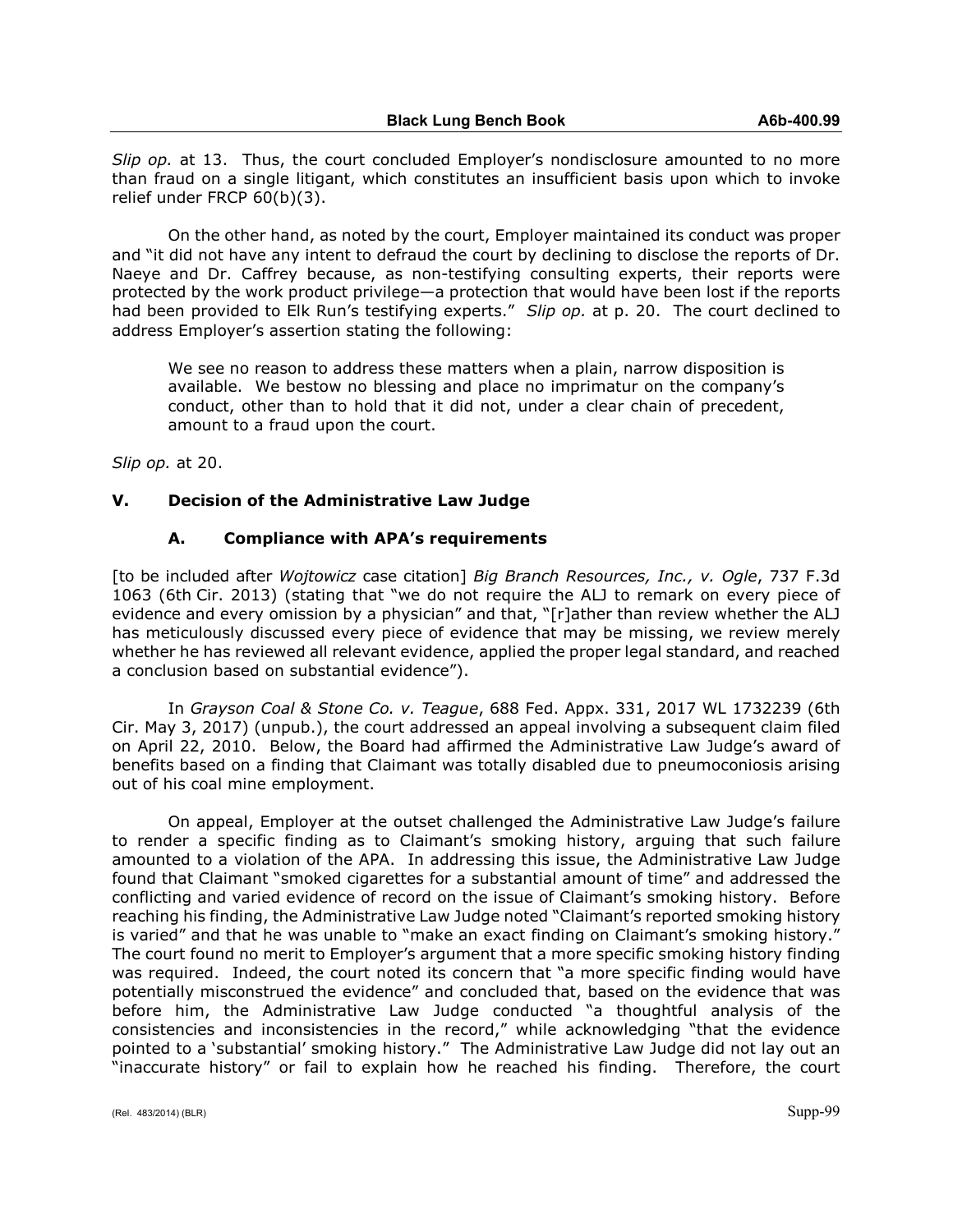concluded that the Administrative Law Judge met his burden of determining "whether the medical evidence before him [was] sufficiently documented and reasoned, and to weigh the evidence accordingly."

In *Energy West Mining Co. v. Blackburn*, 857 F.3d 817 (10th Cir. 2017), the Tenth Circuit addressed Employer's appeal in a deceased miner's claim filed on November 5, 2009.

In *Blackburn*, the first Administrative Law Judge assigned to the case denied benefits, but on appeal the Board vacated the denial and remanded the matter to provide the Administrative Law Judge with an opportunity to further explain his weighing of the medical opinion evidence. The case was reassigned on remand, and the new Administrative Law Judge awarded benefits based on the rebuttable 15-year presumption at Section  $411(c)(4)$ . Employer appealed the award, and the Board affirmed. Employer then appealed to the Tenth Circuit.

In its decision, the court denied Employer's petition for review and affirmed the decision awarding benefits on remand. The court initially rejected Employer's contention that the Board erred in vacating the first Administrative Law Judge's decision. It then addressed the following six challenges Employer made to the award on remand: (1) that the second Administrative Law Judge ruled beyond the scope of the Board's remand, (2) that his decision on remand was not supported by substantial evidence, (3) that he interjected his own medical opinions for the opinions of Employer's physicians, (4) that he erred in relying on the preamble to the 2001 amendments to the black lung regulations, (5) that he erred in being "overly generous" when considering the opinion of the physician who believed that the miner's disabling emphysema was caused by the miner's coal mine work, and (6) that he applied the incorrect legal standard in determining whether Employer rebutted the 15-year presumption. The court rejected each challenge in turn and thus denied the petition for review.

# **XVII. Subpoenas**

# **B. Party's due process right limited to requesting subpoena**

In *Fitzpatrick v. Old Ben Coal Co.*, BRB No. 0444 BLA (Aug. 31, 2016) (unpub.), the Board addressed Employer's appeal in a case arising within the Seventh Circuit. Before a hearing was held in the case, the Administrative Law Judge denied Employer's request to subpoena Department employees in order to obtain their testimony regarding "the continuing validity of the scientific premises set forth in the preamble to the 2001 regulations." The Administrative Law Judge also denied Employer's Motion for Reconsideration and Request for Continuance. In doing so, she found that the request "would only serve to confuse issues and unnecessarily delay the hearing by raising legal challenges already well-settled by case law." Furthermore, the Administrative Law Judge noted that, "if [e]mployer believes that the preamble language is misapplied to my decision in the current claim before me, [e]mployer may argue that point on appeal."

On appeal, *inter alia*, Employer argued that the Administrative Law Judge failed to provide a proper basis for denying its subpoena request. The Director disagreed, contending that she acted within her discretion in rejecting Employer's subpoena request. The Board, agreeing with the Director, held "that employer has failed to show that the administrative law judge abused her discretion in denying employer's subpoena request." In support of this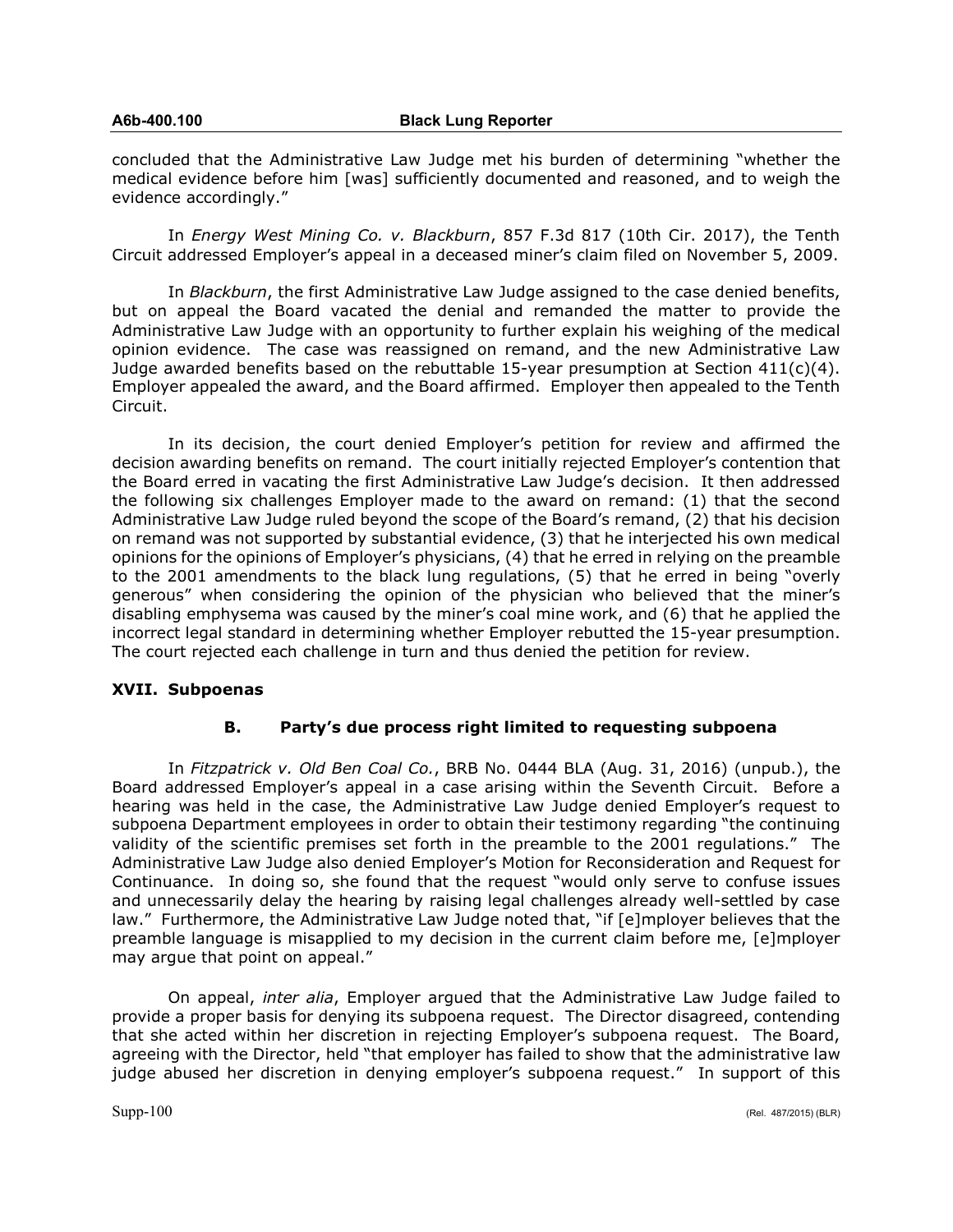conclusion, the Board noted that "the burden falls on the party challenging the regulation's validity to establish that the scientific consensus upon which it is based has changed, such that the regulation no longer reflects the prevailing scientific view." The Board concluded that the Administrative Law Judge "determined correctly that employer could satisfy this burden by offering its own evidence demonstrating that the scientific conclusions accepted by the [Department] in the preamble are no longer accepted as correct."

Although recognizing that "there is a dearth of case law finding that an employer proffered evidence sufficient to invalidate the science that the [Department] relied on in promulgating the revised definition of legal pneumoconiosis," the Board pointed out that this fact "does not establish that it is impossible for an employer to develop such evidence." The Board noted that, in *Cent. Ohio Coal Co. v. Director, OWCP* [*Sterling*], 762 F.3d 483, 491, 25 B.L.R. 2-633, 2-645 (6th Cir. 2014), the Sixth Circuit recognized that an Administrative Law Judge would have to address an employer's challenge to the science underlying the preamble, but "only after [the employer] submitted 'the type and quality of medical evidence that would invalidate' the [Department's] position in that scientific dispute." The Board concluded in the instant case that the Administrative Law Judge "reasonably determined that employer could have developed and submitted its own scientific evidence challenging the premises underlying the [Department's] definition of legal pneumoconiosis without questioning [Department] personnel on this issue." Therefore, the Board affirmed her decision to deny Employer's subpoena request.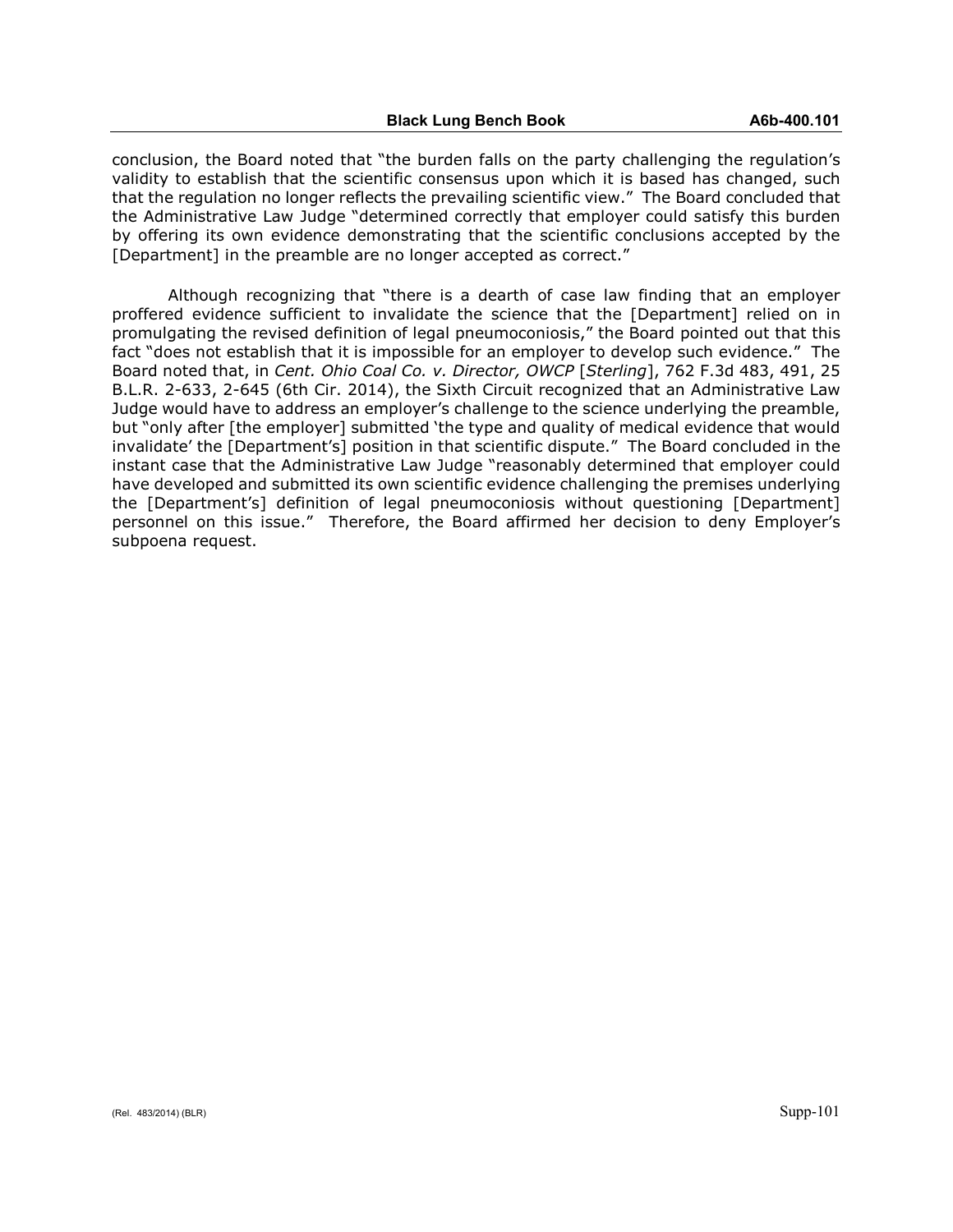## **Medical Articles, Literature, and Studies cited in the Department of Labor's Comments to the Amended Regulations 65 Fed. Reg. 79,920-80,045 (Dec. 20, 2000)**

Location in the

Federal Register Authors/Editors Article/Literature/Studies

| reacramegister Authors/Luitors            |     | Article/Literature/Jtuures                                                                                                                                                                                                                                                                                                                                                                                                                                                                                                                                                                                                                                                                                                                                                                                                                                                                                                                                                                                                                                                                                                                                                                                                                                                                                |
|-------------------------------------------|-----|-----------------------------------------------------------------------------------------------------------------------------------------------------------------------------------------------------------------------------------------------------------------------------------------------------------------------------------------------------------------------------------------------------------------------------------------------------------------------------------------------------------------------------------------------------------------------------------------------------------------------------------------------------------------------------------------------------------------------------------------------------------------------------------------------------------------------------------------------------------------------------------------------------------------------------------------------------------------------------------------------------------------------------------------------------------------------------------------------------------------------------------------------------------------------------------------------------------------------------------------------------------------------------------------------------------|
| 65 Fed. Reg.<br>79,943 (Dec. 20,<br>2000) | N/A | "One commenter repeatedly accuses the<br>Department of not supporting its definitional<br>change with 'peer-reviewed' scientific and<br>medical studies, but does not point to any study<br>or article in particular. The Department rejects<br>this assertion. Each of the articles and studies<br>cited, as well as the majority relied upon by<br>NIOSH in the Criteria document, appeared in a<br>peer-reviewed journal: American Review of<br>Respiratory Disease, American Journal of<br>Industrial Medicine, Thorax, Journal of<br>Occupational Medicine, Lancet, British Journal of<br>Industrial Medicine, Occupational and<br>Environmental Medicine, Environmental<br>Research, and others. The textbooks relied<br>upon are authored and edited by highly<br>respected professionals in the field. Textbook<br>editors serve as peer-reviewers of the relevant<br>published literature because they<br>comprehensively survey, evaluate the validity<br>of, and comment on, the literature. Seaton's<br>review in Morgan and Seaton's Occupational<br>Lung Disease is a good example. Moveover, the<br>NIOSH Criteria document, Rulemaking Record,<br>Exhibit 2-1, received extensive peer review prior<br>to its publication. See Criteria, Rulemaking<br>Record, Exhibit 2-1 at xxii-xxiv." |
| 65 Fed. Reg.<br>79,937 (Dec. 20,<br>2000) | N/A | "Congress created NIOSH as a source of<br>expertise in occupational disease research."                                                                                                                                                                                                                                                                                                                                                                                                                                                                                                                                                                                                                                                                                                                                                                                                                                                                                                                                                                                                                                                                                                                                                                                                                    |
| 65 Fed. Reg.<br>79,944 (Dec. 20,<br>2000) | N/A | ". the relevant scientific and medical<br>information available on these topics has been<br>thoroughly reviewed by highly-qualified experts,<br>including NIOSH, the advisor designated by<br>Congress to consult with the Department in<br>developing criteria for total disability due to<br>pneumoconiosis under the Black Lung Benefits<br>Act."                                                                                                                                                                                                                                                                                                                                                                                                                                                                                                                                                                                                                                                                                                                                                                                                                                                                                                                                                      |
| 65 Fed. Reg.<br>79,951 (Dec. 20,<br>2000) | N/A | "The Department considers NIOSH's view<br>particularly significant in evaluating the<br>conflicting medical opinions concerning the<br>'hastening death' standard especially since its                                                                                                                                                                                                                                                                                                                                                                                                                                                                                                                                                                                                                                                                                                                                                                                                                                                                                                                                                                                                                                                                                                                    |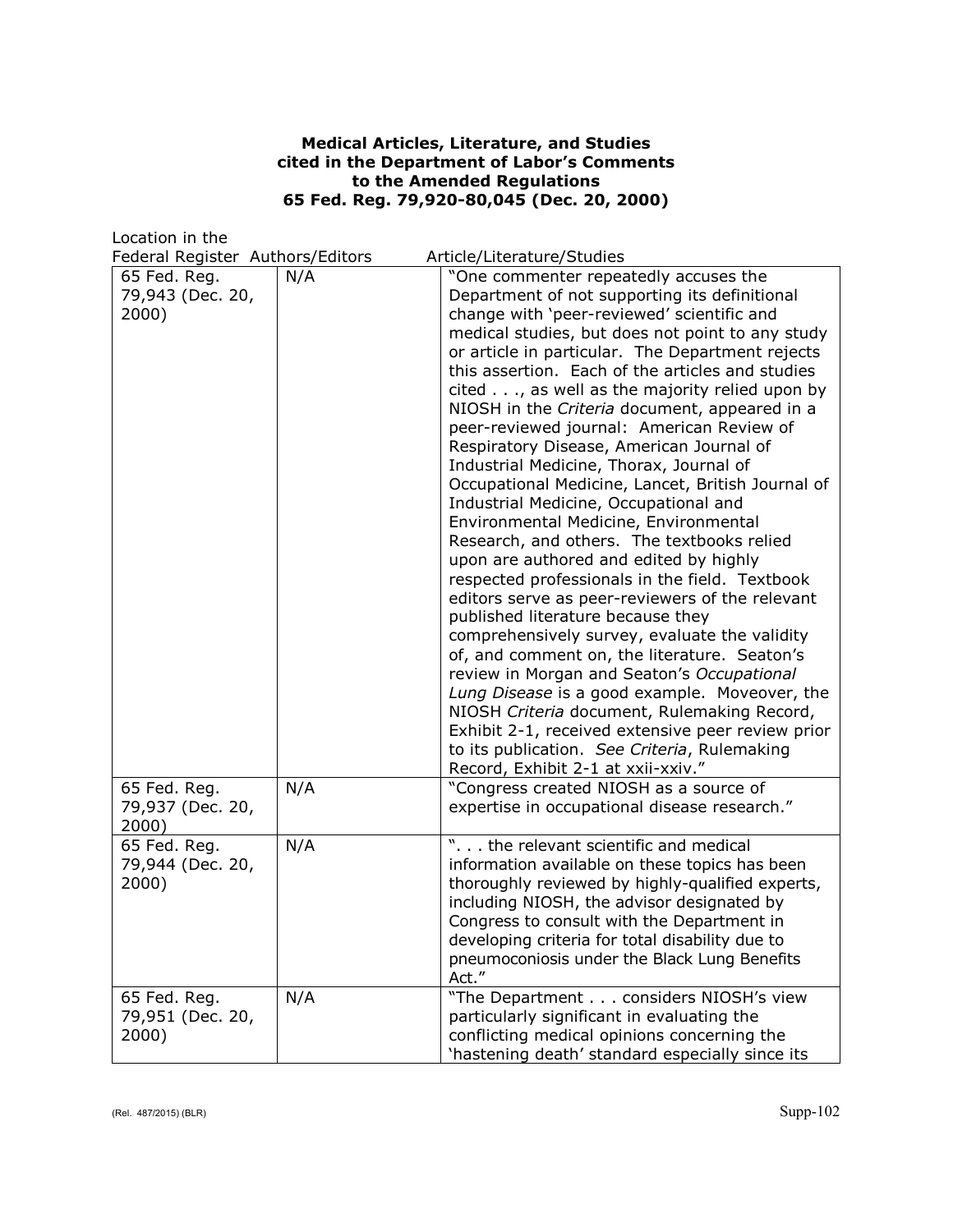|                                                                                                                               |                                                                       | views are consistent with other studies<br>submitted into the record."                                                                                                                                                                                                                                                                                                                                                                                             |
|-------------------------------------------------------------------------------------------------------------------------------|-----------------------------------------------------------------------|--------------------------------------------------------------------------------------------------------------------------------------------------------------------------------------------------------------------------------------------------------------------------------------------------------------------------------------------------------------------------------------------------------------------------------------------------------------------|
| 65 Fed. Reg.<br>79,936, 79,944,<br>79,945 (Dec. 20,<br>2000)                                                                  | Kleinerman, et al.                                                    | "Pathologic Criteria for Assessing Coal Workers'<br>Pneumoconiosis," Archives of Pathology and<br>Laboratory Medicine (1979)                                                                                                                                                                                                                                                                                                                                       |
| 65 Fed. Reg.<br>79,938, 79,939,<br>79,940, 79,941,<br>79,942, 79,943,<br>79,944, 79,950,<br>79,951, 79,970<br>(Dec. 20, 2000) | <b>NIOSH</b>                                                          | "Criteria for a Recommended Standard,<br>Occupational Exposure to Respirable Coal Mine<br>Dust" (1995) (in the Department's comments, it<br>stated that "[t]his publication provides the most<br>exhaustive review and analysis of the relevant<br>scientific and medical evidence through 1995,<br>including its evaluation of the evidence<br>regarding the role smoking plays in a coal<br>miner's respiratory status"-65 Fed. Reg.<br>79,939 (Dec. 20, 2000)). |
| 65 Fed. Reg.<br>79,939, 79,942,<br>79,970 (Dec. 20,<br>2000)                                                                  | Morgan, WKC,<br>Seaton A, eds.                                        | "Occupational Lung Diseases" (1995)                                                                                                                                                                                                                                                                                                                                                                                                                                |
| 65 Fed. Reg.<br>79,939 (Dec. 20,<br>2000)                                                                                     | Murray J, Nadel J,<br><b>Becklake</b>                                 | Textbook of Pulmonary Medicine (1988)                                                                                                                                                                                                                                                                                                                                                                                                                              |
| 65 Fed. Reg.<br>79,939 (Dec. 20,<br>2000)                                                                                     | Oxman AD, Muir<br>DCF, Shannon HS,<br>Stock SR, Hnizdo<br>E, Lange HJ | "Occupational dust exposure and chronic<br>obstructive pulmonary disease: A systematic<br>overview of the evidence" Am. Rev. Resp. Dis.,<br>148: 38-48 (1993)                                                                                                                                                                                                                                                                                                      |
| 65 Fed. Reg.<br>79,939, 79,941,<br>79,942, 79,951<br>(Dec. 20, 2000)                                                          | Coggon D,<br>Newman Taylor A                                          | "Coal mining and chronic obstructive pulmonary<br>disease: a review of the evidence" Thorax<br>53:398-407, 400 (1998)                                                                                                                                                                                                                                                                                                                                              |
| 65 Fed. Reg.<br>79,939, 79,940,<br>79,941 (Dec. 20,<br>2000)                                                                  | Marine WM, Gurr<br>D, Jacobsen M                                      | "Clinically important respiratory effects of dust<br>exposure and smoking in British coal miners"<br>Am. Rev. Resp. Dis., 137: 106-112 (1988)                                                                                                                                                                                                                                                                                                                      |
| 65 Fed. Reg.<br>79,940, 79,941<br>(Dec. 20, 2000)                                                                             | Attfield MD,<br><b>Hodous TK</b>                                      | "Pulmonary function of U.S. coal miners related<br>to dust exposure estimates" Am. Rev. Resp.<br>Dis., 145: 605-609 (1992)                                                                                                                                                                                                                                                                                                                                         |
| 65 Fed. Reg.<br>79,940 (Dec. 20,<br>2000)                                                                                     | Seixas NS, Robins<br>TG, Attfield MD,<br>Moulton LH                   | "Exposure-response relationships for coal mine<br>dust and obstructive lung disease following<br>enactment of the Federal Coal Mine Health and<br>Safety Act of 1969" Am. J. Ind. Med. 21:715-732<br>(1992)                                                                                                                                                                                                                                                        |
| 65 Fed. Reg.<br>79,940 (Dec. 20,<br>2000)                                                                                     | Attfield MD                                                           | "Longitudinal decline in FEV <sub>1</sub> in United States<br>coal miners" Thorax 40:132-137 (1985)                                                                                                                                                                                                                                                                                                                                                                |
| 65 Fed. Reg.<br>79,940 (Dec. 20,<br>2000)                                                                                     | Love RG, Miller BG                                                    | "Longitudinal study of lung function in coal<br>miners" Thorax 37: 193-197 (1982)                                                                                                                                                                                                                                                                                                                                                                                  |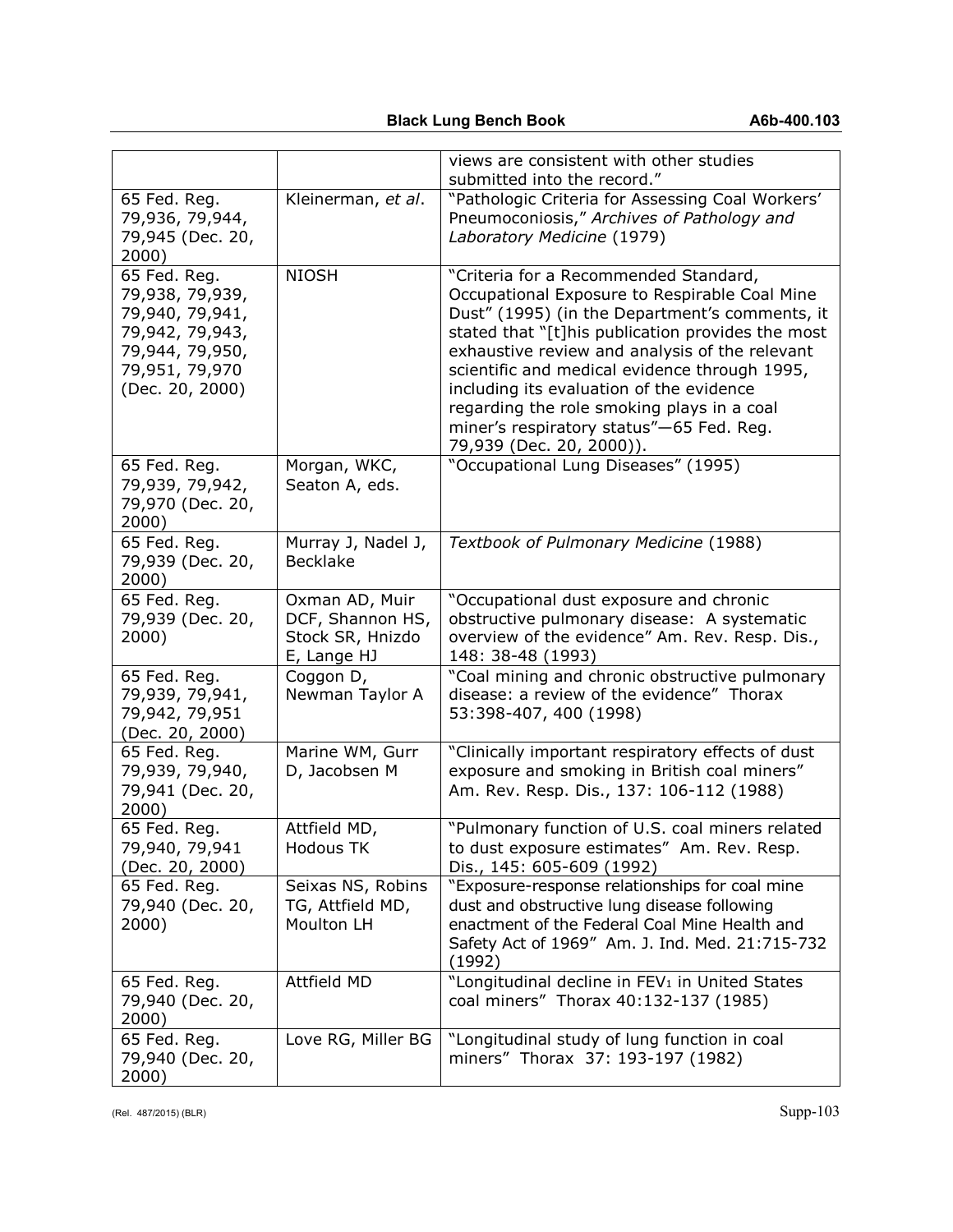# **A6b-400.104 Black Lung Reporter**

| 65 Fed. Reg.<br>79,941 (Dec. 20,<br>2000)               | Brewis RAL, Corrin<br>B, Geddes DM,<br>Gibson GJ, eds.                        | Respiratory Medicine (1995), Morgan WKC,<br>"Pneumoconiosis"                                                                                                                                         |
|---------------------------------------------------------|-------------------------------------------------------------------------------|------------------------------------------------------------------------------------------------------------------------------------------------------------------------------------------------------|
| 65 Fed. Reg.<br>79,941 and<br>79,751 (Dec. 20,<br>2000) | Green FHY,<br>Vallyathan V                                                    | "Coal Workers' Pneumoconiosis and<br>Pneumoconiosis Due to Other Carbonaceous<br>Dusts" in Chung A and Green FHY, eds.,<br>Pathology of Occupational Lung Disease (1998)                             |
| 65 Fed. Reg.<br>79,941 (Dec. 20,<br>2000)               | Hasleton PS, ed.                                                              | "Occupational Lung Disease" in Spencer's<br>Pathology of the Lung (1996)                                                                                                                             |
| 65 Fed. Reg.<br>79,941 (Dec. 20,<br>2000)               | Roy TM, et al.                                                                | "Cigarette Smoking and Federal Black Lung<br>Benefits in Bituminous Coal Miners" J. Occ. Med.<br>31(2):100 (1989)                                                                                    |
| 65 Fed. Reg.<br>79,941, 79,971<br>(Dec. 20, 2000)       | Surgeon General,<br>U.S. Department<br>of Health and<br><b>Human Services</b> | "Respiratory Disease in Coal Miners, The Health<br>Consequences of Smoking: Cancer and Chronic<br>Lung Disease in the Workplace" 313 (1985)                                                          |
| 65 Fed. Reg.<br>79,941, 79,942<br>(Dec. 20, 2000)       | Cockcroft A,<br>Wagner JC, Ryder<br>R, Seal RME,<br>Lyons JP,<br>Andersson N  | "Post-mortem study of emphysema in<br>coalworkers and non-coalworkers" Lancet<br>2:600-603 (1982)                                                                                                    |
| 65 Fed. Reg.<br>79,941, 79,942<br>(Dec. 20, 2000)       | Leigh J, Outhred<br>KG, McKenzie HI,<br>Glick M, Wiles AN                     | "Quantified pathology of emphysema,<br>pneumoconiosis and chronic bronchitis in coal<br>workers" Br. J. Indust. Med. 40:258-263<br>(1983)                                                            |
| 65 Fed. Reg.<br>79,942 (Dec. 20,<br>2000)               | Leigh J, Driscoll<br>TR, Cole BD, Beck<br>RW, Hull BP, Yang<br>ı              | "Quantitative relation between emphysema and<br>lung mineral content in coalworkers" Occ.<br>Environ. Med. 51:400-407 (1994)                                                                         |
| 65 Fed. Reg.<br>79,942 (Dec. 20,<br>2000)               | Ruckley VA, Gauld<br>SJ, Chapman JS,<br>et al.                                | "Emphysema and dust exposure in a group of<br>coal workers" Am. Rev. Resp. Dis. 129:528-532<br>(1984)                                                                                                |
| 65 Fed. Reg.<br>79,942 (Dec. 20,<br>2000)               | Snider GL                                                                     | "Emphysema: the first two centuries and<br>beyond: A historical review with suggestions for<br>future reference" Am. Rev. Resp. Dis. 146:1333-<br>1344 (Part 1) and 146:1615-1622 (Part 2)<br>(1992) |
| 65 Fed. Reg.<br>79,942 (Dec. 20,<br>2000)               | Takemura T, Rom<br>WM, Ferrans VJ,<br>Crystal RG                              | "Morphologic characterization of alveolar<br>macrophages from subject with occupational<br>exposure to inorganic particles" Am. Rev. Resp.<br>Dis. 140:1674-1685 (1989)                              |
| 65 Fed. Reg.<br>79,942, 79,943<br>(Dec. 20, 2000)       | Rom WN                                                                        | "Basic mechanisms leading to focal emphysema<br>in coal workers' pneumoconiosis" Environ. Res.<br>53:16-28 (1990)                                                                                    |
| 65 Fed. Reg.<br>79,950, 79,951<br>(Dec. 20, 2000)       | Miller BG,<br>Jacobsen M                                                      | "Dust exposure, pneumoconiosis, and mortality<br>of coal miners" Br. J. Ind. Med. 42:723-733<br>(1985)                                                                                               |